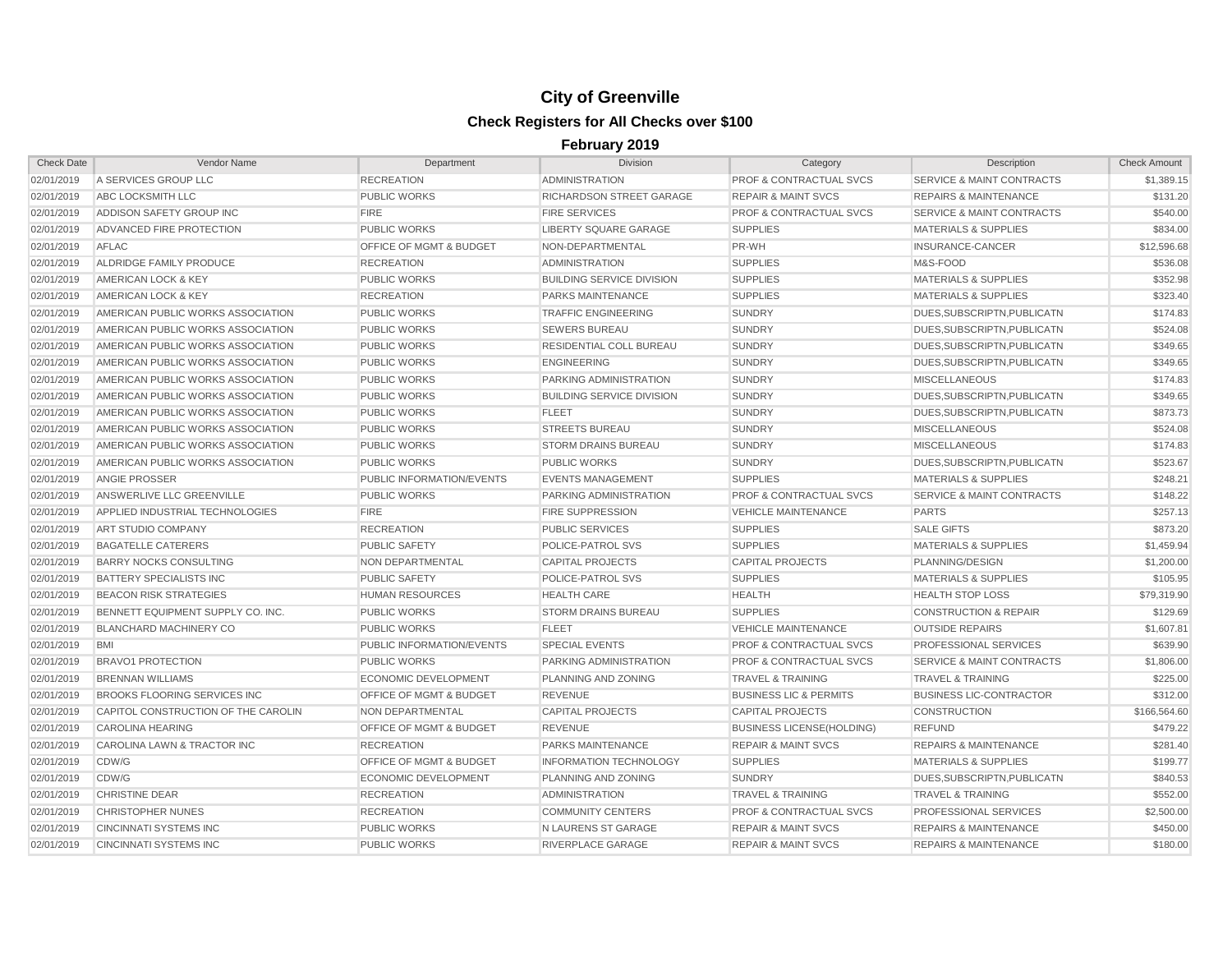| <b>Check Date</b> | Vendor Name                            | Department                         | <b>Division</b>                  | Category                           | Description                          | <b>Check Amount</b> |
|-------------------|----------------------------------------|------------------------------------|----------------------------------|------------------------------------|--------------------------------------|---------------------|
| 02/01/2019        | <b>CINTAS</b>                          | <b>RECREATION</b>                  | PARKS MAINTENANCE                | PROF & CONTRACTUAL SVCS            | SERVICE & MAINT CONTRACTS            | \$101.56            |
| 02/01/2019        | <b>CINTAS</b>                          | <b>RECREATION</b>                  | <b>TOURISM DISTRICT</b>          | <b>SUPPLIES</b>                    | <b>CLOTHING &amp; UNIFORMS</b>       | \$118.72            |
| 02/01/2019        | <b>CINTAS</b>                          | <b>PUBLIC WORKS</b>                | <b>FLEET</b>                     | <b>SUPPLIES</b>                    | <b>CLOTHING &amp; UNIFORMS</b>       | \$307.13            |
| 02/01/2019        | <b>CITY OF GREER</b>                   | <b>CITY MANAGER</b>                | NON-DEPARTMENTAL                 | <b>SUNDRY</b>                      | <b>CONTINGENCY</b>                   | \$5,000.00          |
| 02/01/2019        | <b>CLEMSON UNIVERSITY</b>              | C.D. DIVISION                      | <b>CDBG PROJECTS</b>             | <b>PROF &amp; CONTRACTUAL SVCS</b> | <b>TEMP PERSONNEL SVCS</b>           | \$1,575.00          |
| 02/01/2019        | <b>CLINE HOSE &amp; HYDRAULICS LLC</b> | <b>PUBLIC WORKS</b>                | <b>SEWERS BUREAU</b>             | <b>SUPPLIES</b>                    | <b>MATERIALS &amp; SUPPLIES</b>      | \$229.83            |
| 02/01/2019        | COLONIAL FUEL & LUBRICANT SERVICES     | <b>PUBLIC WORKS</b>                | <b>FIXED ROUTE</b>               | <b>VEHICLE MAINTENANCE</b>         | <b>LUBRICANTS</b>                    | \$3,184.50          |
| 02/01/2019        | COMMUNICATION SERVICE CENTER INC       | <b>PUBLIC WORKS</b>                | PARKING ADMINISTRATION           | <b>PROF &amp; CONTRACTUAL SVCS</b> | <b>SERVICE &amp; MAINT CONTRACTS</b> | \$155.82            |
| 02/01/2019        | COMMUNICATION SERVICE CENTER INC       | <b>PUBLIC WORKS</b>                | RESIDENTIAL COLL BUREAU          | <b>PROF &amp; CONTRACTUAL SVCS</b> | MAINTENANCE CONTRACTS                | \$511.98            |
| 02/01/2019        | COMMUNICATION SERVICE CENTER INC       | <b>PUBLIC WORKS</b>                | <b>STREETS BUREAU</b>            | <b>PROF &amp; CONTRACTUAL SVCS</b> | <b>SERVICE &amp; MAINT CONTRACTS</b> | \$400.68            |
| 02/01/2019        | COMMUNICATION SERVICE CENTER INC       | <b>PUBLIC WORKS</b>                | <b>SEWERS BUREAU</b>             | <b>PROF &amp; CONTRACTUAL SVCS</b> | MAINTENANCE CONTRACTS                | \$298.38            |
| 02/01/2019        | COMMUNICATION SERVICE CENTER INC       | <b>PUBLIC WORKS</b>                | <b>STORM DRAINS BUREAU</b>       | <b>PROF &amp; CONTRACTUAL SVCS</b> | <b>SERVICE &amp; MAINT CONTRACTS</b> | \$302.64            |
| 02/01/2019        | COMMUNICATION SERVICE CENTER INC       | <b>PUBLIC WORKS</b>                | <b>TRAFFIC ENGINEERING</b>       | <b>SUNDRY</b>                      | <b>MISCELLANEOUS</b>                 | \$111.30            |
| 02/01/2019        | <b>CUMMINS ATLANTIC</b>                | <b>PUBLIC WORKS</b>                | <b>FIXED ROUTE</b>               | <b>VEHICLE MAINTENANCE</b>         | <b>LUBRICANTS</b>                    | \$1,639.44          |
| 02/01/2019        | <b>CUMMINS ATLANTIC</b>                | <b>PUBLIC WORKS</b>                | <b>FLEET</b>                     | <b>VEHICLE MAINTENANCE</b>         | <b>OUTSIDE REPAIRS</b>               | \$497.99            |
| 02/01/2019        | <b>DAVIDSON FARMS INC</b>              | NON DEPARTMENTAL                   | <b>CAPITAL PROJECTS</b>          | <b>CAPITAL PROJECTS</b>            | <b>CONSTRUCTION</b>                  | \$250.00            |
| 02/01/2019        | <b>DELL MARKETING LP</b>               | OFFICE OF MGMT & BUDGET            | <b>INFORMATION TECHNOLOGY</b>    | <b>MIS PROJECTS</b>                | <b>PCS/UPGRADES</b>                  | \$2,718.91          |
| 02/01/2019        | <b>DESIGNLAB INC</b>                   | <b>PUBLIC SAFETY</b>               | POLICE-PATROL SVS                | <b>SUPPLIES</b>                    | <b>CLOTHING &amp; UNIFORMS</b>       | \$1,076.17          |
| 02/01/2019        | DOWNTOWN GREENVILLE DIALYSIS           | <b>OFFICE OF MGMT &amp; BUDGET</b> | <b>REVENUE</b>                   | <b>BUSINESS LICENSE(HOLDING)</b>   | <b>REFUND</b>                        | \$110.91            |
| 02/01/2019        | <b>DUKE ENERGY</b>                     | <b>PUBLIC WORKS</b>                | <b>FLEET</b>                     | <b>UTILITIES</b>                   | <b>ELECTRICITY</b>                   | \$917.56            |
| 02/01/2019        | <b>DUKE ENERGY</b>                     | <b>RECREATION</b>                  | PARKS MAINTENANCE                | <b>UTILITIES</b>                   | <b>ELECTRICITY</b>                   | \$2,524.64          |
| 02/01/2019        | <b>DUKE ENERGY</b>                     | PUBLIC WORKS                       | <b>TRAFFIC ENGINEERING</b>       | <b>UTILITIES</b>                   | <b>ELECTRICITY</b>                   | \$1,752.79          |
| 02/01/2019        | <b>DUKE ENERGY</b>                     | <b>PUBLIC WORKS</b>                | <b>BUILDING SERVICE DIVISION</b> | <b>UTILITIES</b>                   | <b>ELECTRICITY</b>                   | \$5,498.50          |
| 02/01/2019        | <b>EASLEY LAWN AND GARDEN</b>          | <b>FIRE</b>                        | <b>FIRE SUPPRESSION</b>          | <b>VEHICLE MAINTENANCE</b>         | <b>PARTS</b>                         | \$100.08            |
| 02/01/2019        | <b>ECHOLS OIL COMPANY INC</b>          | <b>PUBLIC WORKS</b>                | <b>FLEET</b>                     | <b>VEHICLE MAINTENANCE</b>         | <b>FUEL</b>                          | \$17,891.29         |
| 02/01/2019        | EXCLAMARK AWARDS & ENGRAVING           | PUBLIC INFORMATION/EVENTS          | <b>SPECIAL EVENTS</b>            | <b>SUNDRY</b>                      | <b>MISCELLANEOUS</b>                 | \$145.75            |
| 02/01/2019        | <b>FALL FOR GREENVILLE</b>             | <b>NON DEPARTMENTAL</b>            | <b>ACCOMMODATION TAX</b>         | PROF & CONTRACTUAL SVCS            | <b>SPECIAL PROJECTS</b>              | \$30,000.00         |
| 02/01/2019        | <b>FEDERAL EXPRESS CORP</b>            | <b>PUBLIC SAFETY</b>               | POLICE-PATROL SVS                | <b>SUNDRY</b>                      | <b>MISCELLANEOUS</b>                 | \$143.01            |
| 02/01/2019        | <b>FEIFISH LLC</b>                     | <b>RECREATION</b>                  | <b>PUBLIC SERVICES</b>           | <b>SUPPLIES</b>                    | <b>SALE GIFTS</b>                    | \$331.90            |
| 02/01/2019        | <b>FGP INTERNATIONAL</b>               | <b>HUMAN RESOURCES</b>             | <b>HUMAN RESOURCES</b>           | <b>SUNDRY</b>                      | <b>RECRUITMENT ADS</b>               | \$5,000.00          |
| 02/01/2019        | <b>FGP INTERNATIONAL</b>               | <b>FIRE</b>                        | <b>FIRE PREVENTION</b>           | <b>PROF &amp; CONTRACTUAL SVCS</b> | TEMP PERSONNEL SVCS                  | \$811.76            |
| 02/01/2019        | <b>FGP INTERNATIONAL</b>               | OFFICE OF MGMT & BUDGET            | <b>REVENUE</b>                   | <b>PROF &amp; CONTRACTUAL SVCS</b> | TEMP PERSONNEL SVCS                  | \$782.39            |
| 02/01/2019        | <b>FGP INTERNATIONAL</b>               | <b>ECONOMIC DEVELOPMENT</b>        | PLANNING AND ZONING              | PROF & CONTRACTUAL SVCS            | <b>TEMP PERSONNEL SVCS</b>           | \$934.16            |
| 02/01/2019        | <b>FLORES &amp; ASSOCIATES LLC</b>     | <b>HUMAN RESOURCES</b>             | <b>HEALTH CARE</b>               | <b>HEALTH</b>                      | <b>FSA ADMIN FEES</b>                | \$905.00            |
| 02/01/2019        | <b>FORTILINE</b>                       | <b>PUBLIC WORKS</b>                | <b>SEWERS BUREAU</b>             | <b>SUPPLIES</b>                    | <b>MATERIALS &amp; SUPPLIES</b>      | \$2,389.24          |
| 02/01/2019        | <b>FROG 911</b>                        | <b>FIRE</b>                        | <b>FIRE SUPPRESSION</b>          | <b>VEHICLE MAINTENANCE</b>         | <b>PARTS</b>                         | \$477.00            |
| 02/01/2019        | <b>GAVEL AND DORN ENGINEERING PLL</b>  | OFFICE OF MGMT & BUDGET            | <b>REVENUE</b>                   | <b>BUSINESS LICENSE(HOLDING)</b>   | <b>REFUND</b>                        | \$155.94            |
| 02/01/2019        | <b>GEOFFREY LECLAIR</b>                | <b>CITY MANAGER</b>                | UTILITY UNDERGROUNDING FU        | <b>SUNDRY</b>                      | METER BOX CONVERSIONS                | \$300.00            |
| 02/01/2019        | <b>GILLIG LLC</b>                      | <b>PUBLIC WORKS</b>                | <b>VEHICLE MAINTENANCE</b>       | <b>SUPPLIES</b>                    | <b>MATERIALS &amp; SUPPLIES</b>      | \$100.00            |
| 02/01/2019        | <b>GILLIG LLC</b>                      | <b>PUBLIC WORKS</b>                | <b>VEHICLE MAINTENANCE</b>       | <b>VEHICLE MAINTENANCE</b>         | <b>PARTS</b>                         | \$104.85            |
| 02/01/2019        | <b>GILLIG LLC</b>                      | <b>PUBLIC WORKS</b>                | <b>VEHICLE MAINTENANCE</b>       | <b>VEHICLE MAINTENANCE</b>         | <b>SMALL PARTS</b>                   | \$180.63            |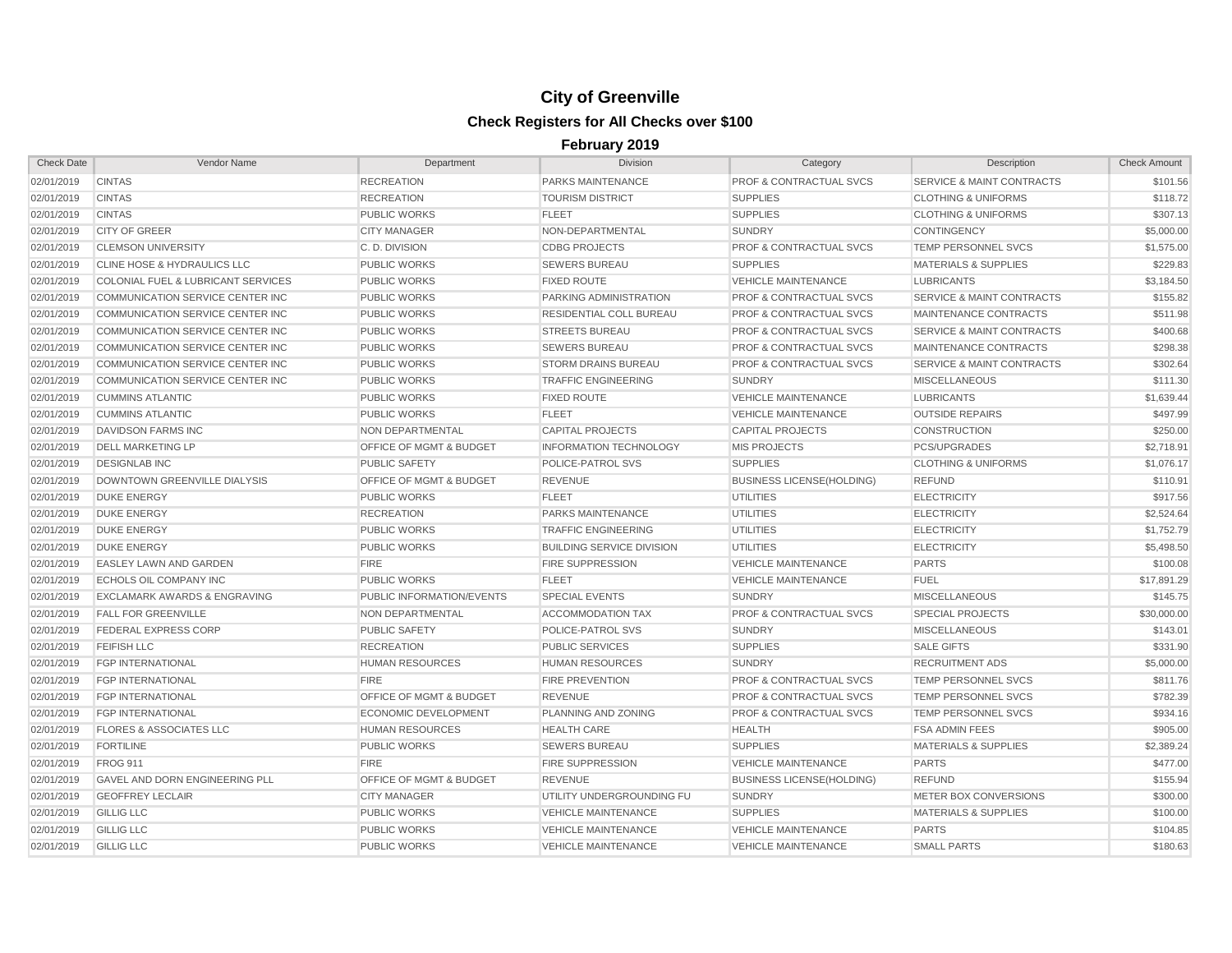| <b>Check Date</b> | Vendor Name                             | Department                  | Division                             | Category                           | Description                          | <b>Check Amount</b> |
|-------------------|-----------------------------------------|-----------------------------|--------------------------------------|------------------------------------|--------------------------------------|---------------------|
| 02/01/2019        | GIMME-A-SIGN CO INC                     | <b>PUBLIC WORKS</b>         | POINSETT GARAGE                      | <b>SUPPLIES</b>                    | <b>MATERIALS &amp; SUPPLIES</b>      | \$1,136.70          |
| 02/01/2019        | <b>GIMME-A-SIGN CO INC</b>              | <b>PUBLIC WORKS</b>         | S. SPRING STREET GARAGE              | <b>REPAIR &amp; MAINT SVCS</b>     | <b>REPAIRS &amp; MAINTENANCE</b>     | \$866.70            |
| 02/01/2019        | GRAINGER 803858935                      | <b>PUBLIC WORKS</b>         | <b>MAINTENANCE</b>                   | <b>REPAIR &amp; MAINT SVCS</b>     | <b>REPAIRS &amp; MAINTENANCE</b>     | \$102.35            |
| 02/01/2019        | <b>GREENVILLE AREA DEVELOPMENT CORP</b> | ECONOMIC DEVELOPMENT        | ECONOMIC DEVELOPMENT                 | <b>PROF &amp; CONTRACTUAL SVCS</b> | PROFESSIONAL SERVICES                | \$1,500.00          |
| 02/01/2019        | <b>GREENVILLE CONVENTION CENTER</b>     | <b>CITY MANAGER</b>         | <b>DONATIONS</b>                     | CONTRIBUTIONS/DONATIONS            | SENIOR ACTION ACTIVITIES             | \$6,391.00          |
| 02/01/2019        | <b>GREENVILLE CONVENTION CENTER</b>     | <b>CITY MANAGER</b>         | NON-DEPARTMENTAL                     | <b>SUNDRY</b>                      | <b>CONTINGENCY</b>                   | \$6,018.60          |
| 02/01/2019        | <b>GREENVILLE NEWS</b>                  | <b>ECONOMIC DEVELOPMENT</b> | PLANNING AND ZONING                  | <b>SUNDRY</b>                      | DUES, SUBSCRIPTN, PUBLICATN          | \$247.80            |
| 02/01/2019        | GREENVILLE OFFICE SUPPLY CO INC         | <b>ECONOMIC DEVELOPMENT</b> | <b>BUILDING &amp; PROPERTY MAINT</b> | <b>SUPPLIES</b>                    | OFFICE SUPPLIES&MATERIALS            | \$388.87            |
| 02/01/2019        | GREENVILLE OFFICE SUPPLY CO INC         | <b>PUBLIC WORKS</b>         | PARKING ADMINISTRATION               | <b>SUPPLIES</b>                    | <b>OFFICE SUPPLIES&amp;MATERIALS</b> | \$408.51            |
| 02/01/2019        | GREENVILLE OFFICE SUPPLY CO INC         | <b>PUBLIC WORKS</b>         | <b>STORM DRAINS BUREAU</b>           | <b>SUPPLIES</b>                    | <b>MATERIALS &amp; SUPPLIES</b>      | \$125.93            |
| 02/01/2019        | GREENVILLE OFFICE SUPPLY CO INC         | <b>PUBLIC WORKS</b>         | <b>CONSTRUCTION &amp; INSPECTION</b> | <b>SUPPLIES</b>                    | <b>CLOTHING &amp; UNIFORMS</b>       | \$273.47            |
| 02/01/2019        | <b>GREENVILLE WATER</b>                 | <b>PUBLIC WORKS</b>         | <b>BUILDING SERVICE DIVISION</b>     | <b>UTILITIES</b>                   | <b>OTHER</b>                         | \$233.48            |
| 02/01/2019        | <b>GREGORY PEST SOLUTIONS</b>           | <b>PUBLIC WORKS</b>         | <b>STORM DRAINS BUREAU</b>           | <b>PROF &amp; CONTRACTUAL SVCS</b> | <b>PROFESSIONAL SERVICES</b>         | \$250.00            |
| 02/01/2019        | HABITAT FOR HUMANITY OF GREENVILLE      | C.D. DIVISION               | <b>CDBG PROJECTS</b>                 | <b>CD PROJECTS</b>                 | <b>REHABILITATION</b>                | \$5,783.00          |
| 02/01/2019        | <b>HACH COMPANY</b>                     | <b>PUBLIC WORKS</b>         | <b>SEWERS BUREAU</b>                 | <b>SUPPLIES</b>                    | <b>MATERIALS &amp; SUPPLIES</b>      | \$1,980.00          |
| 02/01/2019        | <b>HAT TRICK FARM</b>                   | <b>RECREATION</b>           | <b>ADMINISTRATION</b>                | <b>SUPPLIES</b>                    | M&S-FOOD                             | \$360.00            |
| 02/01/2019        | HENRY SCHEIN ANIMAL HEALTH              | <b>RECREATION</b>           | <b>ADMINISTRATION</b>                | <b>SUPPLIES</b>                    | M&S-MEDICINE                         | \$430.93            |
| 02/01/2019        | HENRY SCHEIN ANIMAL HEALTH              | <b>RECREATION</b>           | <b>ADMINISTRATION</b>                | <b>SUPPLIES</b>                    | M&S-VETERINARY                       | \$200.92            |
| 02/01/2019        | <b>HENRY'S SMOKEHOUSE</b>               | PUBLIC INFORMATION/EVENTS   | <b>SPECIAL EVENTS</b>                | <b>SUNDRY</b>                      | <b>MISCELLANEOUS</b>                 | \$459.00            |
| 02/01/2019        | HOME DEPOT CREDIT SERVICE 0978          | <b>PUBLIC WORKS</b>         | NON VEHICLE MAINTENANCE              | <b>SUPPLIES</b>                    | <b>MATERIALS &amp; SUPPLIES</b>      | \$506.96            |
| 02/01/2019        | HOME DEPOT CREDIT SERVICE 5906          | <b>RECREATION</b>           | <b>PARKS MAINTENANCE</b>             | <b>REPAIR &amp; MAINT SVCS</b>     | <b>REPAIRS &amp; MAINTENANCE</b>     | \$799.61            |
| 02/01/2019        | HOME DEPOT CREDIT SERVICE 5922          | <b>RECREATION</b>           | <b>PARKS MAINTENANCE</b>             | <b>SUPPLIES</b>                    | <b>MATERIALS &amp; SUPPLIES</b>      | \$870.44            |
| 02/01/2019        | HOME DEPOT CREDIT SERVICE 5922          | <b>RECREATION</b>           | TREE MAINTENANCE BUREAU              | <b>SUPPLIES</b>                    | <b>MATERIALS &amp; SUPPLIES</b>      | \$124.80            |
| 02/01/2019        | HOME DEPOT CREDIT SERVICE 5922          | <b>RECREATION</b>           | <b>BEAUTIFICATION BUREAU</b>         | <b>SUPPLIES</b>                    | <b>MATERIALS &amp; SUPPLIES</b>      | \$102.80            |
| 02/01/2019        | HON COMPANY, THE                        | <b>FIRE</b>                 | <b>FIRE SUPPRESSION</b>              | <b>SUPPLIES</b>                    | OFFICE SUPPLIES&MATERIALS            | \$2,011.79          |
| 02/01/2019        | <b>HUBBELL LIGHTING INC</b>             | NON DEPARTMENTAL            | <b>CAPITAL PROJECTS</b>              | <b>CAPITAL PROJECTS</b>            | <b>CONSTRUCTION</b>                  | \$10,557.60         |
| 02/01/2019        | IMSA SOUTHEASTERN SECTION               | <b>PUBLIC WORKS</b>         | <b>TRAFFIC ENGINEERING</b>           | <b>TRAVEL &amp; TRAINING</b>       | TRAVEL & TRAINING                    | \$700.00            |
| 02/01/2019        | <b>ISAAC FIELDS</b>                     | PUBLIC INFORMATION/EVENTS   | <b>EVENTS MANAGEMENT</b>             | <b>SUNDRY</b>                      | <b>MISCELLANEOUS</b>                 | \$450.00            |
| 02/01/2019        | <b>ISGETT DISTRIBUTORS, INC.</b>        | <b>FIRE</b>                 | <b>FIRE SUPPRESSION</b>              | <b>VEHICLE MAINTENANCE</b>         | <b>PARTS</b>                         | \$248.71            |
| 02/01/2019        | <b>IVEY COMMUNICATIONS INC</b>          | <b>PUBLIC WORKS</b>         | <b>SEWERS BUREAU</b>                 | <b>SUPPLIES</b>                    | <b>MATERIALS &amp; SUPPLIES</b>      | \$241.89            |
| 02/01/2019        | <b>IVEY COMMUNICATIONS INC</b>          | <b>PUBLIC WORKS</b>         | <b>STREETS BUREAU</b>                | <b>SUPPLIES</b>                    | <b>MATERIALS &amp; SUPPLIES</b>      | \$241.89            |
| 02/01/2019        | <b>IVEY COMMUNICATIONS INC</b>          | NON DEPARTMENTAL            | <b>CAPITAL PROJECTS</b>              | <b>CAPITAL PROJECTS</b>            | <b>EQUIPMENT</b>                     | \$144.00            |
| 02/01/2019        | <b>IVEY COMMUNICATIONS INC</b>          | <b>PUBLIC WORKS</b>         | <b>STORM DRAINS BUREAU</b>           | <b>SUPPLIES</b>                    | <b>MATERIALS &amp; SUPPLIES</b>      | \$241.88            |
| 02/01/2019        | JACKIE MAULDIN'S INC                    | <b>PUBLIC WORKS</b>         | <b>FLEET</b>                         | <b>VEHICLE MAINTENANCE</b>         | <b>OUTSIDE REPAIRS</b>               | \$135.00            |
| 02/01/2019        | JET-VAC SEWER EQUIPMENT CO              | <b>PUBLIC WORKS</b>         | <b>SEWERS BUREAU</b>                 | <b>SUPPLIES</b>                    | <b>MATERIALS &amp; SUPPLIES</b>      | \$1,687.10          |
| 02/01/2019        | JOHNSON CONTROLS SECURITY SOLUTIONS     | <b>PUBLIC SAFETY</b>        | POLICE-PATROL SVS                    | <b>SUNDRY</b>                      | <b>MISCELLANEOUS</b>                 | \$706.07            |
| 02/01/2019        | JOHNSTONE SUPPLY OF GREENVILLE          | <b>PUBLIC WORKS</b>         | <b>BUILDING SERVICE DIVISION</b>     | <b>SUPPLIES</b>                    | <b>MATERIALS &amp; SUPPLIES</b>      | \$110.79            |
| 02/01/2019        | K & M INTERNATIONAL WILD REPUBLIC       | <b>RECREATION</b>           | <b>PUBLIC SERVICES</b>               | <b>SUPPLIES</b>                    | <b>SALE GIFTS</b>                    | \$1,783.14          |
| 02/01/2019        | KANGAROO EXPRESS #3282                  | OFFICE OF MGMT & BUDGET     | <b>REVENUE</b>                       | <b>BUSINESS LICENSE(HOLDING)</b>   | <b>REFUND</b>                        | \$115.97            |
| 02/01/2019        | KANGAROO EXPRESS #3284                  | OFFICE OF MGMT & BUDGET     | <b>REVENUE</b>                       | <b>BUSINESS LICENSE (HOLDING)</b>  | <b>REFUND</b>                        | \$144.93            |
| 02/01/2019        | KING ASPHALT INC                        | <b>PUBLIC WORKS</b>         | <b>STREETS BUREAU</b>                | <b>SUPPLIES</b>                    | <b>MATERIALS &amp; SUPPLIES</b>      | \$363.40            |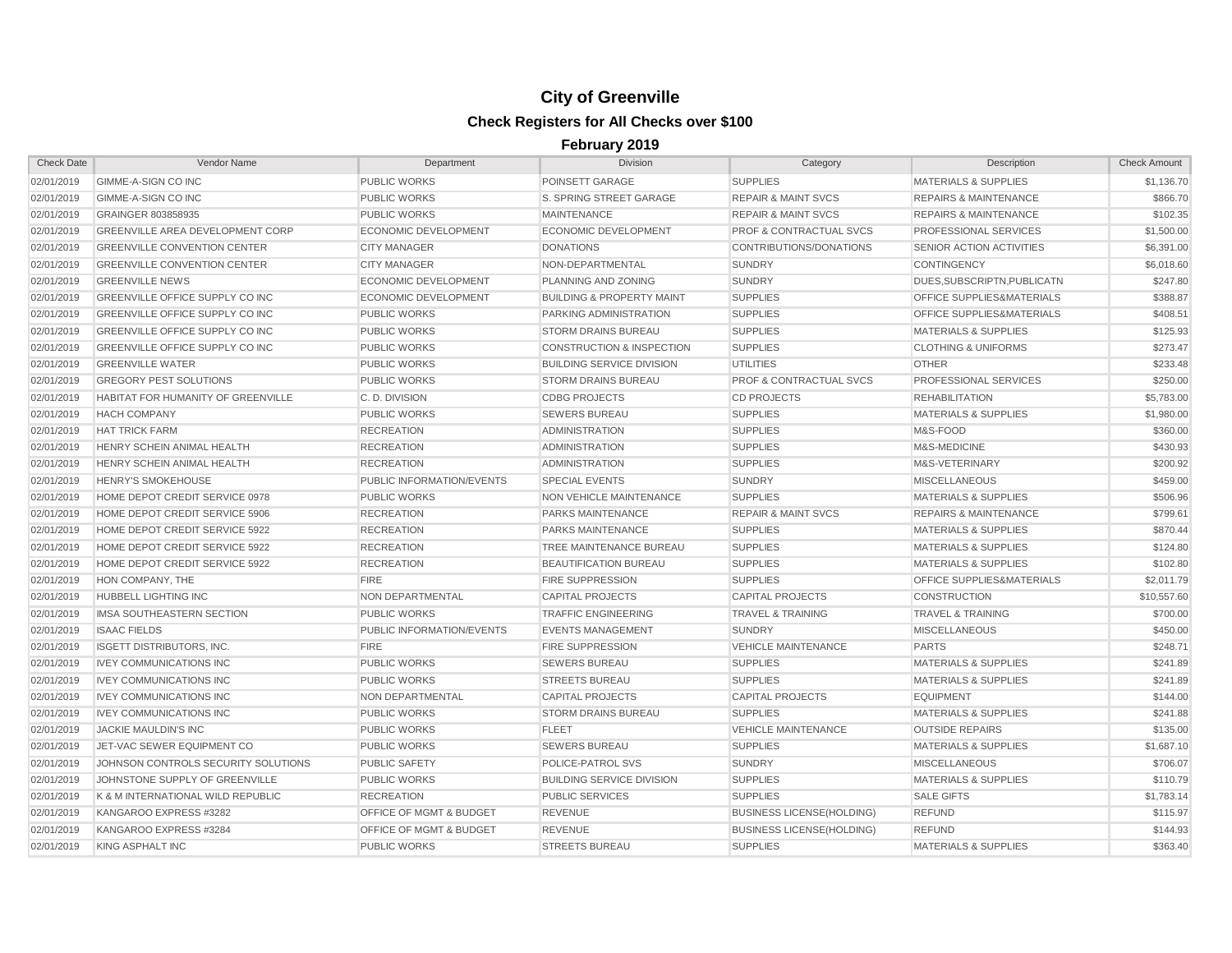| <b>Check Date</b> | Vendor Name                         | Department                         | <b>Division</b>                      | Category                           | Description                          | <b>Check Amount</b> |
|-------------------|-------------------------------------|------------------------------------|--------------------------------------|------------------------------------|--------------------------------------|---------------------|
| 02/01/2019        | <b>LANDSCAPERS SUPPLY</b>           | <b>RECREATION</b>                  | PARKS MAINTENANCE                    | <b>SUPPLIES</b>                    | <b>MATERIALS &amp; SUPPLIES</b>      | \$413.29            |
| 02/01/2019        | <b>LANDSCAPERS SUPPLY</b>           | <b>PUBLIC WORKS</b>                | <b>SEWERS BUREAU</b>                 | <b>SUPPLIES</b>                    | <b>MATERIALS &amp; SUPPLIES</b>      | \$107.97            |
| 02/01/2019        | LARK & ASSOCIATES POLYGRAPH SERVICE | <b>HUMAN RESOURCES</b>             | <b>HUMAN RESOURCES</b>               | <b>PROF &amp; CONTRACTUAL SVCS</b> | PROFESSIONAL SERVICES                | \$270.00            |
| 02/01/2019        | <b>LAWMEN'S SAFETY SUPPLY</b>       | <b>PUBLIC SAFETY</b>               | POLICE-PATROL SVS                    | <b>SUPPLIES</b>                    | <b>CLOTHING &amp; UNIFORMS</b>       | \$250.39            |
| 02/01/2019        | <b>LAWMEN'S SAFETY SUPPLY</b>       | <b>PUBLIC SAFETY</b>               | <b>DEPT OF TREASURY</b>              | <b>SUPPLIES</b>                    | <b>MATERIALS &amp; SUPPLIES</b>      | \$1,146.92          |
| 02/01/2019        | LEVEL 3 COMMUNICATIONS LLC          | <b>OFFICE OF MGMT &amp; BUDGET</b> | <b>INFORMATION TECHNOLOGY</b>        | <b>COMMUNICATIONS</b>              | <b>TELECOMMUNICATIONS/WIRELE</b>     | \$1,144.71          |
| 02/01/2019        | <b>LIBERTY PRESS</b>                | OFFICE OF MGMT & BUDGET            | <b>ACCOUNTING</b>                    | <b>SUPPLIES</b>                    | <b>OFFICE SUPPLIES&amp;MATERIALS</b> | \$319.80            |
| 02/01/2019        | L-J INC                             | NON DEPARTMENTAL                   | <b>CAPITAL PROJECTS</b>              | <b>CAPITAL PROJECTS</b>            | <b>CONSTRUCTION</b>                  | \$82,721.65         |
| 02/01/2019        | LOWES                               | <b>PUBLIC WORKS</b>                | <b>BUILDING SERVICE DIVISION</b>     | <b>SUPPLIES</b>                    | <b>MATERIALS &amp; SUPPLIES</b>      | \$218.65            |
| 02/01/2019        | LOWES                               | <b>RECREATION</b>                  | <b>TOURISM DISTRICT</b>              | <b>REPAIR &amp; MAINT SVCS</b>     | <b>FOUNTAIN REPAIR</b>               | \$135.40            |
| 02/01/2019        | <b>LUNA ROSA</b>                    | ECONOMIC DEVELOPMENT               | PLANNING AND ZONING                  | MISCELLANEOUS REVENUE              | <b>DPC FEES</b>                      | \$100.00            |
| 02/01/2019        | <b>MAPFORMATION LLC</b>             | <b>PUBLIC WORKS</b>                | <b>FIXED ROUTE</b>                   | PRINTING                           | PRINTING & BINDING                   | \$10,200.00         |
| 02/01/2019        | <b>MARATHON STAFFING INC</b>        | <b>RECREATION</b>                  | <b>COMMUNITY CENTERS</b>             | <b>PROF &amp; CONTRACTUAL SVCS</b> | <b>TEMP PERSONNEL SVCS</b>           | \$131.66            |
| 02/01/2019        | <b>MARATHON STAFFING INC</b>        | PUBLIC INFORMATION/EVENTS          | <b>EVENTS MANAGEMENT</b>             | <b>PROF &amp; CONTRACTUAL SVCS</b> | <b>TEMP PERSONNEL SVCS</b>           | \$2,260.51          |
| 02/01/2019        | <b>MARATHON STAFFING INC</b>        | <b>PUBLIC SAFETY</b>               | POLICE-DISPATCH BUREAU               | <b>PROF &amp; CONTRACTUAL SVCS</b> | <b>TEMP PERSONNEL SVCS</b>           | \$1,635.84          |
| 02/01/2019        | <b>MARK TEAL</b>                    | OFFICE OF MGMT & BUDGET            | <b>RISK MANAGEMENT</b>               | <b>TRAVEL &amp; TRAINING</b>       | <b>TRAVEL &amp; TRAINING</b>         | \$512.52            |
| 02/01/2019        | <b>MATT EFIRD</b>                   | OFFICE OF MGMT & BUDGET            | <b>ADMINISTRATION</b>                | <b>TRAVEL &amp; TRAINING</b>       | <b>TRAVEL &amp; TRAINING</b>         | \$1,041.49          |
| 02/01/2019        | METROPOLITAN ARTS COUNCIL           | NON DEPARTMENTAL                   | <b>ACCOMMODATION TAX</b>             | <b>PROF &amp; CONTRACTUAL SVCS</b> | <b>SPECIAL PROJECTS</b>              | \$112,500.00        |
| 02/01/2019        | MIKE'S BODY SHOP & TOWING INC       | <b>PUBLIC WORKS</b>                | <b>FLEET</b>                         | <b>VEHICLE MAINTENANCE</b>         | <b>OUTSIDE REPAIRS</b>               | \$565.00            |
| 02/01/2019        | <b>MINUTEMAN PRESS</b>              | <b>ECONOMIC DEVELOPMENT</b>        | PLANNING AND ZONING                  | PRINTING                           | PRINTING & BINDING                   | \$316.49            |
| 02/01/2019        | <b>MOBILITY WORKS LLC</b>           | <b>PUBLIC WORKS</b>                | <b>VEHICLE MAINTENANCE</b>           | <b>VEHICLE MAINTENANCE</b>         | <b>OUTSIDE REPAIRS</b>               | \$206.25            |
| 02/01/2019        | <b>MONAHAN &amp; SONS INC</b>       | <b>RECREATION</b>                  | RIGHTS-OF-WAY                        | <b>PROF &amp; CONTRACTUAL SVCS</b> | <b>SERVICE &amp; MAINT CONTRACTS</b> | \$23,517.50         |
| 02/01/2019        | MOTOROLA SOLUTIONS INC              | <b>PUBLIC SAFETY</b>               | POLICE-DISPATCH BUREAU               | <b>REPAIR &amp; MAINT SVCS</b>     | RADIO MAINTENANCE                    | \$16,607.68         |
| 02/01/2019        | <b>MST CONCRETE PRODUCTS</b>        | <b>PUBLIC WORKS</b>                | <b>STORM DRAINS BUREAU</b>           | <b>SUPPLIES</b>                    | <b>CONSTRUCTION &amp; REPAIR</b>     | \$695.50            |
| 02/01/2019        | MUNICIPAL ASSOC OF SC               | MUNICIPAL COURT                    | <b>MUNICIPAL COURT</b>               | <b>SUNDRY</b>                      | DUES, SUBSCRIPTN, PUBLICATN          | \$140.00            |
| 02/01/2019        | NAPA AUTO PARTS                     | <b>PUBLIC WORKS</b>                | <b>VEHICLE MAINTENANCE</b>           | <b>VEHICLE MAINTENANCE</b>         | <b>SMALL PARTS</b>                   | \$114.04            |
| 02/01/2019        | NAPA AUTO PARTS                     | <b>FIRE</b>                        | <b>FIRE SUPPRESSION</b>              | <b>VEHICLE MAINTENANCE</b>         | <b>PARTS</b>                         | \$341.00            |
| 02/01/2019        | NATIONAL LEAGUE OF CITIES           | <b>CITY MANAGER</b>                | <b>CITY MANAGER</b>                  | <b>SUNDRY</b>                      | DUES, SUBSCRIPTN, PUBLICATN          | \$4,467.00          |
| 02/01/2019        | <b>NFPA</b>                         | <b>ECONOMIC DEVELOPMENT</b>        | <b>BUILDING &amp; PROPERTY MAINT</b> | <b>SUNDRY</b>                      | DUES.SUBSCRIPTN.PUBLICATN            | \$175.00            |
| 02/01/2019        | NORTHERN SAFETY CO INC              | <b>RECREATION</b>                  | <b>TOURISM DISTRICT</b>              | <b>SUPPLIES</b>                    | <b>MATERIALS &amp; SUPPLIES</b>      | \$266.99            |
| 02/01/2019        | <b>OFFICE DEPOT BSD</b>             | <b>FIRE</b>                        | <b>FIRE SUPPRESSION</b>              | <b>SUPPLIES</b>                    | <b>OFFICE SUPPLIES&amp;MATERIALS</b> | \$192.96            |
| 02/01/2019        | ONE LAURENS LLC                     | <b>PUBLIC WORKS</b>                | <b>ONE GARAGE</b>                    | <b>PROF &amp; CONTRACTUAL SVCS</b> | <b>SERVICE &amp; MAINT CONTRACTS</b> | \$143.25            |
| 02/01/2019        | PALMETTO BUS SALES LLC              | <b>PUBLIC WORKS</b>                | <b>VEHICLE MAINTENANCE</b>           | <b>VEHICLE MAINTENANCE</b>         | <b>PARTS</b>                         | \$464.32            |
| 02/01/2019        | PANAGAKOS ASPHALT PAVING INC        | <b>PUBLIC WORKS</b>                | <b>STREETS BUREAU</b>                | <b>SUPPLIES</b>                    | <b>MATERIALS &amp; SUPPLIES</b>      | \$135.68            |
| 02/01/2019        | PATTERSON VETERINARY SUPPLY INC     | <b>RECREATION</b>                  | <b>ADMINISTRATION</b>                | <b>SUPPLIES</b>                    | M&S-VETERINARY                       | \$506.81            |
| 02/01/2019        | <b>PENDLETON MANOR</b>              | <b>OFFICE OF MGMT &amp; BUDGET</b> | <b>REVENUE</b>                       | <b>BUSINESS LICENSE(HOLDING)</b>   | <b>REFUND</b>                        | \$492.29            |
| 02/01/2019        | PETERBILT STORE OF GREENVILLE, THE  | <b>PUBLIC WORKS</b>                | <b>TROLLEY</b>                       | <b>VEHICLE MAINTENANCE</b>         | <b>PARTS</b>                         | \$4,245.99          |
| 02/01/2019        | PETERBILT STORE OF GREENVILLE. THE  | <b>PUBLIC WORKS</b>                | <b>VEHICLE MAINTENANCE</b>           | <b>VEHICLE MAINTENANCE</b>         | <b>PARTS</b>                         | \$3.433.66          |
| 02/01/2019        | <b>PLANNING NEXT</b>                | <b>NON DEPARTMENTAL</b>            | <b>CAPITAL PROJECTS</b>              | <b>CAPITAL PROJECTS</b>            | PLANNING/DESIGN                      | \$23.597.81         |
| 02/01/2019        | PRESORT PLUS INC                    | OFFICE OF MGMT & BUDGET            | <b>PURCHASING</b>                    | <b>COMMUNICATIONS</b>              | <b>POSTAGE</b>                       | \$682.42            |
| 02/01/2019        | <b>PRINTTEK INC</b>                 | <b>PUBLIC WORKS</b>                | <b>RECYCLING</b>                     | <b>PRINTING</b>                    | PRINTING & BINDING                   | \$1,499.90          |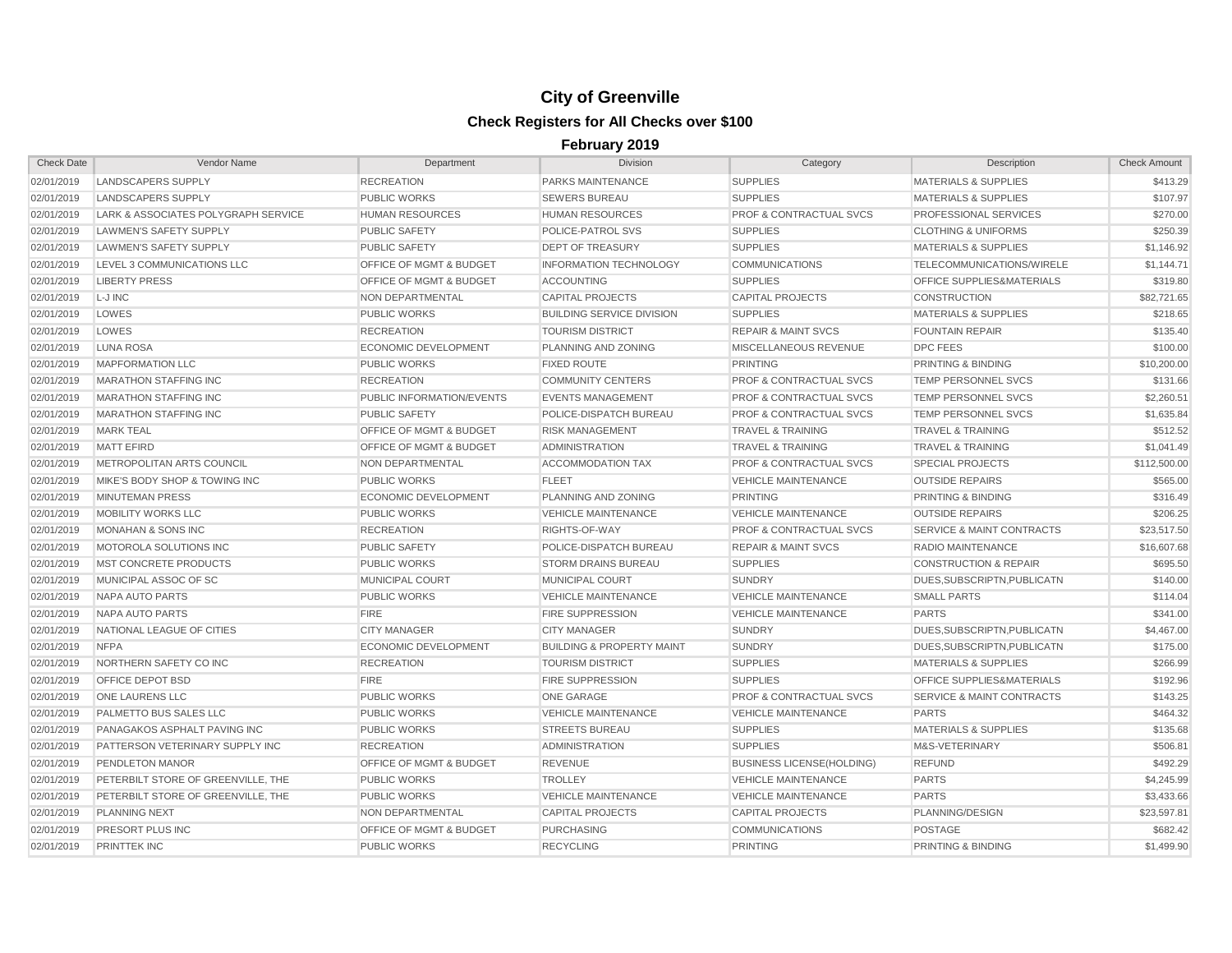| <b>Check Date</b> | <b>Vendor Name</b>                     | Department                         | <b>Division</b>                  | Category                           | Description                          | <b>Check Amount</b> |
|-------------------|----------------------------------------|------------------------------------|----------------------------------|------------------------------------|--------------------------------------|---------------------|
| 02/01/2019        | PROVIDENT LIFE & ACCIDENT INS CO       | <b>HUMAN RESOURCES</b>             | <b>HEALTH CARE</b>               | OTHER INSURANCE                    | <b>LIFE INSURANCE</b>                | \$1,507.74          |
| 02/01/2019        | PTM DOCUMENT SYSTEMS                   | OFFICE OF MGMT & BUDGET            | <b>ACCOUNTING</b>                | <b>SUPPLIES</b>                    | OFFICE SUPPLIES&MATERIALS            | \$665.95            |
| 02/01/2019        | PTM DOCUMENT SYSTEMS                   | <b>HUMAN RESOURCES</b>             | <b>HUMAN RESOURCES</b>           | <b>SUPPLIES</b>                    | <b>MATERIALS &amp; SUPPLIES</b>      | \$350.84            |
| 02/01/2019        | RAY BRACKEN NURSERY INC                | <b>RECREATION</b>                  | <b>BEAUTIFICATION BUREAU</b>     | <b>SUPPLIES</b>                    | <b>MATERIALS &amp; SUPPLIES</b>      | \$224.00            |
| 02/01/2019        | ROPER MOUNTAIN SCIENCE CENTER ASSOC    | NON DEPARTMENTAL                   | <b>ACCOMMODATION TAX</b>         | <b>PROF &amp; CONTRACTUAL SVCS</b> | <b>SPECIAL PROJECTS</b>              | \$8,851.76          |
| 02/01/2019        | <b>RR DONNELLEY &amp; SONS COMPANY</b> | <b>PUBLIC SAFETY</b>               | <b>POLICE-PATROL SVS</b>         | <b>SUPPLIES</b>                    | <b>MATERIALS &amp; SUPPLIES</b>      | \$791.03            |
| 02/01/2019        | RR DONNELLEY & SONS COMPANY            | <b>CITY MANAGER</b>                | <b>CITY MANAGER</b>              | <b>SUPPLIES</b>                    | OFFICE SUPPLIES&MATERIALS            | \$238.50            |
| 02/01/2019        | <b>SAFARILTD</b>                       | <b>RECREATION</b>                  | <b>PUBLIC SERVICES</b>           | <b>SUPPLIES</b>                    | <b>SALE GIFTS</b>                    | \$820.48            |
| 02/01/2019        | <b>SAFETY PRODUCTS INC</b>             | <b>PUBLIC WORKS</b>                | <b>STORM DRAINS BUREAU</b>       | <b>SUPPLIES</b>                    | <b>MATERIALS &amp; SUPPLIES</b>      | \$488.13            |
| 02/01/2019        | <b>SAFETY PRODUCTS INC</b>             | <b>PUBLIC WORKS</b>                | <b>SEWERS BUREAU</b>             | <b>SUPPLIES</b>                    | <b>MATERIALS &amp; SUPPLIES</b>      | \$513.87            |
| 02/01/2019        | SAFETY PRODUCTS INC                    | <b>PUBLIC WORKS</b>                | <b>STREETS BUREAU</b>            | <b>SUPPLIES</b>                    | <b>MATERIALS &amp; SUPPLIES</b>      | \$723.63            |
| 02/01/2019        | SALUDA CONSTRUCTION LLC                | NON DEPARTMENTAL                   | <b>CAPITAL PROJECTS</b>          | <b>CAPITAL PROJECTS</b>            | <b>CONSTRUCTION</b>                  | \$182,946.05        |
| 02/01/2019        | <b>SAM'S CLUB</b>                      | <b>RECREATION</b>                  | <b>PUBLIC SERVICES</b>           | <b>SUPPLIES</b>                    | SALE CONCESSIONS                     | \$271.98            |
| 02/01/2019        | SC COMMISSION FOR THE BLIND            | OFFICE OF MGMT & BUDGET            | NON-DEPARTMENTAL                 | LIAB-MISCELLANEOUS                 | <b>REFUND</b>                        | \$141.27            |
| 02/01/2019        | <b>SC DHEC</b>                         | <b>RECREATION</b>                  | <b>TOURISM DISTRICT</b>          | <b>REPAIR &amp; MAINT SVCS</b>     | <b>FOUNTAIN REPAIR</b>               | \$125.00            |
| 02/01/2019        | <b>SCRPA</b>                           | <b>RECREATION</b>                  | <b>COMMUNITY CENTERS</b>         | <b>TRAVEL &amp; TRAINING</b>       | <b>TRAVEL &amp; TRAINING</b>         | \$1,105.00          |
| 02/01/2019        | <b>SEGAL WATERS CONSULTING</b>         | <b>HUMAN RESOURCES</b>             | HUMAN RESOURCES                  | <b>PROF &amp; CONTRACTUAL SVCS</b> | PROFESSIONAL SERVICES                | \$15,000.00         |
| 02/01/2019        | <b>SEJ SERVICES LLC</b>                | <b>RECREATION</b>                  | <b>TOURISM DISTRICT</b>          | <b>PROF &amp; CONTRACTUAL SVCS</b> | <b>SERVICE &amp; MAINT CONTRACTS</b> | \$170.00            |
| 02/01/2019        | <b>SEON SYSTEM SALES INC</b>           | <b>PUBLIC WORKS</b>                | <b>VEHICLE MAINTENANCE</b>       | <b>VEHICLE MAINTENANCE</b>         | <b>PARTS</b>                         | \$190.00            |
| 02/01/2019        | <b>SHANNON LAVRIN</b>                  | <b>ECONOMIC DEVELOPMENT</b>        | PLANNING AND ZONING              | <b>TRAVEL &amp; TRAINING</b>       | <b>TRAVEL &amp; TRAINING</b>         | \$484.00            |
| 02/01/2019        | SHAW & KELLEY PUBLISHING LLC           | <b>MUNICIPAL COURT</b>             | <b>MUNICIPAL COURT</b>           | <b>TRAVEL &amp; TRAINING</b>       | <b>TRAVEL &amp; TRAINING</b>         | \$265.00            |
| 02/01/2019        | SITEIMPROVE INC                        | <b>OFFICE OF MGMT &amp; BUDGET</b> | <b>INFORMATION TECHNOLOGY</b>    | <b>PROF &amp; CONTRACTUAL SVCS</b> | <b>SERVICE &amp; MAINT CONTRACTS</b> | \$4,590.00          |
| 02/01/2019        | SITEONE LANDSCAPE SUPPLY LLC           | <b>PUBLIC WORKS</b>                | <b>SEWERS BUREAU</b>             | <b>SUPPLIES</b>                    | <b>MATERIALS &amp; SUPPLIES</b>      | \$256.80            |
| 02/01/2019        | SNIDER FLEET SOLUTIONS                 | <b>PUBLIC WORKS</b>                | <b>FLEET</b>                     | <b>VEHICLE MAINTENANCE</b>         | <b>OUTSIDE REPAIRS</b>               | \$2,775.77          |
| 02/01/2019        | SOUTHEASTERN PAPER GROUP               | <b>RECREATION</b>                  | <b>TOURISM DISTRICT</b>          | <b>SUPPLIES</b>                    | <b>JANITORIAL SUPPLIES</b>           | \$490.52            |
| 02/01/2019        | SOUTHEASTERN PAPER GROUP               | <b>PUBLIC WORKS</b>                | <b>BUILDING SERVICE DIVISION</b> | <b>SUPPLIES</b>                    | <b>JANITORIAL SUPPLIES</b>           | \$1,013.47          |
| 02/01/2019        | SOUTHERNSIDE COMMUNITY CENTER          | <b>RECREATION</b>                  | <b>COMMUNITY CENTERS</b>         | <b>PROF &amp; CONTRACTUAL SVCS</b> | PROFESSIONAL SERVICES                | \$2,916.66          |
| 02/01/2019        | <b>SPECIALTY VEHICLES</b>              | <b>PUBLIC WORKS</b>                | <b>TROLLEY</b>                   | <b>VEHICLE MAINTENANCE</b>         | <b>PARTS</b>                         | \$385.32            |
| 02/01/2019        | SPRING SERVICE GREENVILLE              | <b>PUBLIC WORKS</b>                | <b>FLEET</b>                     | <b>VEHICLE MAINTENANCE</b>         | <b>OUTSIDE REPAIRS</b>               | \$2,395.04          |
| 02/01/2019        | SUNSHINE SAFETY COUNCIL INC            | <b>PUBLIC WORKS</b>                | <b>TRAFFIC ENGINEERING</b>       | <b>TRAVEL &amp; TRAINING</b>       | <b>TRAVEL &amp; TRAINING</b>         | \$1,078.00          |
| 02/01/2019        | TALENT MANAGEMENT SOLUTIONS            | <b>PUBLIC WORKS</b>                | <b>FIXED ROUTE</b>               | <b>PROF &amp; CONTRACTUAL SVCS</b> | TEMP PERSONNEL SVCS                  | \$3,725.21          |
| 02/01/2019        | TALENT MANAGEMENT SOLUTIONS            | <b>PUBLIC WORKS</b>                | STORMWATER MANAGEMENT            | <b>PROF &amp; CONTRACTUAL SVCS</b> | TEMP PERSONNEL SVCS                  | \$1,023.36          |
| 02/01/2019        | TALENT MANAGEMENT SOLUTIONS            | <b>RECREATION</b>                  | <b>COMMUNITY CENTERS</b>         | <b>PROF &amp; CONTRACTUAL SVCS</b> | TEMP PERSONNEL SVCS                  | \$687.00            |
| 02/01/2019        | TALENT MANAGEMENT SOLUTIONS            | <b>PUBLIC SAFETY</b>               | POLICE-DISPATCH BUREAU           | <b>PROF &amp; CONTRACTUAL SVCS</b> | TEMP PERSONNEL SVCS                  | \$249.72            |
| 02/01/2019        | TALENT MANAGEMENT SOLUTIONS            | <b>PUBLIC WORKS</b>                | <b>STREETS BUREAU</b>            | <b>PROF &amp; CONTRACTUAL SVCS</b> | TEMP PERSONNEL SVCS                  | \$1,427.20          |
| 02/01/2019        | TALENT MANAGEMENT SOLUTIONS            | <b>PUBLIC WORKS</b>                | <b>STORM DRAINS BUREAU</b>       | <b>PROF &amp; CONTRACTUAL SVCS</b> | TEMP PERSONNEL SVCS                  | \$1,123.20          |
| 02/01/2019        | TALENT MANAGEMENT SOLUTIONS            | <b>HUMAN RESOURCES</b>             | <b>HUMAN RESOURCES</b>           | <b>PROF &amp; CONTRACTUAL SVCS</b> | <b>TEMP PERSONNEL SVCS</b>           | \$503.25            |
| 02/01/2019        | TALENT MANAGEMENT SOLUTIONS            | <b>PUBLIC WORKS</b>                | RESIDENTIAL COLL BUREAU          | <b>PROF &amp; CONTRACTUAL SVCS</b> | TEMP PERSONNEL SVCS                  | \$2,827.79          |
| 02/01/2019        | TALENT MANAGEMENT SOLUTIONS            | <b>RECREATION</b>                  | <b>PARKS MAINTENANCE</b>         | <b>PROF &amp; CONTRACTUAL SVCS</b> | <b>TEMP PERSONNEL SVCS</b>           | \$679.60            |
| 02/01/2019        | <b>TIGER MOVING LLC</b>                | <b>PUBLIC WORKS</b>                | STORMWATER MANAGEMENT            | <b>PROF &amp; CONTRACTUAL SVCS</b> | PROFESSIONAL SERVICES                | \$117.98            |
| 02/01/2019        | <b>TIGER MOVING LLC</b>                | <b>PUBLIC WORKS</b>                | <b>ENGINEERING</b>               | <b>PROF &amp; CONTRACTUAL SVCS</b> | PROFESSIONAL SERVICES                | \$117.97            |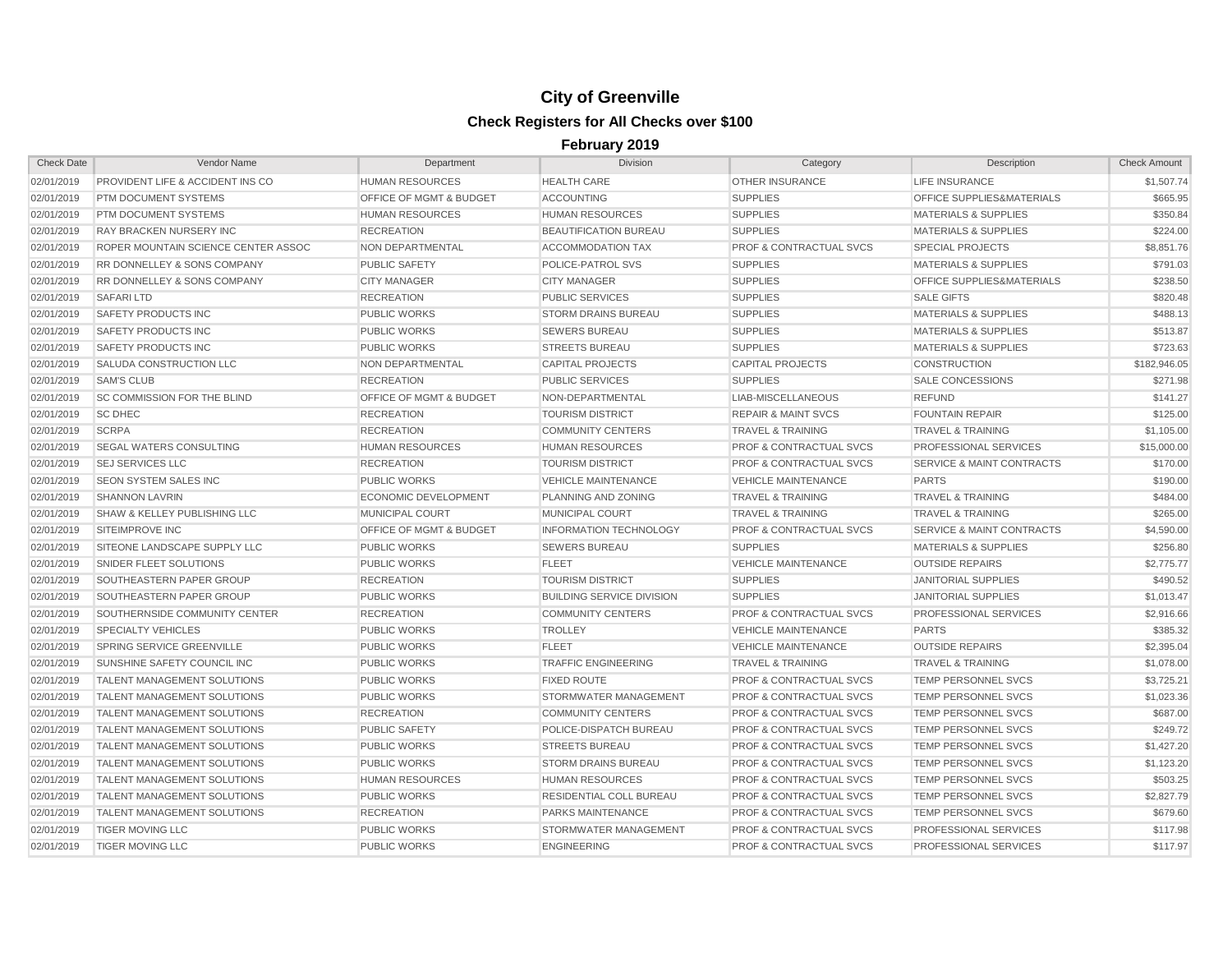| <b>Check Date</b> | Vendor Name                              | Department                         | <b>Division</b>                  | Category                           | Description                          | <b>Check Amount</b> |
|-------------------|------------------------------------------|------------------------------------|----------------------------------|------------------------------------|--------------------------------------|---------------------|
| 02/01/2019        | TMS SOUTH INC                            | <b>PUBLIC WORKS</b>                | <b>BUILDING SERVICE DIVISION</b> | <b>SUPPLIES</b>                    | <b>MATERIALS &amp; SUPPLIES</b>      | \$216.62            |
| 02/01/2019        | TRAVELERS REST FEED & SEED INC           | <b>RECREATION</b>                  | <b>ADMINISTRATION</b>            | <b>SUPPLIES</b>                    | M&S-FOOD                             | \$190.59            |
| 02/01/2019        | <b>TRUCKPRO LLC</b>                      | <b>PUBLIC WORKS</b>                | <b>VEHICLE MAINTENANCE</b>       | <b>VEHICLE MAINTENANCE</b>         | <b>PARTS</b>                         | \$675.52            |
| 02/01/2019        | <b>UNIFIRST</b>                          | <b>PUBLIC WORKS</b>                | <b>VEHICLE MAINTENANCE</b>       | <b>SUPPLIES</b>                    | <b>CLOTHING &amp; UNIFORMS</b>       | \$571.17            |
| 02/01/2019        | UNITED RENTALS (NORTH AMERICA) INC       | <b>PUBLIC WORKS</b>                | <b>BUILDING SERVICE DIVISION</b> | <b>SUPPLIES</b>                    | <b>MATERIALS &amp; SUPPLIES</b>      | \$212.00            |
| 02/01/2019        | UNITED WAY OF GREENVILLE COUNTY          | <b>CITY MANAGER</b>                | NON-DEPARTMENTAL                 | <b>SUNDRY</b>                      | <b>CONTINGENCY</b>                   | \$100.00            |
| 02/01/2019        | <b>VERIZON WIRELESS</b>                  | <b>PUBLIC WORKS</b>                | <b>FIXED ROUTE</b>               | <b>COMMUNICATIONS</b>              | <b>CABLE TELEVISION/INTERNET</b>     | \$1,027.29          |
| 02/01/2019        | VIC BAILEY FORD INC                      | <b>RECREATION</b>                  | <b>TOURISM DISTRICT</b>          | <b>VEHICLES</b>                    | <b>VEHICLE</b>                       | \$30,315.00         |
| 02/01/2019        | <b>VILLE TO VILLE FOUNDATION</b>         | NON DEPARTMENTAL                   | <b>ACCOMMODATION TAX</b>         | <b>PROF &amp; CONTRACTUAL SVCS</b> | <b>SPECIAL PROJECTS</b>              | \$3,677.40          |
| 02/01/2019        | VISITGREENVILLESC                        | NON DEPARTMENTAL                   | <b>ADMISSIONS TAX</b>            | <b>PROF &amp; CONTRACTUAL SVCS</b> | <b>CONVENTION/VISITORS BUR</b>       | \$207,505.94        |
| 02/01/2019        | <b>VISITGREENVILLESC</b>                 | NON DEPARTMENTAL                   | <b>ACCOMMODATION TAX</b>         | <b>PROF &amp; CONTRACTUAL SVCS</b> | <b>SPECIAL PROJECTS</b>              | \$222,720.36        |
| 02/01/2019        | <b>VISITGREENVILLESC</b>                 | NON DEPARTMENTAL                   | <b>HOSPITALITY TAX</b>           | <b>PROF &amp; CONTRACTUAL SVCS</b> | PROFESSIONAL SERVICES                | \$250,000.00        |
| 02/01/2019        | <b>VULCAN CONSTRUCTION MATERIALS LLC</b> | <b>PUBLIC WORKS</b>                | <b>STREETS BUREAU</b>            | <b>SUPPLIES</b>                    | <b>MATERIALS &amp; SUPPLIES</b>      | \$574.37            |
| 02/01/2019        | VULCAN CONSTRUCTION MATERIALS LLC        | <b>PUBLIC WORKS</b>                | <b>SEWERS BUREAU</b>             | <b>SUPPLIES</b>                    | <b>MATERIALS &amp; SUPPLIES</b>      | \$1,435.94          |
| 02/01/2019        | <b>VULCAN CONSTRUCTION MATERIALS LLC</b> | <b>PUBLIC WORKS</b>                | <b>STORM DRAINS BUREAU</b>       | <b>SUPPLIES</b>                    | <b>MATERIALS &amp; SUPPLIES</b>      | \$861.56            |
| 02/01/2019        | W N WATSON-WEST TIRE & AUTOMOTIVE        | <b>FIRE</b>                        | <b>FIRE SUPPRESSION</b>          | <b>VEHICLE MAINTENANCE</b>         | <b>PARTS</b>                         | \$552.83            |
| 02/01/2019        | W W WILLIAMS                             | <b>PUBLIC WORKS</b>                | <b>FLEET</b>                     | <b>VEHICLE MAINTENANCE</b>         | <b>OUTSIDE REPAIRS</b>               | \$414.00            |
| 02/01/2019        | WALMART COMMUNITY/RFCSLLC                | <b>PUBLIC SAFETY</b>               | POLICE-PATROL SVS                | <b>SUPPLIES</b>                    | <b>MATERIALS &amp; SUPPLIES</b>      | \$670.24            |
| 02/01/2019        | <b>WEEKES CONSTRUCTION INC</b>           | <b>OFFICE OF MGMT &amp; BUDGET</b> | <b>REVENUE</b>                   | <b>BUSINESS LICENSE(HOLDING)</b>   | <b>REFUND</b>                        | \$2,271.51          |
| 02/01/2019        | <b>WILDLANDS ENGINEERING INC</b>         | <b>NON DEPARTMENTAL</b>            | <b>CAPITAL PROJECTS</b>          | <b>CAPITAL PROJECTS</b>            | PLANNING/DESIGN                      | \$4.283.29          |
| 02/01/2019        | WILLIS OF SOUTH CAROLINA INC             | OFFICE OF MGMT & BUDGET            | <b>RISK MANAGEMENT</b>           | <b>SERVICE FEES</b>                | ADMIN FEES-GEN/PROP LIA              | \$44,160.00         |
| 02/01/2019        | <b>WILLIS OF SOUTH CAROLINA INC</b>      | OFFICE OF MGMT & BUDGET            | <b>RISK MANAGEMENT</b>           | <b>SERVICE FEES</b>                | PREMIUM GENERAL LIAB                 | \$64,773.47         |
| 02/01/2019        | WILLIS OF SOUTH CAROLINA INC             | OFFICE OF MGMT & BUDGET            | <b>RISK MANAGEMENT</b>           | <b>SERVICE FEES</b>                | PREMIUM LAW ENFORCEMENT              | \$44,754.32         |
| 02/01/2019        | WILLIS OF SOUTH CAROLINA INC             | OFFICE OF MGMT & BUDGET            | <b>RISK MANAGEMENT</b>           | <b>RISK MANAGEMENT</b>             | <b>WC SERVICE FEES</b>               | \$1,840.00          |
| 02/01/2019        | WILLIS OF SOUTH CAROLINA INC             | OFFICE OF MGMT & BUDGET            | <b>RISK MANAGEMENT</b>           | <b>SERVICE FEES</b>                | PREMIUM AUTO LIAB                    | \$32,228.25         |
| 02/01/2019        | WILLIS OF SOUTH CAROLINA INC             | <b>OFFICE OF MGMT &amp; BUDGET</b> | <b>RISK MANAGEMENT</b>           | <b>SERVICE FEES</b>                | PREMIUM PUBLIC OFFICIALS             | \$12,647.96         |
| 02/01/2019        | YOUNG OFFICE ENVIRONMENTS                | <b>PUBLIC WORKS</b>                | <b>FLEET</b>                     | <b>SUPPLIES</b>                    | <b>MATERIALS &amp; SUPPLIES</b>      | \$3,296.52          |
| 02/08/2019        | A 1 FENCE CO INC                         | <b>RECREATION</b>                  | PARKS MAINTENANCE                | <b>SUPPLIES</b>                    | <b>MATERIALS &amp; SUPPLIES</b>      | \$850.00            |
| 02/08/2019        | A SERVICES GROUP LLC                     | <b>RECREATION</b>                  | <b>ADMINISTRATION</b>            | <b>PROF &amp; CONTRACTUAL SVCS</b> | <b>SERVICE &amp; MAINT CONTRACTS</b> | \$1,389.15          |
| 02/08/2019        | <b>ACE ENERGY</b>                        | <b>PUBLIC WORKS</b>                | <b>ADMINISTRATION</b>            | <b>VEHICLE MAINTENANCE</b>         | <b>FUEL</b>                          | \$15,801.62         |
| 02/08/2019        | ADDISON SAFETY GROUP INC                 | <b>PUBLIC WORKS</b>                | PARKING ADMINISTRATION           | <b>SUPPLIES</b>                    | <b>MATERIALS &amp; SUPPLIES</b>      | \$143.10            |
| 02/08/2019        | ALDRIDGE FAMILY PRODUCE                  | <b>RECREATION</b>                  | <b>ADMINISTRATION</b>            | <b>SUPPLIES</b>                    | M&S-FOOD                             | \$510.85            |
| 02/08/2019        | AMERICAN PLANNING ASSOCIATION            | C.D. DIVISION                      | <b>CDBG PROJECTS</b>             | <b>SUNDRY</b>                      | <b>MISCELLANEOUS</b>                 | \$471.00            |
| 02/08/2019        | ASE AUTOMOTIVE SERV EXCELLENCE           | <b>PUBLIC WORKS</b>                | <b>FLEET</b>                     | <b>TRAVEL &amp; TRAINING</b>       | <b>TRAVEL &amp; TRAINING</b>         | \$617.00            |
| 02/08/2019        | ATLANTIC COAST ELECTRIC SUPPLY LLC       | <b>PUBLIC WORKS</b>                | <b>SEWERS BUREAU</b>             | <b>SUPPLIES</b>                    | <b>MATERIALS &amp; SUPPLIES</b>      | \$347.78            |
| 02/08/2019        | ATLANTIC COAST ELECTRIC SUPPLY LLC       | <b>PUBLIC WORKS</b>                | <b>FLEET</b>                     | <b>SUPPLIES</b>                    | <b>MATERIALS &amp; SUPPLIES</b>      | \$347.78            |
| 02/08/2019        | ATLANTIC COAST ELECTRIC SUPPLY LLC       | <b>PUBLIC WORKS</b>                | <b>STREETS BUREAU</b>            | <b>SUPPLIES</b>                    | <b>MATERIALS &amp; SUPPLIES</b>      | \$347.78            |
| 02/08/2019        | ATLANTIC COAST ELECTRIC SUPPLY LLC       | <b>PUBLIC WORKS</b>                | <b>STORM DRAINS BUREAU</b>       | <b>SUPPLIES</b>                    | <b>MATERIALS &amp; SUPPLIES</b>      | \$347.80            |
| 02/08/2019        | ATLANTIC COAST ELECTRIC SUPPLY LLC       | <b>PUBLIC WORKS</b>                | RESIDENTIAL COLL BUREAU          | <b>SUPPLIES</b>                    | <b>MATERIALS &amp; SUPPLIES</b>      | \$347.78            |
| 02/08/2019        | BENNETTS' FRAME & ART GALLERY INC        | <b>PUBLIC SAFETY</b>               | POLICE-PATROL SVS                | <b>SUPPLIES</b>                    | <b>MATERIALS &amp; SUPPLIES</b>      | \$446.51            |
| 02/08/2019        | <b>BEST EXPRESSION INC</b>               | <b>PUBLIC SAFETY</b>               | POLICE-PATROL SVS                | <b>SUPPLIES</b>                    | <b>MATERIALS &amp; SUPPLIES</b>      | \$1,515.50          |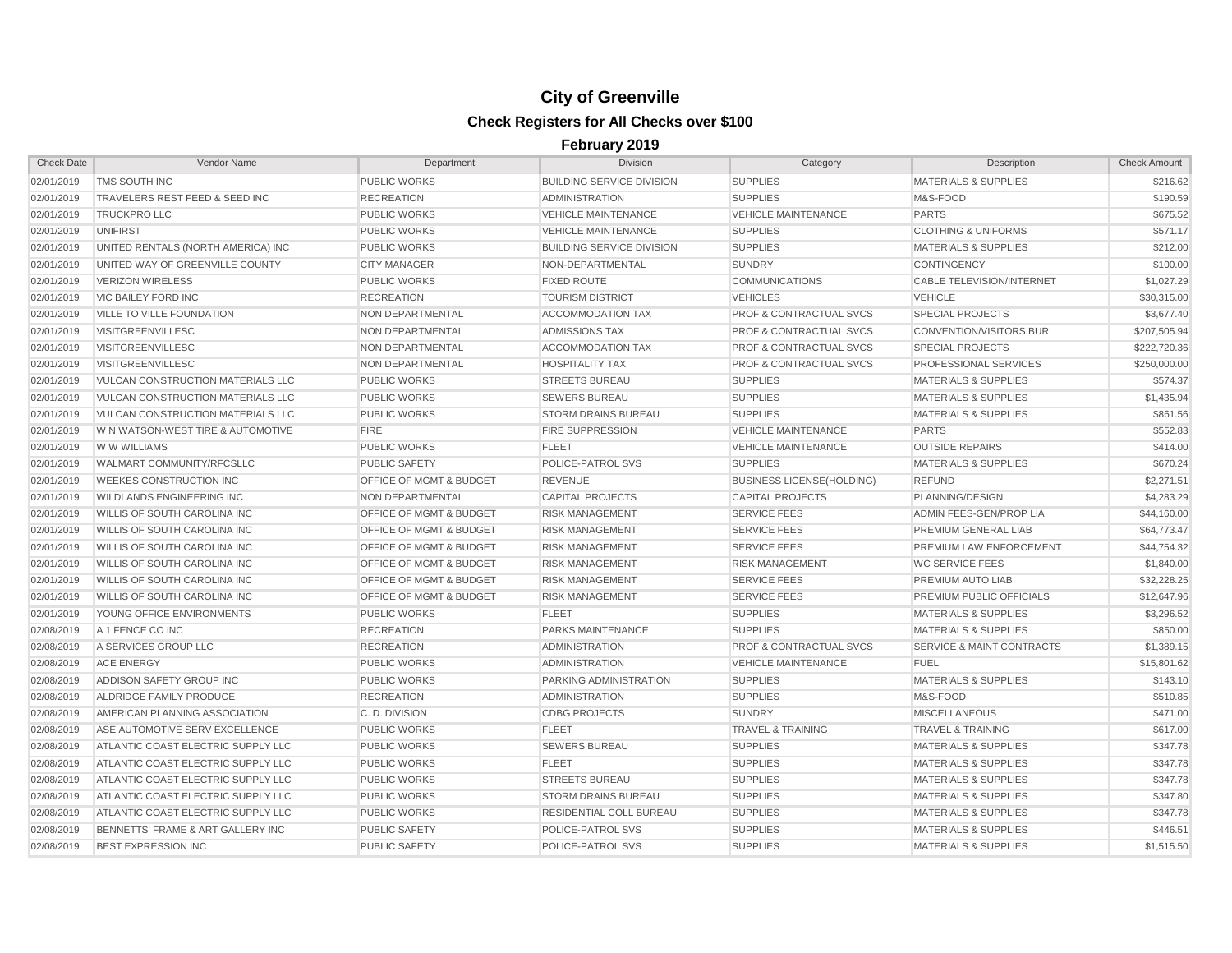| <b>Check Date</b> | Vendor Name                          | Department                         | <b>Division</b>                      | Category                           | Description                          | <b>Check Amount</b> |
|-------------------|--------------------------------------|------------------------------------|--------------------------------------|------------------------------------|--------------------------------------|---------------------|
| 02/08/2019        | <b>BILL TAYLOR</b>                   | <b>ECONOMIC DEVELOPMENT</b>        | <b>BUILDING &amp; PROPERTY MAINT</b> | <b>TRAVEL &amp; TRAINING</b>       | <b>LOCAL TRANSPORTATION</b>          | \$461.10            |
| 02/08/2019        | <b>BRANDSTICKITY</b>                 | <b>RECREATION</b>                  | <b>TOURISM DISTRICT</b>              | <b>SUPPLIES</b>                    | <b>CLOTHING &amp; UNIFORMS</b>       | \$132.50            |
| 02/08/2019        | <b>BRAVO1 PROTECTION</b>             | <b>PUBLIC WORKS</b>                | PARKING ADMINISTRATION               | <b>PROF &amp; CONTRACTUAL SVCS</b> | <b>SERVICE &amp; MAINT CONTRACTS</b> | \$1,806.00          |
| 02/08/2019        | C.A. CARTER INC                      | <b>PUBLIC WORKS</b>                | <b>STREETS BUREAU</b>                | <b>SUPPLIES</b>                    | <b>MATERIALS &amp; SUPPLIES</b>      | \$148.40            |
| 02/08/2019        | C.A. CARTER INC                      | <b>PUBLIC WORKS</b>                | <b>STORM DRAINS BUREAU</b>           | <b>SUPPLIES</b>                    | <b>MATERIALS &amp; SUPPLIES</b>      | \$148.40            |
| 02/08/2019        | C.A. CARTER INC                      | <b>PUBLIC WORKS</b>                | <b>SEWERS BUREAU</b>                 | <b>SUPPLIES</b>                    | <b>MATERIALS &amp; SUPPLIES</b>      | \$148.40            |
| 02/08/2019        | CALIBER COLLISION CENTERS            | OFFICE OF MGMT & BUDGET            | <b>REVENUE</b>                       | <b>BUSINESS LICENSE(HOLDING)</b>   | <b>REFUND</b>                        | \$271.16            |
| 02/08/2019        | CANDYWAREHOUSE                       | <b>RECREATION</b>                  | <b>PUBLIC SERVICES</b>               | <b>SUPPLIES</b>                    | OTHER BOO IN THE ZOO                 | \$23,886.74         |
| 02/08/2019        | CAPITOL CONSTRUCTION OF THE CAROLIN  | NON DEPARTMENTAL                   | <b>CAPITAL PROJECTS</b>              | CAPITAL PROJECTS                   | <b>CONSTRUCTION</b>                  | \$19,766.25         |
| 02/08/2019        | CAROLINA CONCRETE COMPANY INC        | <b>PUBLIC WORKS</b>                | <b>STREETS BUREAU</b>                | <b>SUPPLIES</b>                    | <b>MATERIALS &amp; SUPPLIES</b>      | \$10,506.47         |
| 02/08/2019        | <b>CAROLINA INTERNATIONAL TRUCKS</b> | <b>PUBLIC WORKS</b>                | <b>FLEET</b>                         | <b>VEHICLE MAINTENANCE</b>         | <b>OUTSIDE REPAIRS</b>               | \$2,681.42          |
| 02/08/2019        | CARSON'S NUT-BOLT & TOOL CO INC      | NON DEPARTMENTAL                   | <b>CAPITAL PROJECTS</b>              | <b>CAPITAL PROJECTS</b>            | <b>EQUIPMENT</b>                     | \$259.66            |
| 02/08/2019        | <b>CC&amp;I SERVICES LLC</b>         | <b>ECONOMIC DEVELOPMENT</b>        | <b>BUILDING &amp; PROPERTY MAINT</b> | <b>PROF &amp; CONTRACTUAL SVCS</b> | TEMP PERSONNEL SVCS                  | \$1,740.00          |
| 02/08/2019        | CDW/G                                | <b>HUMAN RESOURCES</b>             | <b>HUMAN RESOURCES</b>               | <b>SUNDRY</b>                      | <b>MISCELLANEOUS</b>                 | \$433.09            |
| 02/08/2019        | CHARTER COMMUNICATIONS               | <b>OFFICE OF MGMT &amp; BUDGET</b> | <b>INFORMATION TECHNOLOGY</b>        | <b>COMMUNICATIONS</b>              | TELECOMMUNICATIONS/WIRELE            | \$8,790.84          |
| 02/08/2019        | CHARTER COMMUNICATIONS               | <b>PUBLIC WORKS</b>                | PARKING ADMINISTRATION               | <b>PROF &amp; CONTRACTUAL SVCS</b> | <b>SERVICE &amp; MAINT CONTRACTS</b> | \$1,276.68          |
| 02/08/2019        | CHARTER COMMUNICATIONS               | <b>PUBLIC WORKS</b>                | RESIDENTIAL COLL BUREAU              | <b>PROF &amp; CONTRACTUAL SVCS</b> | MAINTENANCE CONTRACTS                | \$459.34            |
| 02/08/2019        | CHARTER COMMUNICATIONS               | <b>FIRE</b>                        | <b>FIRE SUPPRESSION</b>              | <b>COMMUNICATIONS</b>              | <b>CABLE TELEVISION/INTERNET</b>     | \$1,624.37          |
| 02/08/2019        | CHARTER COMMUNICATIONS               | <b>PUBLIC WORKS</b>                | <b>FLEET</b>                         | <b>PROF &amp; CONTRACTUAL SVCS</b> | <b>SERVICE &amp; MAINT CONTRACTS</b> | \$459.34            |
| 02/08/2019        | CHARTER COMMUNICATIONS               | <b>PUBLIC WORKS</b>                | <b>SEWERS BUREAU</b>                 | <b>PROF &amp; CONTRACTUAL SVCS</b> | <b>MAINTENANCE CONTRACTS</b>         | \$459.34            |
| 02/08/2019        | CHARTER COMMUNICATIONS               | <b>PUBLIC WORKS</b>                | <b>STORM DRAINS BUREAU</b>           | <b>PROF &amp; CONTRACTUAL SVCS</b> | <b>SERVICE &amp; MAINT CONTRACTS</b> | \$459.34            |
| 02/08/2019        | CHARTER COMMUNICATIONS               | <b>PUBLIC WORKS</b>                | <b>PARKING LOTS</b>                  | <b>COMMUNICATIONS</b>              | <b>WEST END PARK &amp; RIDE</b>      | \$149.80            |
| 02/08/2019        | CHARTER COMMUNICATIONS               | <b>PUBLIC WORKS</b>                | <b>STREETS BUREAU</b>                | <b>PROF &amp; CONTRACTUAL SVCS</b> | <b>SERVICE &amp; MAINT CONTRACTS</b> | \$459.34            |
| 02/08/2019        | CHARTER COMMUNICATIONS               | NON DEPARTMENTAL                   | <b>CAPITAL PROJECTS</b>              | <b>CAPITAL PROJECTS</b>            | <b>EQUIPMENT</b>                     | \$1,697.55          |
| 02/08/2019        | CHARTER COMMUNICATIONS               | <b>PUBLIC WORKS</b>                | <b>BUILDING SERVICE DIVISION</b>     | <b>COMMUNICATIONS</b>              | <b>CABLE TELEVISION/INTERNET</b>     | \$124.39            |
| 02/08/2019        | CHARTER COMMUNICATIONS               | <b>PUBLIC WORKS</b>                | <b>PARKING LOTS</b>                  | <b>COMMUNICATIONS</b>              | <b>BSWA</b>                          | \$124.40            |
| 02/08/2019        | CHARTER COMMUNICATIONS               | <b>RECREATION</b>                  | <b>COMMUNITY CENTERS</b>             | <b>COMMUNICATIONS</b>              | <b>CABLE TELEVISION/INTERNET</b>     | \$124.40            |
| 02/08/2019        | CHARTER COMMUNICATIONS               | <b>PUBLIC SAFETY</b>               | NARCOTICS FUNDS                      | <b>PROF &amp; CONTRACTUAL SVCS</b> | RENTAL OF REAL PROPERTY              | \$736.55            |
| 02/08/2019        | CHEDDARS SCRATCH KITCHEN             | <b>OFFICE OF MGMT &amp; BUDGET</b> | <b>REVENUE</b>                       | <b>BUSINESS LICENSE(HOLDING)</b>   | <b>REFUND</b>                        | \$153.00            |
| 02/08/2019        | CHELSEY ASHFORD PHOTOGRAPHY          | PUBLIC INFORMATION/EVENTS          | <b>EVENTS MANAGEMENT</b>             | <b>SUNDRY</b>                      | <b>MISCELLANEOUS</b>                 | \$200.00            |
| 02/08/2019        | <b>CHRISTOPHER SALTERS</b>           | <b>ECONOMIC DEVELOPMENT</b>        | <b>BUILDING &amp; PROPERTY MAINT</b> | <b>TRAVEL &amp; TRAINING</b>       | <b>LOCAL TRANSPORTATION</b>          | \$331.76            |
| 02/08/2019        | <b>CINCINNATI SYSTEMS INC</b>        | <b>PUBLIC WORKS</b>                | <b>ONE GARAGE</b>                    | <b>REPAIR &amp; MAINT SVCS</b>     | <b>REPAIRS &amp; MAINTENANCE</b>     | \$180.00            |
| 02/08/2019        | <b>CINCINNATI SYSTEMS INC</b>        | <b>PUBLIC WORKS</b>                | PARKING ADMINISTRATION               | <b>REPAIR &amp; MAINT SVCS</b>     | <b>REPAIRS &amp; MAINTENANCE</b>     | \$168.75            |
| 02/08/2019        | <b>CINCINNATI SYSTEMS INC</b>        | <b>PUBLIC WORKS</b>                | <b>CHURCH STREET GARAGE</b>          | <b>REPAIR &amp; MAINT SVCS</b>     | <b>REPAIRS &amp; MAINTENANCE</b>     | \$1,260.00          |
| 02/08/2019        | CINCINNATI SYSTEMS INC               | <b>PUBLIC WORKS</b>                | RIVERPLACE GARAGE                    | <b>REPAIR &amp; MAINT SVCS</b>     | <b>REPAIRS &amp; MAINTENANCE</b>     | \$180.00            |
| 02/08/2019        | <b>CINTAS</b>                        | <b>PUBLIC WORKS</b>                | <b>STORM DRAINS BUREAU</b>           | <b>SUPPLIES</b>                    | <b>CLOTHING &amp; UNIFORMS</b>       | \$601.81            |
| 02/08/2019        | <b>CINTAS</b>                        | <b>PUBLIC WORKS</b>                | <b>RESIDENTIAL COLL BUREAU</b>       | <b>SUPPLIES</b>                    | <b>CLOTHING &amp; UNIFORMS</b>       | \$638.31            |
| 02/08/2019        | <b>CINTAS</b>                        | <b>PUBLIC WORKS</b>                | <b>STREETS BUREAU</b>                | <b>SUPPLIES</b>                    | <b>CLOTHING &amp; UNIFORMS</b>       | \$394.32            |
| 02/08/2019        | <b>CINTAS</b>                        | <b>PUBLIC WORKS</b>                | <b>FLEET</b>                         | <b>SUPPLIES</b>                    | <b>CLOTHING &amp; UNIFORMS</b>       | \$292.42            |
| 02/08/2019        | <b>CLERK OF COURT ANDERSON</b>       | <b>OFFICE OF MGMT &amp; BUDGET</b> | NON-DEPARTMENTAL                     | PR-WH                              | <b>GARNISHMENTS</b>                  | \$365.40            |
| 02/08/2019        | <b>CLERK OF COURT PICKENS COUNTY</b> | OFFICE OF MGMT & BUDGET            | NON-DEPARTMENTAL                     | PR-WH                              | <b>GARNISHMENTS</b>                  | \$571.04            |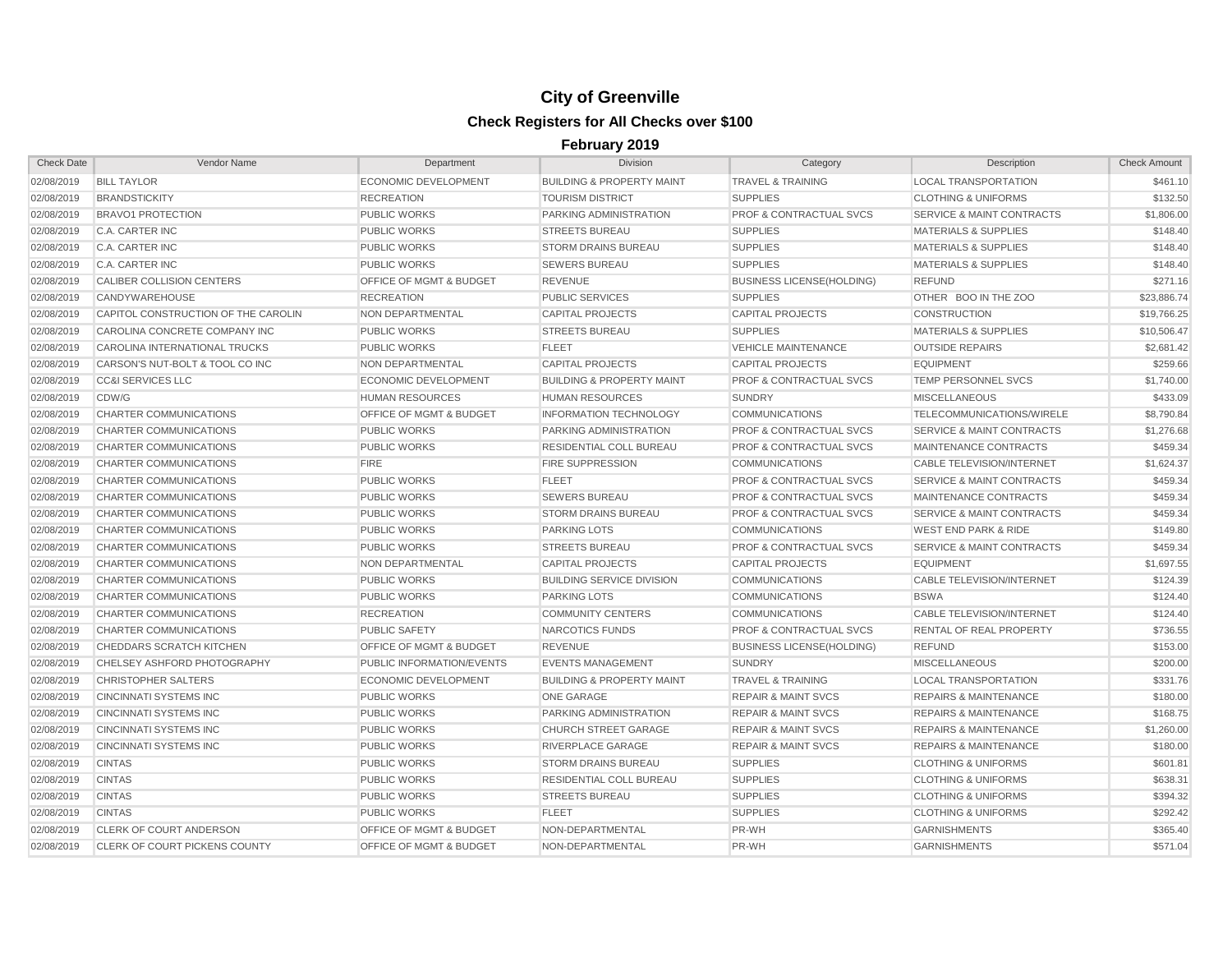| <b>Check Date</b> | Vendor Name                           | Department                         | <b>Division</b>                      | Category                           | Description                          | <b>Check Amount</b> |
|-------------------|---------------------------------------|------------------------------------|--------------------------------------|------------------------------------|--------------------------------------|---------------------|
| 02/08/2019        | <b>CLERK OF COURT ROCK HILL</b>       | OFFICE OF MGMT & BUDGET            | NON-DEPARTMENTAL                     | PR-WH                              | <b>GARNISHMENTS</b>                  | \$211.05            |
| 02/08/2019        | <b>CLERK OF COURT SPARTANBURG</b>     | OFFICE OF MGMT & BUDGET            | NON-DEPARTMENTAL                     | PR-WH                              | <b>GARNISHMENTS</b>                  | \$457.80            |
| 02/08/2019        | COMMUNICATION SERVICE CENTER INC      | <b>RECREATION</b>                  | <b>ADMINISTRATION</b>                | <b>PROF &amp; CONTRACTUAL SVCS</b> | PROFESSIONAL SERVICES                | \$236.12            |
| 02/08/2019        | COMMUNICATION SERVICE CENTER INC      | <b>PUBLIC WORKS</b>                | <b>CONSTRUCTION &amp; INSPECTION</b> | <b>PROF &amp; CONTRACTUAL SVCS</b> | <b>SERVICE &amp; MAINT CONTRACTS</b> | \$111.30            |
| 02/08/2019        | <b>CONTINENTAL ENGINES</b>            | <b>FIRE</b>                        | <b>FIRE SUPPRESSION</b>              | <b>REPAIR &amp; MAINT SVCS</b>     | <b>REPAIRS &amp; MAINTENANCE</b>     | \$180.00            |
| 02/08/2019        | CORBIN TURF & ORNAMENTAL SUPPLY INC   | <b>RECREATION</b>                  | PARKS MAINTENANCE                    | <b>SUPPLIES</b>                    | <b>MATERIALS &amp; SUPPLIES</b>      | \$1,248.68          |
| 02/08/2019        | CORNELL UNIVERSITY ANIMAL HEALTH      | <b>RECREATION</b>                  | <b>ADMINISTRATION</b>                | <b>PROF &amp; CONTRACTUAL SVCS</b> | PROFESSIONAL SERVICES                | \$602.75            |
| 02/08/2019        | <b>CUMMINS ATLANTIC</b>               | <b>FIRE</b>                        | <b>FIRE SUPPRESSION</b>              | <b>VEHICLE MAINTENANCE</b>         | <b>PARTS</b>                         | \$866.51            |
| 02/08/2019        | DARROHN ENGINEERING LLC               | NON DEPARTMENTAL                   | <b>CAPITAL PROJECTS</b>              | <b>CAPITAL PROJECTS</b>            | PLANNING/DESIGN                      | \$4,300.00          |
| 02/08/2019        | DEBORAH K LEPOROWSKI PSY. D. LLC      | <b>HUMAN RESOURCES</b>             | <b>HUMAN RESOURCES</b>               | <b>PROF &amp; CONTRACTUAL SVCS</b> | PROFESSIONAL SERVICES                | \$1,275.00          |
| 02/08/2019        | <b>DELL MARKETING LP</b>              | <b>OFFICE OF MGMT &amp; BUDGET</b> | <b>INFORMATION TECHNOLOGY</b>        | <b>MIS PROJECTS</b>                | <b>PCS/UPGRADES</b>                  | \$10,304.59         |
| 02/08/2019        | <b>DESIGN DEVELOPMENT LLC</b>         | <b>RECREATION</b>                  | <b>COMMUNITY CENTERS</b>             | <b>PROF &amp; CONTRACTUAL SVCS</b> | RENTAL OF REAL PROPERTY              | \$3,539.56          |
| 02/08/2019        | <b>DESIGNLAB INC</b>                  | <b>PUBLIC SAFETY</b>               | POLICE-PATROL SVS                    | <b>SUPPLIES</b>                    | <b>CLOTHING &amp; UNIFORMS</b>       | \$210.89            |
| 02/08/2019        | DEVSOFT SOLUTIONS LLC                 | OFFICE OF MGMT & BUDGET            | <b>INFORMATION TECHNOLOGY</b>        | PROF & CONTRACTUAL SVCS            | PROFESSIONAL SERVICES                | \$620.00            |
| 02/08/2019        | <b>DISYS SOLUTIONS INC</b>            | OFFICE OF MGMT & BUDGET            | <b>INFORMATION TECHNOLOGY</b>        | <b>SUPPLIES</b>                    | <b>MATERIALS &amp; SUPPLIES</b>      | \$7,120.56          |
| 02/08/2019        | <b>DIVERSIFIED ELECTRONICS INC</b>    | <b>PUBLIC SAFETY</b>               | POLICE-PATROL SVS                    | <b>REPAIR &amp; MAINT SVCS</b>     | <b>REPAIRS &amp; MAINTENANCE</b>     | \$520.00            |
| 02/08/2019        | <b>DUKE ENERGY</b>                    | <b>PUBLIC SAFETY</b>               | POLICE-PATROL SVS                    | <b>UTILITIES</b>                   | <b>ELECTRICITY</b>                   | \$537.66            |
| 02/08/2019        | <b>DUKE ENERGY</b>                    | <b>RECREATION</b>                  | PARKS MAINTENANCE                    | <b>UTILITIES</b>                   | <b>ELECTRICITY</b>                   | \$1,702.58          |
| 02/08/2019        | <b>DUKE ENERGY</b>                    | <b>PUBLIC WORKS</b>                | <b>RIVERPLACE GARAGE</b>             | <b>UTILITIES</b>                   | <b>ELECTRICITY</b>                   | \$1,644.20          |
| 02/08/2019        | <b>DUKE ENERGY</b>                    | <b>FIRE</b>                        | <b>FIRE SERVICES</b>                 | <b>UTILITIES</b>                   | <b>ELECTRICITY</b>                   | \$2,384.43          |
| 02/08/2019        | <b>DUKE ENERGY</b>                    | <b>PUBLIC WORKS</b>                | <b>SEWERS BUREAU</b>                 | <b>UTILITIES</b>                   | <b>ELECTRICITY</b>                   | \$335.74            |
| 02/08/2019        | <b>DUKE ENERGY</b>                    | <b>RECREATION</b>                  | <b>COMMUNITY CENTERS</b>             | <b>UTILITIES</b>                   | <b>ELECTRICITY</b>                   | \$2,098.18          |
| 02/08/2019        | <b>DUKE ENERGY</b>                    | PUBLIC WORKS                       | <b>TRAFFIC ENGINEERING</b>           | <b>UTILITIES</b>                   | <b>ELECTRICITY</b>                   | \$1,111.92          |
| 02/08/2019        | <b>EARTH PRODUCTS LLC-EASLEY SC</b>   | <b>RECREATION</b>                  | <b>BEAUTIFICATION BUREAU</b>         | <b>SUPPLIES</b>                    | <b>MATERIALS &amp; SUPPLIES</b>      | \$424.00            |
| 02/08/2019        | <b>ECHOLS OIL COMPANY INC</b>         | <b>PUBLIC WORKS</b>                | <b>FLEET</b>                         | <b>VEHICLE MAINTENANCE</b>         | <b>FUEL</b>                          | \$3,506.38          |
| 02/08/2019        | <b>EMPLOYMENT SCREENING RESOURCES</b> | <b>HUMAN RESOURCES</b>             | <b>HUMAN RESOURCES</b>               | <b>PROF &amp; CONTRACTUAL SVCS</b> | PROFESSIONAL SERVICES                | \$760.50            |
| 02/08/2019        | <b>ENTERPRISE RENT-A-CAR</b>          | <b>PUBLIC SAFETY</b>               | POLICE-PATROL SVS                    | <b>SUNDRY</b>                      | <b>MISCELLANEOUS</b>                 | \$183.42            |
| 02/08/2019        | <b>EXOTIC NAILS AND TAN</b>           | <b>OFFICE OF MGMT &amp; BUDGET</b> | <b>REVENUE</b>                       | <b>BUSINESS LICENSE(HOLDING)</b>   | <b>REFUND</b>                        | \$100.11            |
| 02/08/2019        | <b>FAIRWAY FORD INC</b>               | <b>FIRE</b>                        | <b>FIRE SUPPRESSION</b>              | <b>VEHICLE MAINTENANCE</b>         | <b>PARTS</b>                         | \$239.64            |
| 02/08/2019        | <b>FAMILY CT OF THE 13TH CIRCUIT</b>  | OFFICE OF MGMT & BUDGET            | NON-DEPARTMENTAL                     | PR-WH                              | <b>GARNISHMENTS</b>                  | \$3,512.05          |
| 02/08/2019        | <b>FAMILY SUPPORT REGISTRY</b>        | OFFICE OF MGMT & BUDGET            | NON-DEPARTMENTAL                     | PR-WH                              | <b>GARNISHMENTS</b>                  | \$223.84            |
| 02/08/2019        | <b>FGP INTERNATIONAL</b>              | <b>ECONOMIC DEVELOPMENT</b>        | PLANNING AND ZONING                  | <b>PROF &amp; CONTRACTUAL SVCS</b> | TEMP PERSONNEL SVCS                  | \$725.96            |
| 02/08/2019        | <b>FGP INTERNATIONAL</b>              | <b>FIRE</b>                        | <b>FIRE PREVENTION</b>               | <b>PROF &amp; CONTRACTUAL SVCS</b> | <b>TEMP PERSONNEL SVCS</b>           | \$619.50            |
| 02/08/2019        | <b>FGP INTERNATIONAL</b>              | <b>OFFICE OF MGMT &amp; BUDGET</b> | <b>REVENUE</b>                       | <b>PROF &amp; CONTRACTUAL SVCS</b> | <b>TEMP PERSONNEL SVCS</b>           | \$469.43            |
| 02/08/2019        | FOREVER 21 RETAIL INC                 | <b>OFFICE OF MGMT &amp; BUDGET</b> | <b>REVENUE</b>                       | <b>BUSINESS LICENSE(HOLDING)</b>   | <b>REFUND</b>                        | \$194.64            |
| 02/08/2019        | <b>FORMS &amp; SUPPLY INC</b>         | <b>CITY ATTORNEY</b>               | <b>CITY ATTORNEY</b>                 | <b>SUPPLIES</b>                    | <b>MATERIALS &amp; SUPPLIES</b>      | \$202.46            |
| 02/08/2019        | <b>GALLS LLC</b>                      | <b>PUBLIC SAFETY</b>               | POLICE-PATROL SVS                    | <b>SUPPLIES</b>                    | <b>MATERIALS &amp; SUPPLIES</b>      | \$547.23            |
| 02/08/2019        | <b>GCR TIRE CENTERS</b>               | <b>PUBLIC WORKS</b>                | <b>FIXED ROUTE</b>                   | <b>VEHICLE MAINTENANCE</b>         | <b>TIRES AND TUBES</b>               | \$2,423.29          |
| 02/08/2019        | <b>GEIGER</b>                         | <b>PUBLIC WORKS</b>                | CONSTRUCTION & INSPECTION            | <b>SUPPLIES</b>                    | <b>CLOTHING &amp; UNIFORMS</b>       | \$372.67            |
| 02/08/2019        | <b>GHS LIFE CENTER</b>                | <b>HUMAN RESOURCES</b>             | <b>HEALTH CARE</b>                   | <b>SUNDRY</b>                      | <b>WELLNESS ACTIVITIES</b>           | \$750.00            |
| 02/08/2019        | <b>GILLIG LLC</b>                     | <b>PUBLIC WORKS</b>                | <b>VEHICLE MAINTENANCE</b>           | <b>VEHICLE MAINTENANCE</b>         | <b>PARTS</b>                         | \$2,063.43          |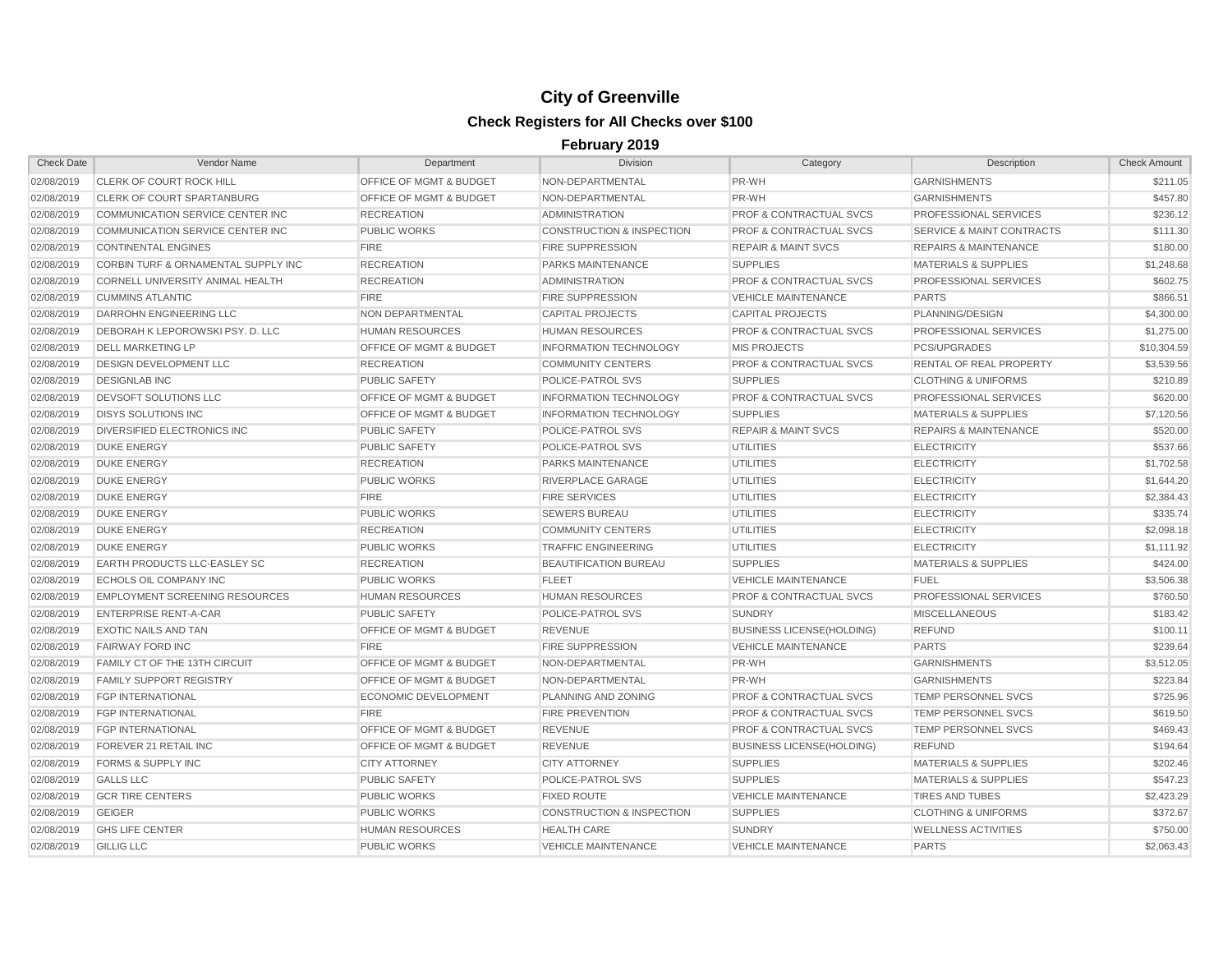| <b>Check Date</b> | Vendor Name                               | Department                         | <b>Division</b>                      | Category                           | Description                      | <b>Check Amount</b> |
|-------------------|-------------------------------------------|------------------------------------|--------------------------------------|------------------------------------|----------------------------------|---------------------|
| 02/08/2019        | <b>GOODYEAR COMMERCIAL TIRE</b>           | <b>FIRE</b>                        | <b>FIRE SUPPRESSION</b>              | <b>VEHICLE MAINTENANCE</b>         | <b>PARTS</b>                     | \$1,958.75          |
| 02/08/2019        | GRAINGER 803858935                        | <b>PUBLIC WORKS</b>                | <b>SEWERS BUREAU</b>                 | <b>SUPPLIES</b>                    | <b>MATERIALS &amp; SUPPLIES</b>  | \$343.44            |
| 02/08/2019        | GRAINGER 803858935                        | <b>PUBLIC WORKS</b>                | <b>FLEET</b>                         | <b>SUPPLIES</b>                    | <b>MATERIALS &amp; SUPPLIES</b>  | \$2,383.62          |
| 02/08/2019        | GRAINGER 803858935                        | <b>PUBLIC WORKS</b>                | <b>CBD TIF CREW</b>                  | <b>SUPPLIES</b>                    | <b>MATERIALS &amp; SUPPLIES</b>  | \$927.85            |
| 02/08/2019        | GRAINGER 803858935                        | <b>PUBLIC WORKS</b>                | <b>STREETS BUREAU</b>                | <b>SUPPLIES</b>                    | <b>MATERIALS &amp; SUPPLIES</b>  | \$125.10            |
| 02/08/2019        | GRAINGER 803858935                        | <b>PUBLIC WORKS</b>                | <b>STORM DRAINS BUREAU</b>           | <b>SUPPLIES</b>                    | <b>MATERIALS &amp; SUPPLIES</b>  | \$591.15            |
| 02/08/2019        | <b>GREENVILLE ARENA DISTRICT</b>          | <b>PUBLIC WORKS</b>                | <b>PARKING LOTS</b>                  | <b>LIAB-BI-LO ARENA PARKING</b>    | <b>PARKING LEASES</b>            | \$12,805.25         |
| 02/08/2019        | <b>GREENVILLE COUNTY SOLID WASTE</b>      | <b>PUBLIC WORKS</b>                | <b>GARBAGE DISPOSAL BUREAU</b>       | <b>PROF &amp; CONTRACTUAL SVCS</b> | <b>DISPOSAL CHARGES</b>          | \$20,038.72         |
| 02/08/2019        | <b>GREENVILLE FENCE SALES INC</b>         | <b>RECREATION</b>                  | PARKS MAINTENANCE                    | <b>SUPPLIES</b>                    | <b>MATERIALS &amp; SUPPLIES</b>  | \$118.49            |
| 02/08/2019        | <b>GREENVILLE INDUSTRIAL RUBBER &amp;</b> | <b>PUBLIC WORKS</b>                | <b>CBD TIF CREW</b>                  | <b>SUPPLIES</b>                    | <b>MATERIALS &amp; SUPPLIES</b>  | \$176.15            |
| 02/08/2019        | <b>GREENVILLE LINDY HOPPERS</b>           | <b>RECREATION</b>                  | <b>COMMUNITY CENTERS</b>             | <b>RECREATION DEPOSITS</b>         | <b>SPECIAL PROJECTS</b>          | \$1,378.40          |
| 02/08/2019        | GREENVILLE OFFICE SUPPLY CO INC           | <b>HUMAN RESOURCES</b>             | <b>HUMAN RESOURCES</b>               | <b>SUPPLIES</b>                    | <b>MATERIALS &amp; SUPPLIES</b>  | \$212.29            |
| 02/08/2019        | <b>GREENWORKS RECYLING INC</b>            | <b>RECREATION</b>                  | TREE MAINTENANCE BUREAU              | <b>PROF &amp; CONTRACTUAL SVCS</b> | PROFESSIONAL SERVICES            | \$1,725.00          |
| 02/08/2019        | GREG SMITH OR CHRIS POWELL VICEFUND       | <b>PUBLIC SAFETY</b>               | POLICE-PATROL SVS                    | <b>SUNDRY</b>                      | <b>MISCELLANEOUS</b>             | \$3,627.00          |
| 02/08/2019        | <b>HALLS CHOPHOUSE</b>                    | <b>OFFICE OF MGMT &amp; BUDGET</b> | <b>REVENUE</b>                       | <b>BUSINESS LICENSE(HOLDING)</b>   | <b>REFUND</b>                    | \$430.96            |
| 02/08/2019        | HARPER CORPORATION                        | NON DEPARTMENTAL                   | <b>CAPITAL PROJECTS</b>              | <b>CAPITAL PROJECTS</b>            | <b>CONSTRUCTION</b>              | \$44,449.92         |
| 02/08/2019        | HDR INC                                   | <b>PUBLIC WORKS</b>                | PARKING ADMINISTRATION               | <b>PARKING DEPOSITS</b>            | REFUND PKG DEPOSITS-LIBERTY SQ.  | \$144.00            |
| 02/08/2019        | <b>HESC</b>                               | OFFICE OF MGMT & BUDGET            | NON-DEPARTMENTAL                     | PR-WH                              | <b>GARNISHMENTS</b>              | \$191.78            |
| 02/08/2019        | HOFFMAN MECHANICAL SOLUTIONS INC          | <b>PUBLIC WORKS</b>                | <b>BUILDING SERVICE DIVISION</b>     | <b>REPAIR &amp; MAINT SVCS</b>     | <b>REPAIRS &amp; MAINTENANCE</b> | \$693.53            |
| 02/08/2019        | HOME DEPOT CREDIT SERVICE 5914            | <b>RECREATION</b>                  | <b>ADMINISTRATION</b>                | <b>SUNDRY</b>                      | <b>RESTRD DONATION EXPENSE</b>   | \$339.77            |
| 02/08/2019        | HOME DEPOT CREDIT SERVICE 5914            | <b>RECREATION</b>                  | <b>ADMINISTRATION</b>                | <b>REPAIR &amp; MAINT SVCS</b>     | <b>REPAIRS &amp; MAINTENANCE</b> | \$801.48            |
| 02/08/2019        | HOME DEPOT CREDIT SERVICE 5914            | <b>RECREATION</b>                  | <b>ADMINISTRATION</b>                | <b>SUPPLIES</b>                    | M&S-MAINTENANCE                  | \$1,340.44          |
| 02/08/2019        | HOME DEPOT CREDIT SERVICE 5914            | <b>RECREATION</b>                  | <b>ADMINISTRATION</b>                | <b>SUPPLIES</b>                    | M&S-EXHIBITS                     | \$948.80            |
| 02/08/2019        | <b>VO SOLUTIONS INC</b>                   | <b>HUMAN RESOURCES</b>             | <b>HUMAN RESOURCES</b>               | <b>PROF &amp; CONTRACTUAL SVCS</b> | PROFESSIONAL SERVICES            | \$288.00            |
| 02/08/2019        | <b>INFINITY MARKETING SOLUTIONS I</b>     | <b>OFFICE OF MGMT &amp; BUDGET</b> | <b>REVENUE</b>                       | <b>BUSINESS LICENSE(HOLDING)</b>   | <b>REFUND</b>                    | \$490.04            |
| 02/08/2019        | <b>INTERNAL REVENUE SERVICE</b>           | <b>OFFICE OF MGMT &amp; BUDGET</b> | NON-DEPARTMENTAL                     | PR-WH                              | <b>GARNISHMENTS</b>              | \$202.50            |
| 02/08/2019        | <b>IRON HILL BREWERY AND RESTAURA</b>     | <b>OFFICE OF MGMT &amp; BUDGET</b> | <b>REVENUE</b>                       | <b>BUSINESS LICENSE(HOLDING)</b>   | <b>REFUND</b>                    | \$104.19            |
| 02/08/2019        | <b>ISGETT DISTRIBUTORS INC</b>            | OFFICE OF MGMT & BUDGET            | <b>REVENUE</b>                       | <b>BUSINESS LICENSE(HOLDING)</b>   | <b>REFUND</b>                    | \$243.53            |
| 02/08/2019        | <b>IVEY COMMUNICATIONS INC</b>            | OFFICE OF MGMT & BUDGET            | <b>INFORMATION TECHNOLOGY</b>        | <b>REPAIR &amp; MAINT SVCS</b>     | <b>REPAIRS &amp; MAINTENANCE</b> | \$750.00            |
| 02/08/2019        | <b>IVEY COMMUNICATIONS INC</b>            | <b>FIRE</b>                        | <b>FIRE PREVENTION</b>               | <b>SUPPLIES</b>                    | <b>MATERIALS &amp; SUPPLIES</b>  | \$172.89            |
| 02/08/2019        | <b>JAMES PATRICK TIMMS</b>                | ECONOMIC DEVELOPMENT               | <b>BUILDING &amp; PROPERTY MAINT</b> | <b>TRAVEL &amp; TRAINING</b>       | <b>LOCAL TRANSPORTATION</b>      | \$329.44            |
| 02/08/2019        | <b>JASMIN CURTIS</b>                      | <b>PUBLIC WORKS</b>                | <b>FIXED ROUTE</b>                   | <b>TRAVEL &amp; TRAINING</b>       | <b>TRAVEL &amp; TRAINING</b>     | \$136.64            |
| 02/08/2019        | <b>JOEL PATTERSON</b>                     | <b>ECONOMIC DEVELOPMENT</b>        | <b>BUILDING &amp; PROPERTY MAINT</b> | <b>TRAVEL &amp; TRAINING</b>       | <b>LOCAL TRANSPORTATION</b>      | \$505.76            |
| 02/08/2019        | JOHNSON CONTROLS SECURITY SOLUTIONS       | C.D. DIVISION                      | <b>CDBG PROJECTS</b>                 | <b>CD PROJECTS</b>                 | PUBLIC SERVICES (GENERAL)        | \$430.35            |
| 02/08/2019        | <b>JOSEPHINE CURETON TRUST</b>            | <b>PUBLIC WORKS</b>                | <b>PARKING LOTS</b>                  | <b>PROF &amp; CONTRACTUAL SVCS</b> | PARKING-LEASES                   | \$1,049.41          |
| 02/08/2019        | K & M INTERNATIONAL WILD REPUBLIC         | <b>RECREATION</b>                  | <b>PUBLIC SERVICES</b>               | <b>SUPPLIES</b>                    | <b>SALE GIFTS</b>                | \$1,667.24          |
| 02/08/2019        | <b>KEVIN HUGHES</b>                       | ECONOMIC DEVELOPMENT               | <b>BUILDING &amp; PROPERTY MAINT</b> | <b>TRAVEL &amp; TRAINING</b>       | <b>LOCAL TRANSPORTATION</b>      | \$471.54            |
| 02/08/2019        | KING ASPHALT INC                          | <b>PUBLIC WORKS</b>                | <b>STREETS BUREAU</b>                | <b>SUPPLIES</b>                    | <b>MATERIALS &amp; SUPPLIES</b>  | \$373.12            |
| 02/08/2019        | KING ASPHALT INC                          | <b>PUBLIC WORKS</b>                | <b>STORM DRAINS BUREAU</b>           | <b>SUPPLIES</b>                    | <b>MATERIALS &amp; SUPPLIES</b>  | \$208.18            |
| 02/08/2019        | KING ASPHALT INC                          | <b>PUBLIC WORKS</b>                | <b>SEWERS BUREAU</b>                 | <b>SUPPLIES</b>                    | <b>MATERIALS &amp; SUPPLIES</b>  | \$208.18            |
| 02/08/2019        | LANDSCAPERS SUPPLY                        | <b>RECREATION</b>                  | <b>PARKS MAINTENANCE</b>             | <b>SUPPLIES</b>                    | <b>MATERIALS &amp; SUPPLIES</b>  | \$275.60            |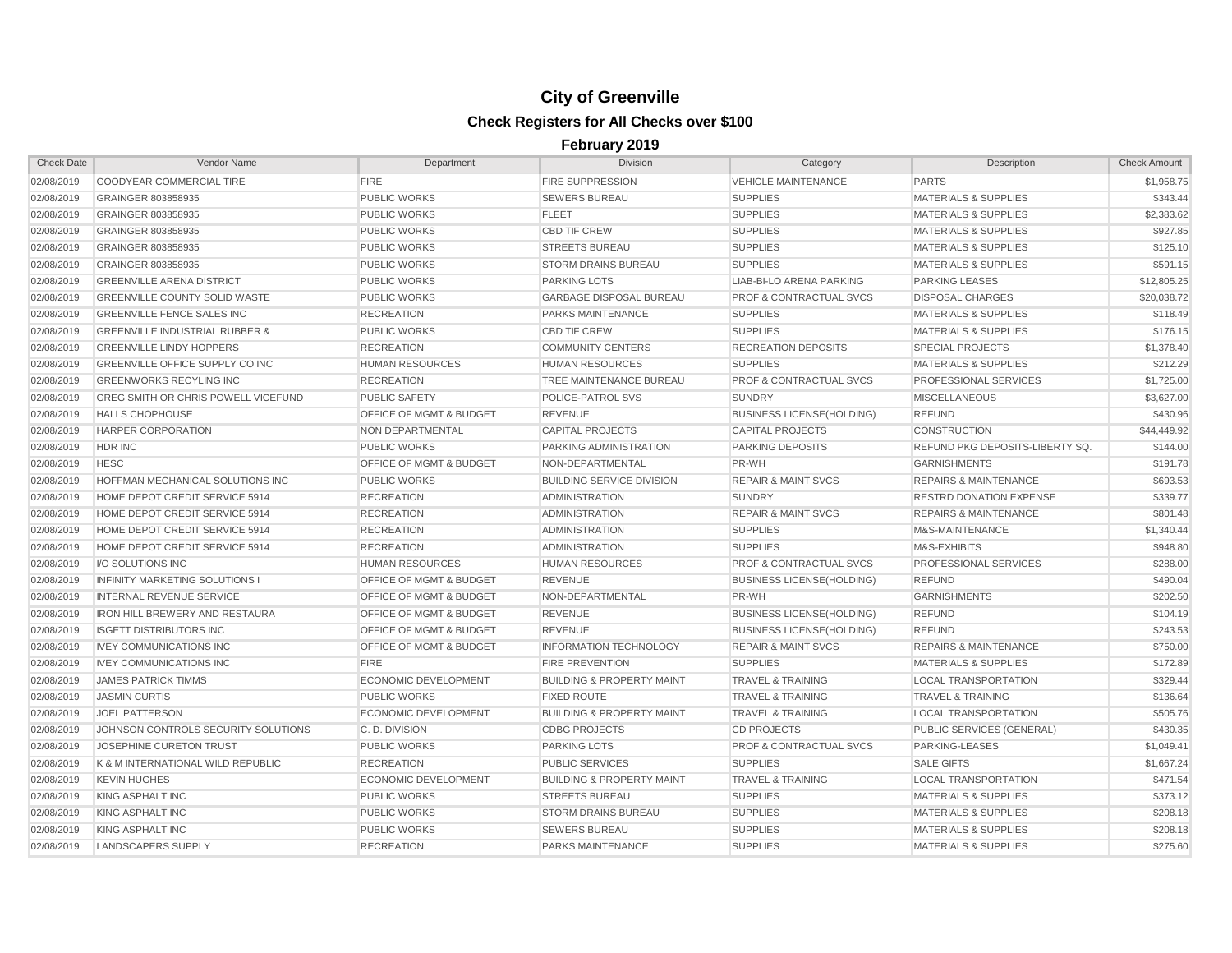| <b>Check Date</b> | Vendor Name                         | Department                         | <b>Division</b>                      | Category                           | Description                          | <b>Check Amount</b> |
|-------------------|-------------------------------------|------------------------------------|--------------------------------------|------------------------------------|--------------------------------------|---------------------|
| 02/08/2019        | LARK & ASSOCIATES POLYGRAPH SERVICE | <b>HUMAN RESOURCES</b>             | <b>HUMAN RESOURCES</b>               | PROF & CONTRACTUAL SVCS            | PROFESSIONAL SERVICES                | \$540.00            |
| 02/08/2019        | LAWN & ORDER LLC                    | <b>PUBLIC WORKS</b>                | PARKING ADMINISTRATION               | <b>PROF &amp; CONTRACTUAL SVCS</b> | <b>SERVICE &amp; MAINT CONTRACTS</b> | \$325.00            |
| 02/08/2019        | <b>LEXISNEXIS 1403290</b>           | <b>ECONOMIC DEVELOPMENT</b>        | <b>BUILDING &amp; PROPERTY MAINT</b> | <b>PROF &amp; CONTRACTUAL SVCS</b> | PROFESSIONAL SERVICES                | \$156.35            |
| 02/08/2019        | LIDS #5060                          | OFFICE OF MGMT & BUDGET            | <b>REVENUE</b>                       | <b>BUSINESS LICENSE(HOLDING)</b>   | <b>REFUND</b>                        | \$3,495.86          |
| 02/08/2019        | <b>LINA</b>                         | <b>HUMAN RESOURCES</b>             | <b>HEALTH CARE</b>                   | <b>OTHER INSURANCE</b>             | <b>LONG TERM DISABILITY</b>          | \$6,913.61          |
| 02/08/2019        | <b>LINA</b>                         | <b>HUMAN RESOURCES</b>             | <b>HEALTH CARE</b>                   | <b>OTHER INSURANCE</b>             | <b>LIFE INSURANCE</b>                | \$19,322.83         |
| 02/08/2019        | LINE X OF GREENVILLE                | <b>PUBLIC WORKS</b>                | <b>FLEET</b>                         | <b>VEHICLE MAINTENANCE</b>         | <b>OUTSIDE REPAIRS</b>               | \$2,400.00          |
| 02/08/2019        | <b>LMG ARCHITECTS LLC</b>           | NON DEPARTMENTAL                   | <b>CAPITAL PROJECTS</b>              | <b>CAPITAL PROJECTS</b>            | <b>CONSTRUCTION</b>                  | \$2,800.00          |
| 02/08/2019        | LONGHORN STEAK HOUSE 5307           | OFFICE OF MGMT & BUDGET            | <b>REVENUE</b>                       | <b>BUSINESS LICENSE(HOLDING)</b>   | <b>REFUND</b>                        | \$2,290.00          |
| 02/08/2019        | LOWES                               | <b>PUBLIC WORKS</b>                | <b>MAINTENANCE</b>                   | <b>REPAIR &amp; MAINT SVCS</b>     | <b>REPAIRS &amp; MAINTENANCE</b>     | \$235.75            |
| 02/08/2019        | MANSFIELD OIL COMPANY OF GAINESVILL | <b>PUBLIC WORKS</b>                | <b>FLEET</b>                         | <b>VEHICLE MAINTENANCE</b>         | <b>FUEL CARD</b>                     | \$34,046.40         |
| 02/08/2019        | MAPLOGIC CORP                       | OFFICE OF MGMT & BUDGET            | <b>INFORMATION TECHNOLOGY</b>        | <b>PROF &amp; CONTRACTUAL SVCS</b> | <b>SERVICE &amp; MAINT CONTRACTS</b> | \$250.00            |
| 02/08/2019        | <b>MARATHON STAFFING INC</b>        | <b>RECREATION</b>                  | <b>COMMUNITY CENTERS</b>             | <b>PROF &amp; CONTRACTUAL SVCS</b> | <b>TEMP PERSONNEL SVCS</b>           | \$197.49            |
| 02/08/2019        | <b>MARATHON STAFFING INC</b>        | <b>PUBLIC SAFETY</b>               | POLICE-DISPATCH BUREAU               | <b>PROF &amp; CONTRACTUAL SVCS</b> | TEMP PERSONNEL SVCS                  | \$2,560.79          |
| 02/08/2019        | <b>MARATHON STAFFING INC</b>        | PUBLIC INFORMATION/EVENTS          | <b>EVENTS MANAGEMENT</b>             | <b>PROF &amp; CONTRACTUAL SVCS</b> | TEMP PERSONNEL SVCS                  | \$1,211.91          |
| 02/08/2019        | MARIETTA LAWN & GARDEN INC          | <b>PUBLIC WORKS</b>                | <b>MAINTENANCE</b>                   | <b>REPAIR &amp; MAINT SVCS</b>     | <b>REPAIRS &amp; MAINTENANCE</b>     | \$116.35            |
| 02/08/2019        | <b>MAVIN CONSTRUCTION</b>           | OFFICE OF MGMT & BUDGET            | <b>REVENUE</b>                       | <b>BUSINESS LICENSE(HOLDING)</b>   | <b>REFUND</b>                        | \$214.74            |
| 02/08/2019        | MECO INC OF AUGUSTA                 | <b>PUBLIC WORKS</b>                | <b>FLEET</b>                         | <b>SUPPLIES</b>                    | <b>MATERIALS &amp; SUPPLIES</b>      | \$995.47            |
| 02/08/2019        | MERUS REFRESHMENT SERVICES INC      | <b>PUBLIC WORKS</b>                | <b>FLEET</b>                         | <b>SUPPLIES</b>                    | <b>MATERIALS &amp; SUPPLIES</b>      | \$224.90            |
| 02/08/2019        | MICHAEL WILLIAMSON                  | C.D. DIVISION                      | <b>CDBG PROJECTS</b>                 | <b>SUNDRY</b>                      | <b>MISCELLANEOUS</b>                 | \$215.00            |
| 02/08/2019        | MIKE'S BODY SHOP & TOWING INC       | <b>PUBLIC WORKS</b>                | <b>FLEET</b>                         | <b>VEHICLE MAINTENANCE</b>         | <b>OUTSIDE REPAIRS</b>               | \$430.00            |
| 02/08/2019        | MOORE MEDICAL CORP                  | <b>HUMAN RESOURCES</b>             | <b>OCCUPATIONAL HEALTH</b>           | <b>SUPPLIES</b>                    | <b>MATERIALS &amp; SUPPLIES</b>      | \$145.51            |
| 02/08/2019        | NAPA AUTO PARTS                     | <b>PUBLIC WORKS</b>                | <b>VEHICLE MAINTENANCE</b>           | <b>VEHICLE MAINTENANCE</b>         | <b>PARTS</b>                         | \$161.20            |
| 02/08/2019        | NAPA AUTO PARTS                     | <b>FIRE</b>                        | <b>FIRE SUPPRESSION</b>              | <b>VEHICLE MAINTENANCE</b>         | <b>PARTS</b>                         | \$251.11            |
| 02/08/2019        | NARRAMORE ASSOCIATES                | <b>ECONOMIC DEVELOPMENT</b>        | PLANNING AND ZONING                  | MISCELLANEOUS REVENUE              | <b>DPC FEES</b>                      | \$250.00            |
| 02/08/2019        | NORRIS SUPPLY CO                    | <b>RECREATION</b>                  | PARKS MAINTENANCE                    | <b>SUPPLIES</b>                    | <b>MATERIALS &amp; SUPPLIES</b>      | \$243.95            |
| 02/08/2019        | NORTH STATE ENVIRONMENTAL INC       | NON DEPARTMENTAL                   | <b>CAPITAL PROJECTS</b>              | <b>CAPITAL PROJECTS</b>            | <b>CONSTRUCTION</b>                  | \$491,855.85        |
| 02/08/2019        | OLIVE GARDEN ITALIAN REST 1207      | OFFICE OF MGMT & BUDGET            | <b>REVENUE</b>                       | <b>BUSINESS LICENSE(HOLDING)</b>   | <b>REFUND</b>                        | \$3,290.00          |
| 02/08/2019        | PALMETTO UTILITY PROTECTION INC     | <b>PUBLIC WORKS</b>                | <b>SEWERS BUREAU</b>                 | PROF & CONTRACTUAL SVCS            | PROFESSIONAL SERVICES                | \$1,667.42          |
| 02/08/2019        | PAWS AND CLAWS                      | OFFICE OF MGMT & BUDGET            | <b>REVENUE</b>                       | <b>BUSINESS LICENSE(HOLDING)</b>   | <b>REFUND</b>                        | \$120.38            |
| 02/08/2019        | PERFECT DELIVERY INC                | <b>PUBLIC SAFETY</b>               | POLICE-PATROL SVS                    | <b>SUPPLIES</b>                    | <b>MATERIALS &amp; SUPPLIES</b>      | \$518.19            |
| 02/08/2019        | PETERBILT STORE OF GREENVILLE, THE  | <b>PUBLIC WORKS</b>                | <b>VEHICLE MAINTENANCE</b>           | <b>VEHICLE MAINTENANCE</b>         | <b>PARTS</b>                         | \$650.78            |
| 02/08/2019        | PETERBILT STORE OF GREENVILLE, THE  | <b>PUBLIC WORKS</b>                | MAULDIN/SIMPSONVILLE ROUT            | <b>VEHICLE MAINTENANCE</b>         | <b>PARTS</b>                         | \$6,151.56          |
| 02/08/2019        | PIEDMONT NATURAL GAS CO INC         | <b>FIRE</b>                        | <b>FIRE SERVICES</b>                 | <b>UTILITIES</b>                   | GAS                                  | \$369.80            |
| 02/08/2019        | PINNACLE ENVIRONMENTAL SERVICES INC | <b>PUBLIC WORKS</b>                | <b>BUILDING SERVICE DIVISION</b>     | <b>REPAIR &amp; MAINT SVCS</b>     | <b>REPAIRS &amp; MAINTENANCE</b>     | \$1,188.25          |
| 02/08/2019        | PRESORT PLUS INC                    | OFFICE OF MGMT & BUDGET            | <b>PURCHASING</b>                    | <b>COMMUNICATIONS</b>              | <b>POSTAGE</b>                       | \$304.52            |
| 02/08/2019        | <b>PROFORMA</b>                     | <b>PUBLIC WORKS</b>                | <b>FIXED ROUTE</b>                   | <b>PRINTING</b>                    | PRINTING & BINDING                   | \$770.62            |
| 02/08/2019        | RAY WALKER TRUCKING CO INC          | <b>RECREATION</b>                  | <b>ADMINISTRATION</b>                | <b>SUPPLIES</b>                    | M&S-EXHIBITS                         | \$493.21            |
| 02/08/2019        | RENEWABLE WATER RESOURCES           | OFFICE OF MGMT & BUDGET            | <b>REVENUE</b>                       | LIAB-REWA                          | <b>REWA</b>                          | \$73,625.00         |
| 02/08/2019        | <b>REPUBLIC SERVICES</b>            | <b>PUBLIC WORKS</b>                | <b>GARBAGE DISPOSAL BUREAU</b>       | <b>PROF &amp; CONTRACTUAL SVCS</b> | <b>HAULING COSTS</b>                 | \$76,958.68         |
| 02/08/2019        | <b>RITE CARE PHARMACY</b>           | <b>OFFICE OF MGMT &amp; BUDGET</b> | <b>REVENUE</b>                       | <b>BUSINESS LIC &amp; PERMITS</b>  | <b>BUSINESS LIC-RETAIL</b>           | \$533.66            |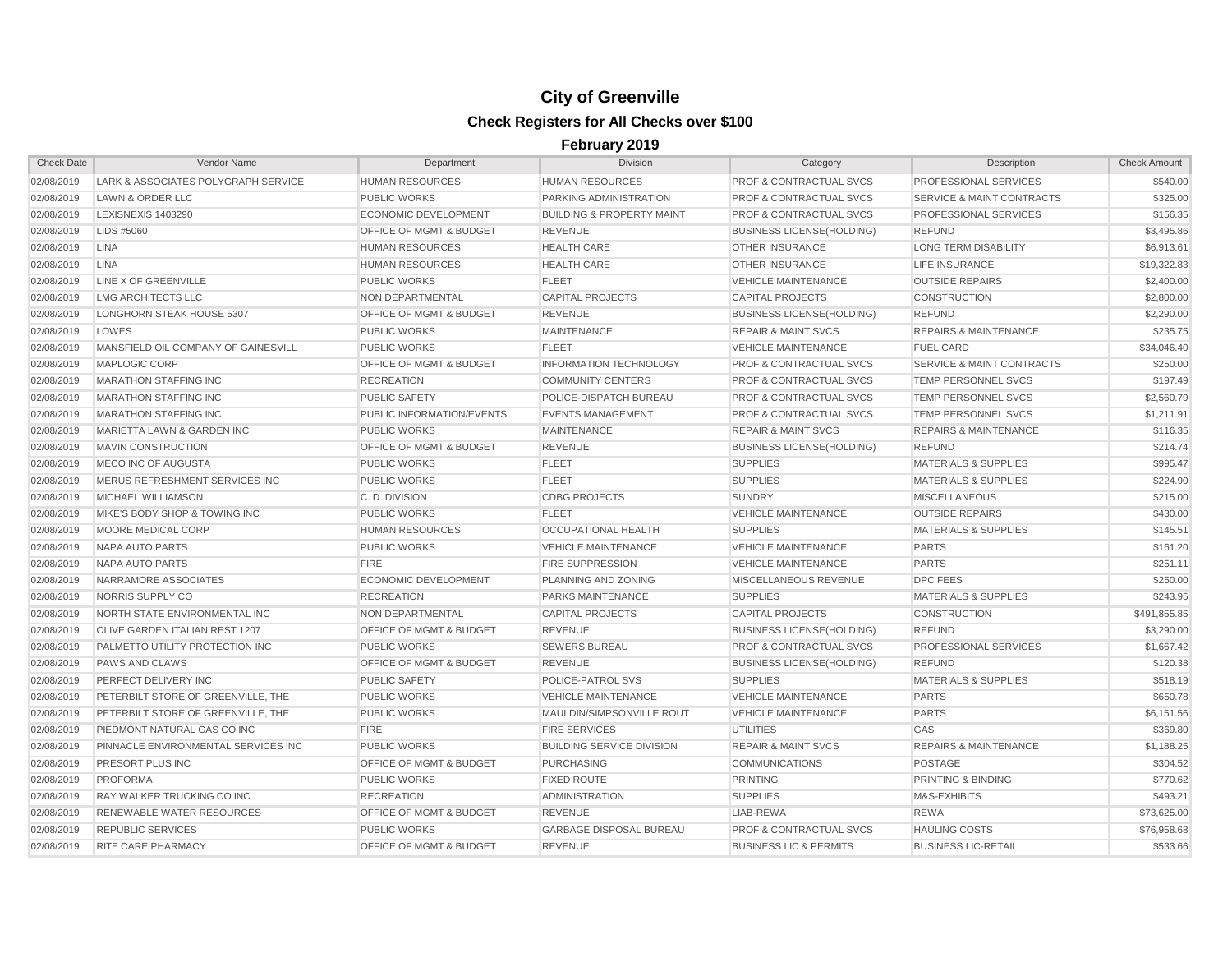| <b>Check Date</b> | <b>Vendor Name</b>                        | Department                         | <b>Division</b>                      | Category                           | Description                          | <b>Check Amount</b> |
|-------------------|-------------------------------------------|------------------------------------|--------------------------------------|------------------------------------|--------------------------------------|---------------------|
| 02/08/2019        | S C COMMISSION ON CLE                     | <b>CITY ATTORNEY</b>               | <b>CITY ATTORNEY</b>                 | <b>TRAVEL &amp; TRAINING</b>       | <b>TRAVEL &amp; TRAINING</b>         | \$150.00            |
| 02/08/2019        | <b>S C DEPARTMENT OF REVENUE</b>          | <b>CITY MANAGER</b>                | NON-DEPARTMENTAL                     | <b>SUNDRY</b>                      | <b>TAXES</b>                         | \$13,009.74         |
| 02/08/2019        | <b>S C DEPARTMENT OF REVENUE</b>          | <b>RECREATION</b>                  | <b>PUBLIC SERVICES</b>               | <b>TAX LIABILITIES</b>             | <b>SALES TAXES</b>                   | \$832.39            |
| 02/08/2019        | <b>S C DEPARTMENT OF REVENUE</b>          | PUBLIC INFORMATION/EVENTS          | <b>EVENTS MANAGEMENT</b>             | <b>SUNDRY</b>                      | <b>TAXES</b>                         | \$1,623.33          |
| 02/08/2019        | <b>S C DEPARTMENT OF REVENUE</b>          | <b>RECREATION</b>                  | <b>PUBLIC SERVICES</b>               | <b>TAX LIABILITIES</b>             | <b>ADMISSION TAXES</b>               | \$1,778.10          |
| 02/08/2019        | <b>S C DEPARTMENT OF REVENUE</b>          | <b>OFFICE OF MGMT &amp; BUDGET</b> | NON-DEPARTMENTAL                     | PR-WH                              | <b>GARNISHMENTS</b>                  | \$730.59            |
| 02/08/2019        | <b>S C RETIREMENT SYSTEM</b>              | OFFICE OF MGMT & BUDGET            | <b>ACCOUNTING</b>                    | PR-WH                              | <b>RETIREMENT SVS PURCHASE</b>       | \$1,447.22          |
| 02/08/2019        | <b>SAFE INDUSTRIES</b>                    | <b>FIRE</b>                        | <b>FIRE SUPPRESSION</b>              | <b>SUPPLIES</b>                    | <b>MATERIALS &amp; SUPPLIES</b>      | \$15,249.16         |
| 02/08/2019        | <b>SAFE INDUSTRIES</b>                    | <b>FIRE</b>                        | <b>FIRE SUPPRESSION</b>              | <b>SUPPLIES</b>                    | <b>CLOTHING &amp; UNIFORMS</b>       | \$163.65            |
| 02/08/2019        | SALUDA RIVER PET FOOD CENTER INC          | <b>PUBLIC SAFETY</b>               | POLICE-PATROL SVS                    | <b>SUPPLIES</b>                    | <b>MATERIALS &amp; SUPPLIES</b>      | \$101.80            |
| 02/08/2019        | <b>SAM'S CLUB</b>                         | <b>RECREATION</b>                  | <b>ADMINISTRATION</b>                | <b>SUPPLIES</b>                    | M&S-FOOD                             | \$177.59            |
| 02/08/2019        | <b>SAM'S CLUB</b>                         | <b>RECREATION</b>                  | <b>ADMINISTRATION</b>                | <b>SUPPLIES</b>                    | M&S-EXHIBITS                         | \$146.34            |
| 02/08/2019        | <b>SAM'S CLUB</b>                         | <b>RECREATION</b>                  | <b>PUBLIC SERVICES</b>               | <b>SUPPLIES</b>                    | <b>SALE CONCESSIONS</b>              | \$266.15            |
| 02/08/2019        | <b>SANOFI PASTEUR INC</b>                 | <b>HUMAN RESOURCES</b>             | <b>OCCUPATIONAL HEALTH</b>           | <b>SUPPLIES</b>                    | <b>MATERIALS &amp; SUPPLIES</b>      | \$1,141.63          |
| 02/08/2019        | <b>SC DHEC</b>                            | <b>PUBLIC WORKS</b>                | STORMWATER MANAGEMENT                | <b>SUNDRY</b>                      | <b>DHEC ANNUAL FEE</b>               | \$2,000.00          |
| 02/08/2019        | SCHINDLER ELEVATOR CORPORATION            | <b>RECREATION</b>                  | <b>TOURISM DISTRICT</b>              | <b>PROF &amp; CONTRACTUAL SVCS</b> | <b>SERVICE &amp; MAINT CONTRACTS</b> | \$636.01            |
| 02/08/2019        | SCHINDLER ELEVATOR CORPORATION            | <b>PUBLIC WORKS</b>                | RIVERPLACE GARAGE                    | <b>PROF &amp; CONTRACTUAL SVCS</b> | <b>SERVICE &amp; MAINT CONTRACTS</b> | \$3,320.00          |
| 02/08/2019        | <b>SCPTA S C PERMIT TECHNICIANS ASSOC</b> | <b>ECONOMIC DEVELOPMENT</b>        | <b>BUILDING &amp; PROPERTY MAINT</b> | <b>TRAVEL &amp; TRAINING</b>       | <b>TRAVEL &amp; TRAINING</b>         | \$125.00            |
| 02/08/2019        | <b>SEJ SERVICES LLC</b>                   | <b>PUBLIC SAFETY</b>               | POLICE-PATROL SVS                    | <b>PROF &amp; CONTRACTUAL SVCS</b> | <b>SERVICE &amp; MAINT CONTRACTS</b> | \$1,150.00          |
| 02/08/2019        | <b>SEJ SERVICES LLC</b>                   | <b>PUBLIC WORKS</b>                | <b>NON VEHICLE MAINTENANCE</b>       | <b>PROF &amp; CONTRACTUAL SVCS</b> | <b>SERVICE &amp; MAINT CONTRACTS</b> | \$429.00            |
| 02/08/2019        | SISTER CITIES INTERNATIONAL               | <b>CITY MANAGER</b>                | <b>CITY MANAGER</b>                  | <b>SUNDRY</b>                      | DUES.SUBSCRIPTN.PUBLICATN            | \$810.00            |
| 02/08/2019        | <b>SNAP ON INDUSTRIAL</b>                 | <b>FIRE</b>                        | <b>FIRE SERVICES</b>                 | <b>SUPPLIES</b>                    | <b>MATERIALS &amp; SUPPLIES</b>      | \$192.35            |
| 02/08/2019        | SNIDER FLEET SOLUTIONS                    | <b>PUBLIC WORKS</b>                | <b>FLEET</b>                         | <b>VEHICLE MAINTENANCE</b>         | <b>OUTSIDE REPAIRS</b>               | \$5,724.24          |
| 02/08/2019        | SOUTHEASTERN EMERGENCY EQUIPMENT CO       | <b>FIRE</b>                        | <b>FIRE SUPPRESSION</b>              | <b>SUPPLIES</b>                    | OTHER MEDICAL SUPPLIES               | \$310.40            |
| 02/08/2019        | SOUTHEASTERN PAPER GROUP                  | <b>RECREATION</b>                  | <b>TOURISM DISTRICT</b>              | <b>SUPPLIES</b>                    | <b>JANITORIAL SUPPLIES</b>           | \$390.62            |
| 02/08/2019        | SOUTHEASTERN PAPER GROUP                  | <b>PUBLIC WORKS</b>                | <b>BUILDING SERVICE DIVISION</b>     | <b>SUPPLIES</b>                    | <b>JANITORIAL SUPPLIES</b>           | \$1,604.11          |
| 02/08/2019        | <b>SPX GENFARE</b>                        | <b>PUBLIC WORKS</b>                | <b>VEHICLE MAINTENANCE</b>           | <b>VEHICLE MAINTENANCE</b>         | <b>PARTS</b>                         | \$3,396.10          |
| 02/08/2019        | SQUIRE PATTON BOGGS LLP                   | <b>CITY MANAGER</b>                | <b>CITY MANAGER</b>                  | <b>PROF &amp; CONTRACTUAL SVCS</b> | PROFESSIONAL SERVICES                | \$5,000.00          |
| 02/08/2019        | STANLEY HUNT DEPREE & RHINE INC           | <b>FIRE</b>                        | <b>FIRE</b>                          | <b>PROF &amp; CONTRACTUAL SVCS</b> | PROFESSIONAL SERVICES                | \$300.00            |
| 02/08/2019        | <b>STEVEN GALLANT</b>                     | <b>ECONOMIC DEVELOPMENT</b>        | <b>BUILDING &amp; PROPERTY MAINT</b> | <b>TRAVEL &amp; TRAINING</b>       | <b>LOCAL TRANSPORTATION</b>          | \$279.56            |
| 02/08/2019        | STONE AVE NURSERY LLC                     | <b>RECREATION</b>                  | <b>BEAUTIFICATION BUREAU</b>         | <b>SUPPLIES</b>                    | <b>MATERIALS &amp; SUPPLIES</b>      | \$227.50            |
| 02/08/2019        | <b>STONE AVE NURSERY LLC</b>              | <b>RECREATION</b>                  | <b>PARKS MAINTENANCE</b>             | <b>SUPPLIES</b>                    | <b>MATERIALS &amp; SUPPLIES</b>      | \$762.50            |
| 02/08/2019        | <b>SUPPLYWORKS</b>                        | <b>PUBLIC WORKS</b>                | NON VEHICLE MAINTENANCE              | <b>SUPPLIES</b>                    | <b>JANITORIAL SUPPLIES</b>           | \$174.65            |
| 02/08/2019        | <b>SWANA</b>                              | <b>PUBLIC WORKS</b>                | <b>RESIDENTIAL COLL BUREAU</b>       | <b>SUNDRY</b>                      | <b>MISCELLANEOUS</b>                 | \$190.00            |
| 02/08/2019        | T2 SYSTEMS CANADA INC                     | <b>PUBLIC WORKS</b>                | <b>ENFORCEMENT</b>                   | <b>PROF &amp; CONTRACTUAL SVCS</b> | <b>SERVICE &amp; MAINT CONTRACTS</b> | \$212.00            |
| 02/08/2019        | TALENT MANAGEMENT SOLUTIONS               | <b>RECREATION</b>                  | PARKS MAINTENANCE                    | <b>PROF &amp; CONTRACTUAL SVCS</b> | TEMP PERSONNEL SVCS                  | \$679.60            |
| 02/08/2019        | TALENT MANAGEMENT SOLUTIONS               | <b>PUBLIC WORKS</b>                | STORMWATER MANAGEMENT                | <b>PROF &amp; CONTRACTUAL SVCS</b> | <b>TEMP PERSONNEL SVCS</b>           | \$1,023.36          |
| 02/08/2019        | <b>TALENT MANAGEMENT SOLUTIONS</b>        | <b>PUBLIC WORKS</b>                | <b>STREETS BUREAU</b>                | <b>PROF &amp; CONTRACTUAL SVCS</b> | <b>TEMP PERSONNEL SVCS</b>           | \$802.78            |
| 02/08/2019        | TALENT MANAGEMENT SOLUTIONS               | <b>PUBLIC WORKS</b>                | <b>FIXED ROUTE</b>                   | <b>PROF &amp; CONTRACTUAL SVCS</b> | <b>TEMP PERSONNEL SVCS</b>           | \$3,202.39          |
| 02/08/2019        | TALENT MANAGEMENT SOLUTIONS               | <b>PUBLIC WORKS</b>                | RESIDENTIAL COLL BUREAU              | <b>PROF &amp; CONTRACTUAL SVCS</b> | <b>TEMP PERSONNEL SVCS</b>           | \$2,319.56          |
| 02/08/2019        | <b>TALENT MANAGEMENT SOLUTIONS</b>        | <b>PUBLIC WORKS</b>                | <b>SEWERS BUREAU</b>                 | <b>PROF &amp; CONTRACTUAL SVCS</b> | <b>TEMP PERSONNEL SVCS</b>           | \$1,123.20          |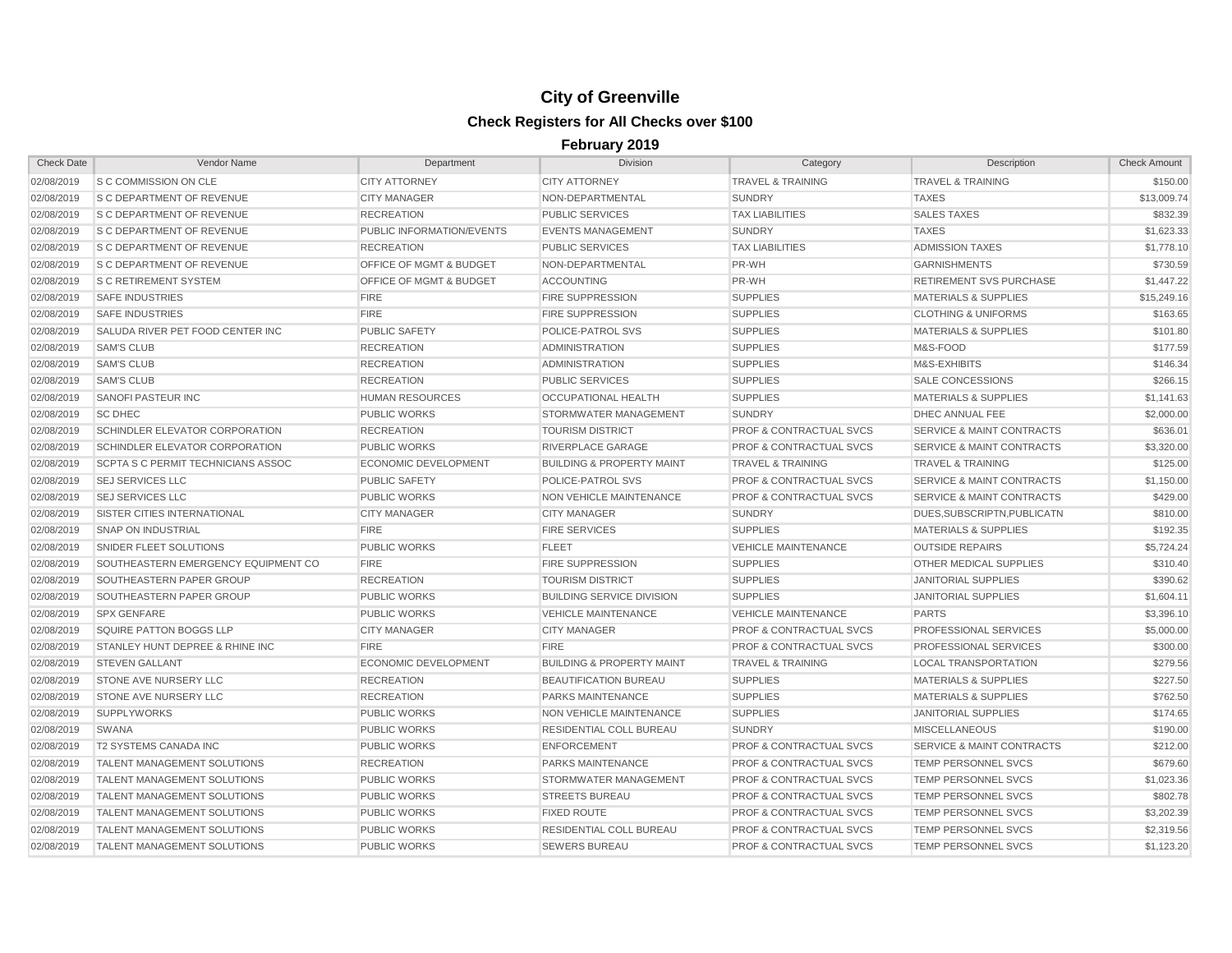| <b>Check Date</b> | Vendor Name                         | Department                         | <b>Division</b>                      | Category                           | Description                          | <b>Check Amount</b> |
|-------------------|-------------------------------------|------------------------------------|--------------------------------------|------------------------------------|--------------------------------------|---------------------|
| 02/08/2019        | <b>TALENT MANAGEMENT SOLUTIONS</b>  | <b>PUBLIC WORKS</b>                | <b>STORM DRAINS BUREAU</b>           | PROF & CONTRACTUAL SVCS            | TEMP PERSONNEL SVCS                  | \$1,872.00          |
| 02/08/2019        | <b>TALENT MANAGEMENT SOLUTIONS</b>  | <b>RECREATION</b>                  | <b>COMMUNITY CENTERS</b>             | <b>PROF &amp; CONTRACTUAL SVCS</b> | <b>TEMP PERSONNEL SVCS</b>           | \$814.56            |
| 02/08/2019        | <b>TALENT MANAGEMENT SOLUTIONS</b>  | <b>PUBLIC SAFETY</b>               | POLICE-DISPATCH BUREAU               | <b>PROF &amp; CONTRACTUAL SVCS</b> | <b>TEMP PERSONNEL SVCS</b>           | \$707.01            |
| 02/08/2019        | <b>TARA EAKER</b>                   | PUBLIC INFORMATION/EVENTS          | <b>EVENTS MANAGEMENT</b>             | <b>TRAVEL &amp; TRAINING</b>       | <b>TRAVEL &amp; TRAINING</b>         | \$720.68            |
| 02/08/2019        | <b>TIM COGGINS</b>                  | <b>ECONOMIC DEVELOPMENT</b>        | <b>BUILDING &amp; PROPERTY MAINT</b> | <b>TRAVEL &amp; TRAINING</b>       | <b>LOCAL TRANSPORTATION</b>          | \$469.22            |
| 02/08/2019        | <b>TRUCKPRO LLC</b>                 | <b>FIRE</b>                        | <b>FIRE SUPPRESSION</b>              | <b>VEHICLE MAINTENANCE</b>         | <b>PARTS</b>                         | \$158.59            |
| 02/08/2019        | <b>TRUCKPRO LLC</b>                 | <b>PUBLIC WORKS</b>                | <b>VEHICLE MAINTENANCE</b>           | <b>VEHICLE MAINTENANCE</b>         | <b>PARTS</b>                         | \$1,305.38          |
| 02/08/2019        | U S BANK                            | NON DEPARTMENTAL                   | <b>HOSPITALITY TAX</b>               | <b>FISCAL AGENT</b>                | <b>FISCAL AGENT FEES</b>             | \$3,340.25          |
| 02/08/2019        | U S DEPARTMENT OF EDUCATION         | OFFICE OF MGMT & BUDGET            | NON-DEPARTMENTAL                     | PR-WH                              | <b>GARNISHMENTS</b>                  | \$169.31            |
| 02/08/2019        | <b>UNIFIRST</b>                     | <b>PUBLIC WORKS</b>                | <b>VEHICLE MAINTENANCE</b>           | <b>SUPPLIES</b>                    | <b>CLOTHING &amp; UNIFORMS</b>       | \$293.17            |
| 02/08/2019        | UNITED ELECTRICAL DISTRIBUTORS INC  | <b>PUBLIC WORKS</b>                | <b>SEWERS BUREAU</b>                 | <b>SUPPLIES</b>                    | <b>MATERIALS &amp; SUPPLIES</b>      | \$196.25            |
| 02/08/2019        | UNITED ELECTRICAL DISTRIBUTORS INC  | <b>PUBLIC WORKS</b>                | <b>ONE GARAGE</b>                    | <b>PROF &amp; CONTRACTUAL SVCS</b> | <b>SERVICE &amp; MAINT CONTRACTS</b> | \$1,002.11          |
| 02/08/2019        | UNITED WAY OF GREENVILLE COUNTY     | <b>OFFICE OF MGMT &amp; BUDGET</b> | NON-DEPARTMENTAL                     | PR-WH                              | <b>UNITED WAY</b>                    | \$2,171.32          |
| 02/08/2019        | UNIVERSITY OF GEORGIA - VET MED     | <b>RECREATION</b>                  | <b>ADMINISTRATION</b>                | <b>PROF &amp; CONTRACTUAL SVCS</b> | PROFESSIONAL SERVICES                | \$258.00            |
| 02/08/2019        | UPSTREAM IDENTITY LLC               | <b>ECONOMIC DEVELOPMENT</b>        | <b>BUILDING &amp; PROPERTY MAINT</b> | <b>SUPPLIES</b>                    | <b>CLOTHING &amp; UNIFORMS</b>       | \$1,573.57          |
| 02/08/2019        | <b>VERIZON WIRELESS</b>             | <b>PUBLIC SAFETY</b>               | POLICE-PATROL SVS                    | <b>COMMUNICATIONS</b>              | <b>OTHER</b>                         | \$190.11            |
| 02/08/2019        | <b>VIC BAILEY FORD INC</b>          | <b>PUBLIC SAFETY</b>               | POLICE-PATROL SVS                    | <b>VEHICLES</b>                    | <b>VEHICLE</b>                       | \$22,054.00         |
| 02/08/2019        | W N WATSON-WEST TIRE & AUTOMOTIVE   | <b>FIRE</b>                        | <b>FIRE SUPPRESSION</b>              | <b>VEHICLE MAINTENANCE</b>         | <b>PARTS</b>                         | \$215.39            |
| 02/08/2019        | <b>WAYNE OWENS</b>                  | <b>PUBLIC WORKS</b>                | <b>TRAFFIC ENGINEERING</b>           | <b>SUNDRY</b>                      | <b>MISCELLANEOUS</b>                 | \$147.02            |
| 02/08/2019        | WEASC WATER ENVIRONMENT ASSOC OF SC | <b>PUBLIC WORKS</b>                | <b>SEWERS BUREAU</b>                 | <b>TRAVEL &amp; TRAINING</b>       | <b>TRAVEL &amp; TRAINING</b>         | \$945.00            |
| 02/08/2019        | <b>WELLS FARGO &amp; CO</b>         | <b>RECREATION</b>                  | <b>TOURISM DISTRICT</b>              | <b>PROF &amp; CONTRACTUAL SVCS</b> | PROFESSIONAL SERVICES                | \$100.00            |
| 02/08/2019        | <b>WELLS FARGO ADVISORS</b>         | <b>OFFICE OF MGMT &amp; BUDGET</b> | <b>REVENUE</b>                       | <b>BUSINESS LICENSE(HOLDING)</b>   | <b>REFUND</b>                        | \$321.49            |
| 02/08/2019        | WEST END CO OP                      | OFFICE OF MGMT & BUDGET            | <b>REVENUE</b>                       | <b>BUSINESS LICENSE(HOLDING)</b>   | <b>REFUND</b>                        | \$252.41            |
| 02/08/2019        | <b>WILLIAM BOWEN</b>                | <b>ECONOMIC DEVELOPMENT</b>        | <b>BUILDING &amp; PROPERTY MAINT</b> | <b>TRAVEL &amp; TRAINING</b>       | <b>LOCAL TRANSPORTATION</b>          | \$376.42            |
| 02/08/2019        | WOMBLE BOND DICKINSON US LLP        | <b>OFFICE OF MGMT &amp; BUDGET</b> | <b>REVENUE</b>                       | <b>BUSINESS LICENSE(HOLDING)</b>   | <b>REFUND</b>                        | \$266.98            |
| 02/08/2019        | <b>WOOLPERT INC</b>                 | NON DEPARTMENTAL                   | <b>CAPITAL PROJECTS</b>              | <b>CAPITAL PROJECTS</b>            | <b>CONSTRUCTION</b>                  | \$11,214.88         |
| 02/08/2019        | WYOMING CHILD SUPPORT ENFORCEMENT   | <b>OFFICE OF MGMT &amp; BUDGET</b> | NON-DEPARTMENTAL                     | PR-WH                              | <b>GARNISHMENTS</b>                  | \$154.61            |
| 02/08/2019        | YARD HOUSE #8357                    | <b>OFFICE OF MGMT &amp; BUDGET</b> | <b>REVENUE</b>                       | <b>BUSINESS LICENSE(HOLDING)</b>   | <b>REFUND</b>                        | \$201.00            |
| 02/15/2019        | <b>6AM CITY LLC</b>                 | <b>OFFICE OF MGMT &amp; BUDGET</b> | <b>REVENUE</b>                       | <b>BUSINESS LICENSE(HOLDING)</b>   | <b>REFUND</b>                        | \$517.44            |
| 02/15/2019        | A SERVICES GROUP LLC                | <b>RECREATION</b>                  | <b>ADMINISTRATION</b>                | <b>PROF &amp; CONTRACTUAL SVCS</b> | <b>SERVICE &amp; MAINT CONTRACTS</b> | \$1,389.15          |
| 02/15/2019        | AID UPSTATE INC                     | C.D. DIVISION                      | <b>HOPWA</b>                         | <b>CD PROJECTS</b>                 | TENANT RENT ASSIST-AID UP            | \$5,040.38          |
| 02/15/2019        | AID UPSTATE INC                     | C.D. DIVISION                      | <b>HOPWA</b>                         | <b>CD PROJECTS</b>                 | SUPPORTING SVC-AID UPSTAT            | \$7,105.59          |
| 02/15/2019        | AID UPSTATE INC                     | C.D. DIVISION                      | <b>HOPWA</b>                         | <b>CD PROJECTS</b>                 | S-T RENT, MORT, UTIL-AID UP          | \$32,762.18         |
| 02/15/2019        | AID UPSTATE INC                     | C.D. DIVISION                      | <b>HOPWA</b>                         | <b>CD PROJECTS</b>                 | PROJ CARE OP COST-AID UPS            | \$2,500.00          |
| 02/15/2019        | AID UPSTATE INC                     | C.D. DIVISION                      | <b>HOPWA</b>                         | <b>CD PROJECTS</b>                 | HOUSING PLACEMNT-AID UPST            | \$7,106.31          |
| 02/15/2019        | AIRGAS USA LLC                      | <b>PUBLIC WORKS</b>                | <b>BUILDING SERVICE DIVISION</b>     | <b>SUPPLIES</b>                    | <b>JANITORIAL SUPPLIES</b>           | \$103.22            |
| 02/15/2019        | ALDRIDGE FAMILY PRODUCE             | <b>RECREATION</b>                  | <b>ADMINISTRATION</b>                | <b>SUPPLIES</b>                    | M&S-FOOD                             | \$521.81            |
| 02/15/2019        | <b>AMTECK LLC</b>                   | <b>PUBLIC WORKS</b>                | <b>ONE GARAGE</b>                    | <b>PROF &amp; CONTRACTUAL SVCS</b> | <b>SERVICE &amp; MAINT CONTRACTS</b> | \$885.33            |
| 02/15/2019        | <b>AMTECK LLC</b>                   | <b>PUBLIC WORKS</b>                | <b>BROAD STREET GARAGE</b>           | <b>PROF &amp; CONTRACTUAL SVCS</b> | <b>SERVICE &amp; MAINT CONTRACTS</b> | \$500.00            |
| 02/15/2019        | ANTECH DIAGNOSTICS INC              | <b>RECREATION</b>                  | <b>ADMINISTRATION</b>                | <b>PROF &amp; CONTRACTUAL SVCS</b> | PROFESSIONAL SERVICES                | \$1,560.00          |
| 02/15/2019        | <b>ANTHONY E BAPTIST</b>            | <b>MUNICIPAL COURT</b>             | <b>MUNICIPAL COURT</b>               | <b>COURT LIABILITY</b>             | <b>COURT-RESTITUTION</b>             | \$120.00            |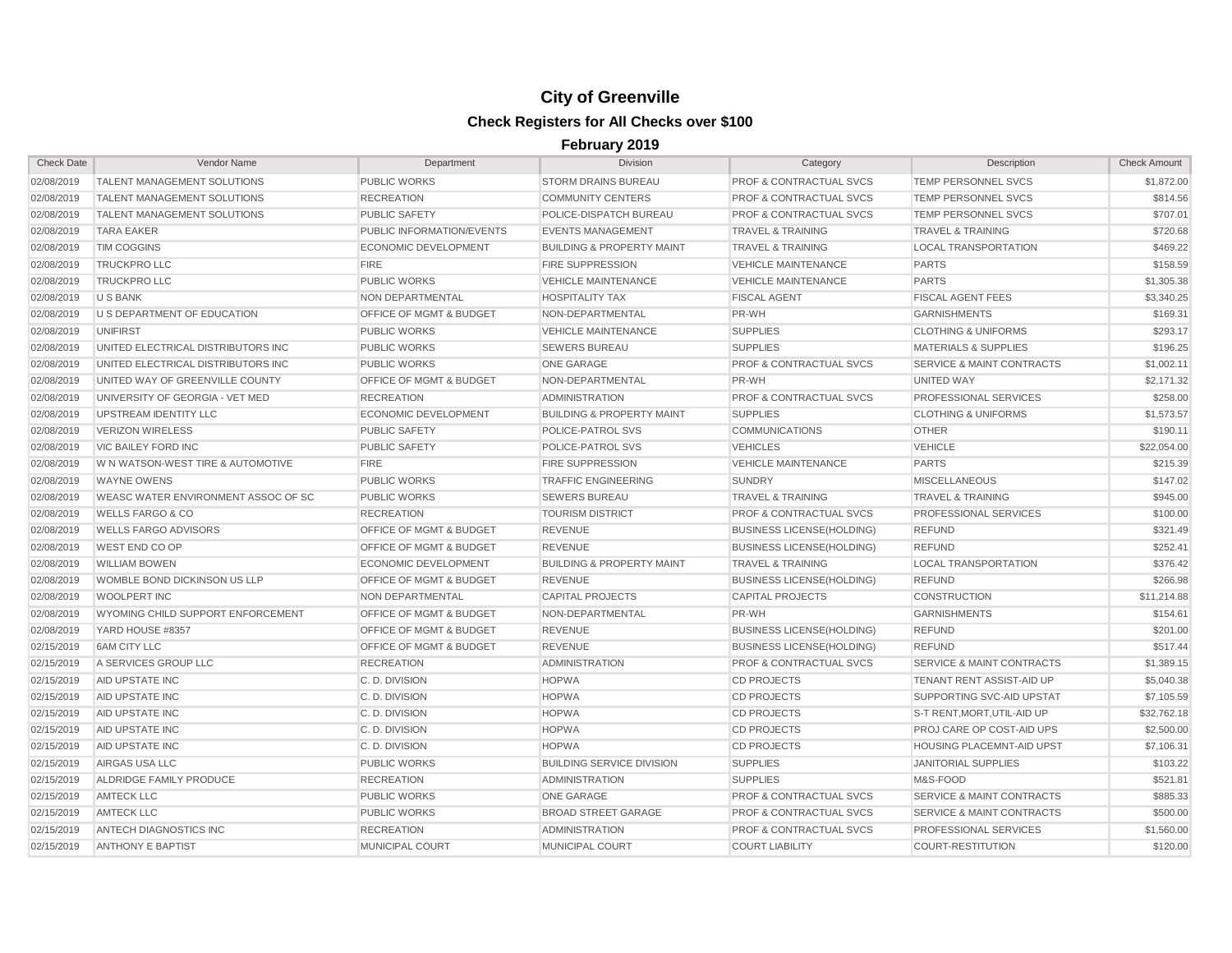| <b>Check Date</b> | Vendor Name                            | Department                         | <b>Division</b>               | Category                           | Description                          | <b>Check Amount</b> |
|-------------------|----------------------------------------|------------------------------------|-------------------------------|------------------------------------|--------------------------------------|---------------------|
| 02/15/2019        | ART STUDIO COMPANY                     | <b>RECREATION</b>                  | <b>PUBLIC SERVICES</b>        | <b>SUPPLIES</b>                    | <b>SALE GIFTS</b>                    | \$178.95            |
| 02/15/2019        | ARTISPHERE                             | NON DEPARTMENTAL                   | <b>CAPITAL PROJECTS</b>       | <b>CAPITAL PROJECTS</b>            | <b>CONSTRUCTION</b>                  | \$20,000.00         |
| 02/15/2019        | AT&T                                   | OFFICE OF MGMT & BUDGET            | <b>INFORMATION TECHNOLOGY</b> | <b>COMMUNICATIONS</b>              | TELECOMMUNICATIONS/WIRELE            | \$12,588.84         |
| 02/15/2019        | <b>AUDREY MONGAL</b>                   | <b>PUBLIC SAFETY</b>               | POLICE-PATROL SVS             | <b>PROF &amp; CONTRACTUAL SVCS</b> | <b>PROFESSIONAL SERVICES</b>         | \$311.00            |
| 02/15/2019        | BARRETT MCKENZIE LAW FIRM              | MUNICIPAL COURT                    | <b>MUNICIPAL COURT</b>        | <b>COURT LIABILITY</b>             | <b>COURT-RESTITUTION</b>             | \$100.00            |
| 02/15/2019        | <b>BEACON RISK STRATEGIES</b>          | <b>HUMAN RESOURCES</b>             | <b>HEALTH CARE</b>            | <b>HEALTH</b>                      | <b>HEALTH STOP LOSS</b>              | \$79,119.33         |
| 02/15/2019        | <b>BENSON FIAT</b>                     | <b>PUBLIC WORKS</b>                | <b>MAINTENANCE</b>            | <b>VEHICLES</b>                    | <b>VEHICLE</b>                       | \$17,551.00         |
| 02/15/2019        | <b>BI LO #5608</b>                     | <b>OFFICE OF MGMT &amp; BUDGET</b> | <b>REVENUE</b>                | <b>BUSINESS LICENSE(HOLDING)</b>   | <b>REFUND</b>                        | \$115.40            |
| 02/15/2019        | <b>BLUE EAGLE RENTALS INC</b>          | <b>PUBLIC WORKS</b>                | <b>SEWERS BUREAU</b>          | <b>SUPPLIES</b>                    | <b>MATERIALS &amp; SUPPLIES</b>      | \$562.75            |
| 02/15/2019        | <b>BOOT BARN</b>                       | <b>PUBLIC WORKS</b>                | RESIDENTIAL COLL BUREAU       | <b>SUPPLIES</b>                    | <b>CLOTHING &amp; UNIFORMS</b>       | \$121.62            |
| 02/15/2019        | <b>BOY SCOUTS OF AMERICA</b>           | <b>FIRE</b>                        | <b>FIRE SUPPRESSION</b>       | <b>SUPPLIES</b>                    | <b>MATERIALS &amp; SUPPLIES</b>      | \$496.00            |
| 02/15/2019        | <b>BRASFIELD AND GORRIE LLC</b>        | <b>OFFICE OF MGMT &amp; BUDGET</b> | <b>REVENUE</b>                | <b>BUSINESS LICENSE(HOLDING)</b>   | <b>REFUND</b>                        | \$732.23            |
| 02/15/2019        | <b>BRAVO1 PROTECTION</b>               | <b>PUBLIC WORKS</b>                | PARKING ADMINISTRATION        | <b>PROF &amp; CONTRACTUAL SVCS</b> | <b>SERVICE &amp; MAINT CONTRACTS</b> | \$3,612.00          |
| 02/15/2019        | <b>BREATHING AIR SYSTEMS</b>           | <b>FIRE</b>                        | <b>FIRE SUPPRESSION</b>       | <b>SUPPLIES</b>                    | <b>MATERIALS &amp; SUPPLIES</b>      | \$616.49            |
| 02/15/2019        | <b>BRIAN R MURPHY LAW FIRM</b>         | <b>OFFICE OF MGMT &amp; BUDGET</b> | <b>REVENUE</b>                | <b>BUSINESS LICENSE(HOLDING)</b>   | <b>REFUND</b>                        | \$322.42            |
| 02/15/2019        | BRYANTS KAR GARD LLC                   | <b>PUBLIC WORKS</b>                | <b>FLEET</b>                  | <b>VEHICLE MAINTENANCE</b>         | <b>OUTSIDE REPAIRS</b>               | \$1,343.70          |
| 02/15/2019        | C O G RETIREE INSURANCE                | <b>HUMAN RESOURCES</b>             | <b>HEALTH CARE</b>            | <b>OTHER INSURANCE</b>             | <b>HEALTH MEDICARE SUPPL</b>         | \$15,010.04         |
| 02/15/2019        | C PATE JR STUDIO & GALLERY             | <b>NON DEPARTMENTAL</b>            | <b>CAPITAL PROJECTS</b>       | <b>CAPITAL PROJECTS</b>            | <b>CONSTRUCTION</b>                  | \$22,500.00         |
| 02/15/2019        | CALEA                                  | <b>PUBLIC SAFETY</b>               | POLICE-PATROL SVS             | <b>PROF &amp; CONTRACTUAL SVCS</b> | <b>SERVICE &amp; MAINT CONTRACTS</b> | \$5,450.00          |
| 02/15/2019        | CAROLINA LAWN & TRACTOR INC            | <b>RECREATION</b>                  | <b>PARKS MAINTENANCE</b>      | <b>REPAIR &amp; MAINT SVCS</b>     | <b>REPAIRS &amp; MAINTENANCE</b>     | \$197.06            |
| 02/15/2019        | CAROLINA RECYCLING ASSOCIATION         | NON DEPARTMENTAL                   | <b>MISC GRANTS</b>            | <b>TRAVEL &amp; TRAINING</b>       | <b>TRAVEL &amp; TRAINING</b>         | \$520.00            |
| 02/15/2019        | <b>CATHERINE LATIMER YOUNG</b>         | MUNICIPAL COURT                    | MUNICIPAL COURT               | <b>COURT LIABILITY</b>             | <b>COURT-REFUNDS</b>                 | \$243.50            |
| 02/15/2019        | CDW/G                                  | <b>FIRE</b>                        | <b>FIRE SERVICES</b>          | <b>SUPPLIES</b>                    | <b>MATERIALS &amp; SUPPLIES</b>      | \$135.37            |
| 02/15/2019        | <b>CINCINNATI SYSTEMS INC</b>          | <b>PUBLIC WORKS</b>                | S. SPRING STREET GARAGE       | <b>REPAIR &amp; MAINT SVCS</b>     | <b>REPAIRS &amp; MAINTENANCE</b>     | \$180.00            |
| 02/15/2019        | <b>CINTAS</b>                          | <b>PUBLIC SAFETY</b>               | POLICE-PATROL SVS             | <b>SUNDRY</b>                      | <b>MISCELLANEOUS</b>                 | \$209.84            |
| 02/15/2019        | <b>CINTAS</b>                          | <b>PUBLIC WORKS</b>                | <b>FLEET</b>                  | <b>SUPPLIES</b>                    | <b>CLOTHING &amp; UNIFORMS</b>       | \$153.56            |
| 02/15/2019        | <b>CITY WELDING SERVICE</b>            | <b>PUBLIC WORKS</b>                | PARKING ADMINISTRATION        | <b>REPAIR &amp; MAINT SVCS</b>     | <b>REPAIRS &amp; MAINTENANCE</b>     | \$189.50            |
| 02/15/2019        | <b>CITY WELDING SERVICE</b>            | <b>PUBLIC WORKS</b>                | <b>FLEET</b>                  | <b>VEHICLE MAINTENANCE</b>         | <b>OUTSIDE REPAIRS</b>               | \$989.75            |
| 02/15/2019        | CITY WELDING SERVICE                   | <b>PUBLIC WORKS</b>                | <b>STREETS BUREAU</b>         | <b>SUPPLIES</b>                    | <b>MATERIALS &amp; SUPPLIES</b>      | \$379.00            |
| 02/15/2019        | <b>CLASSIC ACE HARDWARE - GREER</b>    | <b>PUBLIC SAFETY</b>               | <b>POLICE-PATROL SVS</b>      | <b>SUPPLIES</b>                    | <b>MATERIALS &amp; SUPPLIES</b>      | \$254.05            |
| 02/15/2019        | <b>CLINE HOSE &amp; HYDRAULICS LLC</b> | <b>PUBLIC WORKS</b>                | <b>FLEET</b>                  | <b>SUPPLIES</b>                    | <b>MATERIALS &amp; SUPPLIES</b>      | \$528.47            |
| 02/15/2019        | <b>COMMERCE CLUB</b>                   | <b>CITY MANAGER</b>                | <b>CITY MANAGER</b>           | <b>SUNDRY</b>                      | <b>MISCELLANEOUS</b>                 | \$151.00            |
| 02/15/2019        | <b>COPPER RIVER GRILL</b>              | MUNICIPAL COURT                    | <b>MUNICIPAL COURT</b>        | <b>COURT LIABILITY</b>             | <b>COURT-RESTITUTION</b>             | \$500.00            |
| 02/15/2019        | CORBIN TURF & ORNAMENTAL SUPPLY INC    | <b>RECREATION</b>                  | PARKS MAINTENANCE             | <b>SUPPLIES</b>                    | <b>MATERIALS &amp; SUPPLIES</b>      | \$169.60            |
| 02/15/2019        | CORBIN TURF & ORNAMENTAL SUPPLY INC    | <b>RECREATION</b>                  | <b>BEAUTIFICATION BUREAU</b>  | <b>SUPPLIES</b>                    | <b>MATERIALS &amp; SUPPLIES</b>      | \$2,226.00          |
| 02/15/2019        | <b>CORE &amp; MAIN LP</b>              | <b>PUBLIC WORKS</b>                | <b>STORM DRAINS BUREAU</b>    | <b>SUPPLIES</b>                    | <b>CONSTRUCTION &amp; REPAIR</b>     | \$932.80            |
| 02/15/2019        | <b>CORE &amp; MAIN LP</b>              | <b>PUBLIC WORKS</b>                | <b>STREETS BUREAU</b>         | <b>SUPPLIES</b>                    | <b>MATERIALS &amp; SUPPLIES</b>      | \$2,884.39          |
| 02/15/2019        | <b>COURTNEY POWELL</b>                 | <b>ECONOMIC DEVELOPMENT</b>        | PLANNING AND ZONING           | <b>TRAVEL &amp; TRAINING</b>       | <b>TRAVEL &amp; TRAINING</b>         | \$3,489.00          |
| 02/15/2019        | <b>CRIDER &amp; ASSOCIATES INC</b>     | NON DEPARTMENTAL                   | <b>CAPITAL PROJECTS</b>       | <b>CAPITAL PROJECTS</b>            | <b>R/O/W &amp; SITE ACQUISITION</b>  | \$1,900.00          |
| 02/15/2019        | <b>CUMMINS ATLANTIC</b>                | <b>FIRE</b>                        | <b>FIRE SUPPRESSION</b>       | <b>VEHICLE MAINTENANCE</b>         | <b>PARTS</b>                         | \$234.07            |
| 02/15/2019        | <b>CUMMINS ATLANTIC</b>                | <b>FIRE</b>                        | <b>FIRE SUPPRESSION</b>       | <b>VEHICLE MAINTENANCE</b>         | <b>OUTSIDE REPAIRS</b>               | \$4,783.93          |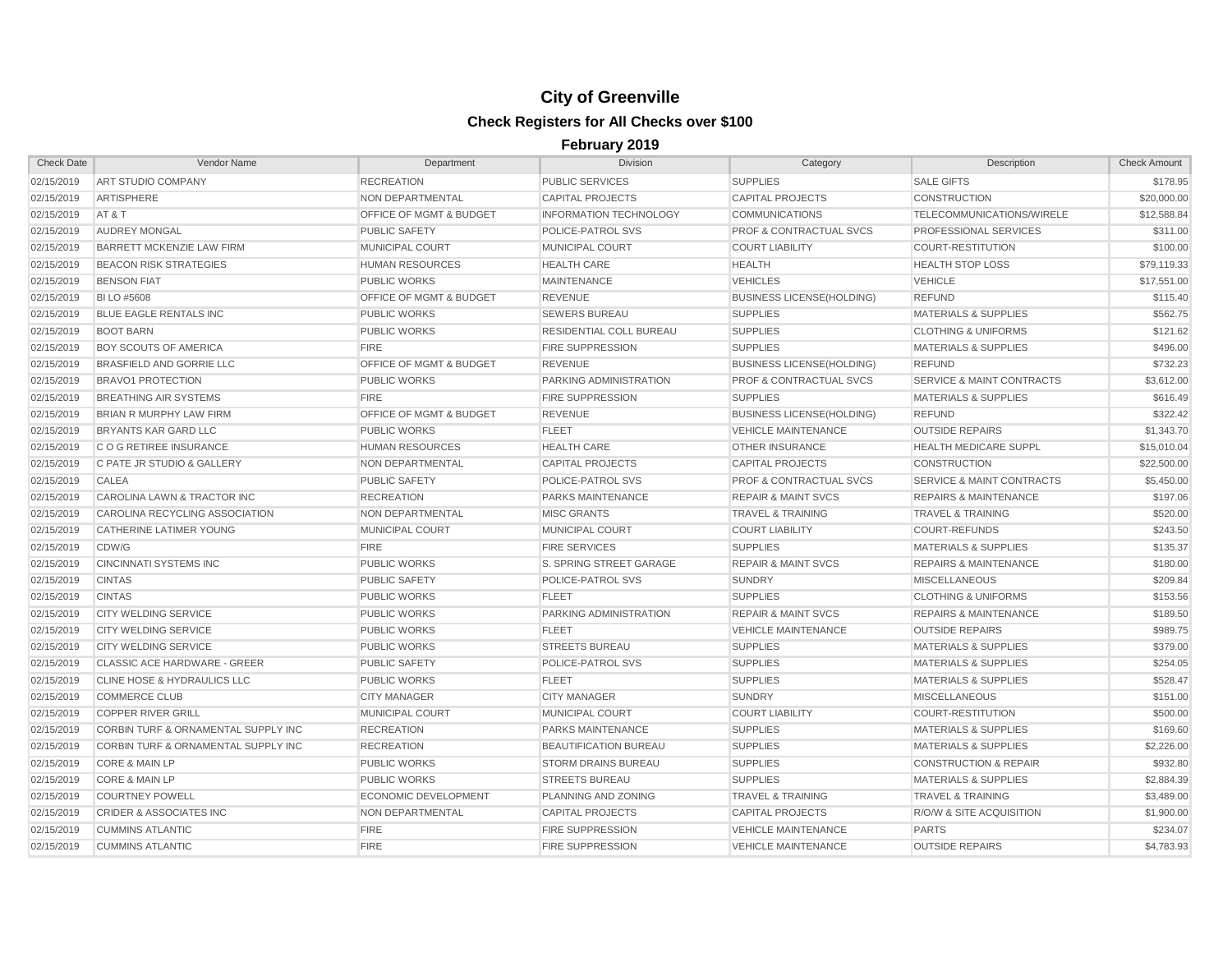| <b>Check Date</b> | Vendor Name                            | Department                         | Division                         | Category                           | Description                          | <b>Check Amount</b> |
|-------------------|----------------------------------------|------------------------------------|----------------------------------|------------------------------------|--------------------------------------|---------------------|
| 02/15/2019        | DANA SAFETY SUPPLY INC                 | <b>FIRE</b>                        | <b>FIRE SUPPRESSION</b>          | <b>VEHICLE MAINTENANCE</b>         | <b>PARTS</b>                         | \$1,397.29          |
| 02/15/2019        | DARROHN ENGINEERING LLC                | NON DEPARTMENTAL                   | <b>CAPITAL PROJECTS</b>          | <b>CAPITAL PROJECTS</b>            | PLANNING/DESIGN                      | \$3,993.00          |
| 02/15/2019        | <b>DELMA C ALLEN</b>                   | <b>PUBLIC SAFETY</b>               | POLICE-PATROL SVS                | <b>PROF &amp; CONTRACTUAL SVCS</b> | PROFESSIONAL SERVICES                | \$267.96            |
| 02/15/2019        | <b>DESIGNLAB INC</b>                   | <b>PUBLIC SAFETY</b>               | POLICE-PATROL SVS                | <b>SUPPLIES</b>                    | <b>MATERIALS &amp; SUPPLIES</b>      | \$424.00            |
| 02/15/2019        | <b>DESIGNLAB INC</b>                   | PUBLIC SAFETY                      | POLICE-PATROL SVS                | <b>SUPPLIES</b>                    | <b>CLOTHING &amp; UNIFORMS</b>       | \$952.88            |
| 02/15/2019        | <b>DESIGNLAB INC</b>                   | <b>PUBLIC SAFETY</b>               | NARCOTICS FUNDS                  | <b>SUPPLIES</b>                    | <b>MATERIALS &amp; SUPPLIES</b>      | \$86,962.76         |
| 02/15/2019        | <b>DIANA LEMUS ANDERSON</b>            | MUNICIPAL COURT                    | MUNICIPAL COURT                  | <b>COURT LIABILITY</b>             | <b>COURT-RESTITUTION</b>             | \$200.00            |
| 02/15/2019        | <b>DIVERSIFIED ELECTRONICS INC</b>     | <b>FIRE</b>                        | <b>FIRE SERVICES</b>             | <b>REPAIR &amp; MAINT SVCS</b>     | RADIO MAINTENANCE                    | \$636.00            |
| 02/15/2019        | <b>DIXIE RUBBER &amp; PLASTICS INC</b> | <b>FIRE</b>                        | <b>FIRE SUPPRESSION</b>          | <b>VEHICLE MAINTENANCE</b>         | <b>PARTS</b>                         | \$468.41            |
| 02/15/2019        | <b>DOCUSIGN INC</b>                    | OFFICE OF MGMT & BUDGET            | <b>INFORMATION TECHNOLOGY</b>    | <b>PROF &amp; CONTRACTUAL SVCS</b> | <b>SERVICE &amp; MAINT CONTRACTS</b> | \$2,904.00          |
| 02/15/2019        | <b>DOCUSIGN INC</b>                    | <b>PUBLIC WORKS</b>                | <b>ENGINEERING</b>               | <b>SUPPLIES</b>                    | <b>MATERIALS &amp; SUPPLIES</b>      | \$1,082.80          |
| 02/15/2019        | <b>DOROTHY HEARNS</b>                  | <b>MUNICIPAL COURT</b>             | <b>MUNICIPAL COURT</b>           | <b>COURT LIABILITY</b>             | <b>COURT-RESTITUTION</b>             | \$110.00            |
| 02/15/2019        | DOWNTOWN YOGA GREENVILLE               | <b>HUMAN RESOURCES</b>             | <b>HEALTH CARE</b>               | <b>SUNDRY</b>                      | <b>WELLNESS ACTIVITIES</b>           | \$230.00            |
| 02/15/2019        | DRESS BARN #182                        | OFFICE OF MGMT & BUDGET            | <b>REVENUE</b>                   | <b>BUSINESS LICENSE(HOLDING)</b>   | <b>REFUND</b>                        | \$1,148.18          |
| 02/15/2019        | <b>DUKE ENERGY</b>                     | C.D. DIVISION                      | <b>CDBG PROJECTS</b>             | <b>CD PROJECTS</b>                 | PUBLIC SERVICES (GENERAL)            | \$142.80            |
| 02/15/2019        | <b>DUKE ENERGY</b>                     | <b>PUBLIC WORKS</b>                | POINSETT GARAGE                  | <b>UTILITIES</b>                   | <b>ELECTRICITY</b>                   | \$2,678.25          |
| 02/15/2019        | <b>DUKE ENERGY</b>                     | <b>PUBLIC WORKS</b>                | CHURCH STREET GARAGE             | <b>UTILITIES</b>                   | <b>ELECTRICITY</b>                   | \$2,743.53          |
| 02/15/2019        | <b>DUKE ENERGY</b>                     | <b>PUBLIC WORKS</b>                | <b>LIBERTY SQUARE GARAGE</b>     | <b>UTILITIES</b>                   | <b>ELECTRICITY</b>                   | \$2,330.25          |
| 02/15/2019        | <b>DUKE ENERGY</b>                     | <b>PUBLIC WORKS</b>                | <b>RIVER STREET GARAGE</b>       | <b>UTILITIES</b>                   | <b>ELECTRICITY</b>                   | \$1,491.37          |
| 02/15/2019        | <b>DUKE ENERGY</b>                     | <b>RECREATION</b>                  | <b>ADMINISTRATION</b>            | <b>UTILITIES</b>                   | <b>ELECTRICITY</b>                   | \$6,706.80          |
| 02/15/2019        | <b>DUKE ENERGY</b>                     | <b>PUBLIC WORKS</b>                | <b>TRAFFIC ENGINEERING</b>       | <b>UTILITIES</b>                   | <b>ELECTRICITY</b>                   | \$319.58            |
| 02/15/2019        | <b>DUKE ENERGY</b>                     | <b>PUBLIC WORKS</b>                | N LAURENS ST GARAGE              | <b>UTILITIES</b>                   | <b>ELECTRICITY</b>                   | \$481.74            |
| 02/15/2019        | <b>DUKE ENERGY</b>                     | <b>PUBLIC WORKS</b>                | <b>BUILDING SERVICE DIVISION</b> | <b>UTILITIES</b>                   | <b>ELECTRICITY</b>                   | \$20,004.62         |
| 02/15/2019        | <b>DUKE ENERGY</b>                     | <b>PUBLIC WORKS</b>                | RICHARDSON STREET GARAGE         | <b>UTILITIES</b>                   | <b>ELECTRICITY</b>                   | \$4,076.30          |
| 02/15/2019        | <b>DUKE ENERGY</b>                     | <b>PUBLIC WORKS</b>                | <b>FLEET</b>                     | <b>UTILITIES</b>                   | <b>ELECTRICITY</b>                   | \$418.65            |
| 02/15/2019        | <b>DUKE ENERGY</b>                     | <b>FIRE</b>                        | <b>FIRE SERVICES</b>             | <b>UTILITIES</b>                   | <b>ELECTRICITY</b>                   | \$929.08            |
| 02/15/2019        | <b>DUKE ENERGY</b>                     | <b>PUBLIC WORKS</b>                | <b>COMMONS GARAGE</b>            | <b>UTILITIES</b>                   | <b>ELECTRICITY</b>                   | \$1,899.48          |
| 02/15/2019        | <b>DUKE ENERGY</b>                     | <b>PUBLIC WORKS</b>                | PARKING ADMINISTRATION           | <b>UTILITIES</b>                   | <b>ELECTRICITY</b>                   | \$780.75            |
| 02/15/2019        | <b>DUKE ENERGY</b>                     | <b>RECREATION</b>                  | <b>PARKS MAINTENANCE</b>         | <b>UTILITIES</b>                   | <b>ELECTRICITY</b>                   | \$9.813.73          |
| 02/15/2019        | <b>DUKE ENERGY</b>                     | <b>PUBLIC WORKS</b>                | <b>ONE GARAGE</b>                | <b>UTILITIES</b>                   | <b>ELECTRICITY</b>                   | \$2,315.02          |
| 02/15/2019        | <b>DUKE ENERGY</b>                     | <b>PUBLIC WORKS</b>                | <b>BROAD STREET GARAGE</b>       | <b>UTILITIES</b>                   | <b>ELECTRICITY</b>                   | \$710.90            |
| 02/15/2019        | <b>DUKE ENERGY</b>                     | PUBLIC WORKS                       | S. SPRING STREET GARAGE          | <b>UTILITIES</b>                   | <b>ELECTRICITY</b>                   | \$2,877.67          |
| 02/15/2019        | <b>DUKE ENERGY</b>                     | <b>RECREATION</b>                  | <b>COMMUNITY CENTERS</b>         | <b>UTILITIES</b>                   | <b>ELECTRICITY</b>                   | \$2,258.17          |
| 02/15/2019        | <b>ECHOLS OIL COMPANY INC</b>          | <b>PUBLIC WORKS</b>                | <b>FIXED ROUTE</b>               | <b>VEHICLE MAINTENANCE</b>         | <b>LUBRICANTS</b>                    | \$219.89            |
| 02/15/2019        | <b>EDWARD MYERS III</b>                | <b>PUBLIC WORKS</b>                | <b>BUILDING SERVICE DIVISION</b> | <b>TRAVEL &amp; TRAINING</b>       | <b>TRAVEL &amp; TRAINING</b>         | \$1,329.44          |
| 02/15/2019        | ELECTRONIC DATA MAGNETICS INC          | <b>PUBLIC WORKS</b>                | <b>FIXED ROUTE</b>               | <b>PRINTING</b>                    | <b>PRINTING &amp; BINDING</b>        | \$1,585.00          |
| 02/15/2019        | <b>ERIC K ENGLEHARDT</b>               | <b>MUNICIPAL COURT</b>             | <b>MUNICIPAL COURT</b>           | <b>COURT LIABILITY</b>             | <b>COURT-RESTITUTION</b>             | \$200.00            |
| 02/15/2019        | <b>ERIC MURPHY</b>                     | <b>PUBLIC SAFETY</b>               | POLICE-PATROL SVS                | <b>PROF &amp; CONTRACTUAL SVCS</b> | <b>PROFESSIONAL SERVICES</b>         | \$114.84            |
| 02/15/2019        | <b>EXPEDITORS INTERNATIONAL OF WA</b>  | <b>OFFICE OF MGMT &amp; BUDGET</b> | <b>REVENUE</b>                   | <b>BUSINESS LIC &amp; PERMITS</b>  | <b>BUS LIC - OFFICE MAINTAIN</b>     | \$346.96            |
| 02/15/2019        | <b>FGP INTERNATIONAL</b>               | <b>OFFICE OF MGMT &amp; BUDGET</b> | <b>REVENUE</b>                   | <b>PROF &amp; CONTRACTUAL SVCS</b> | <b>TEMP PERSONNEL SVCS</b>           | \$782.39            |
| 02/15/2019        | <b>FGP INTERNATIONAL</b>               | <b>ECONOMIC DEVELOPMENT</b>        | PLANNING AND ZONING              | <b>PROF &amp; CONTRACTUAL SVCS</b> | <b>TEMP PERSONNEL SVCS</b>           | \$832.72            |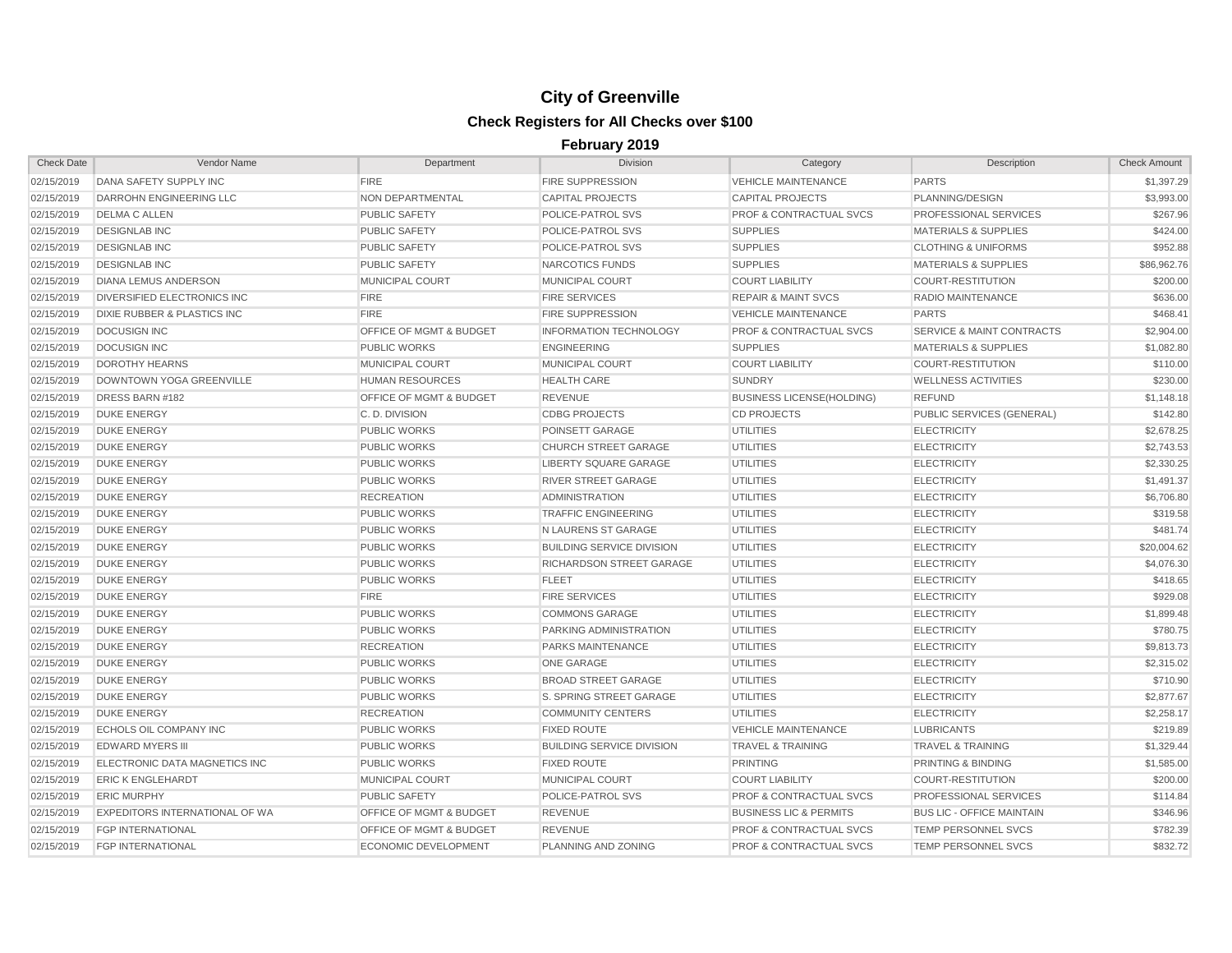| <b>Check Date</b> | Vendor Name                             | Department                         | <b>Division</b>                  | Category                           | Description                          | <b>Check Amount</b> |
|-------------------|-----------------------------------------|------------------------------------|----------------------------------|------------------------------------|--------------------------------------|---------------------|
| 02/15/2019        | <b>FGP INTERNATIONAL</b>                | <b>FIRE</b>                        | <b>FIRE PREVENTION</b>           | PROF & CONTRACTUAL SVCS            | TEMP PERSONNEL SVCS                  | \$822.44            |
| 02/15/2019        | FIREBIRDS WOOD FIRED GRILL              | OFFICE OF MGMT & BUDGET            | <b>REVENUE</b>                   | <b>BUSINESS LICENSE(HOLDING)</b>   | <b>REFUND</b>                        | \$144.23            |
| 02/15/2019        | <b>FIRST SUN EAP</b>                    | <b>HUMAN RESOURCES</b>             | OCCUPATIONAL HEALTH              | <b>PROF &amp; CONTRACTUAL SVCS</b> | PROFESSIONAL SERVICES                | \$1,554.00          |
| 02/15/2019        | FIRST TEAM SPORTS CENTER                | <b>RECREATION</b>                  | <b>COMMUNITY CENTERS</b>         | <b>SUPPLIES</b>                    | <b>CLOTHING &amp; UNIFORMS</b>       | \$1,374.40          |
| 02/15/2019        | <b>FLORES &amp; ASSOCIATES LLC</b>      | <b>HUMAN RESOURCES</b>             | <b>HEALTH CARE</b>               | <b>HEALTH</b>                      | <b>FSA ADMIN FEES</b>                | \$920.00            |
| 02/15/2019        | FOOTHILLS VETERINARY HOSPITAL           | <b>PUBLIC SAFETY</b>               | POLICE-PATROL SVS                | <b>SUNDRY</b>                      | <b>MISCELLANEOUS</b>                 | \$113.50            |
| 02/15/2019        | <b>FRANCESCAS</b>                       | OFFICE OF MGMT & BUDGET            | <b>REVENUE</b>                   | <b>BUSINESS LICENSE(HOLDING)</b>   | <b>REFUND</b>                        | \$1,326.68          |
| 02/15/2019        | <b>GALLS LLC</b>                        | <b>PUBLIC SAFETY</b>               | POLICE-PATROL SVS                | <b>SUPPLIES</b>                    | <b>CLOTHING &amp; UNIFORMS</b>       | \$278.97            |
| 02/15/2019        | <b>GAS-FIRED PRODUCTS INC</b>           | <b>PUBLIC WORKS</b>                | <b>BUILDING SERVICE DIVISION</b> | <b>SUPPLIES</b>                    | <b>MATERIALS &amp; SUPPLIES</b>      | \$194.24            |
| 02/15/2019        | <b>GILLIG LLC</b>                       | <b>PUBLIC WORKS</b>                | <b>VEHICLE MAINTENANCE</b>       | <b>VEHICLE MAINTENANCE</b>         | <b>PARTS</b>                         | \$149.87            |
| 02/15/2019        | <b>GILLIG LLC</b>                       | <b>PUBLIC WORKS</b>                | <b>VEHICLE MAINTENANCE</b>       | <b>VEHICLE MAINTENANCE</b>         | <b>SMALL PARTS</b>                   | \$125.80            |
| 02/15/2019        | GRAINGER 803858935                      | <b>RECREATION</b>                  | <b>PARKS MAINTENANCE</b>         | <b>SUPPLIES</b>                    | <b>MATERIALS &amp; SUPPLIES</b>      | \$756.04            |
| 02/15/2019        | GRAINGER 803858935                      | <b>PUBLIC WORKS</b>                | <b>TRAFFIC ENGINEERING</b>       | <b>SUPPLIES</b>                    | <b>CLOTHING &amp; UNIFORMS</b>       | \$164.72            |
| 02/15/2019        | GRAINGER 803858935                      | <b>PUBLIC WORKS</b>                | <b>FLEET</b>                     | <b>SUPPLIES</b>                    | <b>MATERIALS &amp; SUPPLIES</b>      | \$188.46            |
| 02/15/2019        | GRAINGER 803858935                      | <b>PUBLIC WORKS</b>                | S. SPRING STREET GARAGE          | <b>SUPPLIES</b>                    | <b>MATERIALS &amp; SUPPLIES</b>      | \$711.30            |
| 02/15/2019        | <b>GREENVILLE HEALTHCARE SIMULATION</b> | <b>RECREATION</b>                  | <b>ADMINISTRATION</b>            | <b>TRAVEL &amp; TRAINING</b>       | <b>TRAVEL &amp; TRAINING</b>         | \$260.00            |
| 02/15/2019        | <b>GREENVILLE HOUSING AUTHORITY</b>     | MUNICIPAL COURT                    | MUNICIPAL COURT                  | <b>COURT LIABILITY</b>             | <b>COURT-RESTITUTION</b>             | \$150.00            |
| 02/15/2019        | <b>GREENVILLE NEWS</b>                  | OFFICE OF MGMT & BUDGET            | <b>PURCHASING</b>                | <b>PROF &amp; CONTRACTUAL SVCS</b> | <b>ADVERTISING EXPENSE</b>           | \$359.70            |
| 02/15/2019        | <b>GREENVILLE NEWS</b>                  | <b>OFFICE OF MGMT &amp; BUDGET</b> | <b>ADMINISTRATION</b>            | <b>PROF &amp; CONTRACTUAL SVCS</b> | <b>ADVERTISING EXPENSE</b>           | \$128.70            |
| 02/15/2019        | <b>GREENVILLE OFFICE SUPPLY CO INC</b>  | <b>ECONOMIC DEVELOPMENT</b>        | <b>ECONOMIC DEVELOPMENT</b>      | <b>SUNDRY</b>                      | <b>MISCELLANEOUS</b>                 | \$228.82            |
| 02/15/2019        | GREENVILLE OFFICE SUPPLY CO INC         | <b>PUBLIC WORKS</b>                | STORMWATER MANAGEMENT            | <b>SUPPLIES</b>                    | <b>MATERIALS &amp; SUPPLIES</b>      | \$2,303.56          |
| 02/15/2019        | GREENVILLE OFFICE SUPPLY CO INC         | <b>RECREATION</b>                  | <b>PARKS MAINTENANCE</b>         | <b>SUPPLIES</b>                    | <b>MATERIALS &amp; SUPPLIES</b>      | \$563.02            |
| 02/15/2019        | <b>GREENVILLE TURF &amp; TRACTOR</b>    | <b>PUBLIC WORKS</b>                | <b>MAINTENANCE</b>               | <b>REPAIR &amp; MAINT SVCS</b>     | <b>REPAIRS &amp; MAINTENANCE</b>     | \$370.81            |
| 02/15/2019        | <b>GREENVILLE WATER</b>                 | <b>RECREATION</b>                  | <b>TOURISM DISTRICT</b>          | <b>UTILITIES</b>                   | <b>OTHER</b>                         | \$677.58            |
| 02/15/2019        | <b>GREENVILLE WATER</b>                 | <b>PUBLIC WORKS</b>                | <b>BUILDING SERVICE DIVISION</b> | <b>UTILITIES</b>                   | <b>OTHER</b>                         | \$4,179.21          |
| 02/15/2019        | <b>GREENVILLE WATER</b>                 | <b>PUBLIC WORKS</b>                | NON VEHICLE MAINTENANCE          | <b>UTILITIES</b>                   | WATER/WASTEWATER                     | \$355.02            |
| 02/15/2019        | <b>GREENVILLE ZOO FOUNDATION</b>        | <b>RECREATION</b>                  | <b>EDUCATION</b>                 | <b>SUNDRY</b>                      | <b>RESTRD DONATION EXPENSE</b>       | \$5,000.00          |
| 02/15/2019        | <b>GREENVILLE ZOO PETTY CASH</b>        | <b>RECREATION</b>                  | <b>ADMINISTRATION</b>            | <b>SUPPLIES</b>                    | M&S-FOOD                             | \$126.30            |
| 02/15/2019        | <b>GREENVILLE ZOO PETTY CASH</b>        | <b>RECREATION</b>                  | <b>EDUCATION</b>                 | <b>SUPPLIES</b>                    | <b>OVERNIGHTS</b>                    | \$121.25            |
| 02/15/2019        | <b>GREGORY PEST SOLUTIONS</b>           | <b>PUBLIC WORKS</b>                | <b>BUILDING SERVICE DIVISION</b> | <b>PROF &amp; CONTRACTUAL SVCS</b> | <b>SERVICE &amp; MAINT CONTRACTS</b> | \$161.00            |
| 02/15/2019        | <b>GREYBEARD LLC</b>                    | NON DEPARTMENTAL                   | <b>CAPITAL PROJECTS</b>          | <b>CAPITAL PROJECTS</b>            | <b>CONSTRUCTION</b>                  | \$11,484.00         |
| 02/15/2019        | HANDI CLEAN PRODUCTS INC                | <b>FIRE</b>                        | <b>FIRE SUPPRESSION</b>          | <b>SUPPLIES</b>                    | <b>JANITORIAL SUPPLIES</b>           | \$1,261.29          |
| 02/15/2019        | <b>HARRISON'S WORKWEAR</b>              | <b>RECREATION</b>                  | <b>BEAUTIFICATION BUREAU</b>     | <b>SUPPLIES</b>                    | <b>CLOTHING &amp; UNIFORMS</b>       | \$1,227.56          |
| 02/15/2019        | <b>HARRISON'S WORKWEAR</b>              | <b>RECREATION</b>                  | RIGHTS-OF-WAY                    | <b>SUPPLIES</b>                    | <b>CLOTHING &amp; UNIFORMS</b>       | \$255.00            |
| 02/15/2019        | <b>HARRISON'S WORKWEAR</b>              | <b>RECREATION</b>                  | PARKS MAINTENANCE                | <b>SUPPLIES</b>                    | <b>CLOTHING &amp; UNIFORMS</b>       | \$948.36            |
| 02/15/2019        | <b>HARRISON'S WORKWEAR</b>              | <b>RECREATION</b>                  | <b>TOURISM DISTRICT</b>          | <b>SUPPLIES</b>                    | <b>CLOTHING &amp; UNIFORMS</b>       | \$1,504.55          |
| 02/15/2019        | HOLLYWOOD 20 CINEMAS                    | OFFICE OF MGMT & BUDGET            | <b>REVENUE</b>                   | <b>BUSINESS LICENSE(HOLDING)</b>   | <b>REFUND</b>                        | \$384.40            |
| 02/15/2019        | HOME DEPOT CREDIT SERVICE 0978          | <b>PUBLIC WORKS</b>                | <b>NON VEHICLE MAINTENANCE</b>   | <b>SUPPLIES</b>                    | <b>MATERIALS &amp; SUPPLIES</b>      | \$163.57            |
| 02/15/2019        | HOME DEPOT CREDIT SERVICE 5898          | <b>FIRE</b>                        | <b>FIRE SUPPRESSION</b>          | <b>SUPPLIES</b>                    | <b>MATERIALS &amp; SUPPLIES</b>      | \$211.56            |
| 02/15/2019        | HOME DEPOT CREDIT SERVICE 5906          | <b>PUBLIC WORKS</b>                | <b>BUILDING SERVICE DIVISION</b> | <b>SUPPLIES</b>                    | <b>MATERIALS &amp; SUPPLIES</b>      | \$142.14            |
| 02/15/2019        | HOME DEPOT CREDIT SERVICE 5922          | <b>RECREATION</b>                  | <b>PARKS MAINTENANCE</b>         | <b>SUPPLIES</b>                    | <b>MATERIALS &amp; SUPPLIES</b>      | \$1,407.15          |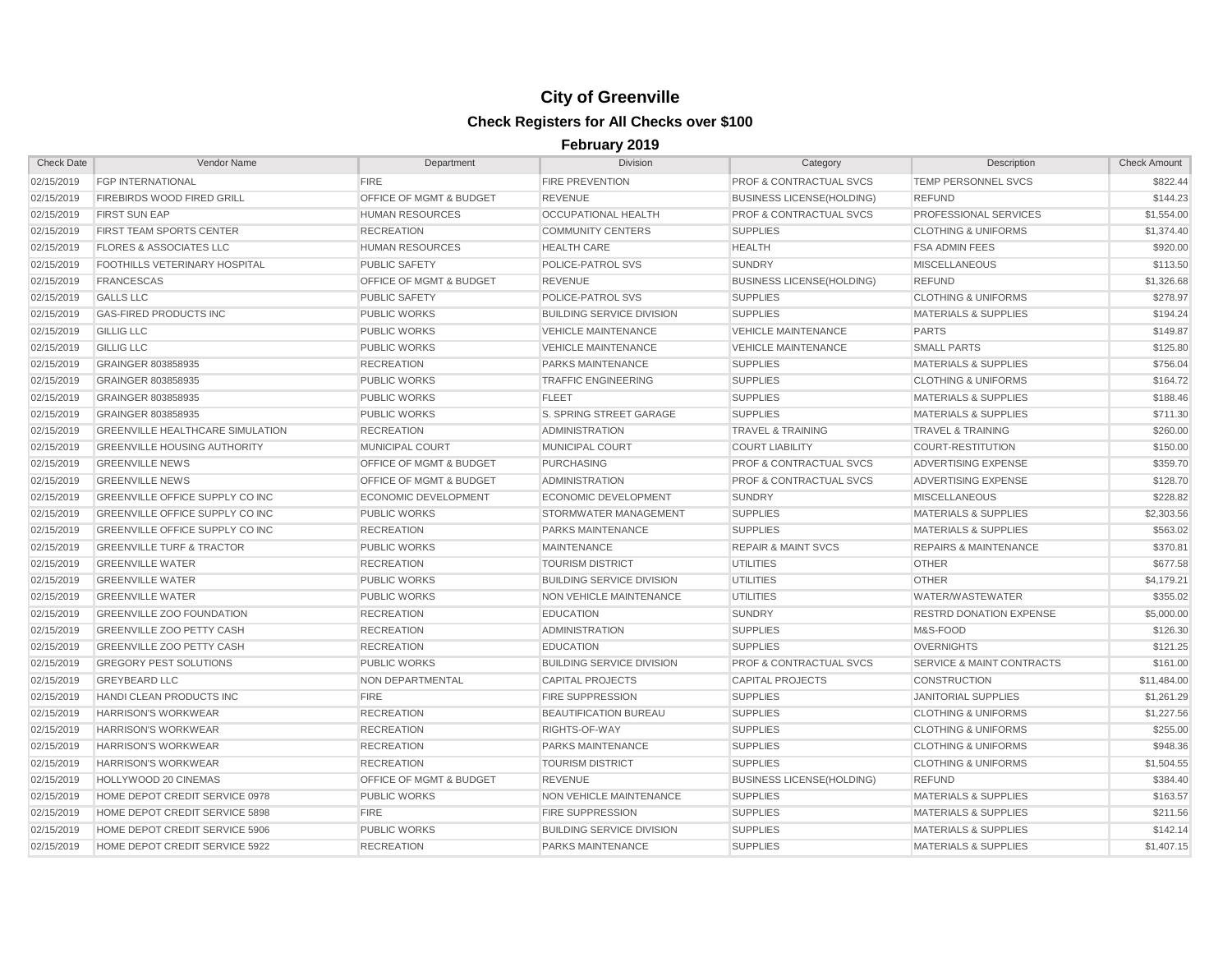| <b>Check Date</b> | <b>Vendor Name</b>                  | Department                         | <b>Division</b>                  | Category                           | Description                          | <b>Check Amount</b> |
|-------------------|-------------------------------------|------------------------------------|----------------------------------|------------------------------------|--------------------------------------|---------------------|
| 02/15/2019        | <b>HUMAN RELATIONS COMMISSION</b>   | C.D. DIVISION                      | <b>CDBG PROJECTS</b>             | <b>CD PROJECTS</b>                 | PUBLIC SERVICES (GENERAL)            | \$1,950.00          |
| 02/15/2019        | INSTITUTE OF POLICE TECHNOLOGY      | <b>PUBLIC SAFETY</b>               | POLICE-PATROL SVS                | <b>TRAVEL &amp; TRAINING</b>       | <b>TRAVEL &amp; TRAINING</b>         | \$1,590.00          |
| 02/15/2019        | <b>IVEY COMMUNICATIONS INC</b>      | <b>OFFICE OF MGMT &amp; BUDGET</b> | <b>INFORMATION TECHNOLOGY</b>    | <b>REPAIR &amp; MAINT SVCS</b>     | <b>REPAIRS &amp; MAINTENANCE</b>     | \$1,928.00          |
| 02/15/2019        | <b>JAIRO A PUELLO</b>               | MUNICIPAL COURT                    | MUNICIPAL COURT                  | <b>COURT LIABILITY</b>             | <b>COURT-REFUNDS</b>                 | \$104.00            |
| 02/15/2019        | <b>JERSEY MIKES SUBS</b>            | OFFICE OF MGMT & BUDGET            | <b>REVENUE</b>                   | <b>BUSINESS LICENSE(HOLDING)</b>   | <b>REFUND</b>                        | \$267.54            |
| 02/15/2019        | JET-VAC SEWER EQUIPMENT CO          | <b>PUBLIC WORKS</b>                | <b>SEWERS BUREAU</b>             | <b>SUPPLIES</b>                    | <b>MATERIALS &amp; SUPPLIES</b>      | \$773.14            |
| 02/15/2019        | <b>JOHN FERREIRA</b>                | <b>PUBLIC WORKS</b>                | PARKING ADMINISTRATION           | <b>PARKING DEPOSITS</b>            | <b>REFUND PKG DEPOSITS-POINSETT</b>  | \$216.00            |
| 02/15/2019        | JOHNSON CONTROLS SECURITY SOLUTIONS | <b>PUBLIC WORKS</b>                | RIVER STREET GARAGE              | PROF & CONTRACTUAL SVCS            | <b>SERVICE &amp; MAINT CONTRACTS</b> | \$715.49            |
| 02/15/2019        | JOHNSON CONTROLS SECURITY SOLUTIONS | <b>PUBLIC WORKS</b>                | <b>BUILDING SERVICE DIVISION</b> | <b>REPAIR &amp; MAINT SVCS</b>     | <b>REPAIRS &amp; MAINTENANCE</b>     | \$518.26            |
| 02/15/2019        | JOHNSON CONTROLS SECURITY SOLUTIONS | <b>PUBLIC WORKS</b>                | <b>CHURCH STREET GARAGE</b>      | <b>PROF &amp; CONTRACTUAL SVCS</b> | <b>SERVICE &amp; MAINT CONTRACTS</b> | \$375.20            |
| 02/15/2019        | JOHNSON CONTROLS SECURITY SOLUTIONS | <b>PUBLIC WORKS</b>                | POINSETT GARAGE                  | <b>PROF &amp; CONTRACTUAL SVCS</b> | <b>SERVICE &amp; MAINT CONTRACTS</b> | \$945.04            |
| 02/15/2019        | JOHNSON CONTROLS SECURITY SOLUTIONS | <b>PUBLIC WORKS</b>                | RIVERPLACE GARAGE                | <b>PROF &amp; CONTRACTUAL SVCS</b> | <b>SERVICE &amp; MAINT CONTRACTS</b> | \$1,139.73          |
| 02/15/2019        | JOHNSON CONTROLS SECURITY SOLUTIONS | <b>PUBLIC WORKS</b>                | <b>COMMONS GARAGE</b>            | <b>PROF &amp; CONTRACTUAL SVCS</b> | <b>SERVICE &amp; MAINT CONTRACTS</b> | \$801.33            |
| 02/15/2019        | JOHNSON CONTROLS SECURITY SOLUTIONS | <b>PUBLIC WORKS</b>                | RICHARDSON STREET GARAGE         | <b>PROF &amp; CONTRACTUAL SVCS</b> | <b>SERVICE &amp; MAINT CONTRACTS</b> | \$630.36            |
| 02/15/2019        | JOHNSON CONTROLS SECURITY SOLUTIONS | <b>PUBLIC WORKS</b>                | <b>LIBERTY SQUARE GARAGE</b>     | <b>PROF &amp; CONTRACTUAL SVCS</b> | <b>SERVICE &amp; MAINT CONTRACTS</b> | \$914.01            |
| 02/15/2019        | JOHNSON CONTROLS SECURITY SOLUTIONS | <b>PUBLIC WORKS</b>                | <b>S. SPRING STREET GARAGE</b>   | <b>PROF &amp; CONTRACTUAL SVCS</b> | <b>SERVICE &amp; MAINT CONTRACTS</b> | \$1,019.04          |
| 02/15/2019        | JOHNSON CONTROLS SECURITY SOLUTIONS | <b>PUBLIC WORKS</b>                | N LAURENS ST GARAGE              | <b>PROF &amp; CONTRACTUAL SVCS</b> | <b>SERVICE &amp; MAINT CONTRACTS</b> | \$778.33            |
| 02/15/2019        | JOSEPH P SPILLANE                   | <b>PUBLIC SAFETY</b>               | POLICE-PATROL SVS                | PROF & CONTRACTUAL SVCS            | PROFESSIONAL SERVICES                | \$203.00            |
| 02/15/2019        | JUSTICE #100                        | OFFICE OF MGMT & BUDGET            | <b>REVENUE</b>                   | <b>BUSINESS LICENSE(HOLDING)</b>   | <b>REFUND</b>                        | \$2,212.93          |
| 02/15/2019        | K & M INTERNATIONAL WILD REPUBLIC   | <b>RECREATION</b>                  | <b>PUBLIC SERVICES</b>           | <b>SUPPLIES</b>                    | <b>SALE GIFTS</b>                    | \$1,008.94          |
| 02/15/2019        | <b>KARA MCCONNELL</b>               | <b>HUMAN RESOURCES</b>             | <b>HUMAN RESOURCES</b>           | <b>SUNDRY</b>                      | <b>MISCELLANEOUS</b>                 | \$183.35            |
| 02/15/2019        | <b>KATHY OPALACZ</b>                | <b>PUBLIC SAFETY</b>               | POLICE-PATROL SVS                | <b>TRAVEL &amp; TRAINING</b>       | <b>TRAVEL &amp; TRAINING</b>         | \$141.52            |
| 02/15/2019        | <b>KELLY MCCOMAS</b>                | MUNICIPAL COURT                    | <b>MUNICIPAL COURT</b>           | <b>COURT LIABILITY</b>             | <b>COURT-RESTITUTION</b>             | \$180.00            |
| 02/15/2019        | KID TEES BY STEPHEN JOSEPH          | <b>RECREATION</b>                  | <b>PUBLIC SERVICES</b>           | <b>SUPPLIES</b>                    | <b>SALE GIFTS</b>                    | \$531.00            |
| 02/15/2019        | LABORATORY CORPORATION OF AMERICA   | <b>HUMAN RESOURCES</b>             | OCCUPATIONAL HEALTH              | PROF & CONTRACTUAL SVCS            | <b>PROFESSIONAL SERVICES</b>         | \$3,788.57          |
| 02/15/2019        | LANDSCAPERS SUPPLY                  | <b>RECREATION</b>                  | <b>PARKS MAINTENANCE</b>         | <b>SUPPLIES</b>                    | <b>MATERIALS &amp; SUPPLIES</b>      | \$1,113.00          |
| 02/15/2019        | LEXISNEXIS 1239194                  | <b>PUBLIC SAFETY</b>               | POLICE-PATROL SVS                | <b>PROF &amp; CONTRACTUAL SVCS</b> | PROFESSIONAL SERVICES                | \$318.00            |
| 02/15/2019        | LMG ARCHITECTS LLC                  | NON DEPARTMENTAL                   | <b>CAPITAL PROJECTS</b>          | <b>CAPITAL PROJECTS</b>            | <b>CONSTRUCTION</b>                  | \$111.12            |
| 02/15/2019        | <b>LORI SONDOV</b>                  | <b>CITY MANAGER</b>                | <b>CITY CLERK</b>                | <b>TRAVEL &amp; TRAINING</b>       | <b>TRAVEL &amp; TRAINING</b>         | \$119.48            |
| 02/15/2019        | LOWES                               | <b>PUBLIC WORKS</b>                | <b>ONE GARAGE</b>                | <b>SUPPLIES</b>                    | <b>MATERIALS &amp; SUPPLIES</b>      | \$559.05            |
| 02/15/2019        | MANUEL DE JESUS CABALLERO RAMIREZ   | <b>MUNICIPAL COURT</b>             | MUNICIPAL COURT                  | <b>COURT LIABILITY</b>             | <b>COURT-RESTITUTION</b>             | \$300.00            |
| 02/15/2019        | <b>MARATHON STAFFING INC</b>        | <b>PUBLIC SAFETY</b>               | POLICE-DISPATCH BUREAU           | <b>PROF &amp; CONTRACTUAL SVCS</b> | TEMP PERSONNEL SVCS                  | \$1,627.21          |
| 02/15/2019        | <b>MARATHON STAFFING INC</b>        | <b>RECREATION</b>                  | <b>COMMUNITY CENTERS</b>         | <b>PROF &amp; CONTRACTUAL SVCS</b> | TEMP PERSONNEL SVCS                  | \$131.66            |
| 02/15/2019        | <b>MATT TIMMERMAN</b>               | PUBLIC SAFETY                      | POLICE-PATROL SVS                | <b>PROF &amp; CONTRACTUAL SVCS</b> | PROFESSIONAL SERVICES                | \$125.28            |
| 02/15/2019        | MATTIE COBB                         | MUNICIPAL COURT                    | MUNICIPAL COURT                  | <b>COURT LIABILITY</b>             | <b>COURT-RESTITUTION</b>             | \$100.00            |
| 02/15/2019        | MELISSA DRUMMOND                    | MUNICIPAL COURT                    | <b>MUNICIPAL COURT</b>           | <b>COURT LIABILITY</b>             | <b>COURT-RESTITUTION</b>             | \$100.00            |
| 02/15/2019        | MIKE WILLIMON TOWING & RECOVERY INC | <b>PUBLIC SAFETY</b>               | POLICE-PATROL SVS                | <b>SUNDRY</b>                      | <b>MISCELLANEOUS</b>                 | \$225.00            |
| 02/15/2019        | MIKE'S BODY SHOP & TOWING INC       | <b>PUBLIC WORKS</b>                | <b>FLEET</b>                     | <b>VEHICLE MAINTENANCE</b>         | <b>OUTSIDE REPAIRS</b>               | \$580.00            |
| 02/15/2019        | <b>MKSK</b>                         | NON DEPARTMENTAL                   | <b>CAPITAL PROJECTS</b>          | <b>CAPITAL PROJECTS</b>            | PLANNING/DESIGN                      | \$50,658.76         |
| 02/15/2019        | <b>MONAHAN &amp; SONS INC</b>       | <b>RECREATION</b>                  | RIGHTS-OF-WAY                    | <b>PROF &amp; CONTRACTUAL SVCS</b> | <b>SERVICE &amp; MAINT CONTRACTS</b> | \$25,882.50         |
| 02/15/2019        | MORRIS & MCDANIEL INC               | <b>PUBLIC SAFETY</b>               | POLICE-PATROL SVS                | <b>PROF &amp; CONTRACTUAL SVCS</b> | PROFESSIONAL SERVICES                | \$8,250.00          |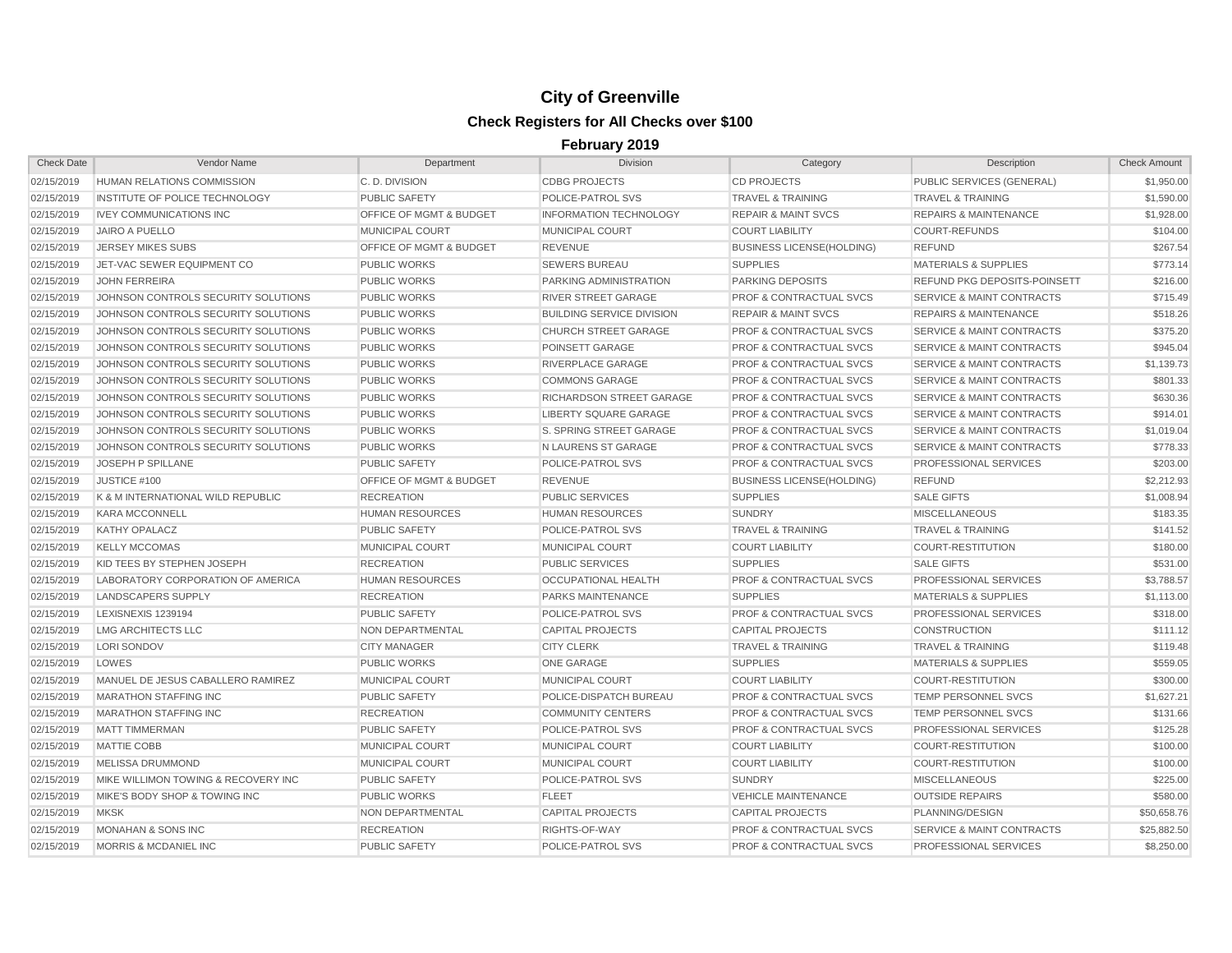| <b>Check Date</b> | <b>Vendor Name</b>                   | Department                         | <b>Division</b>                      | Category                           | Description                          | <b>Check Amount</b> |
|-------------------|--------------------------------------|------------------------------------|--------------------------------------|------------------------------------|--------------------------------------|---------------------|
| 02/15/2019        | MR ROOTER PLUMBING                   | <b>PUBLIC WORKS</b>                | <b>TRAFFIC ENGINEERING</b>           | <b>REPAIR &amp; MAINT SVCS</b>     | <b>REPAIRS &amp; MAINTENANCE</b>     | \$600.00            |
| 02/15/2019        | <b>NAPA</b>                          | <b>PUBLIC WORKS</b>                | <b>FLEET</b>                         | <b>VEHICLE MAINTENANCE</b>         | PARTS MANAGEMENT FEES                | \$15,057.82         |
| 02/15/2019        | <b>NAPA</b>                          | <b>PUBLIC WORKS</b>                | <b>FLEET</b>                         | <b>VEHICLE MAINTENANCE</b>         | <b>PARTS</b>                         | \$60,751.19         |
| 02/15/2019        | NAPA AUTO PARTS                      | <b>FIRE</b>                        | <b>FIRE SUPPRESSION</b>              | <b>VEHICLE MAINTENANCE</b>         | <b>PARTS</b>                         | \$359.60            |
| 02/15/2019        | NORTHERN SAFETY CO INC               | <b>RECREATION</b>                  | <b>BEAUTIFICATION BUREAU</b>         | <b>SUPPLIES</b>                    | MATERIALS & SUPPLIES                 | \$289.44            |
| 02/15/2019        | O J'S DINER                          | <b>RECREATION</b>                  | <b>PARKS MAINTENANCE</b>             | <b>PROF &amp; CONTRACTUAL SVCS</b> | <b>TEMP PERSONNEL SVCS</b>           | \$807.30            |
| 02/15/2019        | PANAGAKOS ASPHALT PAVING INC         | <b>PUBLIC WORKS</b>                | <b>STREETS BUREAU</b>                | <b>SUPPLIES</b>                    | <b>MATERIALS &amp; SUPPLIES</b>      | \$288.32            |
| 02/15/2019        | PANAGAKOS ASPHALT PAVING INC         | <b>PUBLIC WORKS</b>                | <b>SEWERS BUREAU</b>                 | <b>SUPPLIES</b>                    | <b>MATERIALS &amp; SUPPLIES</b>      | \$144.16            |
| 02/15/2019        | PANAGAKOS ASPHALT PAVING INC         | <b>PUBLIC WORKS</b>                | <b>STORM DRAINS BUREAU</b>           | <b>SUPPLIES</b>                    | <b>MATERIALS &amp; SUPPLIES</b>      | \$144.16            |
| 02/15/2019        | PARKER POE ADAMS AND BERNSTEIN       | OFFICE OF MGMT & BUDGET            | <b>REVENUE</b>                       | <b>BUSINESS LICENSE(HOLDING)</b>   | <b>REFUND</b>                        | \$119.58            |
| 02/15/2019        | PAWS AND CLAWS PET SUPPLY INC        | <b>OFFICE OF MGMT &amp; BUDGET</b> | <b>REVENUE</b>                       | <b>BUSINESS LICENSE(HOLDING)</b>   | <b>REFUND</b>                        | \$1,876.45          |
| 02/15/2019        | PECAN PIE PRODUCTIONS                | <b>RECREATION</b>                  | <b>PUBLIC SERVICES</b>               | <b>SUPPLIES</b>                    | <b>SUPPLIES PROMOTIONS</b>           | \$233.33            |
| 02/15/2019        | PEPSI-COLA BOTTLING CO               | PUBLIC INFORMATION/EVENTS          | <b>EVENTS MANAGEMENT</b>             | <b>SUPPLIES</b>                    | M&S-FOOD & BEVERAGE                  | \$211.20            |
| 02/15/2019        | PERFECT DELIVERY INC                 | <b>RECREATION</b>                  | <b>COMMUNITY CENTERS</b>             | <b>SUPPLIES</b>                    | <b>MATERIALS &amp; SUPPLIES</b>      | \$101.38            |
| 02/15/2019        | PERFUMANIA 315                       | OFFICE OF MGMT & BUDGET            | <b>REVENUE</b>                       | <b>BUSINESS LICENSE(HOLDING)</b>   | <b>REFUND</b>                        | \$1,653.33          |
| 02/15/2019        | PETERBILT STORE OF GREENVILLE, THE   | <b>PUBLIC WORKS</b>                | <b>VEHICLE MAINTENANCE</b>           | <b>VEHICLE MAINTENANCE</b>         | <b>PARTS</b>                         | \$8,405.08          |
| 02/15/2019        | PETERBILT STORE OF GREENVILLE, THE   | <b>PUBLIC WORKS</b>                | MAULDIN/SIMPSONVILLE ROUT            | <b>VEHICLE MAINTENANCE</b>         | <b>PARTS</b>                         | \$3,605.47          |
| 02/15/2019        | PRESORT PLUS INC                     | OFFICE OF MGMT & BUDGET            | <b>PURCHASING</b>                    | <b>COMMUNICATIONS</b>              | <b>POSTAGE</b>                       | \$4,553.02          |
| 02/15/2019        | <b>PROSOURCE LLC</b>                 | <b>PUBLIC WORKS</b>                | <b>BUILDING SERVICE DIVISION</b>     | <b>SUPPLIES</b>                    | <b>MATERIALS &amp; SUPPLIES</b>      | \$416.50            |
| 02/15/2019        | PUBLIC SAFETY CENTER INC             | <b>PUBLIC SAFETY</b>               | POLICE-PATROL SVS                    | <b>SUPPLIES</b>                    | <b>MATERIALS &amp; SUPPLIES</b>      | \$577.70            |
| 02/15/2019        | <b>R E MICHEL COMPANY LLC</b>        | <b>PUBLIC WORKS</b>                | <b>BUILDING SERVICE DIVISION</b>     | <b>SUPPLIES</b>                    | <b>MATERIALS &amp; SUPPLIES</b>      | \$155.21            |
| 02/15/2019        | R J SHIRLEY INC                      | PUBLIC INFORMATION/EVENTS          | <b>EVENTS MANAGEMENT</b>             | <b>PROF &amp; CONTRACTUAL SVCS</b> | <b>EQUIPMENT RENTAL</b>              | \$500.00            |
| 02/15/2019        | R J SHIRLEY INC                      | <b>RECREATION</b>                  | TREE MAINTENANCE BUREAU              | <b>PROF &amp; CONTRACTUAL SVCS</b> | PROFESSIONAL SERVICES                | \$1,308.00          |
| 02/15/2019        | <b>RADARSIGN LLC</b>                 | <b>PUBLIC WORKS</b>                | <b>TRAFFIC ENGINEERING</b>           | <b>SUPPLIES</b>                    | M&S-SIGNS                            | \$3,409.80          |
| 02/15/2019        | <b>READ'S UNIFORMS INC</b>           | <b>FIRE</b>                        | <b>FIRE PREVENTION</b>               | <b>SUPPLIES</b>                    | <b>CLOTHING &amp; UNIFORMS</b>       | \$263.62            |
| 02/15/2019        | <b>READ'S UNIFORMS INC</b>           | <b>FIRE</b>                        | <b>FIRE SUPPRESSION</b>              | <b>SUPPLIES</b>                    | <b>CLOTHING &amp; UNIFORMS</b>       | \$1,751.53          |
| 02/15/2019        | <b>RED WING SHOE STORE</b>           | <b>FIRE</b>                        | <b>FIRE SUPPRESSION</b>              | <b>SUPPLIES</b>                    | <b>CLOTHING &amp; UNIFORMS</b>       | \$420.00            |
| 02/15/2019        | <b>RED WING SHOE STORE</b>           | <b>RECREATION</b>                  | <b>BEAUTIFICATION BUREAU</b>         | <b>SUPPLIES</b>                    | <b>CLOTHING &amp; UNIFORMS</b>       | \$132.49            |
| 02/15/2019        | <b>RED WING SHOE STORE</b>           | <b>PUBLIC WORKS</b>                | <b>CONSTRUCTION &amp; INSPECTION</b> | <b>SUPPLIES</b>                    | <b>CLOTHING &amp; UNIFORMS</b>       | \$360.00            |
| 02/15/2019        | <b>RED WING SHOE STORE</b>           | <b>PUBLIC WORKS</b>                | STORMWATER MANAGEMENT                | <b>SUPPLIES</b>                    | <b>CLOTHING &amp; UNIFORMS</b>       | \$147.86            |
| 02/15/2019        | <b>REHRIG PACIFIC COMPANY</b>        | <b>PUBLIC WORKS</b>                | RESIDENTIAL COLL BUREAU              | <b>SUPPLIES</b>                    | M&S-CARTS                            | \$3,497.06          |
| 02/15/2019        | RHODE ISLAND NOVELTY INC             | <b>RECREATION</b>                  | <b>PUBLIC SERVICES</b>               | <b>SUPPLIES</b>                    | <b>SALE GIFTS</b>                    | \$1,313.58          |
| 02/15/2019        | RIVERPLACE DEVELOPMENT II LLC        | <b>PUBLIC WORKS</b>                | RIVERPLACE GARAGE                    | <b>UTILITIES</b>                   | <b>ELECTRICITY</b>                   | \$270.94            |
| 02/15/2019        | <b>ROBERT HUNTER</b>                 | <b>PUBLIC WORKS</b>                | <b>SEWERS BUREAU</b>                 | <b>REPAIR &amp; MAINT SVCS</b>     | <b>REPAIRS &amp; MAINTENANCE</b>     | \$5,000.00          |
| 02/15/2019        | <b>ROBERT SIEGEL</b>                 | <b>MUNICIPAL COURT</b>             | <b>MUNICIPAL COURT</b>               | <b>COURT LIABILITY</b>             | <b>COURT-RESTITUTION</b>             | \$100.00            |
| 02/15/2019        | RODENT PRO.COM LLC                   | <b>RECREATION</b>                  | <b>ADMINISTRATION</b>                | <b>SUPPLIES</b>                    | M&S-FOOD                             | \$483.70            |
| 02/15/2019        | <b>ROK BROTHERS INC</b>              | <b>PUBLIC WORKS</b>                | <b>VEHICLE MAINTENANCE</b>           | <b>VEHICLE MAINTENANCE</b>         | <b>PARTS</b>                         | \$367.40            |
| 02/15/2019        | <b>S C DEPARTMENT OF CORRECTIONS</b> | <b>RECREATION</b>                  | PARKS MAINTENANCE                    | PROF & CONTRACTUAL SVCS            | <b>TEMP PERSONNEL SVCS</b>           | \$1,157.00          |
| 02/15/2019        | <b>SAFE INDUSTRIES</b>               | <b>FIRE</b>                        | <b>FIRE SUPPRESSION</b>              | <b>SUPPLIES</b>                    | <b>MATERIALS &amp; SUPPLIES</b>      | \$3,074.00          |
| 02/15/2019        | <b>SAFETY KLEEN</b>                  | <b>PUBLIC WORKS</b>                | <b>VEHICLE MAINTENANCE</b>           | <b>PROF &amp; CONTRACTUAL SVCS</b> | <b>SERVICE &amp; MAINT CONTRACTS</b> | \$577.09            |
| 02/15/2019        | SAF-GARD SAFETY SHOE COMPANY         | <b>RECREATION</b>                  | TREE MAINTENANCE BUREAU              | <b>SUPPLIES</b>                    | <b>CLOTHING &amp; UNIFORMS</b>       | \$111.29            |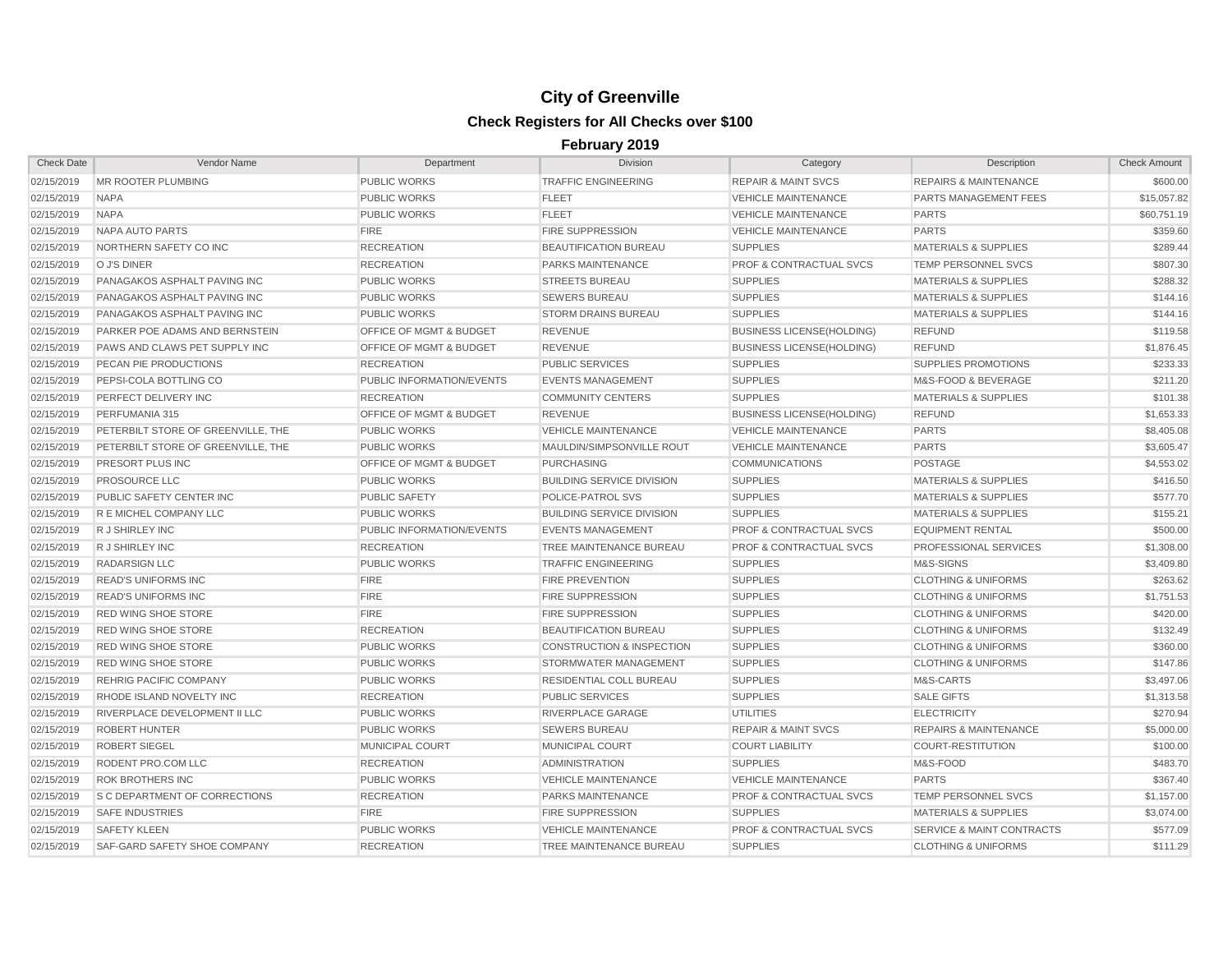| <b>Check Date</b> | Vendor Name                                   | Department                         | <b>Division</b>                      | Category                           | Description                          | <b>Check Amount</b> |
|-------------------|-----------------------------------------------|------------------------------------|--------------------------------------|------------------------------------|--------------------------------------|---------------------|
| 02/15/2019        | SAF-GARD SAFETY SHOE COMPANY                  | <b>PUBLIC WORKS</b>                | <b>CONSTRUCTION &amp; INSPECTION</b> | <b>SUPPLIES</b>                    | <b>CLOTHING &amp; UNIFORMS</b>       | \$115.00            |
| 02/15/2019        | SAF-GARD SAFETY SHOE COMPANY                  | <b>RECREATION</b>                  | PARKS MAINTENANCE                    | <b>SUPPLIES</b>                    | <b>CLOTHING &amp; UNIFORMS</b>       | \$965.23            |
| 02/15/2019        | SAF-GARD SAFETY SHOE COMPANY                  | <b>FIRE</b>                        | <b>FIRE SUPPRESSION</b>              | <b>SUPPLIES</b>                    | <b>CLOTHING &amp; UNIFORMS</b>       | \$115.00            |
| 02/15/2019        | <b>SAM'S CLUB</b>                             | <b>FIRE</b>                        | <b>FIRE SUPPRESSION</b>              | <b>SUPPLIES</b>                    | <b>JANITORIAL SUPPLIES</b>           | \$916.18            |
| 02/15/2019        | <b>SAM'S CLUB</b>                             | <b>FIRE</b>                        | <b>FIRE SUPPRESSION</b>              | <b>SUPPLIES</b>                    | <b>MATERIALS &amp; SUPPLIES</b>      | \$513.47            |
| 02/15/2019        | SANDRA TEMPLETON PETTY CASH                   | <b>CITY ATTORNEY</b>               | <b>CITY ATTORNEY</b>                 | <b>SUNDRY</b>                      | <b>COURT COSTS</b>                   | \$137.00            |
| 02/15/2019        | SCPTA S C PERMIT TECHNICIANS ASSOC            | <b>ECONOMIC DEVELOPMENT</b>        | <b>BUILDING &amp; PROPERTY MAINT</b> | <b>TRAVEL &amp; TRAINING</b>       | <b>TRAVEL &amp; TRAINING</b>         | \$250.00            |
| 02/15/2019        | <b>SCRPA</b>                                  | <b>RECREATION</b>                  | <b>COMMUNITY CENTERS</b>             | <b>TRAVEL &amp; TRAINING</b>       | <b>TRAVEL &amp; TRAINING</b>         | \$885.00            |
| 02/15/2019        | <b>SEJ SERVICES LLC</b>                       | <b>PUBLIC WORKS</b>                | <b>STORM DRAINS BUREAU</b>           | PROF & CONTRACTUAL SVCS            | <b>SERVICE &amp; MAINT CONTRACTS</b> | \$550.03            |
| 02/15/2019        | <b>SEJ SERVICES LLC</b>                       | <b>PUBLIC WORKS</b>                | <b>SEWERS BUREAU</b>                 | PROF & CONTRACTUAL SVCS            | MAINTENANCE CONTRACTS                | \$550.03            |
| 02/15/2019        | <b>SEJ SERVICES LLC</b>                       | <b>MUNICIPAL COURT</b>             | MUNICIPAL COURT                      | <b>PROF &amp; CONTRACTUAL SVCS</b> | <b>SERVICE &amp; MAINT CONTRACTS</b> | \$1,400.35          |
| 02/15/2019        | <b>SEJ SERVICES LLC</b>                       | <b>PUBLIC WORKS</b>                | <b>TRAFFIC ENGINEERING</b>           | <b>PROF &amp; CONTRACTUAL SVCS</b> | <b>SERVICE &amp; MAINT CONTRACTS</b> | \$347.57            |
| 02/15/2019        | <b>SEJ SERVICES LLC</b>                       | <b>PUBLIC WORKS</b>                | <b>FLEET</b>                         | <b>PROF &amp; CONTRACTUAL SVCS</b> | <b>SERVICE &amp; MAINT CONTRACTS</b> | \$550.03            |
| 02/15/2019        | <b>SEJ SERVICES LLC</b>                       | <b>PUBLIC WORKS</b>                | <b>STREETS BUREAU</b>                | <b>PROF &amp; CONTRACTUAL SVCS</b> | <b>SERVICE &amp; MAINT CONTRACTS</b> | \$550.03            |
| 02/15/2019        | <b>SEJ SERVICES LLC</b>                       | <b>PUBLIC WORKS</b>                | PARKING ADMINISTRATION               | <b>PROF &amp; CONTRACTUAL SVCS</b> | <b>SERVICE &amp; MAINT CONTRACTS</b> | \$600.00            |
| 02/15/2019        | <b>SEJ SERVICES LLC</b>                       | <b>PUBLIC WORKS</b>                | <b>BUILDING SERVICE DIVISION</b>     | <b>PROF &amp; CONTRACTUAL SVCS</b> | <b>SERVICE &amp; MAINT CONTRACTS</b> | \$5,999.68          |
| 02/15/2019        | <b>SEJ SERVICES LLC</b>                       | <b>PUBLIC WORKS</b>                | RESIDENTIAL COLL BUREAU              | <b>PROF &amp; CONTRACTUAL SVCS</b> | MAINTENANCE CONTRACTS                | \$550.03            |
| 02/15/2019        | <b>SEJ SERVICES LLC</b>                       | <b>FIRE</b>                        | <b>FIRE SERVICES</b>                 | <b>PROF &amp; CONTRACTUAL SVCS</b> | SERVICE & MAINT CONTRACTS            | \$1,050.25          |
| 02/15/2019        | <b>SEQUIA WHITNER-CRAFT</b>                   | MUNICIPAL COURT                    | <b>MUNICIPAL COURT</b>               | <b>COURT LIABILITY</b>             | <b>COURT-RESTITUTION</b>             | \$100.00            |
| 02/15/2019        | <b>SHANNON CASTLE</b>                         | <b>PUBLIC SAFETY</b>               | POLICE-PATROL SVS                    | <b>PROF &amp; CONTRACTUAL SVCS</b> | PROFESSIONAL SERVICES                | \$300.44            |
| 02/15/2019        | SIEMENS INDUSTRY INC                          | <b>OFFICE OF MGMT &amp; BUDGET</b> | <b>REVENUE</b>                       | <b>BUSINESS LICENSE(HOLDING)</b>   | <b>REFUND</b>                        | \$1,152.00          |
| 02/15/2019        | SNIDER FLEET SOLUTIONS                        | <b>PUBLIC WORKS</b>                | <b>FLEET</b>                         | <b>VEHICLE MAINTENANCE</b>         | <b>OUTSIDE REPAIRS</b>               | \$7,655.86          |
| 02/15/2019        | SOFTWAREONE INC                               | NON DEPARTMENTAL                   | <b>CAPITAL PROJECTS</b>              | <b>CAPITAL PROJECTS</b>            | EQUIPMENT                            | \$6,843.51          |
| 02/15/2019        | SOUTH RIDGE APARTMENTS                        | <b>OFFICE OF MGMT &amp; BUDGET</b> | <b>REVENUE</b>                       | <b>BUSINESS LICENSE(HOLDING)</b>   | <b>REFUND</b>                        | \$172.70            |
| 02/15/2019        | SOUTHEASTERN EMERGENCY EQUIPMENT CO           | <b>FIRE</b>                        | <b>FIRE SUPPRESSION</b>              | <b>SUPPLIES</b>                    | OTHER MEDICAL SUPPLIES               | \$210.67            |
| 02/15/2019        | SOUTHEASTERN PAPER GROUP                      | <b>PUBLIC WORKS</b>                | <b>BUILDING SERVICE DIVISION</b>     | <b>SUPPLIES</b>                    | <b>JANITORIAL SUPPLIES</b>           | \$213.63            |
| 02/15/2019        | SOUTHERNSIDE COMMUNITY CENTER                 | <b>RECREATION</b>                  | <b>COMMUNITY CENTERS</b>             | PROF & CONTRACTUAL SVCS            | PROFESSIONAL SERVICES                | \$2,916.66          |
| 02/15/2019        | <b>SPARTAN FIRE &amp; EMERGENCY APPARATUS</b> | <b>FIRE</b>                        | FIRE SUPPRESSION                     | MACHINERY AND EQUIPMENT            | MACHINERY AND EQUIPMENT              | \$119,515.00        |
| 02/15/2019        | <b>STATE TREASURER</b>                        | MUNICIPAL COURT                    | MUNICIPAL COURT                      | <b>COURT LIABILITY</b>             | DUI/DUAC BRTHLZR TST SLED            | \$112.19            |
| 02/15/2019        | <b>STATE TREASURER</b>                        | MUNICIPAL COURT                    | <b>MUNICIPAL COURT</b>               | <b>COURT LIABILITY</b>             | <b>COURT-STATE ASSESSMENT</b>        | \$18,932.42         |
| 02/15/2019        | <b>STATE TREASURER</b>                        | MUNICIPAL COURT                    | <b>MUNICIPAL COURT</b>               | <b>COURT LIABILITY</b>             | <b>DUS HWY PATROL</b>                | \$742.75            |
| 02/15/2019        | <b>STATE TREASURER</b>                        | <b>MUNICIPAL COURT</b>             | <b>MUNICIPAL COURT</b>               | <b>COURT LIABILITY</b>             | <b>COURT-TRAFFIC SURCHARGE</b>       | \$9,632.10          |
| 02/15/2019        | <b>STATE TREASURER</b>                        | MUNICIPAL COURT                    | MUNICIPAL COURT                      | <b>COURT LIABILITY</b>             | <b>COURT-DRUG SURCHARGE</b>          | \$3,064.83          |
| 02/15/2019        | <b>STATE TREASURER</b>                        | MUNICIPAL COURT                    | MUNICIPAL COURT                      | <b>COURT LIABILITY</b>             | COURT-DUI SPINAL CORD SUR            | \$448.79            |
| 02/15/2019        | <b>STEPHANIE MCGRATH</b>                      | MUNICIPAL COURT                    | MUNICIPAL COURT                      | <b>COURT LIABILITY</b>             | <b>COURT-RESTITUTION</b>             | \$100.00            |
| 02/15/2019        | <b>T J PALMER &amp; COMPANY</b>               | NON DEPARTMENTAL                   | <b>CAPITAL PROJECTS</b>              | <b>CAPITAL PROJECTS</b>            | <b>CONSTRUCTION</b>                  | \$320.00            |
| 02/15/2019        | <b>T J PALMER &amp; COMPANY</b>               | <b>RECREATION</b>                  | PARKS MAINTENANCE                    | <b>REPAIR &amp; MAINT SVCS</b>     | <b>REPAIRS &amp; MAINTENANCE</b>     | \$3,180.00          |
| 02/15/2019        | <b>T R S STAFFING SOLUTIONS INC</b>           | OFFICE OF MGMT & BUDGET            | <b>REVENUE</b>                       | <b>BUSINESS LICENSE(HOLDING)</b>   | <b>REFUND</b>                        | \$170.18            |
| 02/15/2019        | <b>TALENT MANAGEMENT SOLUTIONS</b>            | <b>RECREATION</b>                  | PARKS MAINTENANCE                    | PROF & CONTRACTUAL SVCS            | <b>TEMP PERSONNEL SVCS</b>           | \$679.60            |
| 02/15/2019        | <b>TALENT MANAGEMENT SOLUTIONS</b>            | <b>PUBLIC SAFETY</b>               | POLICE-DISPATCH BUREAU               | <b>PROF &amp; CONTRACTUAL SVCS</b> | <b>TEMP PERSONNEL SVCS</b>           | \$579.98            |
| 02/15/2019        | TALENT MANAGEMENT SOLUTIONS                   | <b>PUBLIC WORKS</b>                | <b>STORM DRAINS BUREAU</b>           | <b>PROF &amp; CONTRACTUAL SVCS</b> | TEMP PERSONNEL SVCS                  | \$2,246.40          |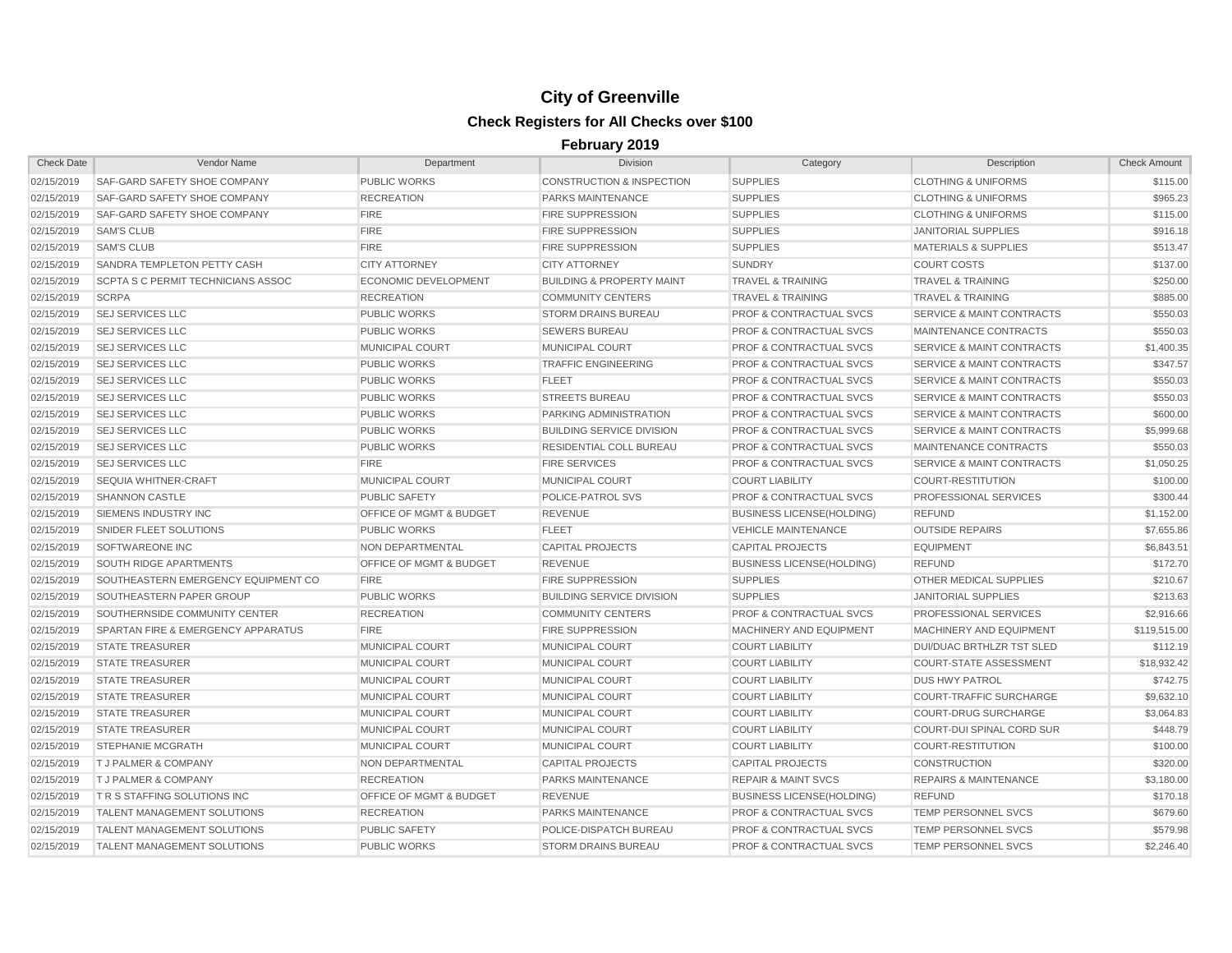| <b>Check Date</b> | Vendor Name                        | Department                         | <b>Division</b>                      | Category                           | Description                          | <b>Check Amount</b> |
|-------------------|------------------------------------|------------------------------------|--------------------------------------|------------------------------------|--------------------------------------|---------------------|
| 02/15/2019        | <b>TALENT MANAGEMENT SOLUTIONS</b> | <b>PUBLIC SAFETY</b>               | POLICE-ADMIN SVCS                    | PROF & CONTRACTUAL SVCS            | TEMP PERSONNEL SVCS                  | \$422.40            |
| 02/15/2019        | <b>TALENT MANAGEMENT SOLUTIONS</b> | <b>PUBLIC WORKS</b>                | <b>SEWERS BUREAU</b>                 | <b>PROF &amp; CONTRACTUAL SVCS</b> | <b>TEMP PERSONNEL SVCS</b>           | \$1,872.00          |
| 02/15/2019        | <b>TALENT MANAGEMENT SOLUTIONS</b> | <b>PUBLIC WORKS</b>                | <b>FIXED ROUTE</b>                   | <b>PROF &amp; CONTRACTUAL SVCS</b> | <b>TEMP PERSONNEL SVCS</b>           | \$4,302.34          |
| 02/15/2019        | <b>TALENT MANAGEMENT SOLUTIONS</b> | <b>MAYOR</b>                       | <b>MAYOR</b>                         | <b>PROF &amp; CONTRACTUAL SVCS</b> | <b>TEMP PERSONNEL SVCS</b>           | \$183.15            |
| 02/15/2019        | <b>TALENT MANAGEMENT SOLUTIONS</b> | <b>PUBLIC WORKS</b>                | STORMWATER MANAGEMENT                | <b>PROF &amp; CONTRACTUAL SVCS</b> | TEMP PERSONNEL SVCS                  | \$1,023.36          |
| 02/15/2019        | <b>TALENT MANAGEMENT SOLUTIONS</b> | <b>RECREATION</b>                  | <b>COMMUNITY CENTERS</b>             | <b>PROF &amp; CONTRACTUAL SVCS</b> | <b>TEMP PERSONNEL SVCS</b>           | \$842.76            |
| 02/15/2019        | <b>TALENT MANAGEMENT SOLUTIONS</b> | <b>PUBLIC WORKS</b>                | RESIDENTIAL COLL BUREAU              | <b>PROF &amp; CONTRACTUAL SVCS</b> | TEMP PERSONNEL SVCS                  | \$2,490.06          |
| 02/15/2019        | <b>TALENT MANAGEMENT SOLUTIONS</b> | <b>PUBLIC WORKS</b>                | <b>STREETS BUREAU</b>                | <b>PROF &amp; CONTRACTUAL SVCS</b> | TEMP PERSONNEL SVCS                  | \$679.60            |
| 02/15/2019        | <b>TARA PAWLIKOWSKI</b>            | <b>RECREATION</b>                  | <b>COMMUNITY CENTERS</b>             | <b>SUPPLIES</b>                    | OFFICE SUPPLIES&MATERIALS            | \$106.50            |
| 02/15/2019        | TD CARD SERVICES                   | <b>PUBLIC SAFETY</b>               | POLICE-PATROL SVS                    | <b>SUPPLIES</b>                    | <b>MATERIALS &amp; SUPPLIES</b>      | \$4,625.31          |
| 02/15/2019        | <b>TD CARD SERVICES</b>            | <b>PUBLIC SAFETY</b>               | POLICE-PATROL SVS                    | PROF & CONTRACTUAL SVCS            | PROFESSIONAL SERVICES                | \$119.58            |
| 02/15/2019        | TD CARD SERVICES                   | PUBLIC INFORMATION/EVENTS          | <b>SPECIAL EVENTS</b>                | <b>SUNDRY</b>                      | DUES, SUBSCRIPTN, PUBLICATN          | \$199.00            |
| 02/15/2019        | <b>TD CARD SERVICES</b>            | <b>COUNCIL</b>                     | <b>CITY COUNCIL</b>                  | <b>SUNDRY</b>                      | <b>MISCELLANEOUS</b>                 | \$100.00            |
| 02/15/2019        | TD CARD SERVICES                   | PUBLIC INFORMATION/EVENTS          | <b>EVENTS MANAGEMENT</b>             | <b>SUPPLIES</b>                    | <b>MATERIALS &amp; SUPPLIES</b>      | \$266.20            |
| 02/15/2019        | TD CARD SERVICES                   | <b>PUBLIC SAFETY</b>               | POLICE-PATROL SVS                    | <b>PRINTING</b>                    | PRINTING & BINDING                   | \$704.16            |
| 02/15/2019        | TD CARD SERVICES                   | <b>PUBLIC SAFETY</b>               | POLICE-PATROL SVS                    | <b>TRAVEL &amp; TRAINING</b>       | <b>TRAVEL &amp; TRAINING</b>         | \$4,014.89          |
| 02/15/2019        | TD CARD SERVICES                   | PUBLIC INFORMATION/EVENTS          | PUBLIC INFORMATION                   | <b>SUNDRY</b>                      | DUES, SUBSCRIPTN, PUBLICATN          | \$194.89            |
| 02/15/2019        | TD CARD SERVICES                   | C.D. DIVISION                      | <b>CDBG PROJECTS</b>                 | <b>CD PROJECTS</b>                 | PUBLIC SERVICES (GENERAL)            | \$400.00            |
| 02/15/2019        | <b>TD CARD SERVICES</b>            | PUBLIC INFORMATION/EVENTS          | <b>EVENTS MANAGEMENT</b>             | <b>PROF &amp; CONTRACTUAL SVCS</b> | ADVERTISING EXPENSE                  | \$2,750.00          |
| 02/15/2019        | <b>TD CARD SERVICES</b>            | PUBLIC INFORMATION/EVENTS          | <b>EVENTS MANAGEMENT</b>             | <b>SUNDRY</b>                      | <b>MISCELLANEOUS</b>                 | \$211.58            |
| 02/15/2019        | <b>TD CARD SERVICES</b>            | PUBLIC INFORMATION/EVENTS          | PUBLIC INFORMATION                   | <b>TRAVEL &amp; TRAINING</b>       | <b>TRAVEL &amp; TRAINING</b>         | \$375.00            |
| 02/15/2019        | <b>TD CARD SERVICES</b>            | C. D. DIVISION                     | <b>CDBG PROJECTS</b>                 | <b>TRAVEL &amp; TRAINING</b>       | <b>TRAVEL &amp; TRAINING</b>         | \$213.16            |
| 02/15/2019        | TD CARD SERVICES                   | <b>PUBLIC SAFETY</b>               | NARCOTICS FUNDS                      | <b>SUPPLIES</b>                    | <b>MATERIALS &amp; SUPPLIES</b>      | \$526.20            |
| 02/15/2019        | TD CARD SERVICES                   | PUBLIC INFORMATION/EVENTS          | PUBLIC INFORMATION                   | <b>SUPPLIES</b>                    | <b>MATERIALS &amp; SUPPLIES</b>      | \$159.99            |
| 02/15/2019        | <b>TD CARD SERVICES</b>            | <b>PUBLIC SAFETY</b>               | POLICE-PATROL SVS                    | <b>SUNDRY</b>                      | DUES, SUBSCRIPTN, PUBLICATN          | \$150.00            |
| 02/15/2019        | <b>TERRACON CONSULTANTS INC</b>    | <b>NON DEPARTMENTAL</b>            | <b>CAPITAL PROJECTS</b>              | <b>CAPITAL PROJECTS</b>            | <b>CONSTRUCTION</b>                  | \$12,000.00         |
| 02/15/2019        | THERMO KING OF GREENVILLE          | <b>PUBLIC WORKS</b>                | <b>VEHICLE MAINTENANCE</b>           | <b>VEHICLE MAINTENANCE</b>         | <b>PARTS</b>                         | \$1,440.60          |
| 02/15/2019        | <b>THOMSON REUTERS - WEST</b>      | <b>CITY ATTORNEY</b>               | <b>CITY ATTORNEY</b>                 | <b>SUNDRY</b>                      | DUES, SUBSCRIPTN, PUBLICATN          | \$2,259.97          |
| 02/15/2019        | <b>TIMOTHY CONROY</b>              | <b>PUBLIC SAFETY</b>               | POLICE-PATROL SVS                    | <b>TRAVEL &amp; TRAINING</b>       | <b>TRAVEL &amp; TRAINING</b>         | \$767.79            |
| 02/15/2019        | TRIANGLE CONSTRUCTION CO INC       | <b>OFFICE OF MGMT &amp; BUDGET</b> | <b>REVENUE</b>                       | <b>BUSINESS LICENSE(HOLDING)</b>   | <b>REFUND</b>                        | \$6,738.24          |
| 02/15/2019        | TRIMECH SOLUTIONS LLC              | <b>OFFICE OF MGMT &amp; BUDGET</b> | <b>REVENUE</b>                       | <b>BUSINESS LICENSE(HOLDING)</b>   | <b>REFUND</b>                        | \$2,019.84          |
| 02/15/2019        | TRUCOLOR                           | <b>CITY MANAGER</b>                | <b>DONATIONS</b>                     | CONTRIBUTIONS/DONATIONS            | SENIOR ACTION ACTIVITIES             | \$210.02            |
| 02/15/2019        | U P S STORE #6187. THE             | <b>OFFICE OF MGMT &amp; BUDGET</b> | <b>REVENUE</b>                       | <b>BUSINESS LICENSE(HOLDING)</b>   | <b>REFUND</b>                        | \$188.91            |
| 02/15/2019        | <b>U S FOODSERVICE INC</b>         | PUBLIC INFORMATION/EVENTS          | <b>EVENTS MANAGEMENT</b>             | <b>SUPPLIES</b>                    | <b>MATERIALS &amp; SUPPLIES</b>      | \$293.93            |
| 02/15/2019        | <b>ULINE INC</b>                   | <b>PUBLIC WORKS</b>                | <b>ONE GARAGE</b>                    | <b>SUPPLIES</b>                    | <b>MATERIALS &amp; SUPPLIES</b>      | \$242.78            |
| 02/15/2019        | <b>ULINE INC</b>                   | <b>PUBLIC WORKS</b>                | <b>RIVER STREET GARAGE</b>           | <b>PROF &amp; CONTRACTUAL SVCS</b> | <b>SERVICE &amp; MAINT CONTRACTS</b> | \$2,157.44          |
| 02/15/2019        | UMDC DEPARTMENT OF PATHOLOGY       | <b>RECREATION</b>                  | <b>ADMINISTRATION</b>                | <b>PROF &amp; CONTRACTUAL SVCS</b> | PROFESSIONAL SERVICES                | \$256.00            |
| 02/15/2019        | UPPER STATE CODE ENF ASSOC OF SC   | <b>ECONOMIC DEVELOPMENT</b>        | <b>BUILDING &amp; PROPERTY MAINT</b> | <b>TRAVEL &amp; TRAINING</b>       | <b>TRAVEL &amp; TRAINING</b>         | \$100.00            |
| 02/15/2019        | USI INSURANCE SERVICES             | <b>HUMAN RESOURCES</b>             | <b>HUMAN RESOURCES</b>               | <b>PROF &amp; CONTRACTUAL SVCS</b> | PROFESSIONAL SERVICES                | \$6,000.00          |
| 02/15/2019        | <b>VALERIE HOLMES</b>              | <b>PUBLIC WORKS</b>                | <b>TRAFFIC ENGINEERING</b>           | <b>TRAVEL &amp; TRAINING</b>       | <b>TRAVEL &amp; TRAINING</b>         | \$400.00            |
| 02/15/2019        | VAUGHN AND MELTON                  | <b>NON DEPARTMENTAL</b>            | <b>CAPITAL PROJECTS</b>              | <b>CAPITAL PROJECTS</b>            | PLANNING/DESIGN                      | \$14,868.00         |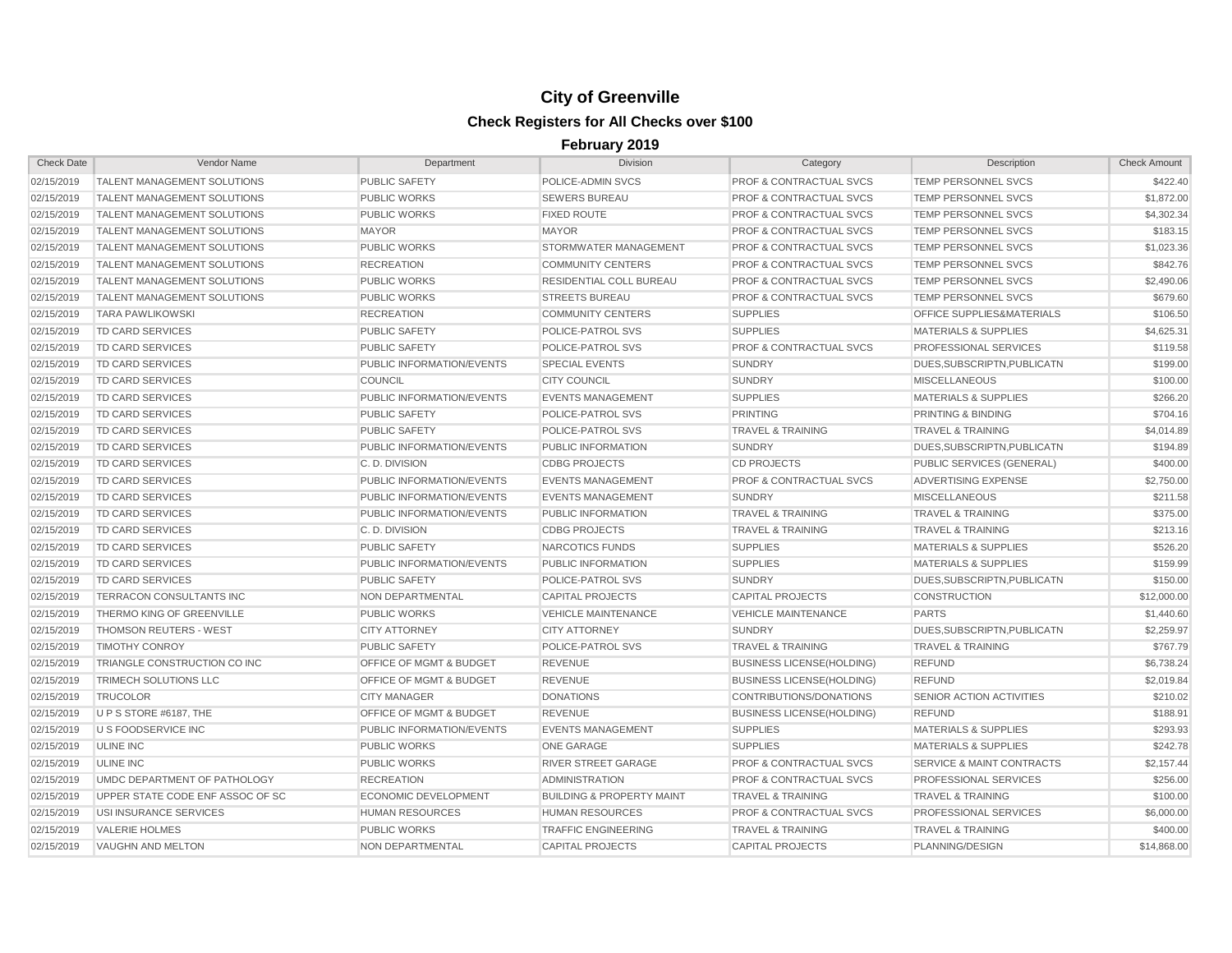| <b>Check Date</b> | Vendor Name                                | Department                         | <b>Division</b>                      | Category                           | Description                          | <b>Check Amount</b> |
|-------------------|--------------------------------------------|------------------------------------|--------------------------------------|------------------------------------|--------------------------------------|---------------------|
| 02/15/2019        | <b>VERIZON WIRELESS</b>                    | PUBLIC WORKS                       | <b>BUILDING SERVICE DIVISION</b>     | <b>COMMUNICATIONS</b>              | <b>OTHER</b>                         | \$495.41            |
| 02/15/2019        | <b>VERIZON WIRELESS</b>                    | <b>RECREATION</b>                  | <b>EDUCATION</b>                     | <b>SUNDRY</b>                      | <b>RESTRD DONATION EXPENSE</b>       | \$147.21            |
| 02/15/2019        | <b>VERIZON WIRELESS</b>                    | OFFICE OF MGMT & BUDGET            | <b>INFORMATION TECHNOLOGY</b>        | <b>COMMUNICATIONS</b>              | TELECOMMUNICATIONS/WIRELE            | \$1,471.64          |
| 02/15/2019        | <b>VERIZON WIRELESS</b>                    | <b>OFFICE OF MGMT &amp; BUDGET</b> | <b>REVENUE</b>                       | <b>COMMUNICATIONS</b>              | <b>OTHER</b>                         | \$114.03            |
| 02/15/2019        | <b>VERIZON WIRELESS</b>                    | <b>RECREATION</b>                  | PARKS AND RECREATION                 | <b>COMMUNICATIONS</b>              | <b>OTHER</b>                         | \$226.58            |
| 02/15/2019        | <b>VERIZON WIRELESS</b>                    | <b>PUBLIC WORKS</b>                | <b>ENGINEERING</b>                   | <b>COMMUNICATIONS</b>              | <b>OTHER</b>                         | \$315.64            |
| 02/15/2019        | <b>VERIZON WIRELESS</b>                    | <b>PUBLIC WORKS</b>                | <b>FLEET</b>                         | <b>COMMUNICATIONS</b>              | <b>OTHER</b>                         | \$243.62            |
| 02/15/2019        | <b>VERIZON WIRELESS</b>                    | <b>PUBLIC WORKS</b>                | <b>PUBLIC WORKS</b>                  | <b>COMMUNICATIONS</b>              | <b>OTHER</b>                         | \$264.17            |
| 02/15/2019        | <b>VERIZON WIRELESS</b>                    | <b>ECONOMIC DEVELOPMENT</b>        | <b>BUILDING &amp; PROPERTY MAINT</b> | <b>COMMUNICATIONS</b>              | <b>OTHER</b>                         | \$261.48            |
| 02/15/2019        | VERIZON WIRELESS                           | PUBLIC INFORMATION/EVENTS          | <b>SPECIAL EVENTS</b>                | <b>COMMUNICATIONS</b>              | <b>OTHER</b>                         | \$172.55            |
| 02/15/2019        | <b>VERIZON WIRELESS</b>                    | <b>PUBLIC WORKS</b>                | PARKING ADMINISTRATION               | <b>COMMUNICATIONS</b>              | <b>OTHER</b>                         | \$682.19            |
| 02/15/2019        | <b>VERIZON WIRELESS</b>                    | <b>RECREATION</b>                  | <b>PARKS MAINTENANCE</b>             | <b>COMMUNICATIONS</b>              | <b>OTHER</b>                         | \$1,173.74          |
| 02/15/2019        | <b>VERIZON WIRELESS</b>                    | <b>PUBLIC SAFETY</b>               | POLICE-PATROL SVS                    | <b>COMMUNICATIONS</b>              | <b>OTHER</b>                         | \$114.03            |
| 02/15/2019        | <b>VERIZON WIRELESS</b>                    | <b>RECREATION</b>                  | <b>COMMUNITY CENTERS</b>             | <b>COMMUNICATIONS</b>              | <b>CABLE TELEVISION/INTERNET</b>     | \$152.08            |
| 02/15/2019        | <b>VERIZON WIRELESS</b>                    | PUBLIC INFORMATION/EVENTS          | <b>EVENTS MANAGEMENT</b>             | <b>COMMUNICATIONS</b>              | <b>OTHER</b>                         | \$135.39            |
| 02/15/2019        | <b>VERIZON WIRELESS</b>                    | <b>PUBLIC WORKS</b>                | <b>RESIDENTIAL COLL BUREAU</b>       | <b>COMMUNICATIONS</b>              | <b>OTHER</b>                         | \$667.72            |
| 02/15/2019        | <b>VERIZON WIRELESS</b>                    | <b>PUBLIC WORKS</b>                | <b>TRAFFIC ENGINEERING</b>           | <b>COMMUNICATIONS</b>              | <b>OTHER</b>                         | \$266.07            |
| 02/15/2019        | <b>VERIZON WIRELESS</b>                    | <b>PUBLIC WORKS</b>                | STORMWATER MANAGEMENT                | <b>COMMUNICATIONS</b>              | <b>TELEPHONE</b>                     | \$410.78            |
| 02/15/2019        | <b>VERIZON WIRELESS</b>                    | <b>PUBLIC WORKS</b>                | <b>SEWERS BUREAU</b>                 | <b>COMMUNICATIONS</b>              | <b>OTHER</b>                         | \$1,410.04          |
| 02/15/2019        | <b>VERIZON WIRELESS</b>                    | <b>PUBLIC WORKS</b>                | <b>STORM DRAINS BUREAU</b>           | <b>COMMUNICATIONS</b>              | <b>OTHER</b>                         | \$1,666.09          |
| 02/15/2019        | <b>VERIZON WIRELESS</b>                    | <b>PUBLIC WORKS</b>                | <b>CONSTRUCTION &amp; INSPECTION</b> | <b>COMMUNICATIONS</b>              | <b>OTHER</b>                         | \$469.86            |
| 02/15/2019        | <b>VERIZON WIRELESS</b>                    | <b>PUBLIC WORKS</b>                | <b>VEHICLE MAINTENANCE</b>           | <b>COMMUNICATIONS</b>              | <b>CELLULAR PHONE SERVICE</b>        | \$729.11            |
| 02/15/2019        | <b>VERIZON WIRELESS</b>                    | <b>PUBLIC WORKS</b>                | <b>STREETS BUREAU</b>                | <b>COMMUNICATIONS</b>              | <b>OTHER</b>                         | \$349.60            |
| 02/15/2019        | <b>VILLAGE ORIGINALS INC</b>               | <b>RECREATION</b>                  | <b>PUBLIC SERVICES</b>               | <b>SUPPLIES</b>                    | <b>SALE GIFTS</b>                    | \$524.78            |
| 02/15/2019        | VOLUNTEERLOCAL LLC                         | PUBLIC INFORMATION/EVENTS          | <b>EVENTS MANAGEMENT</b>             | <b>PROF &amp; CONTRACTUAL SVCS</b> | SHOW MANAGEMENT EXP                  | \$2,900.00          |
| 02/15/2019        | WALMART COMMUNITY/RFCSLLC                  | <b>RECREATION</b>                  | <b>COMMUNITY CENTERS</b>             | <b>SUPPLIES</b>                    | <b>MATERIALS &amp; SUPPLIES</b>      | \$682.16            |
| 02/15/2019        | <b>WAYNE OWENS</b>                         | <b>PUBLIC WORKS</b>                | <b>FLEET</b>                         | <b>TRAVEL &amp; TRAINING</b>       | <b>TRAVEL &amp; TRAINING</b>         | \$499.00            |
| 02/15/2019        | <b>WILDLIFE ARTISTS INC</b>                | <b>RECREATION</b>                  | <b>PUBLIC SERVICES</b>               | <b>SUPPLIES</b>                    | <b>SALE GIFTS</b>                    | \$804.06            |
| 02/15/2019        | <b>WILL RIVERA</b>                         | <b>PUBLIC SAFETY</b>               | POLICE-PATROL SVS                    | <b>PROF &amp; CONTRACTUAL SVCS</b> | PROFESSIONAL SERVICES                | \$104.40            |
| 02/15/2019        | <b>WILL YOUNG</b>                          | PUBLIC INFORMATION/EVENTS          | <b>EVENTS MANAGEMENT</b>             | <b>TRAVEL &amp; TRAINING</b>       | <b>TRAVEL &amp; TRAINING</b>         | \$103.00            |
| 02/15/2019        | <b>WILLIAM BOWEN</b>                       | <b>ECONOMIC DEVELOPMENT</b>        | <b>BUILDING &amp; PROPERTY MAINT</b> | <b>SUNDRY</b>                      | DUES, SUBSCRIPTN, PUBLICATN          | \$130.00            |
| 02/15/2019        | <b>WORKWELL OCCUPATIONAL HEALTH CENTER</b> | <b>HUMAN RESOURCES</b>             | <b>HEALTH CARE</b>                   | <b>SUNDRY</b>                      | <b>WELLNESS ACTIVITIES</b>           | \$2,060.00          |
| 02/15/2019        | YOUNG OFFICE ENVIRONMENTS                  | <b>PUBLIC WORKS</b>                | <b>RESIDENTIAL COLL BUREAU</b>       | <b>SUPPLIES</b>                    | <b>MATERIALS &amp; SUPPLIES</b>      | \$361.00            |
| 02/15/2019        | YOUNG OFFICE ENVIRONMENTS                  | <b>PUBLIC WORKS</b>                | <b>SEWERS BUREAU</b>                 | <b>SUPPLIES</b>                    | <b>MATERIALS &amp; SUPPLIES</b>      | \$361.01            |
| 02/15/2019        | YOUNG OFFICE ENVIRONMENTS                  | <b>PUBLIC WORKS</b>                | <b>FLEET</b>                         | <b>SUPPLIES</b>                    | <b>MATERIALS &amp; SUPPLIES</b>      | \$361.00            |
| 02/15/2019        | YOUNG OFFICE ENVIRONMENTS                  | PUBLIC WORKS                       | <b>STORM DRAINS BUREAU</b>           | <b>SUPPLIES</b>                    | <b>MATERIALS &amp; SUPPLIES</b>      | \$361.01            |
| 02/15/2019        | YOUNG OFFICE ENVIRONMENTS                  | <b>PUBLIC WORKS</b>                | <b>STREETS BUREAU</b>                | <b>SUPPLIES</b>                    | <b>MATERIALS &amp; SUPPLIES</b>      | \$361.01            |
| 02/22/2019        | 100 EAST VENTURE LLC                       | <b>OFFICE OF MGMT &amp; BUDGET</b> | <b>REVENUE</b>                       | <b>BUSINESS LICENSE(HOLDING)</b>   | <b>REFUND</b>                        | \$571.90            |
| 02/22/2019        | 1ST TIMOTHY 4:4 LLC                        | <b>PUBLIC WORKS</b>                | PARKING ADMINISTRATION               | <b>PROF &amp; CONTRACTUAL SVCS</b> | <b>RENTAL EXPENSE</b>                | \$240.00            |
| 02/22/2019        | A SERVICES GROUP LLC                       | <b>RECREATION</b>                  | <b>ADMINISTRATION</b>                | <b>PROF &amp; CONTRACTUAL SVCS</b> | <b>SERVICE &amp; MAINT CONTRACTS</b> | \$1,389.15          |
| 02/22/2019        | ABC LOCKSMITH LLC                          | <b>RECREATION</b>                  | <b>TOURISM DISTRICT</b>              | <b>SUPPLIES</b>                    | <b>MATERIALS &amp; SUPPLIES</b>      | \$238.26            |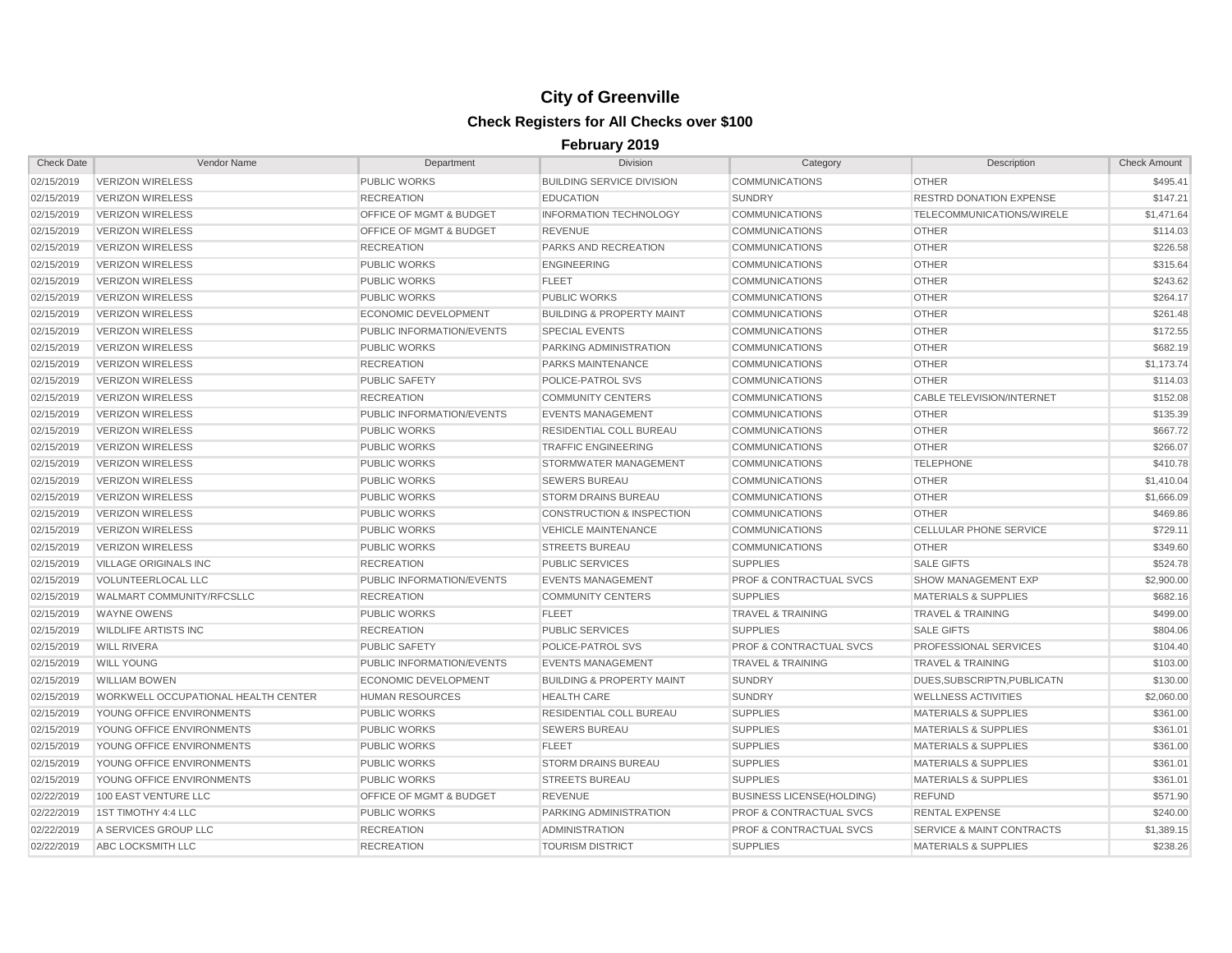| <b>Check Date</b> | Vendor Name                           | Department                         | <b>Division</b>                  | Category                           | Description                          | <b>Check Amount</b> |
|-------------------|---------------------------------------|------------------------------------|----------------------------------|------------------------------------|--------------------------------------|---------------------|
| 02/22/2019        | ABC LOCKSMITH LLC                     | <b>FIRE</b>                        | <b>FIRE SUPPRESSION</b>          | <b>VEHICLE MAINTENANCE</b>         | <b>PARTS</b>                         | \$170.40            |
| 02/22/2019        | ACCOUNTEMPS (ROBERT HALF INTE         | <b>OFFICE OF MGMT &amp; BUDGET</b> | <b>REVENUE</b>                   | <b>BUSINESS LICENSE(HOLDING)</b>   | <b>REFUND</b>                        | \$586.34            |
| 02/22/2019        | <b>ACE ENERGY</b>                     | <b>PUBLIC WORKS</b>                | <b>FLEET</b>                     | <b>VEHICLE MAINTENANCE</b>         | <b>FUEL</b>                          | \$12,148.18         |
| 02/22/2019        | <b>ACE ENERGY</b>                     | PUBLIC WORKS                       | <b>ADMINISTRATION</b>            | <b>VEHICLE MAINTENANCE</b>         | <b>FUEL</b>                          | \$19,031.89         |
| 02/22/2019        | ADT SECURITY SERVICES                 | <b>RECREATION</b>                  | <b>COMMUNITY CENTERS</b>         | <b>PROF &amp; CONTRACTUAL SVCS</b> | SERVICE & MAINT CONTRACTS            | \$197.94            |
| 02/22/2019        | <b>ADVANCE AUTO PARTS</b>             | <b>PUBLIC WORKS</b>                | <b>VEHICLE MAINTENANCE</b>       | <b>VEHICLE MAINTENANCE</b>         | <b>PARTS</b>                         | \$499.95            |
| 02/22/2019        | ADVANCED DOOR SYSTEMS INC             | <b>PUBLIC WORKS</b>                | <b>BUILDING SERVICE DIVISION</b> | <b>REPAIR &amp; MAINT SVCS</b>     | <b>REPAIRS &amp; MAINTENANCE</b>     | \$135.00            |
| 02/22/2019        | ADW ARCHITECTS PA                     | NON DEPARTMENTAL                   | <b>CAPITAL PROJECTS</b>          | <b>CAPITAL PROJECTS</b>            | PLANNING/DESIGN                      | \$10,111.20         |
| 02/22/2019        | AESTHETIC CENTER FOR BREAST           | OFFICE OF MGMT & BUDGET            | <b>REVENUE</b>                   | <b>BUSINESS LICENSE(HOLDING)</b>   | <b>REFUND</b>                        | \$1,415.12          |
| 02/22/2019        | AFTERMARKET COMPANY, THE              | <b>PUBLIC WORKS</b>                | <b>VEHICLE MAINTENANCE</b>       | <b>VEHICLE MAINTENANCE</b>         | <b>PARTS</b>                         | \$653.22            |
| 02/22/2019        | ALERT-ALL CORP                        | <b>FIRE</b>                        | <b>FIRE SUPPRESSION</b>          | <b>SUPPLIES</b>                    | <b>MATERIALS &amp; SUPPLIES</b>      | \$1,275.00          |
| 02/22/2019        | ALTEC INDUSTRIES INC                  | OFFICE OF MGMT & BUDGET            | <b>REVENUE</b>                   | <b>BUSINESS LICENSE(HOLDING)</b>   | <b>REFUND</b>                        | \$131.91            |
| 02/22/2019        | AMERICAN LOCK & KEY                   | <b>PUBLIC WORKS</b>                | <b>BUILDING SERVICE DIVISION</b> | <b>SUPPLIES</b>                    | <b>MATERIALS &amp; SUPPLIES</b>      | \$117.86            |
| 02/22/2019        | AT & T MOBILITY                       | <b>OFFICE OF MGMT &amp; BUDGET</b> | <b>INFORMATION TECHNOLOGY</b>    | <b>COMMUNICATIONS</b>              | TELECOMMUNICATIONS/WIRELE            | \$120.72            |
| 02/22/2019        | AT & T MOBILITY                       | <b>PUBLIC WORKS</b>                | <b>FIXED ROUTE</b>               | <b>COMMUNICATIONS</b>              | <b>CABLE TELEVISION/INTERNET</b>     | \$640.30            |
| 02/22/2019        | AT & T MOBILITY                       | <b>PUBLIC SAFETY</b>               | POLICE-PATROL SVS                | <b>SUNDRY</b>                      | <b>MISCELLANEOUS</b>                 | \$159.96            |
| 02/22/2019        | <b>AUGUSTA GRILL</b>                  | OFFICE OF MGMT & BUDGET            | <b>REVENUE</b>                   | <b>FEES &amp; CHARGES</b>          | <b>FALSE BURGLAR ALARM</b>           | \$100.00            |
| 02/22/2019        | <b>BAKER DISTRIBUTING CO</b>          | <b>PUBLIC WORKS</b>                | <b>BUILDING SERVICE DIVISION</b> | <b>SUPPLIES</b>                    | <b>MATERIALS &amp; SUPPLIES</b>      | \$227.94            |
| 02/22/2019        | <b>BASSETT FURNITURE DIRECT</b>       | <b>OFFICE OF MGMT &amp; BUDGET</b> | <b>REVENUE</b>                   | <b>BUSINESS LICENSE(HOLDING)</b>   | <b>REFUND</b>                        | \$117.18            |
| 02/22/2019        | <b>BLACK &amp; VEATCH CORPORATION</b> | <b>PUBLIC WORKS</b>                | <b>SEWERS BUREAU</b>             | <b>PROF &amp; CONTRACTUAL SVCS</b> | <b>PROFESSIONAL SERVICES</b>         | \$2,375.00          |
| 02/22/2019        | <b>BLACK BEAR FARM</b>                | <b>RECREATION</b>                  | <b>BEAUTIFICATION BUREAU</b>     | <b>SUPPLIES</b>                    | <b>MATERIALS &amp; SUPPLIES</b>      | \$900.00            |
| 02/22/2019        | <b>BLUE EAGLE RENTALS INC</b>         | <b>PUBLIC WORKS</b>                | <b>LIBERTY SQUARE GARAGE</b>     | <b>SUPPLIES</b>                    | <b>MATERIALS &amp; SUPPLIES</b>      | \$142.24            |
| 02/22/2019        | <b>BRAGG WASTE SERVICES INC</b>       | <b>RECREATION</b>                  | PARKS MAINTENANCE                | <b>PROF &amp; CONTRACTUAL SVCS</b> | <b>SERVICE &amp; MAINT CONTRACTS</b> | \$661.70            |
| 02/22/2019        | <b>BRYAN RHODES</b>                   | <b>FIRE</b>                        | <b>FIRE SUPPRESSION</b>          | <b>TRAVEL &amp; TRAINING</b>       | <b>TRAVEL &amp; TRAINING</b>         | \$140.00            |
| 02/22/2019        | <b>BUILDERS FIRSTSOURCE</b>           | <b>RECREATION</b>                  | <b>ADMINISTRATION</b>            | <b>SUPPLIES</b>                    | M&S-EXHIBITS                         | \$2,268.40          |
| 02/22/2019        | C.A. CARTER INC                       | <b>PUBLIC WORKS</b>                | <b>SEWERS BUREAU</b>             | <b>SUPPLIES</b>                    | <b>MATERIALS &amp; SUPPLIES</b>      | \$667.80            |
| 02/22/2019        | C.A. CARTER INC                       | <b>PUBLIC WORKS</b>                | <b>STORM DRAINS BUREAU</b>       | <b>SUPPLIES</b>                    | <b>MATERIALS &amp; SUPPLIES</b>      | \$667.80            |
| 02/22/2019        | C.A. CARTER INC                       | <b>PUBLIC WORKS</b>                | <b>STREETS BUREAU</b>            | <b>SUPPLIES</b>                    | <b>MATERIALS &amp; SUPPLIES</b>      | \$667.80            |
| 02/22/2019        | <b>CAROLINA HOLDINGS INC</b>          | <b>OFFICE OF MGMT &amp; BUDGET</b> | <b>REVENUE</b>                   | <b>BUSINESS LICENSE(HOLDING)</b>   | <b>REFUND</b>                        | \$990.97            |
| 02/22/2019        | CASON COMPANIES CAROLINA MULCH PLUS   | <b>RECREATION</b>                  | <b>PARKS MAINTENANCE</b>         | <b>SUPPLIES</b>                    | <b>MATERIALS &amp; SUPPLIES</b>      | \$2,480.40          |
| 02/22/2019        | <b>CHARTER COMMUNICATIONS</b>         | <b>PUBLIC SAFETY</b>               | POLICE-PATROL SVS                | <b>COMMUNICATIONS</b>              | <b>OTHER</b>                         | \$455.45            |
| 02/22/2019        | <b>CHARTER COMMUNICATIONS</b>         | <b>PUBLIC WORKS</b>                | <b>PUBLIC WORKS</b>              | <b>PROF &amp; CONTRACTUAL SVCS</b> | PROFESSIONAL SERVICES                | \$206.13            |
| 02/22/2019        | <b>CHARTER COMMUNICATIONS</b>         | <b>RECREATION</b>                  | <b>COMMUNITY CENTERS</b>         | <b>COMMUNICATIONS</b>              | <b>CABLE TELEVISION/INTERNET</b>     | \$578.83            |
| 02/22/2019        | CHEM-AQUA INC                         | <b>PUBLIC WORKS</b>                | <b>BUILDING SERVICE DIVISION</b> | <b>PROF &amp; CONTRACTUAL SVCS</b> | <b>SERVICE &amp; MAINT CONTRACTS</b> | \$473.82            |
| 02/22/2019        | CHEMSTATION OF SC                     | <b>PUBLIC WORKS</b>                | <b>VEHICLE MAINTENANCE</b>       | <b>SUPPLIES</b>                    | <b>BUS WASHING SUPPLIES</b>          | \$2,322.54          |
| 02/22/2019        | <b>CINCINNATI SYSTEMS INC</b>         | <b>PUBLIC WORKS</b>                | PARKING ADMINISTRATION           | <b>REPAIR &amp; MAINT SVCS</b>     | <b>REPAIRS &amp; MAINTENANCE</b>     | \$1,260.00          |
| 02/22/2019        | <b>CINCINNATI SYSTEMS INC</b>         | <b>PUBLIC WORKS</b>                | <b>LIBERTY SQUARE GARAGE</b>     | <b>REPAIR &amp; MAINT SVCS</b>     | <b>REPAIRS &amp; MAINTENANCE</b>     | \$247.50            |
| 02/22/2019        | CITY ARBORIST LLC, THE                | <b>RECREATION</b>                  | <b>TREE MAINTENANCE BUREAU</b>   | <b>PROF &amp; CONTRACTUAL SVCS</b> | PROFESSIONAL SERVICES                | \$2,500.00          |
| 02/22/2019        | <b>CITY NURSERY FARM INC</b>          | <b>RECREATION</b>                  | <b>BEAUTIFICATION BUREAU</b>     | <b>SUPPLIES</b>                    | <b>MATERIALS &amp; SUPPLIES</b>      | \$1,829.94          |
| 02/22/2019        | <b>CITY WELDING SERVICE</b>           | <b>PUBLIC WORKS</b>                | <b>FLEET</b>                     | <b>VEHICLE MAINTENANCE</b>         | <b>OUTSIDE REPAIRS</b>               | \$394.00            |
| 02/22/2019        | CLASSIC ACE HARDWARE - GREER          | <b>PUBLIC SAFETY</b>               | POLICE-PATROL SVS                | <b>SUPPLIES</b>                    | <b>MATERIALS &amp; SUPPLIES</b>      | \$125.01            |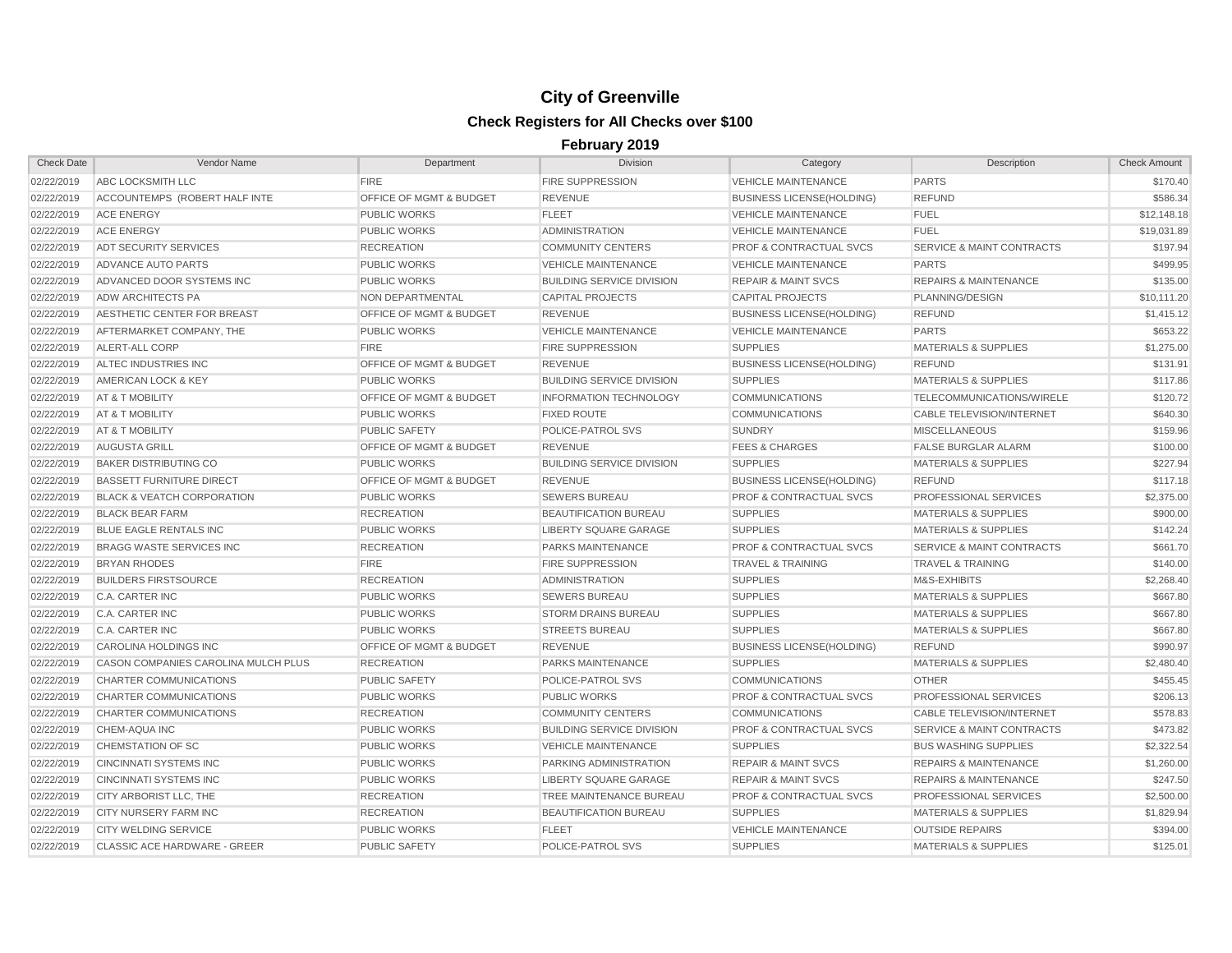| <b>Check Date</b> | Vendor Name                           | Department                         | <b>Division</b>                  | Category                           | Description                      | <b>Check Amount</b> |
|-------------------|---------------------------------------|------------------------------------|----------------------------------|------------------------------------|----------------------------------|---------------------|
| 02/22/2019        | <b>CLERK OF COURT ANDERSON</b>        | <b>OFFICE OF MGMT &amp; BUDGET</b> | NON-DEPARTMENTAL                 | PR-WH                              | <b>GARNISHMENTS</b>              | \$365.40            |
| 02/22/2019        | <b>CLERK OF COURT PICKENS COUNTY</b>  | <b>OFFICE OF MGMT &amp; BUDGET</b> | NON-DEPARTMENTAL                 | PR-WH                              | <b>GARNISHMENTS</b>              | \$571.04            |
| 02/22/2019        | <b>CLERK OF COURT ROCK HILL</b>       | <b>OFFICE OF MGMT &amp; BUDGET</b> | NON-DEPARTMENTAL                 | PR-WH                              | <b>GARNISHMENTS</b>              | \$211.05            |
| 02/22/2019        | <b>CLERK OF COURT SPARTANBURG</b>     | <b>OFFICE OF MGMT &amp; BUDGET</b> | NON-DEPARTMENTAL                 | PR-WH                              | <b>GARNISHMENTS</b>              | \$457.80            |
| 02/22/2019        | CONSOLIDATED PIPE & SUPPLY CO INC     | <b>RECREATION</b>                  | <b>ADMINISTRATION</b>            | <b>REPAIR &amp; MAINT SVCS</b>     | <b>REPAIRS &amp; MAINTENANCE</b> | \$161.07            |
| 02/22/2019        | COOK AND BOARDMAN GROUP LLC           | <b>OFFICE OF MGMT &amp; BUDGET</b> | <b>INFORMATION TECHNOLOGY</b>    | <b>SUPPLIES</b>                    | <b>MATERIALS &amp; SUPPLIES</b>  | \$113.17            |
| 02/22/2019        | CRIMSON ELECTRIC / OTP INDUSTRIAL S   | <b>RECREATION</b>                  | <b>TOURISM DISTRICT</b>          | <b>REPAIR &amp; MAINT SVCS</b>     | <b>REPAIRS &amp; MAINTENANCE</b> | \$1,275.26          |
| 02/22/2019        | <b>CROMER'S P-NUTS LLC</b>            | <b>RECREATION</b>                  | <b>PUBLIC SERVICES</b>           | <b>SUPPLIES</b>                    | <b>SALE CONCESSIONS</b>          | \$294.40            |
| 02/22/2019        | DANA SAFETY SUPPLY INC                | <b>PUBLIC SAFETY</b>               | POLICE-PATROL SVS                | <b>SUPPLIES</b>                    | MATERIALS & SUPPLIES             | \$1,651.48          |
| 02/22/2019        | <b>DANTE SWINTON</b>                  | <b>MUNICIPAL COURT</b>             | <b>MUNICIPAL COURT</b>           | <b>COURT LIABILITY</b>             | <b>COURT-RESTITUTION</b>         | \$200.00            |
| 02/22/2019        | <b>DAVE DERRICK</b>                   | <b>PUBLIC WORKS</b>                | <b>PUBLIC WORKS</b>              | <b>TRAVEL &amp; TRAINING</b>       | <b>TRAVEL &amp; TRAINING</b>     | \$534.50            |
| 02/22/2019        | <b>DEP PROPERTIES LLC</b>             | OFFICE OF MGMT & BUDGET            | <b>REVENUE</b>                   | <b>BUSINESS LICENSE(HOLDING)</b>   | <b>REFUND</b>                    | \$363.35            |
| 02/22/2019        | <b>DESIGN DEVELOPMENT LLC</b>         | <b>RECREATION</b>                  | <b>COMMUNITY CENTERS</b>         | <b>PROF &amp; CONTRACTUAL SVCS</b> | <b>RENTAL OF REAL PROPERTY</b>   | \$3,539.56          |
| 02/22/2019        | <b>DESIGNLAB INC</b>                  | <b>PUBLIC SAFETY</b>               | POLICE-PATROL SVS                | <b>SUPPLIES</b>                    | <b>CLOTHING &amp; UNIFORMS</b>   | \$1,977.01          |
| 02/22/2019        | <b>DESIGNLAB INC</b>                  | <b>PUBLIC SAFETY</b>               | POLICE-PATROL SVS                | <b>SUPPLIES</b>                    | <b>MATERIALS &amp; SUPPLIES</b>  | \$2,515.47          |
| 02/22/2019        | <b>DESTINATION TRAVEL NETWORK</b>     | <b>RECREATION</b>                  | <b>PUBLIC SERVICES</b>           | <b>SUPPLIES</b>                    | <b>SUPPLIES PROMOTIONS</b>       | \$104.17            |
| 02/22/2019        | <b>DISTRICT WEST APARTMENTS</b>       | OFFICE OF MGMT & BUDGET            | <b>REVENUE</b>                   | <b>BUSINESS LICENSE(HOLDING)</b>   | <b>REFUND</b>                    | \$149.17            |
| 02/22/2019        | <b>DISYS SOLUTIONS INC</b>            | NON DEPARTMENTAL                   | <b>CAPITAL PROJECTS</b>          | <b>CAPITAL PROJECTS</b>            | <b>EQUIPMENT</b>                 | \$16,498.48         |
| 02/22/2019        | <b>DISYS SOLUTIONS INC</b>            | OFFICE OF MGMT & BUDGET            | <b>INFORMATION TECHNOLOGY</b>    | <b>SUPPLIES</b>                    | <b>MATERIALS &amp; SUPPLIES</b>  | \$1,147.98          |
| 02/22/2019        | DIVERSIFIED ELECTRONICS INC           | <b>PUBLIC SAFETY</b>               | POLICE-PATROL SVS                | <b>REPAIR &amp; MAINT SVCS</b>     | <b>REPAIRS &amp; MAINTENANCE</b> | \$520.00            |
| 02/22/2019        | <b>DUKE ENERGY</b>                    | <b>RECREATION</b>                  | <b>COMMUNITY CENTERS</b>         | <b>UTILITIES</b>                   | <b>ELECTRICITY</b>               | \$3,303.89          |
| 02/22/2019        | <b>DUKE ENERGY</b>                    | <b>PUBLIC SAFETY</b>               | POLICE-PATROL SVS                | <b>UTILITIES</b>                   | <b>ELECTRICITY</b>               | \$1,877.98          |
| 02/22/2019        | <b>DUKE ENERGY</b>                    | MUNICIPAL COURT                    | <b>MUNICIPAL COURT</b>           | <b>UTILITIES</b>                   | <b>ELECTRICITY</b>               | \$1,877.98          |
| 02/22/2019        | <b>DUKE ENERGY</b>                    | <b>PUBLIC WORKS</b>                | <b>TRAFFIC ENGINEERING</b>       | <b>UTILITIES</b>                   | <b>ELECTRICITY</b>               | \$6,117.05          |
| 02/22/2019        | <b>DUKE ENERGY</b>                    | C.D. DIVISION                      | <b>CDBG PROJECTS</b>             | <b>CD PROJECTS</b>                 | PUBLIC SERVICES (GENERAL)        | \$121.70            |
| 02/22/2019        | <b>DUKE ENERGY</b>                    | <b>PUBLIC WORKS</b>                | NON VEHICLE MAINTENANCE          | <b>UTILITIES</b>                   | <b>ELECTRICITY</b>               | \$4,232.04          |
| 02/22/2019        | <b>DUKE ENERGY</b>                    | <b>PUBLIC WORKS</b>                | <b>BUILDING SERVICE DIVISION</b> | <b>UTILITIES</b>                   | <b>ELECTRICITY</b>               | \$1,257.82          |
| 02/22/2019        | <b>DUKE ENERGY</b>                    | <b>PUBLIC WORKS</b>                | RIVERPLACE GARAGE                | <b>UTILITIES</b>                   | <b>ELECTRICITY</b>               | \$2,658.71          |
| 02/22/2019        | <b>DUKE ENERGY</b>                    | <b>RECREATION</b>                  | PARKS AND RECREATION             | <b>UTILITIES</b>                   | <b>ELECTRICITY</b>               | \$100.87            |
| 02/22/2019        | <b>DUKE ENERGY</b>                    | <b>PUBLIC WORKS</b>                | <b>PUBLIC WORKS</b>              | <b>UTILITIES</b>                   | <b>ELECTRICITY</b>               | \$797.86            |
| 02/22/2019        | <b>DUKE ENERGY</b>                    | <b>RECREATION</b>                  | PARKS MAINTENANCE                | <b>UTILITIES</b>                   | <b>ELECTRICITY</b>               | \$17,533.92         |
| 02/22/2019        | <b>DUKE ENERGY</b>                    | <b>FIRE</b>                        | <b>FIRE SERVICES</b>             | UTILITIES                          | <b>ELECTRICITY</b>               | \$1,303.69          |
| 02/22/2019        | <b>EARTH PRODUCTS LLC-EASLEY SC</b>   | <b>RECREATION</b>                  | PARKS MAINTENANCE                | <b>SUPPLIES</b>                    | <b>MATERIALS &amp; SUPPLIES</b>  | \$1,484.00          |
| 02/22/2019        | <b>EARTH PRODUCTS LLC-EASLEY SC</b>   | <b>RECREATION</b>                  | BEAUTIFICATION BUREAU            | <b>SUPPLIES</b>                    | <b>MATERIALS &amp; SUPPLIES</b>  | \$424.00            |
| 02/22/2019        | <b>EARTH PRODUCTS LLC-EASLEY SC</b>   | <b>PUBLIC WORKS</b>                | <b>STREETS BUREAU</b>            | <b>SUPPLIES</b>                    | <b>MATERIALS &amp; SUPPLIES</b>  | \$397.50            |
| 02/22/2019        | <b>ECHOLS OIL COMPANY INC</b>         | <b>PUBLIC WORKS</b>                | <b>FLEET</b>                     | <b>VEHICLE MAINTENANCE</b>         | <b>FUEL</b>                      | \$1,918.42          |
| 02/22/2019        | <b>EMERGENCYMD LLC</b>                | <b>HUMAN RESOURCES</b>             | <b>OCCUPATIONAL HEALTH</b>       | <b>PROF &amp; CONTRACTUAL SVCS</b> | PROFESSIONAL SERVICES            | \$5,105.00          |
| 02/22/2019        | <b>EMPLOYMENT SCREENING RESOURCES</b> | <b>HUMAN RESOURCES</b>             | <b>HUMAN RESOURCES</b>           | PROF & CONTRACTUAL SVCS            | PROFESSIONAL SERVICES            | \$691.50            |
| 02/22/2019        | EXTENDED STAY AMERICA #9401           | OFFICE OF MGMT & BUDGET            | <b>REVENUE</b>                   | <b>BUSINESS LICENSE(HOLDING)</b>   | <b>REFUND</b>                    | \$227.75            |
| 02/22/2019        | EXTRA SPACE STORAGE #8534             | OFFICE OF MGMT & BUDGET            | <b>REVENUE</b>                   | <b>BUSINESS LICENSE(HOLDING)</b>   | <b>REFUND</b>                    | \$1,353.45          |
| 02/22/2019        | <b>FAIRFOREST OF GREENVILLE LLC</b>   | <b>PUBLIC SAFETY</b>               | POLICE-PATROL SVS                | PROF & CONTRACTUAL SVCS            | RENTAL OF REAL PROPERTY          | \$3,600.00          |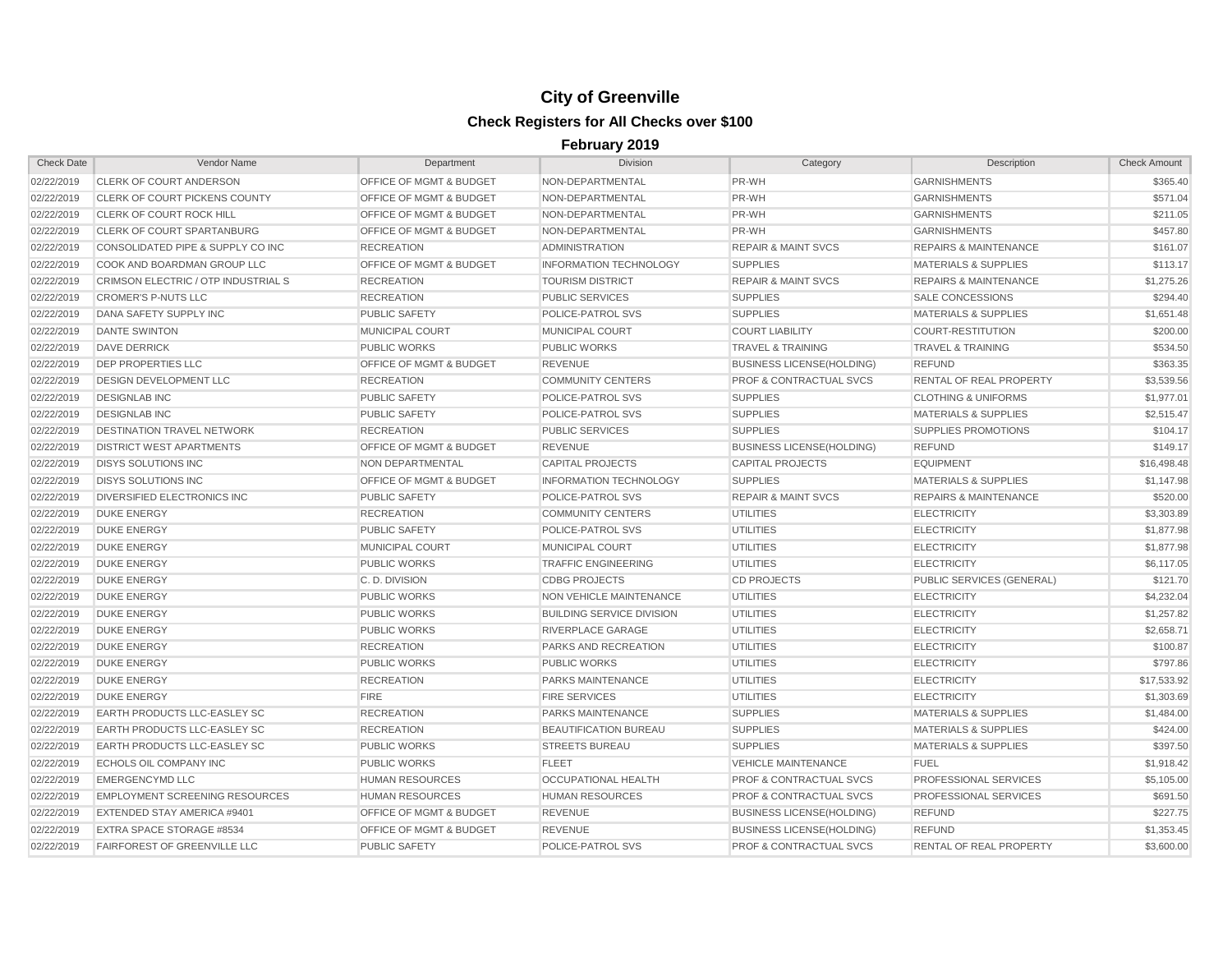| <b>Check Date</b> | Vendor Name                               | Department                         | <b>Division</b>                  | Category                           | Description                          | <b>Check Amount</b> |
|-------------------|-------------------------------------------|------------------------------------|----------------------------------|------------------------------------|--------------------------------------|---------------------|
| 02/22/2019        | <b>FAIRWAY FORD INC</b>                   | <b>FIRE</b>                        | <b>FIRE SUPPRESSION</b>          | <b>VEHICLE MAINTENANCE</b>         | <b>PARTS</b>                         | \$278.64            |
| 02/22/2019        | <b>FAMILY CT OF THE 13TH CIRCUIT</b>      | OFFICE OF MGMT & BUDGET            | NON-DEPARTMENTAL                 | PR-WH                              | <b>GARNISHMENTS</b>                  | \$3,512.05          |
| 02/22/2019        | <b>FAMILY SUPPORT REGISTRY</b>            | OFFICE OF MGMT & BUDGET            | NON-DEPARTMENTAL                 | PR-WH                              | <b>GARNISHMENTS</b>                  | \$223.84            |
| 02/22/2019        | <b>FGP INTERNATIONAL</b>                  | <b>FIRE</b>                        | <b>FIRE PREVENTION</b>           | <b>PROF &amp; CONTRACTUAL SVCS</b> | TEMP PERSONNEL SVCS                  | \$854.49            |
| 02/22/2019        | <b>FGP INTERNATIONAL</b>                  | OFFICE OF MGMT & BUDGET            | <b>REVENUE</b>                   | <b>PROF &amp; CONTRACTUAL SVCS</b> | TEMP PERSONNEL SVCS                  | \$782.39            |
| 02/22/2019        | <b>FGP INTERNATIONAL</b>                  | <b>ECONOMIC DEVELOPMENT</b>        | PLANNING AND ZONING              | <b>PROF &amp; CONTRACTUAL SVCS</b> | <b>TEMP PERSONNEL SVCS</b>           | \$934.16            |
| 02/22/2019        | <b>FIRST TEAM SPORTS CENTER</b>           | <b>RECREATION</b>                  | <b>COMMUNITY CENTERS</b>         | <b>SUPPLIES</b>                    | <b>CLOTHING &amp; UNIFORMS</b>       | \$814.08            |
| 02/22/2019        | GAMESTOP 909                              | OFFICE OF MGMT & BUDGET            | <b>REVENUE</b>                   | <b>BUSINESS LICENSE(HOLDING)</b>   | <b>REFUND</b>                        | \$104.80            |
| 02/22/2019        | <b>GCR TIRE CENTERS</b>                   | <b>PUBLIC WORKS</b>                | <b>FIXED ROUTE</b>               | <b>VEHICLE MAINTENANCE</b>         | <b>TIRES AND TUBES</b>               | \$412.50            |
| 02/22/2019        | <b>GEORGIA BARK COMPANY</b>               | <b>RECREATION</b>                  | <b>TOURISM DISTRICT</b>          | <b>SUPPLIES</b>                    | <b>MATERIALS &amp; SUPPLIES</b>      | \$2,862.00          |
| 02/22/2019        | <b>GEORGIA BARK COMPANY</b>               | <b>RECREATION</b>                  | BEAUTIFICATION BUREAU            | <b>SUPPLIES</b>                    | <b>MATERIALS &amp; SUPPLIES</b>      | \$2,862.00          |
| 02/22/2019        | <b>GILLIG LLC</b>                         | <b>PUBLIC WORKS</b>                | <b>VEHICLE MAINTENANCE</b>       | <b>VEHICLE MAINTENANCE</b>         | <b>PARTS</b>                         | \$1,431.24          |
| 02/22/2019        | <b>GIMME-A-SIGN CO INC</b>                | NON DEPARTMENTAL                   | <b>CAPITAL PROJECTS</b>          | <b>CAPITAL PROJECTS</b>            | <b>CONSTRUCTION</b>                  | \$2,026.48          |
| 02/22/2019        | GIMME-A-SIGN CO INC                       | <b>PUBLIC WORKS</b>                | <b>ONE GARAGE</b>                | <b>SUPPLIES</b>                    | <b>MATERIALS &amp; SUPPLIES</b>      | \$858.60            |
| 02/22/2019        | GIMME-A-SIGN CO INC                       | <b>PUBLIC WORKS</b>                | <b>LIBERTY SQUARE GARAGE</b>     | <b>SUPPLIES</b>                    | <b>MATERIALS &amp; SUPPLIES</b>      | \$858.60            |
| 02/22/2019        | <b>GOODYEAR COMMERCIAL TIRE</b>           | <b>FIRE</b>                        | <b>FIRE SUPPRESSION</b>          | <b>VEHICLE MAINTENANCE</b>         | <b>PARTS</b>                         | \$1,140.64          |
| 02/22/2019        | GRAINGER 803858935                        | <b>PUBLIC WORKS</b>                | <b>PARKING LOTS</b>              | <b>REPAIR &amp; MAINT SVCS</b>     | <b>REPAIRS &amp; MAINTENANCE</b>     | \$8,334.74          |
| 02/22/2019        | GRAINGER 803858935                        | <b>FIRE</b>                        | <b>FIRE SUPPRESSION</b>          | <b>SUPPLIES</b>                    | <b>MATERIALS &amp; SUPPLIES</b>      | \$368.06            |
| 02/22/2019        | GRAINGER 803858935                        | <b>PUBLIC WORKS</b>                | <b>PARKING LOTS</b>              | <b>SUPPLIES</b>                    | <b>MATERIALS &amp; SUPPLIES</b>      | \$500.09            |
| 02/22/2019        | <b>GREENVILLE COUNTY</b>                  | <b>PUBLIC SAFETY</b>               | POLICE-PATROL SVS                | <b>PROF &amp; CONTRACTUAL SVCS</b> | <b>PROFESSIONAL SERVICES</b>         | \$4,972.30          |
| 02/22/2019        | <b>GREENVILLE COUNTY ANIMAL CARE SERV</b> | <b>PUBLIC SAFETY</b>               | POLICE-PATROL SVS                | <b>PROF &amp; CONTRACTUAL SVCS</b> | <b>SERVICE &amp; MAINT CONTRACTS</b> | \$2,100.00          |
| 02/22/2019        | <b>GREENVILLE COUNTY SCHOOL DISTRICT</b>  | <b>OFFICE OF MGMT &amp; BUDGET</b> | <b>ACCOUNTING</b>                | <b>PROF &amp; CONTRACTUAL SVCS</b> | <b>INTERGOV/SCHOOL DIST</b>          | \$6,911,385.68      |
| 02/22/2019        | GREENVILLE OFFICE SUPPLY CO INC           | MUNICIPAL COURT                    | <b>MUNICIPAL COURT</b>           | <b>SUPPLIES</b>                    | <b>MATERIALS &amp; SUPPLIES</b>      | \$448.94            |
| 02/22/2019        | <b>GREENVILLE OFFICE SUPPLY CO INC.</b>   | <b>HUMAN RESOURCES</b>             | <b>HUMAN RESOURCES</b>           | <b>SUPPLIES</b>                    | <b>MATERIALS &amp; SUPPLIES</b>      | \$438.72            |
| 02/22/2019        | <b>GREENVILLE TURF &amp; TRACTOR</b>      | <b>PUBLIC WORKS</b>                | <b>MAINTENANCE</b>               | <b>REPAIR &amp; MAINT SVCS</b>     | <b>REPAIRS &amp; MAINTENANCE</b>     | \$120.21            |
| 02/22/2019        | <b>GREENVILLE WATER</b>                   | <b>PUBLIC WORKS</b>                | <b>FLEET</b>                     | <b>UTILITIES</b>                   | <b>OTHER</b>                         | \$914.34            |
| 02/22/2019        | <b>GREENVILLE WATER</b>                   | <b>PUBLIC WORKS</b>                | <b>BUILDING SERVICE DIVISION</b> | <b>UTILITIES</b>                   | <b>OTHER</b>                         | \$359.35            |
| 02/22/2019        | <b>GREGORY PEST SOLUTIONS</b>             | <b>PUBLIC WORKS</b>                | <b>BUILDING SERVICE DIVISION</b> | <b>PROF &amp; CONTRACTUAL SVCS</b> | <b>SERVICE &amp; MAINT CONTRACTS</b> | \$700.00            |
| 02/22/2019        | HARRAH'S CHEROKEE CASINO RESORT           | <b>CITY MANAGER</b>                | <b>DONATIONS</b>                 | CONTRIBUTIONS/DONATIONS            | SENIOR ACTION ACTIVITIES             | \$1,238.88          |
| 02/22/2019        | <b>HAWTHORNE AT THE CARLYLE</b>           | <b>OFFICE OF MGMT &amp; BUDGET</b> | <b>REVENUE</b>                   | <b>BUSINESS LICENSE(HOLDING)</b>   | <b>REFUND</b>                        | \$140.84            |
| 02/22/2019        | <b>HAYNSWORTH SINKLER BOYD PA</b>         | <b>CITY ATTORNEY</b>               | <b>CITY ATTORNEY</b>             | <b>PROF &amp; CONTRACTUAL SVCS</b> | <b>PROFESSIONAL SERVICES</b>         | \$870.00            |
| 02/22/2019        | <b>HAYWOOD MALL</b>                       | <b>RECREATION</b>                  | <b>PUBLIC SERVICES</b>           | <b>SUPPLIES</b>                    | <b>SUPPLIES PROMOTIONS</b>           | \$500.00            |
| 02/22/2019        | HENRY SCHEIN ANIMAL HEALTH                | <b>RECREATION</b>                  | <b>ADMINISTRATION</b>            | <b>SUPPLIES</b>                    | M&S-MEDICINE                         | \$742.98            |
| 02/22/2019        | HENRY SCHEIN ANIMAL HEALTH                | <b>RECREATION</b>                  | <b>ADMINISTRATION</b>            | <b>SUPPLIES</b>                    | M&S-VETERINARY                       | \$266.37            |
| 02/22/2019        | HERSHEY CREAMERY COMPANY                  | <b>RECREATION</b>                  | <b>PUBLIC SERVICES</b>           | <b>SUPPLIES</b>                    | SALE CONCESSIONS                     | \$516.54            |
| 02/22/2019        | <b>HESC</b>                               | OFFICE OF MGMT & BUDGET            | NON-DEPARTMENTAL                 | PR-WH                              | <b>GARNISHMENTS</b>                  | \$191.78            |
| 02/22/2019        | HOME DEPOT CREDIT SERVICE 5914            | <b>RECREATION</b>                  | <b>ADMINISTRATION</b>            | <b>SUPPLIES</b>                    | M&S-EXHIBITS                         | \$170.86            |
| 02/22/2019        | HOME DEPOT CREDIT SERVICE 5922            | <b>RECREATION</b>                  | <b>PARKS MAINTENANCE</b>         | <b>SUPPLIES</b>                    | <b>MATERIALS &amp; SUPPLIES</b>      | \$1.214.64          |
| 02/22/2019        | HOME DEPOT CREDIT SERVICE 5922            | <b>RECREATION</b>                  | <b>TOURISM DISTRICT</b>          | <b>SUPPLIES</b>                    | <b>MATERIALS &amp; SUPPLIES</b>      | \$920.40            |
| 02/22/2019        | <b>HUNTER HARDWICK</b>                    | MUNICIPAL COURT                    | <b>MUNICIPAL COURT</b>           | <b>COURT LIABILITY</b>             | <b>COURT-RESTITUTION</b>             | \$200.00            |
| 02/22/2019        | <b>IDENTITY AUTOMATION LP</b>             | <b>OFFICE OF MGMT &amp; BUDGET</b> | <b>INFORMATION TECHNOLOGY</b>    | <b>PROF &amp; CONTRACTUAL SVCS</b> | <b>SERVICE &amp; MAINT CONTRACTS</b> | \$4,125.00          |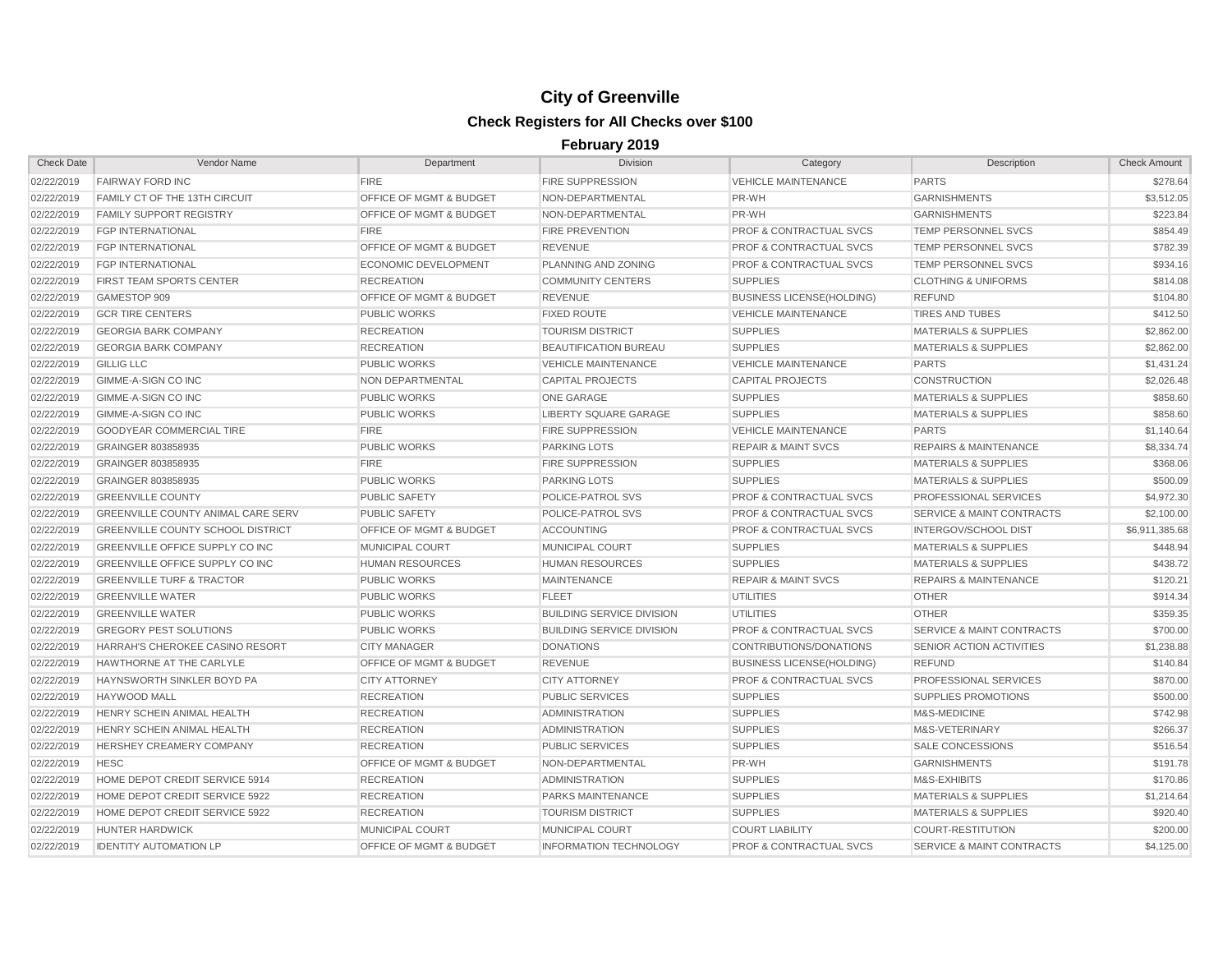| <b>Check Date</b> | Vendor Name                         | Department                         | <b>Division</b>                | Category                           | Description                          | <b>Check Amount</b> |
|-------------------|-------------------------------------|------------------------------------|--------------------------------|------------------------------------|--------------------------------------|---------------------|
| 02/22/2019        | <b>INTERNAL REVENUE SERVICE</b>     | <b>OFFICE OF MGMT &amp; BUDGET</b> | NON-DEPARTMENTAL               | PR-WH                              | <b>GARNISHMENTS</b>                  | \$202.50            |
| 02/22/2019        | <b>IRON MOUNTAIN 27128</b>          | <b>MUNICIPAL COURT</b>             | <b>MUNICIPAL COURT</b>         | <b>PROF &amp; CONTRACTUAL SVCS</b> | PROFESSIONAL SERVICES                | \$109.42            |
| 02/22/2019        | <b>IRON MOUNTAIN 27128</b>          | <b>PUBLIC SAFETY</b>               | POLICE-PATROL SVS              | <b>PROF &amp; CONTRACTUAL SVCS</b> | <b>SERVICE &amp; MAINT CONTRACTS</b> | \$385.63            |
| 02/22/2019        | IRON MOUNTAIN 27128                 | <b>RECREATION</b>                  | <b>ADMINISTRATION</b>          | <b>PROF &amp; CONTRACTUAL SVCS</b> | <b>SERVICE &amp; MAINT CONTRACTS</b> | \$133.93            |
| 02/22/2019        | <b>IRON MOUNTAIN 27129</b>          | <b>OFFICE OF MGMT &amp; BUDGET</b> | <b>INFORMATION TECHNOLOGY</b>  | <b>PROF &amp; CONTRACTUAL SVCS</b> | <b>SERVICE &amp; MAINT CONTRACTS</b> | \$600.57            |
| 02/22/2019        | <b>IVEY COMMUNICATIONS INC</b>      | OFFICE OF MGMT & BUDGET            | <b>INFORMATION TECHNOLOGY</b>  | <b>REPAIR &amp; MAINT SVCS</b>     | <b>REPAIRS &amp; MAINTENANCE</b>     | \$375.00            |
| 02/22/2019        | <b>IVEY COMMUNICATIONS INC</b>      | NON DEPARTMENTAL                   | <b>CAPITAL PROJECTS</b>        | <b>CAPITAL PROJECTS</b>            | <b>EQUIPMENT</b>                     | \$776.96            |
| 02/22/2019        | <b>IVEY COMMUNICATIONS INC</b>      | <b>PUBLIC WORKS</b>                | <b>NON VEHICLE MAINTENANCE</b> | <b>SUPPLIES</b>                    | <b>MATERIALS &amp; SUPPLIES</b>      | \$225.00            |
| 02/22/2019        | JOHNSON CONTROLS SECURITY SOLUTIONS | <b>PUBLIC WORKS</b>                | <b>TRAFFIC ENGINEERING</b>     | <b>SUNDRY</b>                      | <b>MISCELLANEOUS</b>                 | \$292.19            |
| 02/22/2019        | <b>JONATHAN GRAHAM</b>              | <b>ECONOMIC DEVELOPMENT</b>        | PLANNING AND ZONING            | <b>TRAVEL &amp; TRAINING</b>       | <b>TRAVEL &amp; TRAINING</b>         | \$110.88            |
| 02/22/2019        | K & M INTERNATIONAL WILD REPUBLIC   | <b>RECREATION</b>                  | <b>PUBLIC SERVICES</b>         | <b>SUPPLIES</b>                    | <b>SALE GIFTS</b>                    | \$1,964.81          |
| 02/22/2019        | <b>KOOLFLIX INC</b>                 | <b>OFFICE OF MGMT &amp; BUDGET</b> | <b>REVENUE</b>                 | <b>BUSINESS LICENSE(HOLDING)</b>   | <b>REFUND</b>                        | \$459.78            |
| 02/22/2019        | L C INDUSTRIES                      | <b>PUBLIC WORKS</b>                | N LAURENS ST GARAGE            | <b>PROF &amp; CONTRACTUAL SVCS</b> | <b>SERVICE &amp; MAINT CONTRACTS</b> | \$850.00            |
| 02/22/2019        | LABCORP                             | OFFICE OF MGMT & BUDGET            | <b>REVENUE</b>                 | <b>BUSINESS LICENSE(HOLDING)</b>   | <b>REFUND</b>                        | \$291.25            |
| 02/22/2019        | LANGUAGE HOUSE, THE                 | <b>HUMAN RESOURCES</b>             | <b>HUMAN RESOURCES</b>         | <b>PROF &amp; CONTRACTUAL SVCS</b> | PROFESSIONAL SERVICES                | \$120.00            |
| 02/22/2019        | LARK & ASSOCIATES POLYGRAPH SERVICE | <b>HUMAN RESOURCES</b>             | <b>HUMAN RESOURCES</b>         | <b>PROF &amp; CONTRACTUAL SVCS</b> | PROFESSIONAL SERVICES                | \$360.00            |
| 02/22/2019        | <b>LARK BUILDINGS</b>               | PUBLIC INFORMATION/EVENTS          | <b>EVENTS MANAGEMENT</b>       | <b>SUPPLIES</b>                    | <b>MATERIALS &amp; SUPPLIES</b>      | \$350.00            |
| 02/22/2019        | LAURA HOOVER                        | <b>FIRE</b>                        | <b>FIRE SUPPRESSION</b>        | <b>TRAVEL &amp; TRAINING</b>       | <b>TRAVEL &amp; TRAINING</b>         | \$216.00            |
| 02/22/2019        | <b>LAURA MERRIFIELD</b>             | OFFICE OF MGMT & BUDGET            | <b>ACCOUNTING</b>              | <b>TRAVEL &amp; TRAINING</b>       | <b>TRAVEL &amp; TRAINING</b>         | \$472.62            |
| 02/22/2019        | <b>LINA</b>                         | <b>HUMAN RESOURCES</b>             | <b>HEALTH CARE</b>             | <b>OTHER INSURANCE</b>             | SHORT-TERM DISABILITY                | \$745.68            |
| 02/22/2019        | <b>LOVE CHEVROLET</b>               | <b>FIRE</b>                        | <b>FIRE SUPPRESSION</b>        | <b>VEHICLES</b>                    | <b>VEHICLE</b>                       | \$66,030.00         |
| 02/22/2019        | LOWES                               | <b>FIRE</b>                        | <b>FIRE SUPPRESSION</b>        | <b>SUPPLIES</b>                    | <b>MATERIALS &amp; SUPPLIES</b>      | \$135.24            |
| 02/22/2019        | LOWES                               | <b>RECREATION</b>                  | RIGHTS-OF-WAY                  | <b>SUPPLIES</b>                    | <b>MATERIALS &amp; SUPPLIES</b>      | \$331.27            |
| 02/22/2019        | LOWES                               | <b>FIRE</b>                        | <b>FIRE SUPPRESSION</b>        | <b>VEHICLE MAINTENANCE</b>         | <b>PARTS</b>                         | \$238.35            |
| 02/22/2019        | LOWES                               | <b>PUBLIC WORKS</b>                | S. SPRING STREET GARAGE        | <b>SUPPLIES</b>                    | <b>MATERIALS &amp; SUPPLIES</b>      | \$107.39            |
| 02/22/2019        | MADISON CONSULTING GROUP INC        | <b>OFFICE OF MGMT &amp; BUDGET</b> | <b>RISK MANAGEMENT</b>         | <b>PROF &amp; CONTRACTUAL SVCS</b> | PROFESSIONAL SERVICES                | \$4,000.00          |
| 02/22/2019        | <b>MARATHON STAFFING INC</b>        | PUBLIC SAFETY                      | POLICE-DISPATCH BUREAU         | PROF & CONTRACTUAL SVCS            | TEMP PERSONNEL SVCS                  | \$1,689.96          |
| 02/22/2019        | MARSHALLS #369                      | OFFICE OF MGMT & BUDGET            | <b>REVENUE</b>                 | <b>BUSINESS LICENSE(HOLDING)</b>   | <b>REFUND</b>                        | \$752.75            |
| 02/22/2019        | MARY DOUGLAS NEAL HIRSCH            | <b>ECONOMIC DEVELOPMENT</b>        | ECONOMIC DEVELOPMENT           | <b>TRAVEL &amp; TRAINING</b>       | <b>TRAVEL &amp; TRAINING</b>         | \$844.67            |
| 02/22/2019        | MIKE WILLIMON TOWING & RECOVERY INC | <b>PUBLIC WORKS</b>                | <b>FLEET</b>                   | <b>VEHICLE MAINTENANCE</b>         | <b>OUTSIDE REPAIRS</b>               | \$450.00            |
| 02/22/2019        | MIKE'S BODY SHOP & TOWING INC       | <b>PUBLIC SAFETY</b>               | POLICE-PATROL SVS              | <b>SUNDRY</b>                      | <b>MISCELLANEOUS</b>                 | \$195.00            |
| 02/22/2019        | MIKE'S BODY SHOP & TOWING INC       | <b>PUBLIC WORKS</b>                | <b>FLEET</b>                   | <b>VEHICLE MAINTENANCE</b>         | <b>OUTSIDE REPAIRS</b>               | \$232.38            |
| 02/22/2019        | MIKE'S BODY SHOP & TOWING INC       | <b>FIRE</b>                        | <b>FIRE SUPPRESSION</b>        | <b>VEHICLE MAINTENANCE</b>         | <b>PARTS</b>                         | \$125.00            |
| 02/22/2019        | MILEPOST CONSULTING                 | <b>RECREATION</b>                  | PARKS AND RECREATION           | PROF & CONTRACTUAL SVCS            | PROFESSIONAL SERVICES                | \$13,515.00         |
| 02/22/2019        | MILLENNIUM APARTMENT HOMES          | OFFICE OF MGMT & BUDGET            | <b>REVENUE</b>                 | <b>BUSINESS LICENSE(HOLDING)</b>   | <b>REFUND</b>                        | \$132.27            |
| 02/22/2019        | <b>MKSK</b>                         | NON DEPARTMENTAL                   | <b>CAPITAL PROJECTS</b>        | <b>CAPITAL PROJECTS</b>            | PLANNING/DESIGN                      | \$23,701.23         |
| 02/22/2019        | MOTOROLA SOLUTIONS INC              | <b>PUBLIC SAFETY</b>               | POLICE-DISPATCH BUREAU         | <b>REPAIR &amp; MAINT SVCS</b>     | RADIO MAINTENANCE                    | \$98,893.20         |
| 02/22/2019        | MOTOROLA SOLUTIONS INC              | NON DEPARTMENTAL                   | <b>CAPITAL PROJECTS</b>        | <b>CAPITAL PROJECTS</b>            | <b>EQUIPMENT</b>                     | \$189,070.00        |
| 02/22/2019        | MUNICIPAL CODE CORPORATION          | <b>CITY MANAGER</b>                | <b>CITY CLERK</b>              | <b>PRINTING</b>                    | PRINTING & BINDING                   | \$1,699.65          |
| 02/22/2019        | NAPA AUTO PARTS                     | <b>FIRE</b>                        | <b>FIRE SUPPRESSION</b>        | <b>VEHICLE MAINTENANCE</b>         | <b>PARTS</b>                         | \$142.32            |
| 02/22/2019        | <b>NGLIC</b>                        | <b>HUMAN RESOURCES</b>             | <b>HEALTH CARE</b>             | <b>OTHER INSURANCE</b>             | <b>VISION - SUPERIOR</b>             | \$9,642.62          |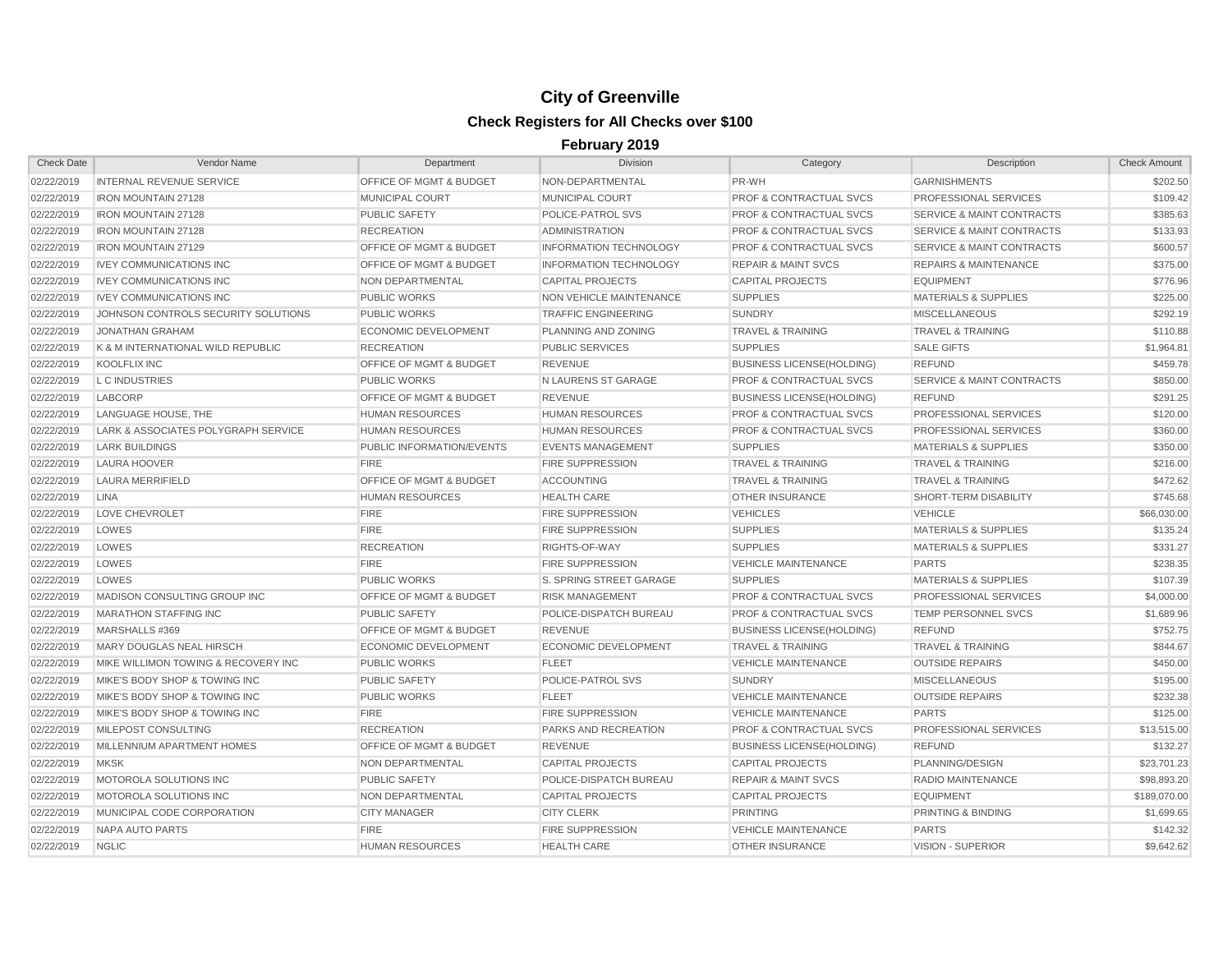| <b>Check Date</b> | <b>Vendor Name</b>                     | Department                         | <b>Division</b>                  | Category                           | Description                      | <b>Check Amount</b> |
|-------------------|----------------------------------------|------------------------------------|----------------------------------|------------------------------------|----------------------------------|---------------------|
| 02/22/2019        | <b>NORTHERN TOOL &amp; EQUIPMENT</b>   | <b>FIRE</b>                        | <b>FIRE SUPPRESSION</b>          | <b>VEHICLE MAINTENANCE</b>         | <b>PARTS</b>                     | \$831.04            |
| 02/22/2019        | <b>OFFICE DEPOT BSD</b>                | <b>PUBLIC SAFETY</b>               | POLICE-PATROL SVS                | <b>SUPPLIES</b>                    | <b>MATERIALS &amp; SUPPLIES</b>  | \$179.71            |
| 02/22/2019        | <b>OFFICE DEPOT BSD</b>                | <b>FIRE</b>                        | <b>FIRE SERVICES</b>             | <b>SUPPLIES</b>                    | <b>MATERIALS &amp; SUPPLIES</b>  | \$694.98            |
| 02/22/2019        | OGLETREE DEAKINS NASH SMOAK & STEWA    | <b>HUMAN RESOURCES</b>             | <b>HUMAN RESOURCES</b>           | <b>PROF &amp; CONTRACTUAL SVCS</b> | PROFESSIONAL SERVICES            | \$400.00            |
| 02/22/2019        | PANAGAKOS ASPHALT PAVING INC           | <b>PUBLIC WORKS</b>                | <b>STORM DRAINS BUREAU</b>       | <b>SUPPLIES</b>                    | <b>MATERIALS &amp; SUPPLIES</b>  | \$110.24            |
| 02/22/2019        | PANAGAKOS ASPHALT PAVING INC           | <b>PUBLIC WORKS</b>                | <b>SEWERS BUREAU</b>             | <b>SUPPLIES</b>                    | <b>MATERIALS &amp; SUPPLIES</b>  | \$110.24            |
| 02/22/2019        | PANAGAKOS ASPHALT PAVING INC           | <b>PUBLIC WORKS</b>                | <b>STREETS BUREAU</b>            | <b>SUPPLIES</b>                    | <b>MATERIALS &amp; SUPPLIES</b>  | \$220.48            |
| 02/22/2019        | PATTERSON VETERINARY SUPPLY INC        | <b>RECREATION</b>                  | <b>ADMINISTRATION</b>            | <b>SUPPLIES</b>                    | M&S-VETERINARY                   | \$218.76            |
| 02/22/2019        | PEPSI-COLA BOTTLING CO                 | <b>RECREATION</b>                  | <b>PUBLIC SERVICES</b>           | <b>SUPPLIES</b>                    | <b>SALE CONCESSIONS</b>          | \$1,329.84          |
| 02/22/2019        | PETERBILT STORE OF GREENVILLE. THE     | <b>PUBLIC WORKS</b>                | <b>VEHICLE MAINTENANCE</b>       | <b>VEHICLE MAINTENANCE</b>         | <b>PARTS</b>                     | \$10,704.42         |
| 02/22/2019        | PIEDMONT NATURAL GAS CO INC            | <b>PUBLIC WORKS</b>                | PARKING ADMINISTRATION           | UTILITIES                          | GAS                              | \$175.41            |
| 02/22/2019        | PIEDMONT NATURAL GAS CO INC            | <b>RECREATION</b>                  | <b>PARKS MAINTENANCE</b>         | <b>UTILITIES</b>                   | GAS                              | \$1,793.76          |
| 02/22/2019        | PIEDMONT NATURAL GAS CO INC            | <b>PUBLIC WORKS</b>                | <b>PUBLIC WORKS</b>              | <b>UTILITIES</b>                   | GAS                              | \$374.50            |
| 02/22/2019        | PIEDMONT NATURAL GAS CO INC            | <b>PUBLIC SAFETY</b>               | POLICE-PATROL SVS                | <b>UTILITIES</b>                   | GAS                              | \$210.73            |
| 02/22/2019        | PIEDMONT NATURAL GAS CO INC            | <b>PUBLIC WORKS</b>                | <b>TRAFFIC ENGINEERING</b>       | <b>UTILITIES</b>                   | <b>GAS</b>                       | \$470.82            |
| 02/22/2019        | PIEDMONT NATURAL GAS CO INC            | <b>FIRE</b>                        | <b>FIRE SERVICES</b>             | <b>UTILITIES</b>                   | GAS                              | \$2,391.42          |
| 02/22/2019        | PIEDMONT NATURAL GAS CO INC            | <b>RECREATION</b>                  | <b>ADMINISTRATION</b>            | UTILITIES                          | GAS                              | \$1,325.75          |
| 02/22/2019        | <b>PIEDMONT NATURAL GAS CO INC</b>     | C.D. DIVISION                      | <b>CDBG PROJECTS</b>             | <b>CD PROJECTS</b>                 | PUBLIC SERVICES (GENERAL)        | \$393.34            |
| 02/22/2019        | PIEDMONT NATURAL GAS CO INC            | <b>RECREATION</b>                  | <b>COMMUNITY CENTERS</b>         | <b>UTILITIES</b>                   | GAS                              | \$1,988.83          |
| 02/22/2019        | PIEDMONT NATURAL GAS CO INC            | <b>PUBLIC WORKS</b>                | <b>FLEET</b>                     | <b>UTILITIES</b>                   | GAS                              | \$3,064.11          |
| 02/22/2019        | PIEDMONT NATURAL GAS CO INC            | <b>PUBLIC WORKS</b>                | S. SPRING STREET GARAGE          | <b>UTILITIES</b>                   | GAS                              | \$111.19            |
| 02/22/2019        | PIEDMONT NATURAL GAS CO INC            | <b>PUBLIC WORKS</b>                | NON VEHICLE MAINTENANCE          | <b>UTILITIES</b>                   | GAS                              | \$2,524.65          |
| 02/22/2019        | PIEDMONT NATURAL GAS CO INC            | <b>PUBLIC WORKS</b>                | <b>BUILDING SERVICE DIVISION</b> | <b>UTILITIES</b>                   | <b>GAS</b>                       | \$2,100.00          |
| 02/22/2019        | <b>PLUS INC</b>                        | MUNICIPAL COURT                    | MUNICIPAL COURT                  | <b>SUPPLIES</b>                    | <b>MATERIALS &amp; SUPPLIES</b>  | \$116.36            |
| 02/22/2019        | PRESORT PLUS INC                       | <b>OFFICE OF MGMT &amp; BUDGET</b> | <b>PURCHASING</b>                | <b>COMMUNICATIONS</b>              | <b>POSTAGE</b>                   | \$4,495.68          |
| 02/22/2019        | PRESORT PLUS INC                       | <b>PUBLIC INFORMATION/EVENTS</b>   | PUBLIC INFORMATION               | <b>PRINTING</b>                    | PRINTING & BINDING               | \$777.30            |
| 02/22/2019        | PRINT SPECIALTY INC/EAGLE PRINTING/    | <b>FIRE</b>                        | <b>FIRE SUPPRESSION</b>          | <b>SUPPLIES</b>                    | <b>CLOTHING &amp; UNIFORMS</b>   | \$1,537.00          |
| 02/22/2019        | PROFORMA                               | <b>RECREATION</b>                  | <b>TOURISM DISTRICT</b>          | <b>SUPPLIES</b>                    | <b>MATERIALS &amp; SUPPLIES</b>  | \$413.01            |
| 02/22/2019        | <b>PRONTO PRINT</b>                    | <b>PUBLIC WORKS</b>                | <b>FIXED ROUTE</b>               | <b>PRINTING</b>                    | PRINTING & BINDING               | \$240.00            |
| 02/22/2019        | <b>PROPEL HR INC</b>                   | <b>OFFICE OF MGMT &amp; BUDGET</b> | <b>REVENUE</b>                   | <b>BUSINESS LICENSE(HOLDING)</b>   | <b>REFUND</b>                    | \$190.00            |
| 02/22/2019        | <b>PSYCHEMEDICS CORPORATION</b>        | <b>HUMAN RESOURCES</b>             | OCCUPATIONAL HEALTH              | <b>PROF &amp; CONTRACTUAL SVCS</b> | PROFESSIONAL SERVICES            | \$1,941.50          |
| 02/22/2019        | R E MICHEL COMPANY LLC                 | <b>RECREATION</b>                  | <b>ADMINISTRATION</b>            | <b>REPAIR &amp; MAINT SVCS</b>     | <b>REPAIRS &amp; MAINTENANCE</b> | \$1,486.57          |
| 02/22/2019        | R J SHIRLEY INC                        | <b>RECREATION</b>                  | TREE MAINTENANCE BUREAU          | <b>PROF &amp; CONTRACTUAL SVCS</b> | PROFESSIONAL SERVICES            | \$844.75            |
| 02/22/2019        | <b>REFRIGERATION SERVICES INC</b>      | <b>OFFICE OF MGMT &amp; BUDGET</b> | <b>REVENUE</b>                   | <b>BUSINESS LICENSE(HOLDING)</b>   | <b>REFUND</b>                    | \$156.00            |
| 02/22/2019        | <b>REFRIGERATION SERVICES INC</b>      | <b>PUBLIC SAFETY</b>               | POLICE-PATROL SVS                | <b>SUNDRY</b>                      | <b>MISCELLANEOUS</b>             | \$1,121.00          |
| 02/22/2019        | <b>RIVER WORKS INC</b>                 | NON DEPARTMENTAL                   | <b>CAPITAL PROJECTS</b>          | <b>CAPITAL PROJECTS</b>            | <b>CONSTRUCTION</b>              | \$68,545.70         |
| 02/22/2019        | RIVERPLACE DEVELOPMENT II LLC          | <b>PUBLIC WORKS</b>                | RIVERPLACE GARAGE                | PROF & CONTRACTUAL SVCS            | SERVICE & MAINT CONTRACTS        | \$3,095.84          |
| 02/22/2019        | <b>ROSS DRESS FOR LESS INC</b>         | <b>OFFICE OF MGMT &amp; BUDGET</b> | <b>REVENUE</b>                   | <b>BUSINESS LICENSE(HOLDING)</b>   | <b>REFUND</b>                    | \$239.38            |
| 02/22/2019        | <b>RR DONNELLEY &amp; SONS COMPANY</b> | <b>HUMAN RESOURCES</b>             | HUMAN RESOURCES                  | <b>PRINTING</b>                    | PRINTING & BINDING               | \$265.00            |
| 02/22/2019        | <b>RUSSELL IRVIN</b>                   | <b>PUBLIC SAFETY</b>               | POLICE-PATROL SVS                | <b>TRAVEL &amp; TRAINING</b>       | <b>TRAVEL &amp; TRAINING</b>     | \$148.00            |
| 02/22/2019        | <b>S C DEPARTMENT OF REVENUE</b>       | OFFICE OF MGMT & BUDGET            | NON-DEPARTMENTAL                 | PR-WH                              | <b>GARNISHMENTS</b>              | \$128.00            |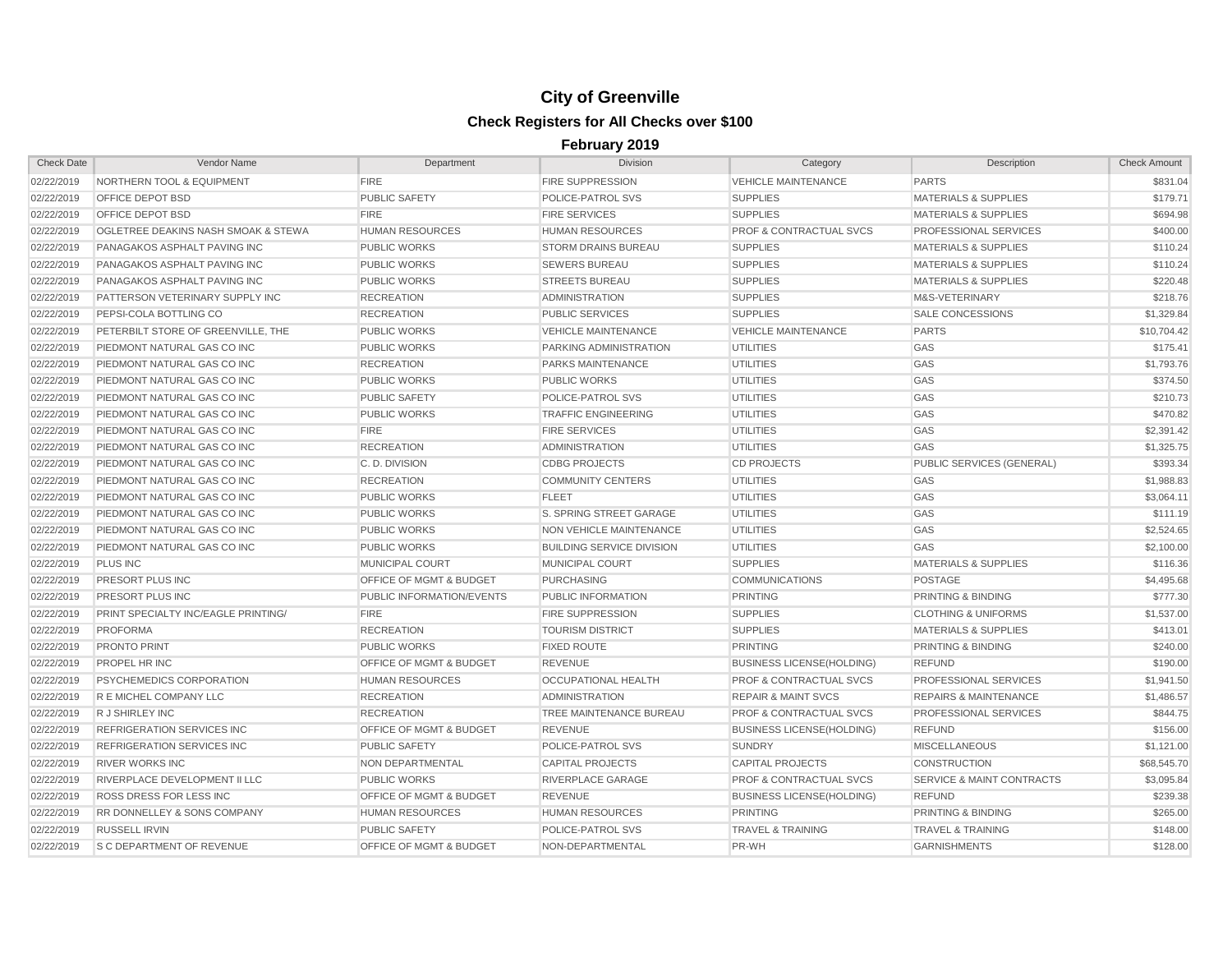| <b>Check Date</b> | Vendor Name                                   | Department                         | <b>Division</b>              | Category                           | Description                          | <b>Check Amount</b> |
|-------------------|-----------------------------------------------|------------------------------------|------------------------------|------------------------------------|--------------------------------------|---------------------|
| 02/22/2019        | <b>S C RETIREMENT SYSTEM</b>                  | OFFICE OF MGMT & BUDGET            | <b>ACCOUNTING</b>            | PR-WH                              | <b>RETIREMENT SVS PURCHASE</b>       | \$1,447.22          |
| 02/22/2019        | <b>SAFE INDUSTRIES</b>                        | <b>FIRE</b>                        | <b>FIRE SUPPRESSION</b>      | <b>SUPPLIES</b>                    | <b>MATERIALS &amp; SUPPLIES</b>      | \$384.78            |
| 02/22/2019        | SAFETY PRODUCTS INC                           | <b>PUBLIC WORKS</b>                | <b>MAINTENANCE</b>           | <b>SUPPLIES</b>                    | <b>CLOTHING &amp; UNIFORMS</b>       | \$313.76            |
| 02/22/2019        | <b>SAM'S CLUB</b>                             | <b>RECREATION</b>                  | <b>PUBLIC SERVICES</b>       | <b>SUPPLIES</b>                    | <b>SALE CONCESSIONS</b>              | \$530.69            |
| 02/22/2019        | <b>SC ASSOCIATION FOR CED</b>                 | C. D. DIVISION                     | <b>CDBG PROJECTS</b>         | <b>SUNDRY</b>                      | <b>MISCELLANEOUS</b>                 | \$750.00            |
| 02/22/2019        | <b>SC DEPT OF EMPLOYMENT &amp; WORKFORCE</b>  | <b>HUMAN RESOURCES</b>             | <b>HUMAN RESOURCES</b>       | <b>BENEFITS</b>                    | UNEMPLOYMENT COMPENSATION            | \$344.44            |
| 02/22/2019        | <b>SC DHEC</b>                                | NON DEPARTMENTAL                   | <b>CAPITAL PROJECTS</b>      | <b>CAPITAL PROJECTS</b>            | <b>CONSTRUCTION</b>                  | \$125.00            |
| 02/22/2019        | <b>SCCJA SC CRIMINAL JUSTICE ACADEMY</b>      | <b>PUBLIC SAFETY</b>               | POLICE-PATROL SVS            | <b>TRAVEL &amp; TRAINING</b>       | <b>TRAVEL &amp; TRAINING</b>         | \$210.00            |
| 02/22/2019        | <b>SEJ SERVICES LLC</b>                       | <b>RECREATION</b>                  | <b>TOURISM DISTRICT</b>      | PROF & CONTRACTUAL SVCS            | SERVICE & MAINT CONTRACTS            | \$5,334.60          |
| 02/22/2019        | SHELLPOINT MORTGAGE SERVICING                 | <b>OFFICE OF MGMT &amp; BUDGET</b> | <b>REVENUE</b>               | <b>BUSINESS LICENSE(HOLDING)</b>   | <b>REFUND</b>                        | \$170.00            |
| 02/22/2019        | <b>SHERWIN WILLIAMS</b>                       | <b>PUBLIC WORKS</b>                | <b>ONE GARAGE</b>            | <b>SUPPLIES</b>                    | <b>MATERIALS &amp; SUPPLIES</b>      | \$331.78            |
| 02/22/2019        | <b>SMG</b>                                    | NON DEPARTMENTAL                   | NON DEPARTMENTAL             | <b>PROF &amp; CONTRACTUAL SVCS</b> | <b>MANAGEMENT FEES</b>               | \$13,438.66         |
| 02/22/2019        | SNIDER FLEET SOLUTIONS                        | <b>PUBLIC WORKS</b>                | <b>FLEET</b>                 | <b>VEHICLE MAINTENANCE</b>         | <b>OUTSIDE REPAIRS</b>               | \$4,843.90          |
| 02/22/2019        | <b>SODFATHER INC</b>                          | <b>PUBLIC WORKS</b>                | <b>SEWERS BUREAU</b>         | <b>PROF &amp; CONTRACTUAL SVCS</b> | MAINTENANCE CONTRACTS                | \$476.83            |
| 02/22/2019        | <b>SODFATHER INC</b>                          | <b>PUBLIC WORKS</b>                | <b>STORM DRAINS BUREAU</b>   | <b>PROF &amp; CONTRACTUAL SVCS</b> | <b>SERVICE &amp; MAINT CONTRACTS</b> | \$476.83            |
| 02/22/2019        | <b>SODFATHER INC</b>                          | <b>PUBLIC WORKS</b>                | FLEET                        | <b>PROF &amp; CONTRACTUAL SVCS</b> | <b>SERVICE &amp; MAINT CONTRACTS</b> | \$476.83            |
| 02/22/2019        | <b>SODFATHER INC</b>                          | <b>PUBLIC WORKS</b>                | RESIDENTIAL COLL BUREAU      | <b>PROF &amp; CONTRACTUAL SVCS</b> | MAINTENANCE CONTRACTS                | \$476.83            |
| 02/22/2019        | <b>SODFATHER INC</b>                          | <b>RECREATION</b>                  | PARKS MAINTENANCE            | <b>PROF &amp; CONTRACTUAL SVCS</b> | <b>SERVICE &amp; MAINT CONTRACTS</b> | \$1,219.99          |
| 02/22/2019        | <b>SODFATHER INC</b>                          | <b>PUBLIC WORKS</b>                | <b>STREETS BUREAU</b>        | <b>PROF &amp; CONTRACTUAL SVCS</b> | <b>SERVICE &amp; MAINT CONTRACTS</b> | \$476.83            |
| 02/22/2019        | SOUTHEASTERN DOCK & DOOR LLC                  | <b>FIRE</b>                        | <b>FIRE SUPPRESSION</b>      | <b>REPAIR &amp; MAINT SVCS</b>     | <b>REPAIRS &amp; MAINTENANCE</b>     | \$429.40            |
| 02/22/2019        | SOUTHEASTERN PAPER GROUP                      | <b>RECREATION</b>                  | <b>TOURISM DISTRICT</b>      | <b>SUPPLIES</b>                    | <b>JANITORIAL SUPPLIES</b>           | \$257.19            |
| 02/22/2019        | <b>SPARTAN FIRE &amp; EMERGENCY APPARATUS</b> | <b>FIRE</b>                        | <b>FIRE SUPPRESSION</b>      | <b>VEHICLE MAINTENANCE</b>         | <b>PARTS</b>                         | \$516.09            |
| 02/22/2019        | <b>SPECIAL SYSTEMS INC</b>                    | <b>PUBLIC WORKS</b>                | <b>BROAD STREET GARAGE</b>   | <b>PROF &amp; CONTRACTUAL SVCS</b> | <b>SERVICE &amp; MAINT CONTRACTS</b> | \$800.00            |
| 02/22/2019        | <b>SPECIALTY STEELS INC</b>                   | <b>RECREATION</b>                  | <b>ADMINISTRATION</b>        | <b>SUPPLIES</b>                    | M&S-EXHIBITS                         | \$1,007.36          |
| 02/22/2019        | STARBUCKS COFFEE #11550                       | <b>OFFICE OF MGMT &amp; BUDGET</b> | <b>REVENUE</b>               | <b>BUSINESS LICENSE(HOLDING)</b>   | <b>REFUND</b>                        | \$232.23            |
| 02/22/2019        | STONE AVE NURSERY LLC                         | <b>RECREATION</b>                  | <b>BEAUTIFICATION BUREAU</b> | <b>SUPPLIES</b>                    | <b>MATERIALS &amp; SUPPLIES</b>      | \$1,908.00          |
| 02/22/2019        | <b>SUPPLYWORKS</b>                            | <b>PUBLIC WORKS</b>                | <b>VEHICLE MAINTENANCE</b>   | <b>SUPPLIES</b>                    | <b>JANITORIAL SUPPLIES</b>           | \$286.85            |
| 02/22/2019        | T J MAXX #335                                 | <b>OFFICE OF MGMT &amp; BUDGET</b> | <b>REVENUE</b>               | <b>BUSINESS LICENSE(HOLDING)</b>   | <b>REFUND</b>                        | \$500.78            |
| 02/22/2019        | <b>TALENT MANAGEMENT SOLUTIONS</b>            | <b>RECREATION</b>                  | PARKS MAINTENANCE            | <b>PROF &amp; CONTRACTUAL SVCS</b> | TEMP PERSONNEL SVCS                  | \$679.60            |
| 02/22/2019        | <b>TALENT MANAGEMENT SOLUTIONS</b>            | <b>PUBLIC SAFETY</b>               | POLICE-DISPATCH BUREAU       | <b>PROF &amp; CONTRACTUAL SVCS</b> | TEMP PERSONNEL SVCS                  | \$517.76            |
| 02/22/2019        | <b>TALENT MANAGEMENT SOLUTIONS</b>            | <b>PUBLIC WORKS</b>                | <b>SEWERS BUREAU</b>         | <b>PROF &amp; CONTRACTUAL SVCS</b> | TEMP PERSONNEL SVCS                  | \$2,059.20          |
| 02/22/2019        | <b>TALENT MANAGEMENT SOLUTIONS</b>            | <b>PUBLIC SAFETY</b>               | POLICE-ADMIN SVCS            | <b>PROF &amp; CONTRACTUAL SVCS</b> | TEMP PERSONNEL SVCS                  | \$554.40            |
| 02/22/2019        | <b>TALENT MANAGEMENT SOLUTIONS</b>            | <b>PUBLIC WORKS</b>                | <b>FIXED ROUTE</b>           | <b>PROF &amp; CONTRACTUAL SVCS</b> | <b>TEMP PERSONNEL SVCS</b>           | \$3,578.44          |
| 02/22/2019        | <b>TALENT MANAGEMENT SOLUTIONS</b>            | <b>PUBLIC WORKS</b>                | RESIDENTIAL COLL BUREAU      | <b>PROF &amp; CONTRACTUAL SVCS</b> | TEMP PERSONNEL SVCS                  | \$2,636.70          |
| 02/22/2019        | <b>TALENT MANAGEMENT SOLUTIONS</b>            | <b>PUBLIC WORKS</b>                | STORMWATER MANAGEMENT        | <b>PROF &amp; CONTRACTUAL SVCS</b> | TEMP PERSONNEL SVCS                  | \$1,023.36          |
| 02/22/2019        | <b>TALENT MANAGEMENT SOLUTIONS</b>            | <b>HUMAN RESOURCES</b>             | <b>HUMAN RESOURCES</b>       | <b>PROF &amp; CONTRACTUAL SVCS</b> | TEMP PERSONNEL SVCS                  | \$660.00            |
| 02/22/2019        | <b>TALENT MANAGEMENT SOLUTIONS</b>            | <b>PUBLIC WORKS</b>                | <b>STREETS BUREAU</b>        | <b>PROF &amp; CONTRACTUAL SVCS</b> | TEMP PERSONNEL SVCS                  | \$679.60            |
| 02/22/2019        | <b>TALENT MANAGEMENT SOLUTIONS</b>            | <b>PUBLIC WORKS</b>                | <b>STORM DRAINS BUREAU</b>   | <b>PROF &amp; CONTRACTUAL SVCS</b> | <b>TEMP PERSONNEL SVCS</b>           | \$2,106.00          |
| 02/22/2019        | <b>TALENT MANAGEMENT SOLUTIONS</b>            | <b>RECREATION</b>                  | <b>COMMUNITY CENTERS</b>     | <b>PROF &amp; CONTRACTUAL SVCS</b> | <b>TEMP PERSONNEL SVCS</b>           | \$769.26            |
| 02/22/2019        | TD CARD SERVICES                              | ECONOMIC DEVELOPMENT               | PLANNING AND ZONING          | <b>SUPPLIES</b>                    | <b>MATERIALS &amp; SUPPLIES</b>      | \$661.01            |
| 02/22/2019        | TD CARD SERVICES                              | <b>FIRE</b>                        | <b>FIRE SERVICES</b>         | <b>SUNDRY</b>                      | <b>MISCELLANEOUS</b>                 | \$156.02            |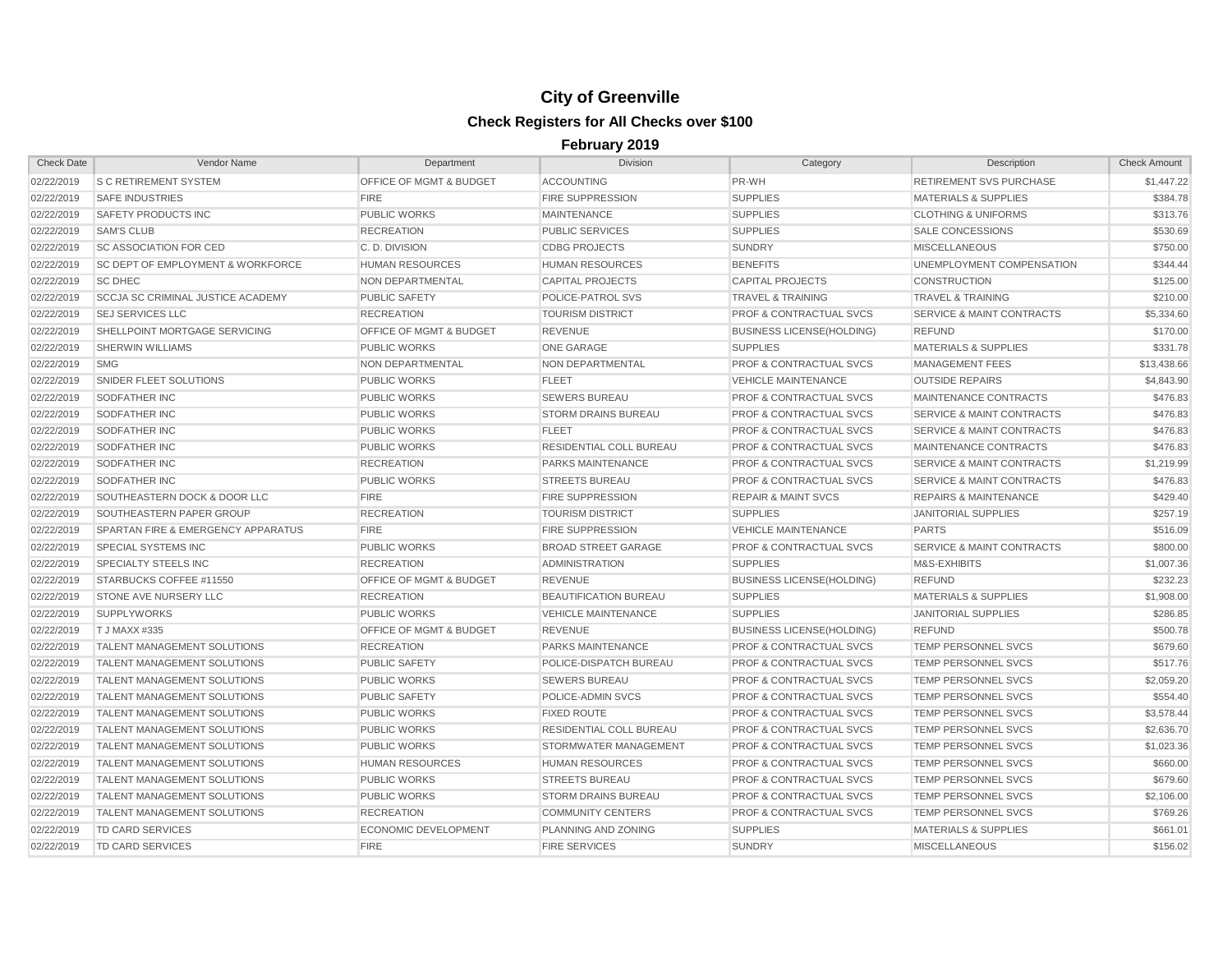| <b>Check Date</b> | Vendor Name                      | Department                         | <b>Division</b>                      | Category                           | Description                     | <b>Check Amount</b> |
|-------------------|----------------------------------|------------------------------------|--------------------------------------|------------------------------------|---------------------------------|---------------------|
| 02/22/2019        | <b>TD CARD SERVICES</b>          | <b>RECREATION</b>                  | TREE MAINTENANCE BUREAU              | <b>SUPPLIES</b>                    | <b>MATERIALS &amp; SUPPLIES</b> | \$2,101.73          |
| 02/22/2019        | TD CARD SERVICES                 | <b>HUMAN RESOURCES</b>             | <b>HUMAN RESOURCES</b>               | <b>SUNDRY</b>                      | <b>RECRUITMENT ADS</b>          | \$224.00            |
| 02/22/2019        | TD CARD SERVICES                 | <b>ECONOMIC DEVELOPMENT</b>        | ECONOMIC DEVELOPMENT                 | <b>SUNDRY</b>                      | <b>MISCELLANEOUS</b>            | \$107.31            |
| 02/22/2019        | <b>TD CARD SERVICES</b>          | <b>RECREATION</b>                  | <b>PARKS MAINTENANCE</b>             | <b>SUPPLIES</b>                    | <b>MATERIALS &amp; SUPPLIES</b> | \$118.56            |
| 02/22/2019        | TD CARD SERVICES                 | <b>PUBLIC WORKS</b>                | STORMWATER MANAGEMENT                | <b>TRAVEL &amp; TRAINING</b>       | <b>TRAVEL &amp; TRAINING</b>    | \$350.00            |
| 02/22/2019        | TD CARD SERVICES                 | <b>PUBLIC WORKS</b>                | <b>ENGINEERING</b>                   | <b>TRAVEL &amp; TRAINING</b>       | <b>TRAVEL &amp; TRAINING</b>    | \$450.00            |
| 02/22/2019        | TD CARD SERVICES                 | <b>ECONOMIC DEVELOPMENT</b>        | <b>BUILDING &amp; PROPERTY MAINT</b> | <b>SUNDRY</b>                      | DUES, SUBSCRIPTN, PUBLICATN     | \$175.00            |
| 02/22/2019        | TD CARD SERVICES                 | <b>FIRE</b>                        | <b>FIRE SERVICES</b>                 | <b>TRAVEL &amp; TRAINING</b>       | <b>TRAVEL &amp; TRAINING</b>    | \$745.00            |
| 02/22/2019        | TD CARD SERVICES                 | <b>ECONOMIC DEVELOPMENT</b>        | <b>BUILDING &amp; PROPERTY MAINT</b> | <b>TRAVEL &amp; TRAINING</b>       | <b>TRAVEL &amp; TRAINING</b>    | \$2,850.64          |
| 02/22/2019        | <b>TD CARD SERVICES</b>          | <b>PUBLIC WORKS</b>                | <b>FIXED ROUTE</b>                   | <b>TRAVEL &amp; TRAINING</b>       | <b>TRAVEL &amp; TRAINING</b>    | \$823.08            |
| 02/22/2019        | <b>TD CARD SERVICES</b>          | <b>FIRE</b>                        | <b>FIRE SUPPRESSION</b>              | <b>SUPPLIES</b>                    | OTHER MEDICAL SUPPLIES          | \$409.76            |
| 02/22/2019        | <b>TD CARD SERVICES</b>          | <b>PUBLIC WORKS</b>                | <b>FLEET</b>                         | <b>TRAVEL &amp; TRAINING</b>       | <b>TRAVEL &amp; TRAINING</b>    | \$1,658.00          |
| 02/22/2019        | <b>TD CARD SERVICES</b>          | <b>PUBLIC WORKS</b>                | <b>PUBLIC WORKS</b>                  | <b>SUPPLIES</b>                    | <b>MATERIALS &amp; SUPPLIES</b> | \$2,761.29          |
| 02/22/2019        | <b>TD CARD SERVICES</b>          | <b>FIRE</b>                        | <b>FIRE PREVENTION</b>               | <b>TRAVEL &amp; TRAINING</b>       | <b>TRAVEL &amp; TRAINING</b>    | \$164.52            |
| 02/22/2019        | <b>TD CARD SERVICES</b>          | <b>FIRE</b>                        | <b>FIRE SERVICES</b>                 | <b>SUPPLIES</b>                    | <b>MATERIALS &amp; SUPPLIES</b> | \$343.44            |
| 02/22/2019        | TD CARD SERVICES                 | <b>MAYOR</b>                       | <b>MAYOR</b>                         | <b>SUNDRY</b>                      | <b>MISCELLANEOUS</b>            | \$443.35            |
| 02/22/2019        | TD CARD SERVICES                 | <b>PUBLIC WORKS</b>                | <b>FLEET</b>                         | <b>SUPPLIES</b>                    | <b>MATERIALS &amp; SUPPLIES</b> | \$788.46            |
| 02/22/2019        | <b>TD CARD SERVICES</b>          | <b>FIRE</b>                        | <b>FIRE PREVENTION</b>               | <b>SUPPLIES</b>                    | <b>MATERIALS &amp; SUPPLIES</b> | \$201.96            |
| 02/22/2019        | <b>TD CARD SERVICES</b>          | <b>PUBLIC WORKS</b>                | <b>FIXED ROUTE</b>                   | <b>SUPPLIES</b>                    | <b>MATERIALS &amp; SUPPLIES</b> | \$570.95            |
| 02/22/2019        | <b>TD CARD SERVICES</b>          | <b>FIRE</b>                        | <b>FIRE SUPPRESSION</b>              | <b>VEHICLE MAINTENANCE</b>         | <b>OUTSIDE REPAIRS</b>          | \$292.58            |
| 02/22/2019        | TD CARD SERVICES                 | <b>RECREATION</b>                  | PARKS AND RECREATION                 | <b>TRAVEL &amp; TRAINING</b>       | <b>TRAVEL &amp; TRAINING</b>    | \$835.00            |
| 02/22/2019        | TD CARD SERVICES                 | <b>RECREATION</b>                  | <b>PUBLIC SERVICES</b>               | <b>TRAVEL &amp; TRAINING</b>       | <b>TRAVEL &amp; TRAINING</b>    | \$514.00            |
| 02/22/2019        | TD CARD SERVICES                 | <b>RECREATION</b>                  | PUBLIC SERVICES                      | <b>SUNDRY</b>                      | DUES, SUBSCRIPTN, PUBLICATN     | \$185.00            |
| 02/22/2019        | TD CARD SERVICES                 | <b>MAYOR</b>                       | <b>MAYOR</b>                         | <b>SUNDRY</b>                      | DUES, SUBSCRIPTN, PUBLICATN     | \$281.51            |
| 02/22/2019        | TD CARD SERVICES                 | <b>RECREATION</b>                  | <b>PARKS MAINTENANCE</b>             | <b>TRAVEL &amp; TRAINING</b>       | <b>TRAVEL &amp; TRAINING</b>    | \$215.00            |
| 02/22/2019        | TD CARD SERVICES                 | <b>HUMAN RESOURCES</b>             | <b>HUMAN RESOURCES</b>               | <b>TRAVEL &amp; TRAINING</b>       | <b>TRAVEL &amp; TRAINING</b>    | \$889.00            |
| 02/22/2019        | TD CARD SERVICES                 | <b>FIRE</b>                        | <b>FIRE SUPPRESSION</b>              | <b>VEHICLE MAINTENANCE</b>         | <b>PARTS</b>                    | \$167.06            |
| 02/22/2019        | <b>TD CARD SERVICES</b>          | <b>RECREATION</b>                  | <b>PARKS AND RECREATION</b>          | <b>PROF &amp; CONTRACTUAL SVCS</b> | PROFESSIONAL SERVICES           | \$397.88            |
| 02/22/2019        | TD CARD SERVICES                 | <b>FIRE</b>                        | <b>FIRE PREVENTION</b>               | <b>SUNDRY</b>                      | DUES, SUBSCRIPTN, PUBLICATN     | \$304.00            |
| 02/22/2019        | TD CARD SERVICES                 | <b>COUNCIL</b>                     | <b>CITY COUNCIL</b>                  | <b>SUNDRY</b>                      | <b>MISCELLANEOUS</b>            | \$103.67            |
| 02/22/2019        | <b>TD CARD SERVICES</b>          | <b>CITY ATTORNEY</b>               | <b>CITY ATTORNEY</b>                 | <b>SUPPLIES</b>                    | <b>MATERIALS &amp; SUPPLIES</b> | \$524.70            |
| 02/22/2019        | TD CARD SERVICES                 | <b>RECREATION</b>                  | <b>ADMINISTRATION</b>                | <b>TRAVEL &amp; TRAINING</b>       | <b>TRAVEL &amp; TRAINING</b>    | \$1,434.35          |
| 02/22/2019        | <b>TD CARD SERVICES</b>          | <b>PUBLIC WORKS</b>                | <b>STORMWATER MANAGEMENT</b>         | <b>SUNDRY</b>                      | DUES.SUBSCRIPTN.PUBLICATN       | \$495.00            |
| 02/22/2019        | TD CARD SERVICES                 | <b>FIRE</b>                        | <b>FIRE SUPPRESSION</b>              | <b>SUNDRY</b>                      | DUES, SUBSCRIPTN, PUBLICATN     | \$399.00            |
| 02/22/2019        | <b>TEMPLE INC</b>                | <b>PUBLIC WORKS</b>                | <b>TRAFFIC ENGINEERING</b>           | <b>SUPPLIES</b>                    | M&S-SIGNS                       | \$16,000.44         |
| 02/22/2019        | THOMSON REUTERS - WEST           | <b>CITY ATTORNEY</b>               | <b>CITY ATTORNEY</b>                 | <b>SUNDRY</b>                      | DUES, SUBSCRIPTN, PUBLICATN     | \$380.54            |
| 02/22/2019        | <b>TRACE STAFFING SOLUTIONS</b>  | OFFICE OF MGMT & BUDGET            | <b>REVENUE</b>                       | <b>BUSINESS LICENSE(HOLDING)</b>   | <b>REFUND</b>                   | \$170.74            |
| 02/22/2019        | <b>TRAFFIC LOGIX CORPORATION</b> | <b>PUBLIC WORKS</b>                | <b>TRAFFIC ENGINEERING</b>           | <b>SUPPLIES</b>                    | M&S-TRAFFIC CALMING             | \$10.075.00         |
| 02/22/2019        | <b>TRANSFORCE INC</b>            | <b>OFFICE OF MGMT &amp; BUDGET</b> | <b>REVENUE</b>                       | <b>BUSINESS LICENSE(HOLDING)</b>   | <b>REFUND</b>                   | \$110.75            |
| 02/22/2019        | <b>TRUCOLOR</b>                  | <b>PUBLIC WORKS</b>                | <b>FIXED ROUTE</b>                   | <b>PRINTING</b>                    | PRINTING & BINDING              | \$270.18            |
| 02/22/2019        | U S DEPARTMENT OF EDUCATION      | <b>OFFICE OF MGMT &amp; BUDGET</b> | NON-DEPARTMENTAL                     | PR-WH                              | <b>GARNISHMENTS</b>             | \$169.31            |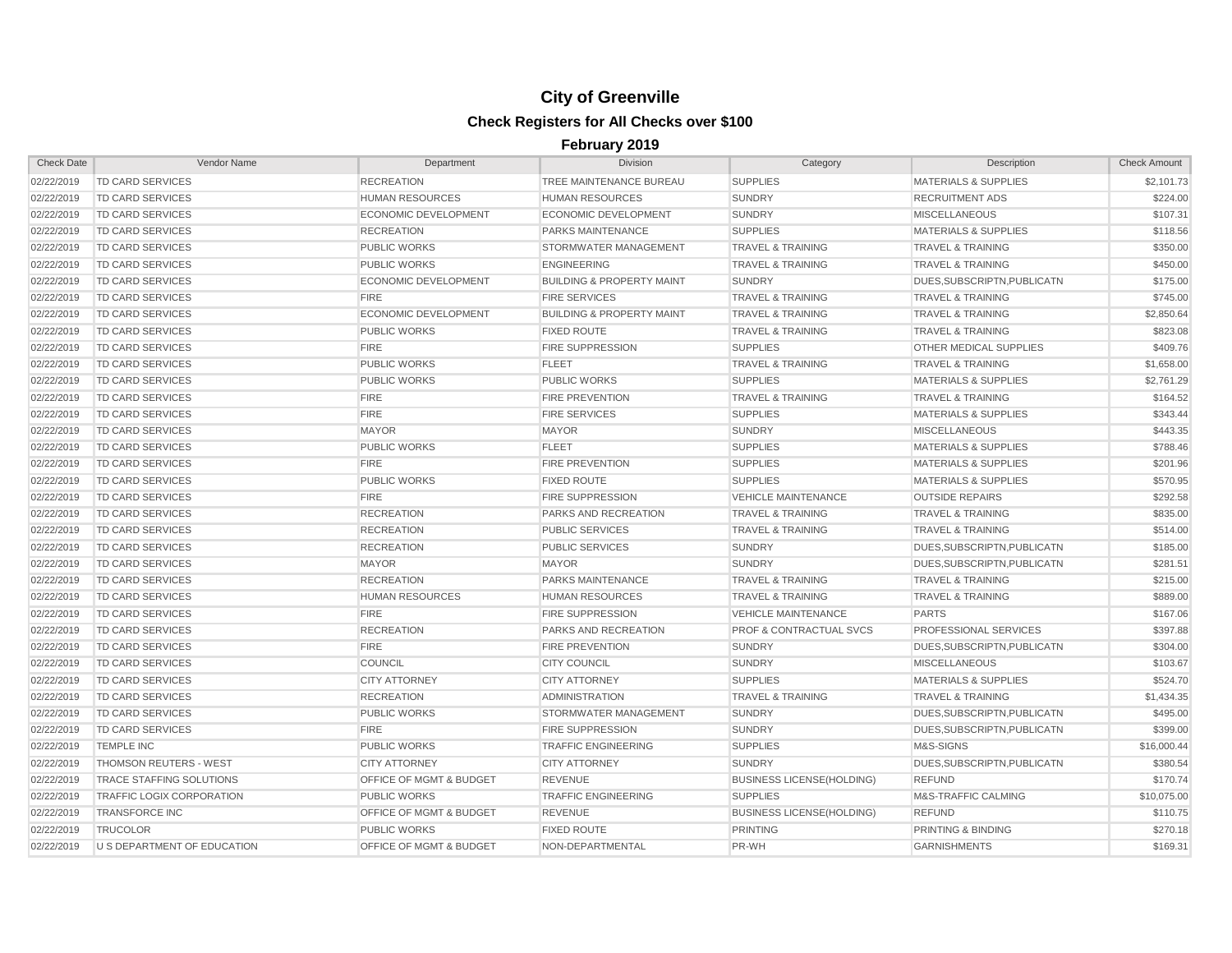| <b>Check Date</b> | Vendor Name                                | Department                         | <b>Division</b>                  | Category                           | Description                          | <b>Check Amount</b> |
|-------------------|--------------------------------------------|------------------------------------|----------------------------------|------------------------------------|--------------------------------------|---------------------|
| 02/22/2019        | <b>UNIFIRST</b>                            | <b>PUBLIC WORKS</b>                | <b>VEHICLE MAINTENANCE</b>       | <b>SUPPLIES</b>                    | <b>CLOTHING &amp; UNIFORMS</b>       | \$293.17            |
| 02/22/2019        | UNITED ELECTRICAL DISTRIBUTORS INC         | <b>PUBLIC WORKS</b>                | <b>BUILDING SERVICE DIVISION</b> | <b>SUPPLIES</b>                    | <b>MATERIALS &amp; SUPPLIES</b>      | \$1,589.40          |
| 02/22/2019        | UNITED ELECTRICAL DISTRIBUTORS INC         | <b>RECREATION</b>                  | <b>ADMINISTRATION</b>            | <b>SUPPLIES</b>                    | M&S-EXHIBITS                         | \$272.00            |
| 02/22/2019        | UNITED WAY OF GREENVILLE COUNTY            | <b>OFFICE OF MGMT &amp; BUDGET</b> | NON-DEPARTMENTAL                 | PR-WH                              | <b>UNITED WAY</b>                    | \$2,146.70          |
| 02/22/2019        | URBAN DESIGN ASSOCIATES LTD                | <b>NON DEPARTMENTAL</b>            | <b>CAPITAL PROJECTS</b>          | <b>CAPITAL PROJECTS</b>            | PLANNING/DESIGN                      | \$26,186.34         |
| 02/22/2019        | <b>VENTOSA KENNEL</b>                      | <b>PUBLIC SAFETY</b>               | POLICE-PATROL SVS                | <b>TRAVEL &amp; TRAINING</b>       | <b>TRAVEL &amp; TRAINING</b>         | \$500.00            |
| 02/22/2019        | <b>VERIZON WIRELESS</b>                    | <b>PUBLIC SAFETY</b>               | POLICE-PATROL SVS                | <b>COMMUNICATIONS</b>              | <b>OTHER</b>                         | \$5,536.67          |
| 02/22/2019        | <b>VERIZON WIRELESS</b>                    | <b>FIRE</b>                        | FIRE                             | <b>COMMUNICATIONS</b>              | <b>OTHER</b>                         | \$2,418.46          |
| 02/22/2019        | VISITGREENVILLESC                          | NON-DEPARTMENTAL                   | <b>ACCOMMODATION TAX</b>         | <b>PROF &amp; CONTRACTUAL SVCS</b> | <b>SPECIAL PROJECTS</b>              | \$187,683.14        |
| 02/22/2019        | W N WATSON-WEST TIRE & AUTOMOTIVE          | <b>FIRE</b>                        | <b>FIRE SUPPRESSION</b>          | <b>VEHICLE MAINTENANCE</b>         | <b>OUTSIDE REPAIRS</b>               | \$807.23            |
| 02/22/2019        | <b>WAYNE OWENS</b>                         | <b>PUBLIC WORKS</b>                | <b>STORM DRAINS BUREAU</b>       | <b>TRAVEL &amp; TRAINING</b>       | <b>TRAVEL &amp; TRAINING</b>         | \$159.84            |
| 02/22/2019        | <b>WAYNE OWENS</b>                         | <b>PUBLIC WORKS</b>                | <b>STREETS BUREAU</b>            | <b>TRAVEL &amp; TRAINING</b>       | <b>TRAVEL &amp; TRAINING</b>         | \$159.83            |
| 02/22/2019        | <b>WAYNE OWENS</b>                         | <b>PUBLIC WORKS</b>                | <b>SEWERS BUREAU</b>             | <b>TRAVEL &amp; TRAINING</b>       | <b>TRAVEL &amp; TRAINING</b>         | \$159.83            |
| 02/22/2019        | <b>WILL LUCAS</b>                          | <b>MUNICIPAL COURT</b>             | <b>MUNICIPAL COURT</b>           | <b>COURT LIABILITY</b>             | <b>COURT-RESTITUTION</b>             | \$350.00            |
| 02/22/2019        | <b>WILLIS OF SOUTH CAROLINA INC</b>        | <b>OFFICE OF MGMT &amp; BUDGET</b> | <b>RISK MANAGEMENT</b>           | <b>SERVICE FEES</b>                | PREMIUM GENERAL LIAB                 | \$5,352.00          |
| 02/22/2019        | <b>WP LAW INC</b>                          | <b>RECREATION</b>                  | <b>TOURISM DISTRICT</b>          | <b>REPAIR &amp; MAINT SVCS</b>     | <b>FOUNTAIN REPAIR</b>               | \$4,400.00          |
| 02/22/2019        | WYOMING CHILD SUPPORT ENFORCEMENT          | OFFICE OF MGMT & BUDGET            | NON-DEPARTMENTAL                 | PR-WH                              | <b>GARNISHMENTS</b>                  | \$154.61            |
| 02/22/2019        | <b>ZOETIS US LLC</b>                       | <b>RECREATION</b>                  | <b>ADMINISTRATION</b>            | <b>SUPPLIES</b>                    | M&S-MEDICINE                         | \$253.98            |
| 02/25/2019        | AIBD - CAPE FEAR CHAPTER                   | <b>ECONOMIC DEVELOPMENT</b>        | PLANNING AND ZONING              | <b>TRAVEL &amp; TRAINING</b>       | <b>TRAVEL &amp; TRAINING</b>         | \$139.05            |
| 02/25/2019        | <b>OCEAN DRIVE BEACH &amp; GOLF RESORT</b> | <b>ECONOMIC DEVELOPMENT</b>        | PLANNING AND ZONING              | <b>TRAVEL &amp; TRAINING</b>       | <b>TRAVEL &amp; TRAINING</b>         | \$143.28            |
| 02/25/2019        | <b>TD CARD SERVICES</b>                    | <b>OFFICE OF MGMT &amp; BUDGET</b> | <b>INFORMATION TECHNOLOGY</b>    | <b>COMMUNICATIONS</b>              | TELECOMMUNICATIONS/WIRELE            | \$473.10            |
| 02/25/2019        | <b>TD CARD SERVICES</b>                    | <b>PUBLIC WORKS</b>                | PARKING ADMINISTRATION           | <b>REPAIR &amp; MAINT SVCS</b>     | <b>REPAIRS &amp; MAINTENANCE</b>     | \$115.82            |
| 02/25/2019        | TD CARD SERVICES                           | <b>PUBLIC SAFETY</b>               | POLICE-PATROL SVS                | <b>SUNDRY</b>                      | DUES, SUBSCRIPTN, PUBLICATN          | \$300.00            |
| 02/25/2019        | TD CARD SERVICES                           | <b>HUMAN RESOURCES</b>             | <b>OCCUPATIONAL HEALTH</b>       | <b>TRAVEL &amp; TRAINING</b>       | <b>TRAVEL &amp; TRAINING</b>         | \$359.00            |
| 02/25/2019        | TD CARD SERVICES                           | <b>PUBLIC WORKS</b>                | <b>BUILDING SERVICE DIVISION</b> | <b>SUPPLIES</b>                    | <b>MATERIALS &amp; SUPPLIES</b>      | \$495.55            |
| 02/25/2019        | TD CARD SERVICES                           | OFFICE OF MGMT & BUDGET            | GIS                              | <b>TRAVEL &amp; TRAINING</b>       | <b>TRAVEL &amp; TRAINING</b>         | \$550.00            |
| 02/25/2019        | TD CARD SERVICES                           | OFFICE OF MGMT & BUDGET            | <b>INFORMATION TECHNOLOGY</b>    | <b>TRAVEL &amp; TRAINING</b>       | <b>TRAVEL &amp; TRAINING</b>         | \$4,836.26          |
| 02/25/2019        | TD CARD SERVICES                           | OFFICE OF MGMT & BUDGET            | <b>INFORMATION TECHNOLOGY</b>    | <b>PROF &amp; CONTRACTUAL SVCS</b> | <b>SERVICE &amp; MAINT CONTRACTS</b> | \$451.00            |
| 02/25/2019        | TD CARD SERVICES                           | <b>OFFICE OF MGMT &amp; BUDGET</b> | <b>INFORMATION TECHNOLOGY</b>    | <b>SUPPLIES</b>                    | <b>MATERIALS &amp; SUPPLIES</b>      | \$183.78            |
| 02/25/2019        | <b>TD CARD SERVICES</b>                    | <b>PUBLIC WORKS</b>                | <b>PARKING ADMINISTRATION</b>    | <b>SUPPLIES</b>                    | <b>MATERIALS &amp; SUPPLIES</b>      | \$168.37            |
| 02/25/2019        | TD CARD SERVICES                           | <b>COUNCIL</b>                     | <b>CITY COUNCIL</b>              | <b>SUNDRY</b>                      | <b>MISCELLANEOUS</b>                 | \$248.58            |
| 02/25/2019        | TD CARD SERVICES                           | NON DEPARTMENTAL                   | <b>CAPITAL PROJECTS</b>          | <b>CAPITAL PROJECTS</b>            | <b>EQUIPMENT</b>                     | \$4,321.27          |
| 02/25/2019        | TD CARD SERVICES                           | <b>PUBLIC SAFETY</b>               | POLICE-PATROL SVS                | <b>SUPPLIES</b>                    | <b>MATERIALS &amp; SUPPLIES</b>      | \$1,249.34          |
| 02/25/2019        | TD CARD SERVICES                           | <b>PUBLIC SAFETY</b>               | POLICE-PATROL SVS                | <b>SUNDRY</b>                      | <b>MISCELLANEOUS</b>                 | \$1,410.53          |
| 02/25/2019        | TD CARD SERVICES                           | <b>PUBLIC WORKS</b>                | <b>PUBLIC WORKS</b>              | <b>TRAVEL &amp; TRAINING</b>       | <b>TRAVEL &amp; TRAINING</b>         | \$324.76            |
| 02/25/2019        | TD CARD SERVICES                           | <b>HUMAN RESOURCES</b>             | <b>HEALTH CARE</b>               | <b>SUNDRY</b>                      | <b>WELLNESS ACTIVITIES</b>           | \$526.39            |
| 02/25/2019        | TD CARD SERVICES                           | <b>PUBLIC SAFETY</b>               | POLICE-PATROL SVS                | <b>SUNDRY</b>                      | <b>RECRUITMENT ADS</b>               | \$363.30            |
| 02/26/2019        | TD CARD SERVICES                           | <b>RECREATION</b>                  | <b>ADMINISTRATION</b>            | <b>SUNDRY</b>                      | DUES, SUBSCRIPTN, PUBLICATN          | \$365.00            |
| 02/26/2019        | TD CARD SERVICES                           | <b>RECREATION</b>                  | <b>PUBLIC SERVICES</b>           | <b>SUPPLIES</b>                    | OFFICE SUPPLIES&MATERIALS            | \$170.96            |
| 02/26/2019        | TD CARD SERVICES                           | <b>RECREATION</b>                  | <b>EDUCATION</b>                 | <b>SUNDRY</b>                      | <b>RESTRD DONATION EXPENSE</b>       | \$459.44            |
| 02/28/2019        | 13TH CIRCUIT ASSET FORFEITURES             | <b>LAW ENFORCEMENT</b>             | <b>LAW ENFORCEMENT</b>           | <b>COURT LIAB-CLAIMS/JUDGMNT</b>   | LEC-CONFISCATED MONIES               | \$1,376.00          |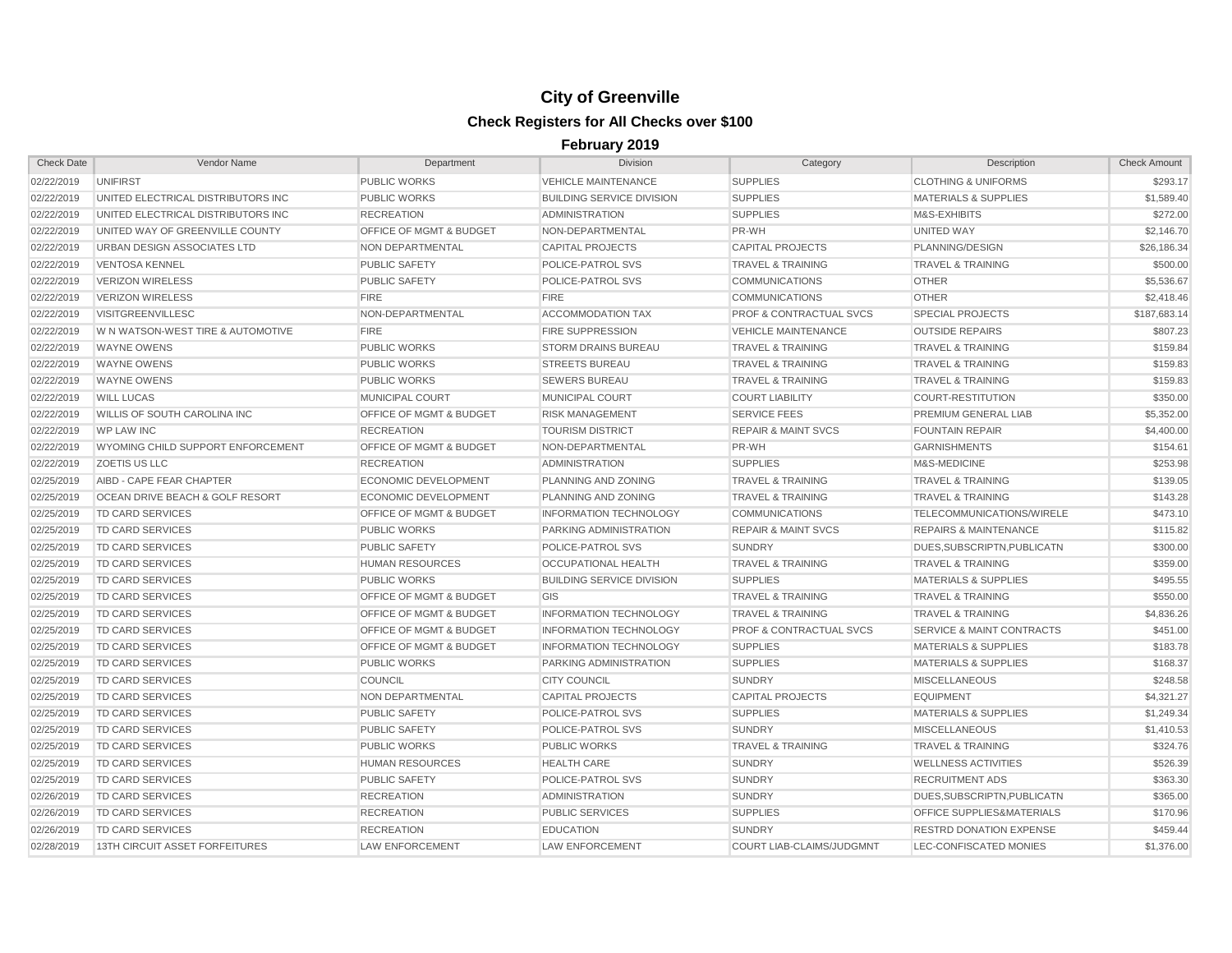| <b>Check Date</b> | Vendor Name                         | Department                         | Division                         | Category                           | Description                          | <b>Check Amount</b> |
|-------------------|-------------------------------------|------------------------------------|----------------------------------|------------------------------------|--------------------------------------|---------------------|
| 02/28/2019        | 84 LUMBER                           | PUBLIC INFORMATION/EVENTS          | <b>EVENTS MANAGEMENT</b>         | <b>SUPPLIES</b>                    | <b>MATERIALS &amp; SUPPLIES</b>      | \$1,288.96          |
| 02/28/2019        | A BALANCED LIFE LLC                 | OFFICE OF MGMT & BUDGET            | <b>REVENUE</b>                   | <b>BUSINESS LICENSE(HOLDING)</b>   | <b>REFUND</b>                        | \$277.00            |
| 02/28/2019        | A SERVICES GROUP LLC                | <b>RECREATION</b>                  | <b>ADMINISTRATION</b>            | <b>PROF &amp; CONTRACTUAL SVCS</b> | <b>SERVICE &amp; MAINT CONTRACTS</b> | \$1,389.15          |
| 02/28/2019        | <b>ACE ENERGY</b>                   | <b>PUBLIC WORKS</b>                | <b>ADMINISTRATION</b>            | <b>VEHICLE MAINTENANCE</b>         | <b>FUEL</b>                          | \$16,110.89         |
| 02/28/2019        | <b>ADT SECURITY SERVICES</b>        | <b>RECREATION</b>                  | <b>ADMINISTRATION</b>            | <b>PROF &amp; CONTRACTUAL SVCS</b> | <b>SERVICE &amp; MAINT CONTRACTS</b> | \$239.13            |
| 02/28/2019        | <b>ADT SECURITY SERVICES</b>        | <b>RECREATION</b>                  | PUBLIC SERVICES                  | <b>PROF &amp; CONTRACTUAL SVCS</b> | <b>SERVICE &amp; MAINT CONTRACTS</b> | \$239.13            |
| 02/28/2019        | <b>ADT SECURITY SERVICES</b>        | <b>RECREATION</b>                  | <b>EDUCATION</b>                 | <b>PROF &amp; CONTRACTUAL SVCS</b> | <b>SERVICE &amp; MAINT CONTRACTS</b> | \$197.91            |
| 02/28/2019        | ADVANCE AUTO PARTS                  | <b>PUBLIC WORKS</b>                | <b>VEHICLE MAINTENANCE</b>       | <b>VEHICLE MAINTENANCE</b>         | <b>SMALL PARTS</b>                   | \$260.97            |
| 02/28/2019        | ADVANTAGE TRUCK CENTER              | <b>PUBLIC WORKS</b>                | <b>RESIDENTIAL COLL BUREAU</b>   | <b>VEHICLES</b>                    | <b>VEHICLE</b>                       | \$302,698.31        |
| 02/28/2019        | <b>AFLAC</b>                        | <b>OFFICE OF MGMT &amp; BUDGET</b> | NON-DEPARTMENTAL                 | PR-WH                              | <b>INSURANCE-CANCER</b>              | \$12,491.98         |
| 02/28/2019        | ALDRIDGE FAMILY PRODUCE             | <b>RECREATION</b>                  | <b>ADMINISTRATION</b>            | <b>SUPPLIES</b>                    | M&S-FOOD                             | \$1,124.59          |
| 02/28/2019        | ALERT-ALL CORP                      | <b>FIRE</b>                        | <b>FIRE PREVENTION</b>           | <b>SUPPLIES</b>                    | <b>MATERIALS &amp; SUPPLIES</b>      | \$4,260.00          |
| 02/28/2019        | ALTA PLANNING & DESIGN INC          | <b>NON DEPARTMENTAL</b>            | <b>CAPITAL PROJECTS</b>          | <b>CAPITAL PROJECTS</b>            | PLANNING/DESIGN                      | \$4,943.45          |
| 02/28/2019        | ALWAYS DONE RIGHT GLASS CO INC      | <b>PUBLIC WORKS</b>                | <b>CU-ICAR SHUTTLE</b>           | <b>VEHICLE MAINTENANCE</b>         | <b>OUTSIDE REPAIRS</b>               | \$165.00            |
| 02/28/2019        | APPLIED INDUSTRIAL TECHNOLOGIES     | <b>PUBLIC WORKS</b>                | <b>VEHICLE MAINTENANCE</b>       | <b>VEHICLE MAINTENANCE</b>         | <b>SMALL PARTS</b>                   | \$331.34            |
| 02/28/2019        | <b>ARC3 GASES INC</b>               | <b>RECREATION</b>                  | <b>ADMINISTRATION</b>            | <b>SUPPLIES</b>                    | M&S-VETERINARY                       | \$188.34            |
| 02/28/2019        | ARC3 GASES INC                      | <b>PUBLIC WORKS</b>                | <b>FLEET</b>                     | <b>SUPPLIES</b>                    | <b>MATERIALS &amp; SUPPLIES</b>      | \$491.84            |
| 02/28/2019        | ART STUDIO COMPANY                  | <b>RECREATION</b>                  | <b>PUBLIC SERVICES</b>           | <b>SUPPLIES</b>                    | <b>SALE GIFTS</b>                    | \$146.70            |
| 02/28/2019        | AURORA WORLD INC                    | <b>RECREATION</b>                  | PUBLIC SERVICES                  | <b>SUPPLIES</b>                    | <b>SALE GIFTS</b>                    | \$1,449.52          |
| 02/28/2019        | <b>BAKER DISTRIBUTING CO</b>        | <b>PUBLIC WORKS</b>                | <b>BUILDING SERVICE DIVISION</b> | <b>TRAVEL &amp; TRAINING</b>       | <b>TRAVEL &amp; TRAINING</b>         | \$130.00            |
| 02/28/2019        | <b>BARRIGA, JULIO</b>               | OFFICE OF MGMT & BUDGET            | <b>REVENUE</b>                   | <b>BUSINESS LIC &amp; PERMITS</b>  | <b>BUSINESS LIC-CONTRACTOR</b>       | \$240.00            |
| 02/28/2019        | <b>BATTERY SPECIALISTS INC</b>      | <b>PUBLIC WORKS</b>                | <b>VEHICLE MAINTENANCE</b>       | <b>VEHICLE MAINTENANCE</b>         | <b>PARTS</b>                         | \$133.90            |
| 02/28/2019        | <b>BEAU WELLING DESIGN</b>          | OFFICE OF MGMT & BUDGET            | <b>REVENUE</b>                   | <b>BUSINESS LICENSE(HOLDING)</b>   | <b>REFUND</b>                        | \$555.09            |
| 02/28/2019        | <b>BEVELLO</b>                      | OFFICE OF MGMT & BUDGET            | <b>REVENUE</b>                   | <b>BUSINESS LICENSE(HOLDING)</b>   | <b>REFUND</b>                        | \$962.54            |
| 02/28/2019        | <b>BLACK BEAR FARM</b>              | <b>RECREATION</b>                  | <b>BEAUTIFICATION BUREAU</b>     | <b>SUPPLIES</b>                    | <b>MATERIALS &amp; SUPPLIES</b>      | \$370.00            |
| 02/28/2019        | <b>BLACK BEAR FARM</b>              | <b>RECREATION</b>                  | TREE MAINTENANCE BUREAU          | <b>SUPPLIES</b>                    | <b>MATERIALS &amp; SUPPLIES</b>      | \$185.07            |
| 02/28/2019        | BLOSSMAN GAS INC 052                | <b>PUBLIC WORKS</b>                | <b>FLEET</b>                     | <b>VEHICLE MAINTENANCE</b>         | <b>FUEL</b>                          | \$393.43            |
| 02/28/2019        | <b>BRAGG WASTE SERVICES INC</b>     | <b>RECREATION</b>                  | PARKS MAINTENANCE                | <b>PROF &amp; CONTRACTUAL SVCS</b> | <b>SERVICE &amp; MAINT CONTRACTS</b> | \$1,516.01          |
| 02/28/2019        | <b>BRANDSTICKITY</b>                | <b>RECREATION</b>                  | <b>TOURISM DISTRICT</b>          | <b>SUPPLIES</b>                    | <b>CLOTHING &amp; UNIFORMS</b>       | \$140.45            |
| 02/28/2019        | <b>BRAVO1 PROTECTION</b>            | <b>PUBLIC WORKS</b>                | PARKING ADMINISTRATION           | <b>PROF &amp; CONTRACTUAL SVCS</b> | <b>SERVICE &amp; MAINT CONTRACTS</b> | \$1,806.00          |
| 02/28/2019        | <b>BROOKS FLOORING SERVICES INC</b> | OFFICE OF MGMT & BUDGET            | <b>REVENUE</b>                   | <b>BUSINESS LIC &amp; PERMITS</b>  | <b>BUSINESS LIC-CONTRACTOR</b>       | \$312.00            |
| 02/28/2019        | <b>BURNETT ATHLETICS INC</b>        | <b>RECREATION</b>                  | PARKS MAINTENANCE                | <b>SUPPLIES</b>                    | <b>MATERIALS &amp; SUPPLIES</b>      | \$3,122.55          |
| 02/28/2019        | <b>CAMILLA PITMAN</b>               | <b>CITY MANAGER</b>                | <b>CITY CLERK</b>                | <b>TRAVEL &amp; TRAINING</b>       | <b>TRAVEL &amp; TRAINING</b>         | \$157.48            |
| 02/28/2019        | CAPITOL CONSTRUCTION OF THE CAROLIN | NON DEPARTMENTAL                   | <b>CAPITAL PROJECTS</b>          | <b>CAPITAL PROJECTS</b>            | CONSTRUCTION                         | \$260,450.09        |
| 02/28/2019        | CDW/G                               | OFFICE OF MGMT & BUDGET            | <b>ACCOUNTING</b>                | <b>SUPPLIES</b>                    | OFFICE SUPPLIES&MATERIALS            | \$217.83            |
| 02/28/2019        | CDW/G                               | OFFICE OF MGMT & BUDGET            | <b>PURCHASING</b>                | <b>SUPPLIES</b>                    | OFFICE SUPPLIES&MATERIALS            | \$217.84            |
| 02/28/2019        | CDW/G                               | OFFICE OF MGMT & BUDGET            | <b>INFORMATION TECHNOLOGY</b>    | <b>SUPPLIES</b>                    | <b>MATERIALS &amp; SUPPLIES</b>      | \$179.23            |
| 02/28/2019        | CENTERPLATE                         | <b>CITY MANAGER</b>                | <b>CITY MANAGER</b>              | <b>SUNDRY</b>                      | <b>MISCELLANEOUS</b>                 | \$244.93            |
| 02/28/2019        | <b>CHAD THOMPSON</b>                | <b>PUBLIC WORKS</b>                | <b>SEWERS BUREAU</b>             | <b>TRAVEL &amp; TRAINING</b>       | <b>TRAVEL &amp; TRAINING</b>         | \$103.00            |
| 02/28/2019        | CHILDREN'S MUSEUM OF THE UPSTATE    | NON DEPARTMENTAL                   | <b>ACCOMMODATION TAX</b>         | <b>PROF &amp; CONTRACTUAL SVCS</b> | <b>SPECIAL PROJECTS</b>              | \$40,000.00         |
| 02/28/2019        | <b>CINCINNATI SYSTEMS INC</b>       | <b>PUBLIC WORKS</b>                | RIVERPLACE GARAGE                | <b>REPAIR &amp; MAINT SVCS</b>     | <b>REPAIRS &amp; MAINTENANCE</b>     | \$528.75            |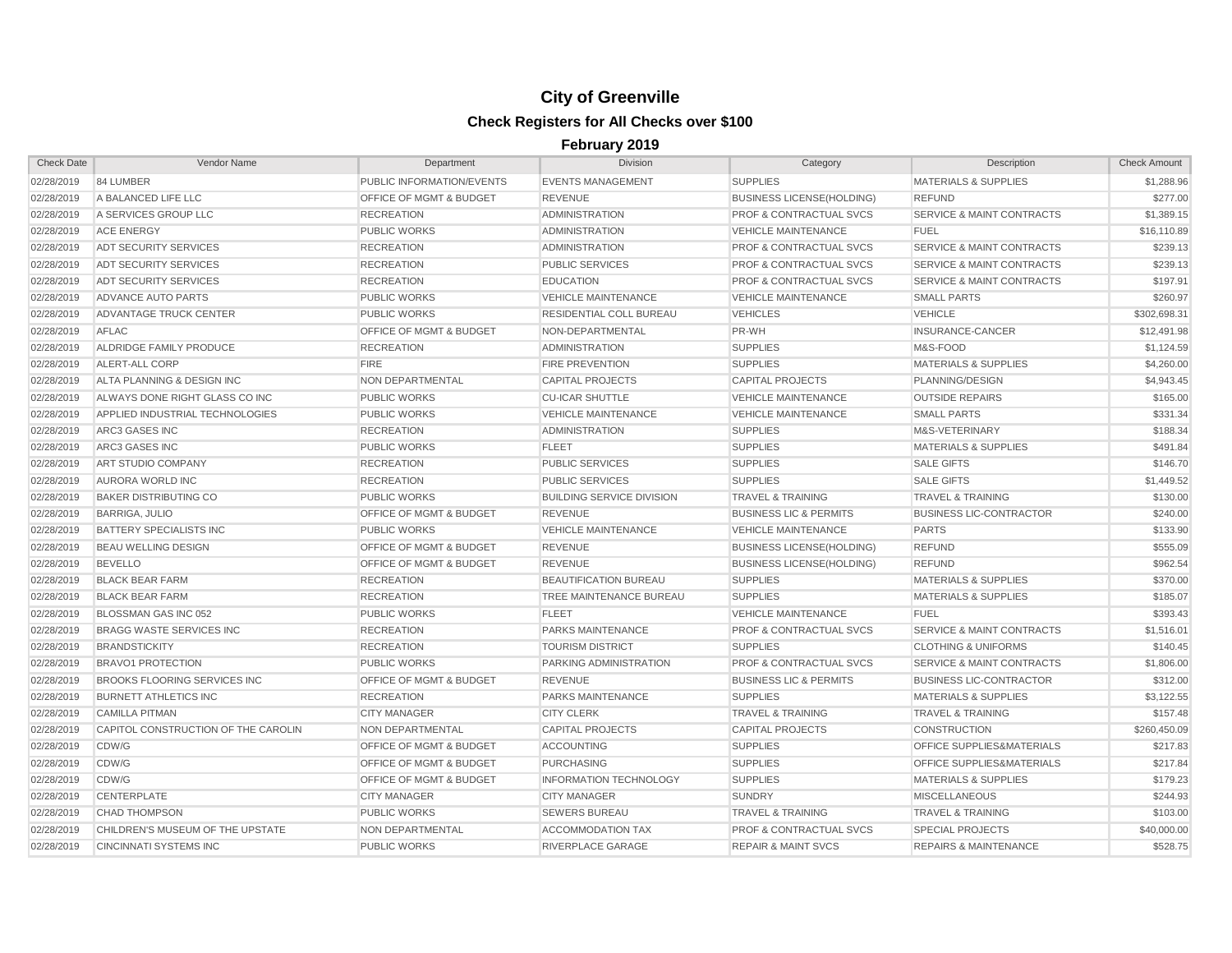| <b>Check Date</b> | Vendor Name                                    | Department                         | Division                         | Category                           | Description                          | <b>Check Amount</b> |
|-------------------|------------------------------------------------|------------------------------------|----------------------------------|------------------------------------|--------------------------------------|---------------------|
| 02/28/2019        | <b>CINTAS</b>                                  | <b>RECREATION</b>                  | <b>PARKS MAINTENANCE</b>         | <b>PROF &amp; CONTRACTUAL SVCS</b> | <b>SERVICE &amp; MAINT CONTRACTS</b> | \$101.56            |
| 02/28/2019        | <b>CINTAS</b>                                  | <b>PUBLIC WORKS</b>                | <b>FLEET</b>                     | <b>SUPPLIES</b>                    | <b>CLOTHING &amp; UNIFORMS</b>       | \$266.91            |
| 02/28/2019        | <b>CINTAS</b>                                  | <b>RECREATION</b>                  | <b>TOURISM DISTRICT</b>          | <b>SUPPLIES</b>                    | <b>CLOTHING &amp; UNIFORMS</b>       | \$285.67            |
| 02/28/2019        | CINTAS CORP FAS 0G82                           | <b>PUBLIC WORKS</b>                | <b>BUILDING SERVICE DIVISION</b> | <b>SUPPLIES</b>                    | <b>MATERIALS &amp; SUPPLIES</b>      | \$103.95            |
| 02/28/2019        | CINTAS FIRE PROTECTION 636525                  | <b>FIRE</b>                        | <b>FIRE SUPPRESSION</b>          | <b>REPAIR &amp; MAINT SVCS</b>     | <b>REPAIRS &amp; MAINTENANCE</b>     | \$152.77            |
| 02/28/2019        | CINTAS FIRE PROTECTION 636525                  | <b>PUBLIC WORKS</b>                | <b>BUILDING SERVICE DIVISION</b> | <b>PROF &amp; CONTRACTUAL SVCS</b> | <b>SERVICE &amp; MAINT CONTRACTS</b> | \$170.60            |
| 02/28/2019        | <b>CITY OF CHARLOTTE</b>                       | FIRE                               | <b>FIRE PREVENTION</b>           | <b>TRAVEL &amp; TRAINING</b>       | <b>TRAVEL &amp; TRAINING</b>         | \$350.00            |
| 02/28/2019        | CLEAN AIR ENGINEERING LLC                      | NON DEPARTMENTAL                   | <b>CAPITAL PROJECTS</b>          | <b>CAPITAL PROJECTS</b>            | PLANNING/DESIGN                      | \$12,200.00         |
| 02/28/2019        | CLEMSON VET DIAGNOSTIC CTR.                    | <b>RECREATION</b>                  | <b>ADMINISTRATION</b>            | <b>PROF &amp; CONTRACTUAL SVCS</b> | PROFESSIONAL SERVICES                | \$170.00            |
| 02/28/2019        | <b>CONESTEE FOUNDATION INC</b>                 | NON DEPARTMENTAL                   | <b>ACCOMMODATION TAX</b>         | <b>PROF &amp; CONTRACTUAL SVCS</b> | <b>SPECIAL PROJECTS</b>              | \$7,500.00          |
| 02/28/2019        | <b>CORBIN TURF &amp; ORNAMENTAL SUPPLY INC</b> | <b>RECREATION</b>                  | <b>BEAUTIFICATION BUREAU</b>     | <b>SUPPLIES</b>                    | <b>MATERIALS &amp; SUPPLIES</b>      | \$2,650.00          |
| 02/28/2019        | CRESCENT SUPPLY CO INC                         | <b>PUBLIC WORKS</b>                | <b>ENFORCEMENT</b>               | <b>SUPPLIES</b>                    | <b>MATERIALS &amp; SUPPLIES</b>      | \$203.10            |
| 02/28/2019        | DANA SAFETY SUPPLY INC                         | <b>FIRE</b>                        | <b>FIRE SUPPRESSION</b>          | <b>VEHICLE MAINTENANCE</b>         | <b>PARTS</b>                         | \$408.68            |
| 02/28/2019        | <b>DESIGNLAB INC</b>                           | <b>FIRE</b>                        | <b>FIRE SUPPRESSION</b>          | <b>SUPPLIES</b>                    | <b>CLOTHING &amp; UNIFORMS</b>       | \$809.71            |
| 02/28/2019        | <b>DESIGNLAB INC</b>                           | <b>PUBLIC SAFETY</b>               | POLICE-PATROL SVS                | <b>SUPPLIES</b>                    | <b>CLOTHING &amp; UNIFORMS</b>       | \$1,367.61          |
| 02/28/2019        | <b>DISYS SOLUTIONS INC</b>                     | <b>OFFICE OF MGMT &amp; BUDGET</b> | <b>INFORMATION TECHNOLOGY</b>    | <b>PROF &amp; CONTRACTUAL SVCS</b> | <b>SERVICE &amp; MAINT CONTRACTS</b> | \$17,755.00         |
| 02/28/2019        | DIVERSIFIED ELECTRONICS INC                    | <b>PUBLIC SAFETY</b>               | POLICE-PATROL SVS                | <b>REPAIR &amp; MAINT SVCS</b>     | <b>REPAIRS &amp; MAINTENANCE</b>     | \$360.00            |
| 02/28/2019        | <b>DUFFIELD AQUATICS INC</b>                   | <b>RECREATION</b>                  | <b>TOURISM DISTRICT</b>          | <b>TRAVEL &amp; TRAINING</b>       | <b>TRAVEL &amp; TRAINING</b>         | \$311.68            |
| 02/28/2019        | <b>DUKE ENERGY</b>                             | <b>PUBLIC WORKS</b>                | <b>TRAFFIC ENGINEERING</b>       | <b>UTILITIES</b>                   | <b>ELECTRICITY</b>                   | \$101,331.93        |
| 02/28/2019        | <b>DUKE ENERGY</b>                             | <b>PUBLIC WORKS</b>                | <b>BUILDING SERVICE DIVISION</b> | <b>UTILITIES</b>                   | <b>ELECTRICITY</b>                   | \$6,104.70          |
| 02/28/2019        | <b>DUKE ENERGY</b>                             | <b>PUBLIC WORKS</b>                | <b>FLEET</b>                     | <b>UTILITIES</b>                   | <b>ELECTRICITY</b>                   | \$3,716.61          |
| 02/28/2019        | <b>DUKE ENERGY</b>                             | <b>RECREATION</b>                  | PARKS MAINTENANCE                | <b>UTILITIES</b>                   | <b>ELECTRICITY</b>                   | \$5,395.02          |
| 02/28/2019        | ECHOLS OIL COMPANY INC                         | <b>PUBLIC WORKS</b>                | <b>FLEET</b>                     | <b>VEHICLE MAINTENANCE</b>         | <b>FUEL</b>                          | \$17,894.95         |
| 02/28/2019        | ECHOLS OIL COMPANY INC                         | <b>PUBLIC WORKS</b>                | <b>ADMINISTRATION</b>            | <b>VEHICLE MAINTENANCE</b>         | <b>FUEL</b>                          | \$14,828.39         |
| 02/28/2019        | <b>ECOLAB INC</b>                              | OFFICE OF MGMT & BUDGET            | <b>REVENUE</b>                   | <b>BUSINESS LICENSE(HOLDING)</b>   | <b>REFUND</b>                        | \$339.78            |
| 02/28/2019        | ENVIRO-MASTER SERVICES OF GREENVILL            | <b>RECREATION</b>                  | <b>ADMINISTRATION</b>            | <b>PROF &amp; CONTRACTUAL SVCS</b> | <b>SERVICE &amp; MAINT CONTRACTS</b> | \$198.00            |
| 02/28/2019        | <b>ENVIRONMENTAL TESTING &amp; MANAGEMENT</b>  | <b>PUBLIC SAFETY</b>               | POLICE-PATROL SVS                | <b>SUNDRY</b>                      | <b>MISCELLANEOUS</b>                 | \$805.00            |
| 02/28/2019        | <b>FAIRWAY FORD INC</b>                        | <b>PUBLIC WORKS</b>                | <b>FLEET</b>                     | <b>VEHICLE MAINTENANCE</b>         | <b>OUTSIDE REPAIRS</b>               | \$2,399.47          |
| 02/28/2019        | FAIRWAY OUTDOOR ADVERTISING LLC                | NON DEPARTMENTAL                   | <b>MISC GRANTS</b>               | <b>SUPPLIES</b>                    | <b>MATERIALS &amp; SUPPLIES</b>      | \$2,104.00          |
| 02/28/2019        | FEDERAL EXPRESS CORP                           | <b>RECREATION</b>                  | <b>ADMINISTRATION</b>            | <b>COMMUNICATIONS</b>              | <b>POSTAGE</b>                       | \$563.54            |
| 02/28/2019        | <b>FGP INTERNATIONAL</b>                       | <b>ECONOMIC DEVELOPMENT</b>        | PLANNING AND ZONING              | <b>PROF &amp; CONTRACTUAL SVCS</b> | <b>TEMP PERSONNEL SVCS</b>           | \$870.09            |
| 02/28/2019        | <b>FGP INTERNATIONAL</b>                       | OFFICE OF MGMT & BUDGET            | <b>REVENUE</b>                   | <b>PROF &amp; CONTRACTUAL SVCS</b> | TEMP PERSONNEL SVCS                  | \$684.59            |
| 02/28/2019        | <b>FGP INTERNATIONAL</b>                       | <b>FIRE</b>                        | <b>FIRE PREVENTION</b>           | <b>PROF &amp; CONTRACTUAL SVCS</b> | <b>TEMP PERSONNEL SVCS</b>           | \$822.44            |
| 02/28/2019        | FOOTHILLS VETERINARY HOSPITAL                  | <b>PUBLIC SAFETY</b>               | POLICE-PATROL SVS                | <b>SUNDRY</b>                      | <b>MISCELLANEOUS</b>                 | \$200.49            |
| 02/28/2019        | FORMS & SUPPLY INC                             | OFFICE OF MGMT & BUDGET            | <b>ACCOUNTING</b>                | <b>SUPPLIES</b>                    | OFFICE SUPPLIES&MATERIALS            | \$124.91            |
| 02/28/2019        | <b>FORTILINE</b>                               | <b>PUBLIC WORKS</b>                | STORM DRAINS BUREAU              | <b>SUPPLIES</b>                    | <b>CONSTRUCTION &amp; REPAIR</b>     | \$318.00            |
| 02/28/2019        | <b>FRAZOR ELECTRONICS</b>                      | OFFICE OF MGMT & BUDGET            | <b>REVENUE</b>                   | <b>BUSINESS LIC &amp; PERMITS</b>  | <b>BUSINESS LIC-SERVICE</b>          | \$128.73            |
| 02/28/2019        | <b>GALLS LLC</b>                               | <b>PUBLIC SAFETY</b>               | NARCOTICS FUNDS                  | <b>SUPPLIES</b>                    | <b>MATERIALS &amp; SUPPLIES</b>      | \$1,858.40          |
| 02/28/2019        | <b>GALLS LLC</b>                               | <b>FIRE</b>                        | <b>FIRE SUPPRESSION</b>          | <b>SUPPLIES</b>                    | <b>CLOTHING &amp; UNIFORMS</b>       | \$224.20            |
| 02/28/2019        | <b>GCR TIRE CENTERS</b>                        | <b>PUBLIC WORKS</b>                | <b>FIXED ROUTE</b>               | <b>VEHICLE MAINTENANCE</b>         | <b>TIRES AND TUBES</b>               | \$182.75            |
| 02/28/2019        | <b>GENESIS HOMES</b>                           | C.D. DIVISION                      | <b>CDBG PROJECTS</b>             | <b>CD PROJECTS</b>                 | <b>ACTIVITIES SP SUBRECIPIEN</b>     | \$34,826.00         |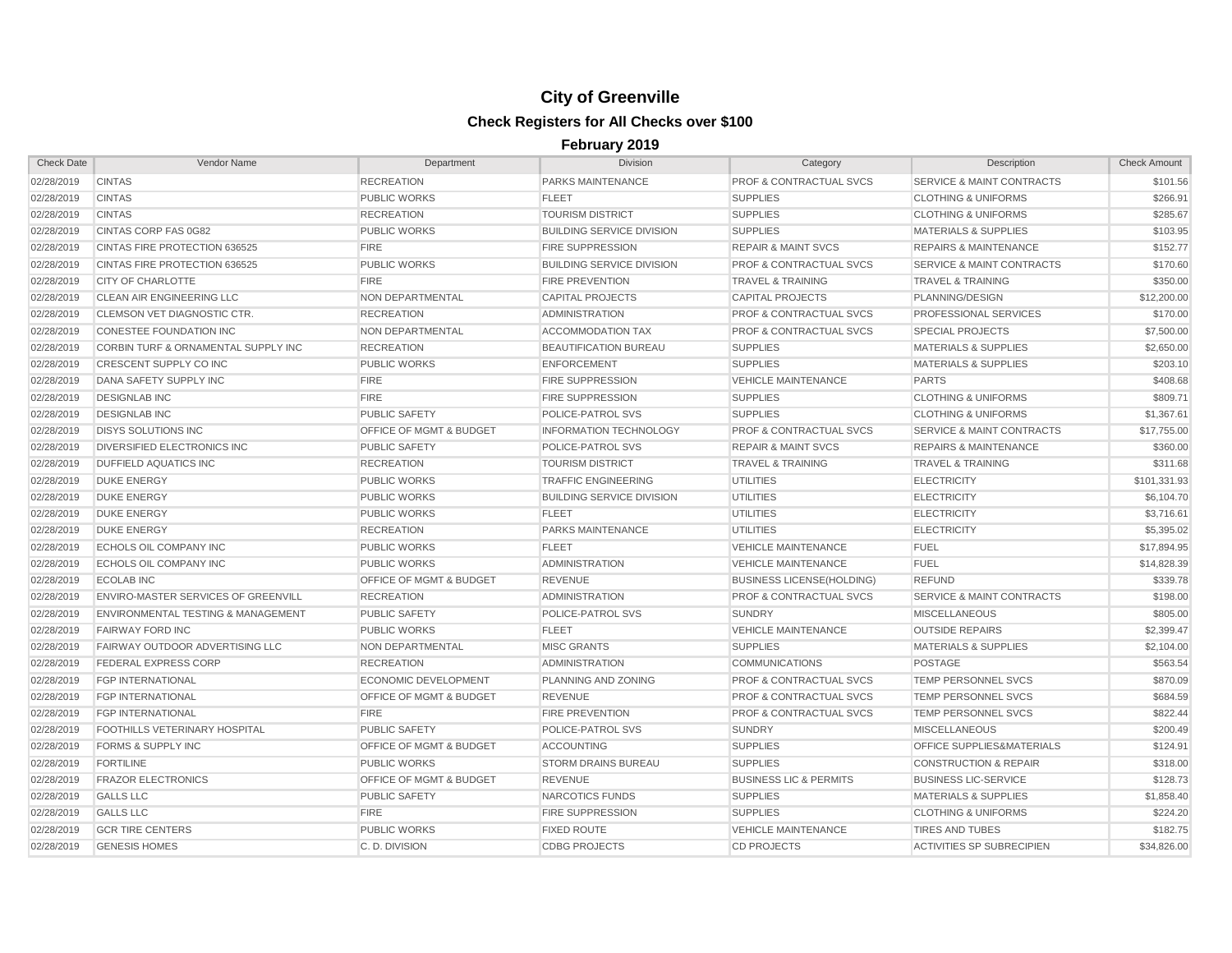| <b>Check Date</b> | Vendor Name                                | Department                       | <b>Division</b>                      | Category                           | Description                          | <b>Check Amount</b> |
|-------------------|--------------------------------------------|----------------------------------|--------------------------------------|------------------------------------|--------------------------------------|---------------------|
| 02/28/2019        | <b>GEORGIA BARK COMPANY</b>                | <b>RECREATION</b>                | <b>BEAUTIFICATION BUREAU</b>         | <b>SUPPLIES</b>                    | <b>MATERIALS &amp; SUPPLIES</b>      | \$2,862.00          |
| 02/28/2019        | <b>GILLIG LLC</b>                          | <b>PUBLIC WORKS</b>              | <b>FIXED ROUTE</b>                   | <b>SUPPLIES</b>                    | <b>MATERIALS &amp; SUPPLIES</b>      | \$128.30            |
| 02/28/2019        | <b>GILLIG LLC</b>                          | <b>PUBLIC WORKS</b>              | <b>VEHICLE MAINTENANCE</b>           | <b>VEHICLE MAINTENANCE</b>         | <b>SMALL PARTS</b>                   | \$222.12            |
| 02/28/2019        | <b>GILLIG LLC</b>                          | <b>PUBLIC WORKS</b>              | <b>VEHICLE MAINTENANCE</b>           | <b>VEHICLE MAINTENANCE</b>         | <b>PARTS</b>                         | \$780.39            |
| 02/28/2019        | <b>GLOW LYRIC THEATRE GREENVILLE LIGHT</b> | NON DEPARTMENTAL                 | <b>ACCOMMODATION TAX</b>             | <b>PROF &amp; CONTRACTUAL SVCS</b> | <b>SPECIAL PROJECTS</b>              | \$2,500.00          |
| 02/28/2019        | <b>GOODYEAR COMMERCIAL TIRE</b>            | <b>FIRE</b>                      | <b>FIRE SUPPRESSION</b>              | <b>VEHICLE MAINTENANCE</b>         | <b>PARTS</b>                         | \$3,409.50          |
| 02/28/2019        | GRAINGER 803858620                         | <b>PUBLIC WORKS</b>              | <b>VEHICLE MAINTENANCE</b>           | <b>SUPPLIES</b>                    | <b>MATERIALS &amp; SUPPLIES</b>      | \$1,279.54          |
| 02/28/2019        | GRAINGER 803858935                         | <b>PUBLIC WORKS</b>              | PARKING ADMINISTRATION               | <b>SUPPLIES</b>                    | <b>MATERIALS &amp; SUPPLIES</b>      | \$148.99            |
| 02/28/2019        | <b>GREENVILLE CONVENTION CENTER</b>        | <b>RECREATION</b>                | PARKS AND RECREATION                 | <b>PROF &amp; CONTRACTUAL SVCS</b> | PROFESSIONAL SERVICES                | \$7,462.16          |
| 02/28/2019        | <b>GREENVILLE COUNTY</b>                   | <b>PUBLIC SAFETY</b>             | POLICE-PATROL SVS                    | <b>PROF &amp; CONTRACTUAL SVCS</b> | PROFESSIONAL SERVICES                | \$16,763.27         |
| 02/28/2019        | <b>GREENVILLE COUNTY</b>                   | <b>MUNICIPAL COURT</b>           | <b>MUNICIPAL COURT</b>               | <b>PROF &amp; CONTRACTUAL SVCS</b> | PROFESSIONAL SERVICES                | \$18,280.84         |
| 02/28/2019        | <b>GREENVILLE COUNTY</b>                   | <b>PUBLIC SAFETY</b>             | POLICE-PATROL SVS                    | UTILITIES                          | <b>WATER</b>                         | \$3,746.90          |
| 02/28/2019        | <b>GREENVILLE COUNTY</b>                   | <b>PUBLIC SAFETY</b>             | POLICE-PATROL SVS                    | <b>UTILITIES</b>                   | <b>ELECTRICITY</b>                   | \$11.785.32         |
| 02/28/2019        | <b>GREENVILLE COUNTY</b>                   | <b>PUBLIC SAFETY</b>             | POLICE-PATROL SVS                    | <b>UTILITIES</b>                   | GAS                                  | \$2,527.57          |
| 02/28/2019        | <b>GREENVILLE COUNTY MUSEUM OF ART</b>     | NON DEPARTMENTAL                 | <b>ACCOMMODATION TAX</b>             | <b>PROF &amp; CONTRACTUAL SVCS</b> | <b>SPECIAL PROJECTS</b>              | \$7,500.00          |
| 02/28/2019        | <b>GREENVILLE NEWS</b>                     | ECONOMIC DEVELOPMENT             | PLANNING AND ZONING                  | <b>SUNDRY</b>                      | DUES, SUBSCRIPTN, PUBLICATN          | \$198.10            |
| 02/28/2019        | GREENVILLE OFFICE SUPPLY CO INC            | <b>PUBLIC INFORMATION/EVENTS</b> | PUBLIC INFORMATION                   | <b>SUPPLIES</b>                    | <b>MATERIALS &amp; SUPPLIES</b>      | \$385.36            |
| 02/28/2019        | <b>GREENVILLE OFFICE SUPPLY CO INC</b>     | <b>ECONOMIC DEVELOPMENT</b>      | PLANNING AND ZONING                  | <b>SUPPLIES</b>                    | <b>MATERIALS &amp; SUPPLIES</b>      | \$230.36            |
| 02/28/2019        | <b>GREENVILLE OFFICE SUPPLY CO INC</b>     | <b>HUMAN RESOURCES</b>           | <b>HUMAN RESOURCES</b>               | <b>TRAVEL &amp; TRAINING</b>       | <b>TRAINING/CITY WIDE</b>            | \$1,062.89          |
| 02/28/2019        | <b>GREENVILLE WATER</b>                    | <b>PUBLIC WORKS</b>              | <b>BUILDING SERVICE DIVISION</b>     | <b>UTILITIES</b>                   | <b>OTHER</b>                         | \$397.29            |
| 02/28/2019        | <b>GREGORY PEST SOLUTIONS</b>              | <b>PUBLIC WORKS</b>              | <b>BUILDING SERVICE DIVISION</b>     | <b>PROF &amp; CONTRACTUAL SVCS</b> | <b>SERVICE &amp; MAINT CONTRACTS</b> | \$248.50            |
| 02/28/2019        | <b>HALE'S TOWING</b>                       | <b>FIRE</b>                      | <b>FIRE SERVICES</b>                 | <b>SUPPLIES</b>                    | <b>MATERIALS &amp; SUPPLIES</b>      | \$180.00            |
| 02/28/2019        | <b>HAT TRICK FARM</b>                      | <b>RECREATION</b>                | <b>ADMINISTRATION</b>                | <b>SUPPLIES</b>                    | M&S-FOOD                             | \$300.00            |
| 02/28/2019        | HDR INC                                    | <b>NON DEPARTMENTAL</b>          | <b>CAPITAL PROJECTS</b>              | <b>CAPITAL PROJECTS</b>            | PLANNING/DESIGN                      | \$13,410.51         |
| 02/28/2019        | HOME DEPOT CREDIT SERVICE 0978             | <b>PUBLIC WORKS</b>              | <b>VEHICLE MAINTENANCE</b>           | <b>SUPPLIES</b>                    | <b>BUS WASHING SUPPLIES</b>          | \$132.97            |
| 02/28/2019        | HOME DEPOT CREDIT SERVICE 1679             | <b>PUBLIC WORKS</b>              | <b>FLEET</b>                         | <b>SUPPLIES</b>                    | <b>MATERIALS &amp; SUPPLIES</b>      | \$148.91            |
| 02/28/2019        | HOME DEPOT CREDIT SERVICE 4123             | <b>PUBLIC WORKS</b>              | <b>STREETS BUREAU</b>                | <b>SUPPLIES</b>                    | <b>MATERIALS &amp; SUPPLIES</b>      | \$345.61            |
| 02/28/2019        | HOME DEPOT CREDIT SERVICE 5914             | <b>RECREATION</b>                | <b>ADMINISTRATION</b>                | <b>SUPPLIES</b>                    | M&S-GROUNDS                          | \$272.67            |
| 02/28/2019        | HOME DEPOT CREDIT SERVICE 5914             | <b>RECREATION</b>                | <b>ADMINISTRATION</b>                | <b>SUPPLIES</b>                    | M&S-MAINTENANCE                      | \$170.40            |
| 02/28/2019        | HOME DEPOT CREDIT SERVICE 5922             | <b>PUBLIC INFORMATION/EVENTS</b> | <b>EVENTS MANAGEMENT</b>             | <b>SUPPLIES</b>                    | <b>MATERIALS &amp; SUPPLIES</b>      | \$1,805.92          |
| 02/28/2019        | HOME DEPOT CREDIT SERVICE 5922             | <b>RECREATION</b>                | PARKS MAINTENANCE                    | <b>SUPPLIES</b>                    | <b>MATERIALS &amp; SUPPLIES</b>      | \$687.02            |
| 02/28/2019        | <b>HUGHES AGENCY</b>                       | NON DEPARTMENTAL                 | <b>CAPITAL PROJECTS</b>              | <b>CAPITAL PROJECTS</b>            | PLANNING/DESIGN                      | \$4,523.92          |
| 02/28/2019        | INSTITUTE OF POLICE TECHNOLOGY             | <b>PUBLIC SAFETY</b>             | <b>POLICE-PATROL SVS</b>             | <b>TRAVEL &amp; TRAINING</b>       | <b>TRAVEL &amp; TRAINING</b>         | \$595.00            |
| 02/28/2019        | INTERNATIONAL CODE COUNCIL INC             | <b>ECONOMIC DEVELOPMENT</b>      | <b>BUILDING &amp; PROPERTY MAINT</b> | <b>SUPPLIES</b>                    | OFFICE SUPPLIES&MATERIALS            | \$147.29            |
| 02/28/2019        | <b>IRON MOUNTAIN 27128</b>                 | OFFICE OF MGMT & BUDGET          | <b>PURCHASING</b>                    | <b>PROF &amp; CONTRACTUAL SVCS</b> | <b>PROFESSIONAL SERVICES</b>         | \$287.55            |
| 02/28/2019        | <b>ITRAK CORPORATION</b>                   | <b>FIRE</b>                      | <b>FIRE SUPPRESSION</b>              | <b>SUPPLIES</b>                    | <b>MATERIALS &amp; SUPPLIES</b>      | \$163.34            |
| 02/28/2019        | <b>IVEY COMMUNICATIONS INC</b>             | NON DEPARTMENTAL                 | <b>CAPITAL PROJECTS</b>              | <b>CAPITAL PROJECTS</b>            | <b>EQUIPMENT</b>                     | \$1,199.40          |
| 02/28/2019        | JACK DOHENY COMPANIES INC                  | <b>PUBLIC WORKS</b>              | <b>FLEET</b>                         | <b>VEHICLE MAINTENANCE</b>         | <b>OUTSIDE REPAIRS</b>               | \$201.36            |
| 02/28/2019        | JADA BLAKELY                               | <b>PUBLIC SAFETY</b>             | POLICE-PATROL SVS                    | <b>TRAVEL &amp; TRAINING</b>       | <b>TRAVEL &amp; TRAINING</b>         | \$107.00            |
| 02/28/2019        | <b>JAMES PATRICK TIMMS</b>                 | <b>ECONOMIC DEVELOPMENT</b>      | <b>BUILDING &amp; PROPERTY MAINT</b> | <b>TRAVEL &amp; TRAINING</b>       | <b>LOCAL TRANSPORTATION</b>          | \$291.16            |
| 02/28/2019        | <b>JAN BANKHEAD COX</b>                    | <b>RECREATION</b>                | <b>COMMUNITY CENTERS</b>             | <b>TRAVEL &amp; TRAINING</b>       | <b>TRAVEL &amp; TRAINING</b>         | \$785.80            |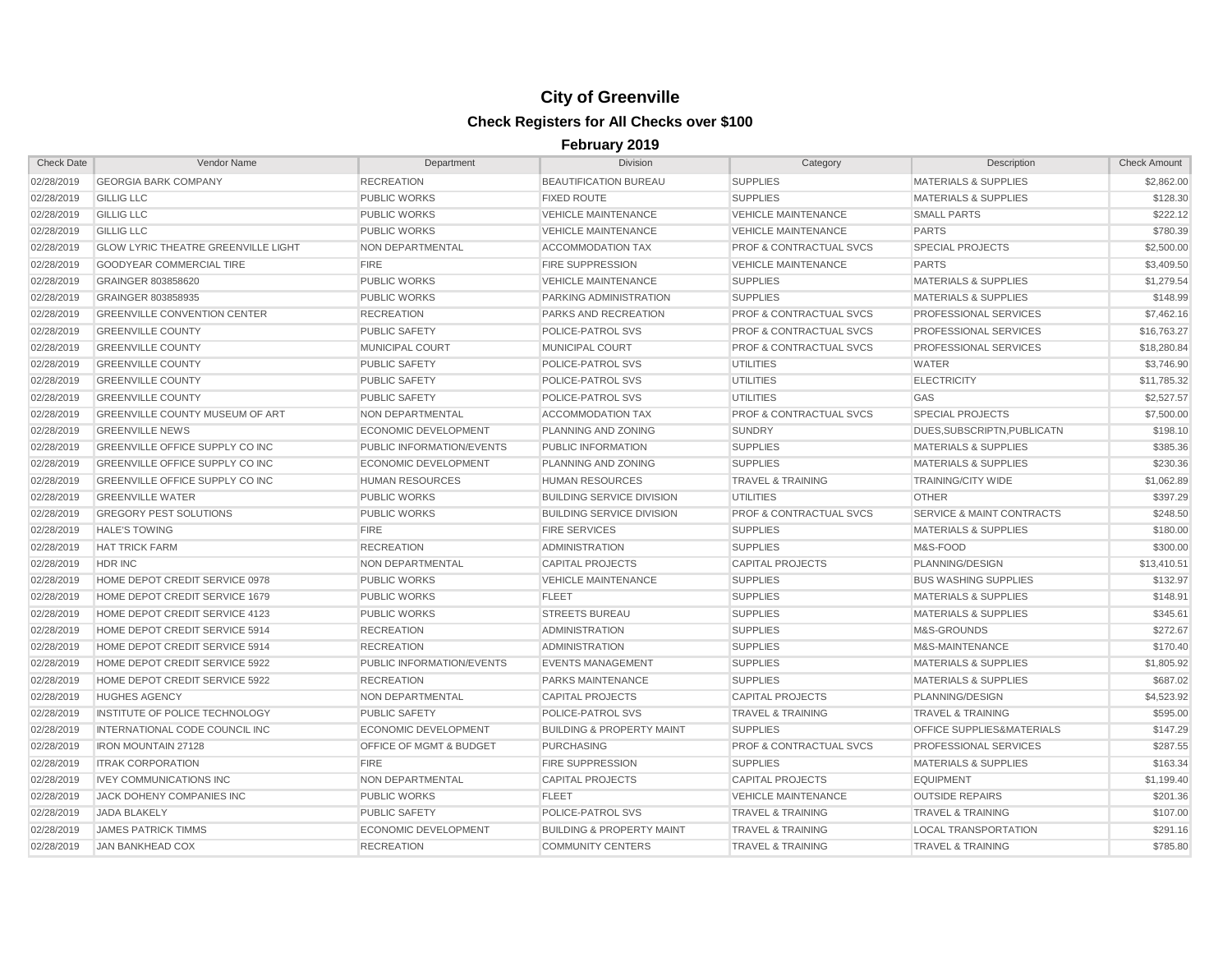| <b>Check Date</b> | Vendor Name                         | Department                         | <b>Division</b>               | Category                           | Description                          | <b>Check Amount</b> |
|-------------------|-------------------------------------|------------------------------------|-------------------------------|------------------------------------|--------------------------------------|---------------------|
| 02/28/2019        | <b>JEFF BULLOCK</b>                 | <b>RECREATION</b>                  | <b>ADMINISTRATION</b>         | <b>TRAVEL &amp; TRAINING</b>       | <b>TRAVEL &amp; TRAINING</b>         | \$197.25            |
| 02/28/2019        | JENEEN GRAHAM PETTY CASH            | <b>PUBLIC SAFETY</b>               | POLICE-PATROL SVS             | <b>PROF &amp; CONTRACTUAL SVCS</b> | PROFESSIONAL SERVICES                | \$552.00            |
| 02/28/2019        | K & M INTERNATIONAL WILD REPUBLIC   | <b>RECREATION</b>                  | <b>PUBLIC SERVICES</b>        | <b>SUPPLIES</b>                    | <b>SALE GIFTS</b>                    | \$2,461.46          |
| 02/28/2019        | <b>KAREN DOLASIN</b>                | <b>RECREATION</b>                  | <b>ADMINISTRATION</b>         | <b>SUPPLIES</b>                    | M&S-ANIMALS                          | \$462.01            |
| 02/28/2019        | <b>KEYS INNOVATIVE SOLUTIONS</b>    | <b>PUBLIC WORKS</b>                | PARKING ADMINISTRATION        | <b>PRINTING</b>                    | <b>OTHER</b>                         | \$121.90            |
| 02/28/2019        | L & B LANDSCAPING SERVICE INC       | <b>RECREATION</b>                  | PARKS MAINTENANCE             | <b>SUPPLIES</b>                    | <b>MATERIALS &amp; SUPPLIES</b>      | \$2,450.00          |
| 02/28/2019        | L & B LANDSCAPING SERVICE INC       | <b>RECREATION</b>                  | <b>BEAUTIFICATION BUREAU</b>  | <b>PROF &amp; CONTRACTUAL SVCS</b> | <b>SERVICE &amp; MAINT CONTRACTS</b> | \$990.00            |
| 02/28/2019        | <b>LAMAR ADVERTISING</b>            | <b>RECREATION</b>                  | <b>PUBLIC SERVICES</b>        | <b>SUPPLIES</b>                    | <b>SUPPLIES PROMOTIONS</b>           | \$1,500.00          |
| 02/28/2019        | LANDSCAPERS SUPPLY                  | <b>PUBLIC WORKS</b>                | <b>TRAFFIC ENGINEERING</b>    | <b>SUPPLIES</b>                    | <b>M&amp;S-MARKINGS</b>              | \$148.35            |
| 02/28/2019        | LEVEL 3 COMMUNICATIONS LLC          | <b>OFFICE OF MGMT &amp; BUDGET</b> | <b>INFORMATION TECHNOLOGY</b> | <b>COMMUNICATIONS</b>              | TELECOMMUNICATIONS/WIRELE            | \$1,144.71          |
| 02/28/2019        | LOWES                               | <b>PUBLIC WORKS</b>                | <b>STORM DRAINS BUREAU</b>    | <b>SUPPLIES</b>                    | <b>CONSTRUCTION &amp; REPAIR</b>     | \$597.06            |
| 02/28/2019        | LOWES                               | <b>PUBLIC WORKS</b>                | POINSETT GARAGE               | <b>REPAIR &amp; MAINT SVCS</b>     | <b>REPAIRS &amp; MAINTENANCE</b>     | \$148.62            |
| 02/28/2019        | MADAGASCAR FAUNA AND FLORA GROUP    | <b>RECREATION</b>                  | <b>PUBLIC SERVICES</b>        | <b>SUNDRY</b>                      | RESEARCH CONSERVATION EXP            | \$5,000.00          |
| 02/28/2019        | <b>MARATHON STAFFING INC</b>        | <b>RECREATION</b>                  | <b>COMMUNITY CENTERS</b>      | <b>PROF &amp; CONTRACTUAL SVCS</b> | TEMP PERSONNEL SVCS                  | \$263.33            |
| 02/28/2019        | <b>MARATHON STAFFING INC</b>        | <b>PUBLIC SAFETY</b>               | POLICE-DISPATCH BUREAU        | <b>PROF &amp; CONTRACTUAL SVCS</b> | <b>TEMP PERSONNEL SVCS</b>           | \$1,883.55          |
| 02/28/2019        | <b>MARC HALPAINY</b>                | <b>PUBLIC SAFETY</b>               | POLICE-PATROL SVS             | <b>SUPPLIES</b>                    | <b>CLOTHING &amp; UNIFORMS</b>       | \$106.00            |
| 02/28/2019        | MELISSA DOUGLAS                     | <b>RECREATION</b>                  | PARKS MAINTENANCE             | <b>TRAVEL &amp; TRAINING</b>       | <b>TRAVEL &amp; TRAINING</b>         | \$236.88            |
| 02/28/2019        | MERCEDES BENZ OF SOUTH CHARLOTTE    | <b>PUBLIC WORKS</b>                | <b>FLEET</b>                  | <b>VEHICLE MAINTENANCE</b>         | <b>OUTSIDE REPAIRS</b>               | \$1,983.43          |
| 02/28/2019        | <b>MICHAELS #06001</b>              | OFFICE OF MGMT & BUDGET            | <b>REVENUE</b>                | <b>BUSINESS LICENSE(HOLDING)</b>   | <b>REFUND</b>                        | \$184.36            |
| 02/28/2019        | <b>MIKE JANN</b>                    | <b>OFFICE OF MGMT &amp; BUDGET</b> | <b>INFORMATION TECHNOLOGY</b> | <b>TRAVEL &amp; TRAINING</b>       | <b>TRAVEL &amp; TRAINING</b>         | \$189.00            |
| 02/28/2019        | MIKE'S BODY SHOP & TOWING INC       | <b>PUBLIC WORKS</b>                | MAULDIN/SIMPSONVILLE ROUT     | <b>VEHICLE MAINTENANCE</b>         | <b>OUTSIDE REPAIRS</b>               | \$475.00            |
| 02/28/2019        | MIKE'S BODY SHOP & TOWING INC       | <b>PUBLIC WORKS</b>                | <b>VEHICLE MAINTENANCE</b>    | <b>VEHICLE MAINTENANCE</b>         | <b>OUTSIDE REPAIRS</b>               | \$225.00            |
| 02/28/2019        | MIKE'S BODY SHOP & TOWING INC       | <b>PUBLIC WORKS</b>                | <b>FLEET</b>                  | <b>VEHICLE MAINTENANCE</b>         | <b>OUTSIDE REPAIRS</b>               | \$313.00            |
| 02/28/2019        | <b>MKSK</b>                         | NON DEPARTMENTAL                   | <b>CAPITAL PROJECTS</b>       | <b>CAPITAL PROJECTS</b>            | PLANNING/DESIGN                      | \$39,531.25         |
| 02/28/2019        | <b>MOBILITY WORKS LLC</b>           | <b>PUBLIC WORKS</b>                | <b>VEHICLE MAINTENANCE</b>    | <b>VEHICLE MAINTENANCE</b>         | <b>OUTSIDE REPAIRS</b>               | \$180.60            |
| 02/28/2019        | MOORE AND BALLIEW OIL COMPANY INC   | <b>PUBLIC WORKS</b>                | <b>FIXED ROUTE</b>            | <b>VEHICLE MAINTENANCE</b>         | <b>LUBRICANTS</b>                    | \$1,496.25          |
| 02/28/2019        | MOTOROLA SOLUTIONS INC              | <b>PUBLIC SAFETY</b>               | POLICE-PATROL SVS             | <b>SUPPLIES</b>                    | <b>MATERIALS &amp; SUPPLIES</b>      | \$1,223.45          |
| 02/28/2019        | NAPA AUTO PARTS                     | <b>FIRE</b>                        | <b>FIRE SUPPRESSION</b>       | <b>VEHICLE MAINTENANCE</b>         | <b>PARTS</b>                         | \$1,258.56          |
| 02/28/2019        | <b>NATHAN FALLS</b>                 | <b>RECREATION</b>                  | <b>COMMUNITY CENTERS</b>      | <b>BUILDING &amp; SPACE RENTAL</b> | REFUND RENTAL SEARS REC CTR          | \$300.00            |
| 02/28/2019        | NEW CAROLINA CONSTRUCTION INC       | NON DEPARTMENTAL                   | <b>CAPITAL PROJECTS</b>       | <b>CAPITAL PROJECTS</b>            | <b>CONSTRUCTION</b>                  | \$40,888.10         |
| 02/28/2019        | NORTHERN SAFETY CO INC              | <b>RECREATION</b>                  | <b>TOURISM DISTRICT</b>       | <b>SUPPLIES</b>                    | <b>MATERIALS &amp; SUPPLIES</b>      | \$157.97            |
| 02/28/2019        | OFFICE DEPOT INC #62                | OFFICE OF MGMT & BUDGET            | <b>REVENUE</b>                | <b>BUSINESS LICENSE(HOLDING)</b>   | <b>REFUND</b>                        | \$151.68            |
| 02/28/2019        | OHIOPYLE PRINTS INC                 | <b>RECREATION</b>                  | <b>PUBLIC SERVICES</b>        | <b>SUPPLIES</b>                    | <b>SALE GIFTS</b>                    | \$1,176.00          |
| 02/28/2019        | OVERHEAD DOOR COMPANY OF GREENVILLE | <b>PUBLIC WORKS</b>                | NON VEHICLE MAINTENANCE       | <b>SUPPLIES</b>                    | <b>MATERIALS &amp; SUPPLIES</b>      | \$2,510.60          |
| 02/28/2019        | PANAGAKOS ASPHALT PAVING INC        | <b>PUBLIC WORKS</b>                | <b>STREETS BUREAU</b>         | <b>SUPPLIES</b>                    | <b>MATERIALS &amp; SUPPLIES</b>      | \$169.60            |
| 02/28/2019        | PETERBILT STORE OF GREENVILLE. THE  | <b>PUBLIC WORKS</b>                | <b>VEHICLE MAINTENANCE</b>    | <b>VEHICLE MAINTENANCE</b>         | <b>PARTS</b>                         | \$2,547.86          |
| 02/28/2019        | PETERBILT STORE OF GREENVILLE, THE  | <b>PUBLIC WORKS</b>                | <b>VEHICLE MAINTENANCE</b>    | <b>VEHICLE MAINTENANCE</b>         | <b>SMALL PARTS</b>                   | \$102.24            |
| 02/28/2019        | PETERBILT STORE OF GREENVILLE, THE  | <b>PUBLIC WORKS</b>                | <b>TROLLEY</b>                | <b>VEHICLE MAINTENANCE</b>         | <b>PARTS</b>                         | \$1,348.40          |
| 02/28/2019        | PIEDMONT NATURAL GAS CO INC         | <b>FIRE</b>                        | <b>FIRE SERVICES</b>          | <b>UTILITIES</b>                   | GAS                                  | \$722.05            |
| 02/28/2019        | <b>PRESORT PLUS INC</b>             | <b>OFFICE OF MGMT &amp; BUDGET</b> | <b>PURCHASING</b>             | <b>COMMUNICATIONS</b>              | <b>POSTAGE</b>                       | \$580.25            |
| 02/28/2019        | <b>PRINTTEK INC</b>                 | <b>PUBLIC WORKS</b>                | <b>RECYCLING</b>              | <b>PROF &amp; CONTRACTUAL SVCS</b> | ADVERTISING EXPENSE                  | \$455.80            |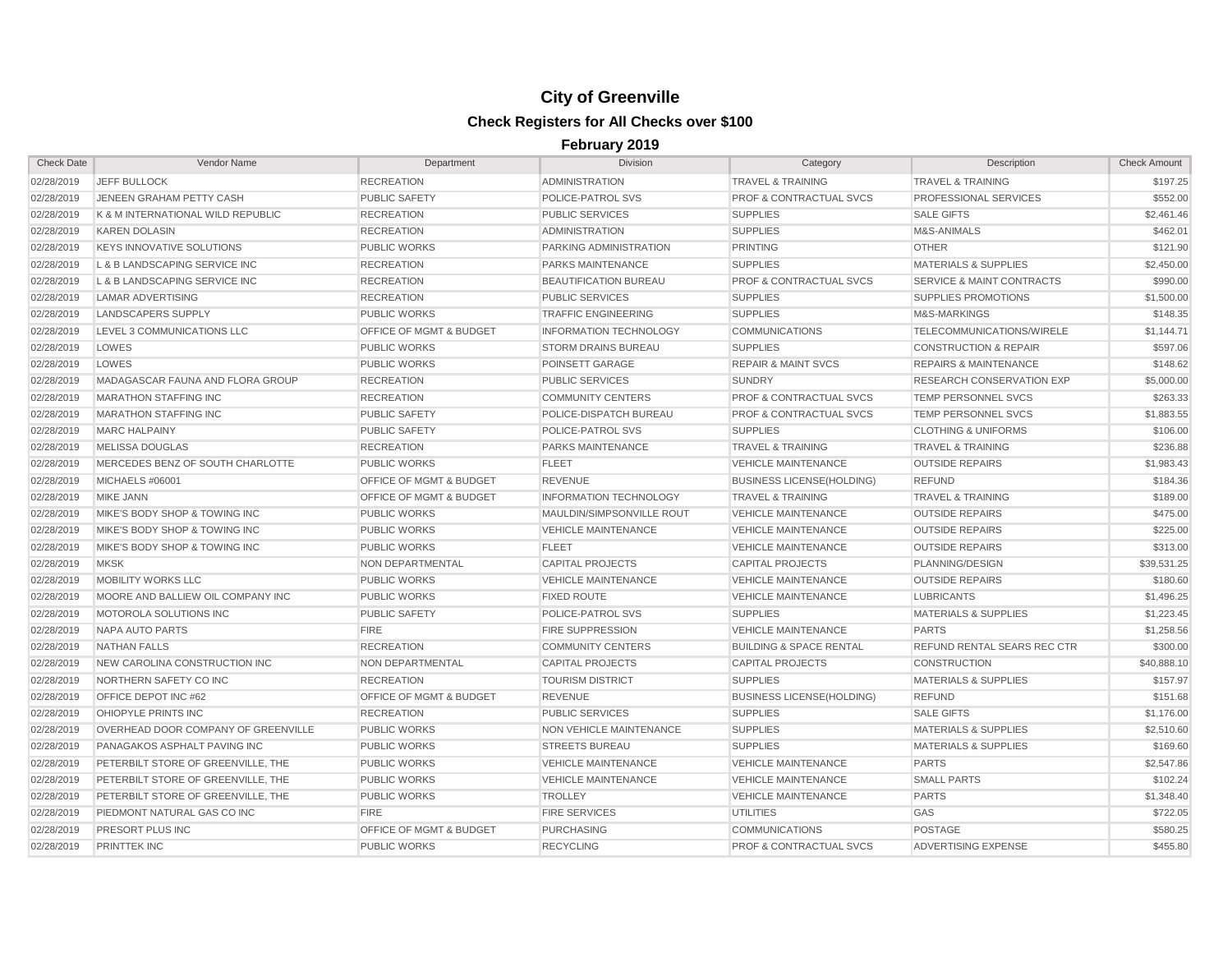| <b>Check Date</b> | Vendor Name                              | Department                         | <b>Division</b>                      | Category                           | Description                          | <b>Check Amount</b> |
|-------------------|------------------------------------------|------------------------------------|--------------------------------------|------------------------------------|--------------------------------------|---------------------|
| 02/28/2019        | <b>PROFORMA</b>                          | <b>PUBLIC SAFETY</b>               | POLICE-PATROL SVS                    | <b>PRINTING</b>                    | PRINTING & BINDING                   | \$103.58            |
| 02/28/2019        | PUBLIC SAFETY CENTER INC                 | <b>PUBLIC SAFETY</b>               | POLICE-PATROL SVS                    | <b>SUPPLIES</b>                    | <b>MATERIALS &amp; SUPPLIES</b>      | \$369.80            |
| 02/28/2019        | PURPLE COMMUNICATIONS INC                | <b>RECREATION</b>                  | PARKS AND RECREATION                 | <b>PROF &amp; CONTRACTUAL SVCS</b> | PROFESSIONAL SERVICES                | \$2,277.97          |
| 02/28/2019        | R J SHIRLEY INC                          | <b>RECREATION</b>                  | <b>ADMINISTRATION</b>                | <b>SUPPLIES</b>                    | M&S-GROUNDS                          | \$1,309.36          |
| 02/28/2019        | <b>RADIANT TRAINING &amp; CONSULTING</b> | <b>PUBLIC WORKS</b>                | <b>BUILDING SERVICE DIVISION</b>     | <b>TRAVEL &amp; TRAINING</b>       | <b>TRAVEL &amp; TRAINING</b>         | \$240.00            |
| 02/28/2019        | RADIANT TRAINING & CONSULTING            | <b>PUBLIC WORKS</b>                | <b>SEWERS BUREAU</b>                 | <b>TRAVEL &amp; TRAINING</b>       | <b>TRAVEL &amp; TRAINING</b>         | \$240.00            |
| 02/28/2019        | <b>RADIANT TRAINING &amp; CONSULTING</b> | <b>PUBLIC WORKS</b>                | <b>CONSTRUCTION &amp; INSPECTION</b> | <b>TRAVEL &amp; TRAINING</b>       | <b>TRAVEL &amp; TRAINING</b>         | \$240.00            |
| 02/28/2019        | <b>RADIANT TRAINING &amp; CONSULTING</b> | <b>PUBLIC WORKS</b>                | RESIDENTIAL COLL BUREAU              | <b>TRAVEL &amp; TRAINING</b>       | <b>TRAVEL &amp; TRAINING</b>         | \$240.00            |
| 02/28/2019        | <b>RADIANT TRAINING &amp; CONSULTING</b> | <b>PUBLIC WORKS</b>                | <b>STORM DRAINS BUREAU</b>           | <b>TRAVEL &amp; TRAINING</b>       | <b>TRAVEL &amp; TRAINING</b>         | \$240.00            |
| 02/28/2019        | <b>RADIANT TRAINING &amp; CONSULTING</b> | <b>PUBLIC WORKS</b>                | <b>FLEET</b>                         | <b>TRAVEL &amp; TRAINING</b>       | <b>TRAVEL &amp; TRAINING</b>         | \$240.00            |
| 02/28/2019        | <b>RADIANT TRAINING &amp; CONSULTING</b> | <b>PUBLIC WORKS</b>                | <b>ENGINEERING</b>                   | <b>TRAVEL &amp; TRAINING</b>       | <b>TRAVEL &amp; TRAINING</b>         | \$240.00            |
| 02/28/2019        | <b>RADIANT TRAINING &amp; CONSULTING</b> | <b>PUBLIC WORKS</b>                | <b>STREETS BUREAU</b>                | <b>TRAVEL &amp; TRAINING</b>       | <b>TRAVEL &amp; TRAINING</b>         | \$240.00            |
| 02/28/2019        | <b>RADIANT TRAINING &amp; CONSULTING</b> | <b>PUBLIC WORKS</b>                | PARKING ADMINISTRATION               | <b>TRAVEL &amp; TRAINING</b>       | <b>TRAVEL &amp; TRAINING</b>         | \$240.00            |
| 02/28/2019        | <b>RADIANT TRAINING &amp; CONSULTING</b> | <b>PUBLIC WORKS</b>                | <b>PUBLIC WORKS</b>                  | <b>TRAVEL &amp; TRAINING</b>       | <b>TRAVEL &amp; TRAINING</b>         | \$240.00            |
| 02/28/2019        | <b>REIN DESIGNS LLC</b>                  | <b>RECREATION</b>                  | <b>PUBLIC SERVICES</b>               | <b>SUPPLIES</b>                    | <b>SALE GIFTS</b>                    | \$5,201.14          |
| 02/28/2019        | RILEY POPE & LANEY, LLC                  | <b>CITY MANAGER</b>                | <b>CITY MANAGER</b>                  | PROF & CONTRACTUAL SVCS            | PROFESSIONAL SERVICES                | \$5,750.00          |
| 02/28/2019        | <b>RIVER'S EDGE NURSERY</b>              | <b>RECREATION</b>                  | <b>TOURISM DISTRICT</b>              | <b>SUPPLIES</b>                    | <b>MATERIALS &amp; SUPPLIES</b>      | \$200.00            |
| 02/28/2019        | <b>RONNIE'S TRIM SHOP</b>                | <b>PUBLIC WORKS</b>                | <b>FLEET</b>                         | <b>VEHICLE MAINTENANCE</b>         | <b>OUTSIDE REPAIRS</b>               | \$325.00            |
| 02/28/2019        | <b>RR DONNELLEY &amp; SONS COMPANY</b>   | <b>ECONOMIC DEVELOPMENT</b>        | PLANNING AND ZONING                  | PRINTING                           | PRINTING & BINDING                   | \$665.68            |
| 02/28/2019        | S & ME INC                               | <b>PUBLIC WORKS</b>                | <b>STORM DRAINS BUREAU</b>           | <b>PROF &amp; CONTRACTUAL SVCS</b> | PROFESSIONAL SERVICES                | \$1,800.00          |
| 02/28/2019        | <b>S C DEPARTMENT OF REVENUE</b>         | PUBLIC INFORMATION/EVENTS          | <b>EVENTS MANAGEMENT</b>             | <b>SUNDRY</b>                      | <b>MISCELLANEOUS</b>                 | \$280.00            |
| 02/28/2019        | <b>SAFE INDUSTRIES</b>                   | <b>FIRE</b>                        | <b>FIRE SUPPRESSION</b>              | <b>SUPPLIES</b>                    | <b>MATERIALS &amp; SUPPLIES</b>      | \$1,939.46          |
| 02/28/2019        | <b>SASKATOON</b>                         | OFFICE OF MGMT & BUDGET            | <b>REVENUE</b>                       | <b>BUSINESS LICENSE(HOLDING)</b>   | <b>REFUND</b>                        | \$121.43            |
| 02/28/2019        | <b>SCCJA SC CRIMINAL JUSTICE ACADEMY</b> | <b>PUBLIC SAFETY</b>               | POLICE-PATROL SVS                    | <b>TRAVEL &amp; TRAINING</b>       | <b>TRAVEL &amp; TRAINING</b>         | \$230.00            |
| 02/28/2019        | SCPTA S C PERMIT TECHNICIANS ASSOC       | <b>ECONOMIC DEVELOPMENT</b>        | <b>BUILDING &amp; PROPERTY MAINT</b> | <b>TRAVEL &amp; TRAINING</b>       | <b>TRAVEL &amp; TRAINING</b>         | \$250.00            |
| 02/28/2019        | <b>SEJ SERVICES LLC</b>                  | <b>PUBLIC SAFETY</b>               | POLICE-PATROL SVS                    | <b>PROF &amp; CONTRACTUAL SVCS</b> | SERVICE & MAINT CONTRACTS            | \$1,150.00          |
| 02/28/2019        | <b>SEJ SERVICES LLC</b>                  | <b>FIRE</b>                        | <b>FIRE SERVICES</b>                 | PROF & CONTRACTUAL SVCS            | SERVICE & MAINT CONTRACTS            | \$1,050.25          |
| 02/28/2019        | <b>SEJ SERVICES LLC</b>                  | <b>PUBLIC WORKS</b>                | <b>TRAFFIC ENGINEERING</b>           | <b>PROF &amp; CONTRACTUAL SVCS</b> | <b>SERVICE &amp; MAINT CONTRACTS</b> | \$347.57            |
| 02/28/2019        | <b>SEJ SERVICES LLC</b>                  | <b>PUBLIC WORKS</b>                | <b>STREETS BUREAU</b>                | <b>PROF &amp; CONTRACTUAL SVCS</b> | <b>SERVICE &amp; MAINT CONTRACTS</b> | \$550.03            |
| 02/28/2019        | <b>SEJ SERVICES LLC</b>                  | <b>PUBLIC WORKS</b>                | <b>STORM DRAINS BUREAU</b>           | <b>PROF &amp; CONTRACTUAL SVCS</b> | <b>SERVICE &amp; MAINT CONTRACTS</b> | \$550.03            |
| 02/28/2019        | <b>SEJ SERVICES LLC</b>                  | MUNICIPAL COURT                    | <b>MUNICIPAL COURT</b>               | <b>PROF &amp; CONTRACTUAL SVCS</b> | <b>SERVICE &amp; MAINT CONTRACTS</b> | \$1,400.35          |
| 02/28/2019        | <b>SEJ SERVICES LLC</b>                  | <b>PUBLIC WORKS</b>                | <b>FLEET</b>                         | <b>PROF &amp; CONTRACTUAL SVCS</b> | <b>SERVICE &amp; MAINT CONTRACTS</b> | \$550.03            |
| 02/28/2019        | <b>SEJ SERVICES LLC</b>                  | <b>PUBLIC WORKS</b>                | <b>SEWERS BUREAU</b>                 | <b>PROF &amp; CONTRACTUAL SVCS</b> | MAINTENANCE CONTRACTS                | \$550.03            |
| 02/28/2019        | <b>SEJ SERVICES LLC</b>                  | <b>PUBLIC WORKS</b>                | <b>BUILDING SERVICE DIVISION</b>     | <b>PROF &amp; CONTRACTUAL SVCS</b> | <b>SERVICE &amp; MAINT CONTRACTS</b> | \$5,999.68          |
| 02/28/2019        | SEJ SERVICES LLC                         | <b>PUBLIC WORKS</b>                | RESIDENTIAL COLL BUREAU              | <b>PROF &amp; CONTRACTUAL SVCS</b> | MAINTENANCE CONTRACTS                | \$550.03            |
| 02/28/2019        | <b>SGFMA</b>                             | <b>PUBLIC WORKS</b>                | <b>FLEET</b>                         | <b>TRAVEL &amp; TRAINING</b>       | <b>TRAVEL &amp; TRAINING</b>         | \$150.00            |
| 02/28/2019        | <b>SMITH TURF &amp; IRRIGATION</b>       | <b>RECREATION</b>                  | PARKS MAINTENANCE                    | <b>VEHICLES</b>                    | <b>VEHICLE</b>                       | \$28,956.04         |
| 02/28/2019        | SNIDER FLEET SOLUTIONS                   | <b>PUBLIC WORKS</b>                | <b>FLEET</b>                         | <b>VEHICLE MAINTENANCE</b>         | <b>OUTSIDE REPAIRS</b>               | \$354.75            |
| 02/28/2019        | SOUND-EKLIN                              | <b>RECREATION</b>                  | ADMINISTRATION                       | <b>PROF &amp; CONTRACTUAL SVCS</b> | <b>SERVICE &amp; MAINT CONTRACTS</b> | \$236.30            |
| 02/28/2019        | SOUTHERN TIDE LLC                        | <b>OFFICE OF MGMT &amp; BUDGET</b> | <b>REVENUE</b>                       | <b>BUSINESS LICENSE(HOLDING)</b>   | <b>REFUND</b>                        | \$494.27            |
| 02/28/2019        | SPECIALTY STEELS INC                     | <b>FIRE</b>                        | <b>FIRE SUPPRESSION</b>              | <b>VEHICLE MAINTENANCE</b>         | <b>PARTS</b>                         | \$371.99            |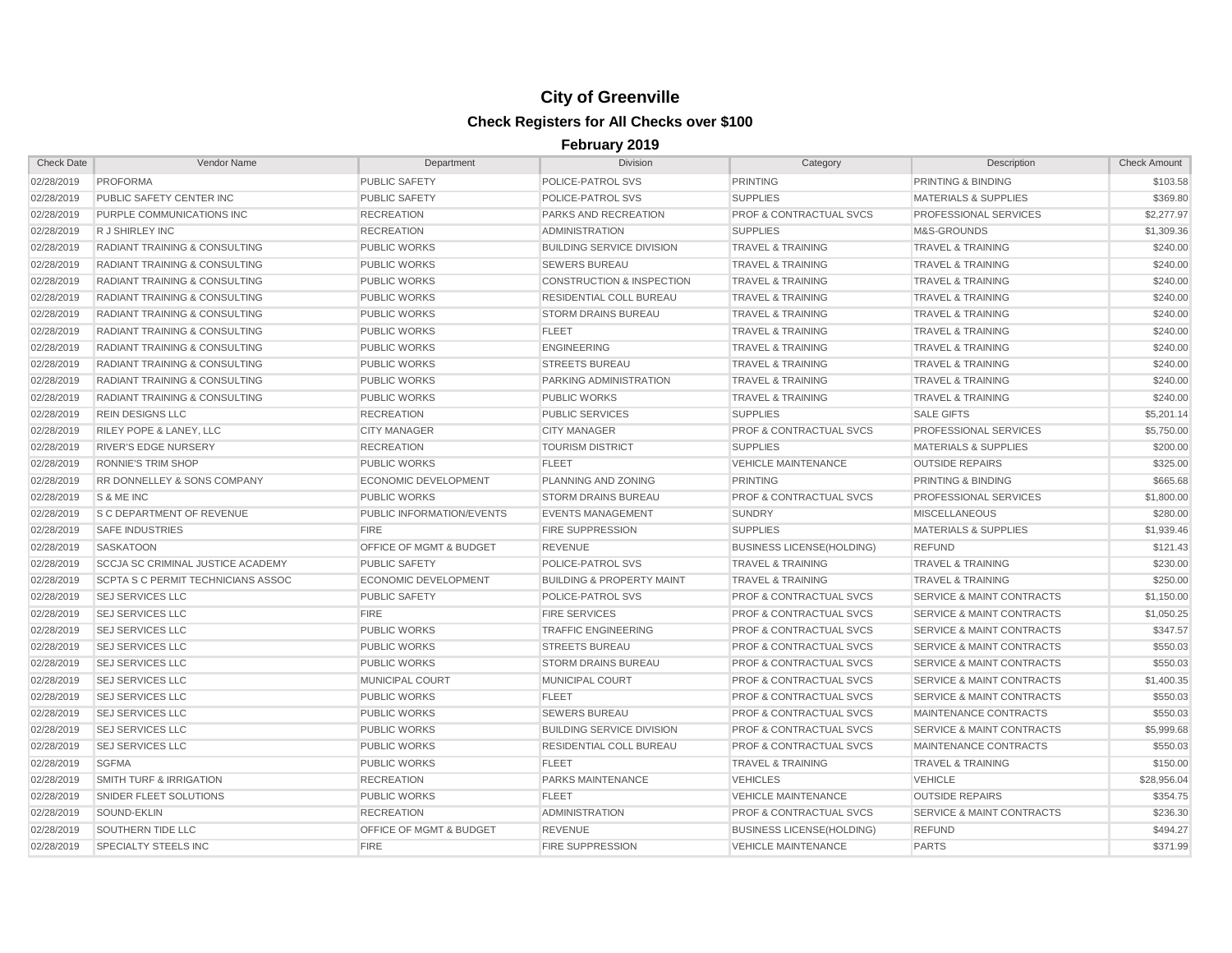| <b>Check Date</b> | Vendor Name                        | Department                         | <b>Division</b>                  | Category                           | Description                          | <b>Check Amount</b> |
|-------------------|------------------------------------|------------------------------------|----------------------------------|------------------------------------|--------------------------------------|---------------------|
| 02/28/2019        | SPECIALTY STEELS INC               | <b>RECREATION</b>                  | <b>ADMINISTRATION</b>            | <b>SUPPLIES</b>                    | M&S-EXHIBITS                         | \$144.46            |
| 02/28/2019        | <b>STAPLES ADVANTAGE</b>           | OFFICE OF MGMT & BUDGET            | <b>PURCHASING</b>                | <b>SUPPLIES</b>                    | OFFICE SUPPLIES&MATERIALS            | \$264.99            |
| 02/28/2019        | <b>STATE TREASURER</b>             | <b>LAW ENFORCEMENT</b>             | <b>LAW ENFORCEMENT</b>           | COURT LIAB-CLAIMS/JUDGMNT          | LEC-CONFISCATED MONIES               | \$294.00            |
| 02/28/2019        | <b>STEAK N SHAKE</b>               | OFFICE OF MGMT & BUDGET            | <b>REVENUE</b>                   | <b>BUSINESS LICENSE(HOLDING)</b>   | <b>REFUND</b>                        | \$300.00            |
| 02/28/2019        | STONE AVE NURSERY LLC              | <b>RECREATION</b>                  | <b>BEAUTIFICATION BUREAU</b>     | <b>SUPPLIES</b>                    | <b>MATERIALS &amp; SUPPLIES</b>      | \$2,216.25          |
| 02/28/2019        | <b>STONE LIGHTING LLC</b>          | NON DEPARTMENTAL                   | <b>CAPITAL PROJECTS</b>          | <b>CAPITAL PROJECTS</b>            | <b>CONSTRUCTION</b>                  | \$3,099.79          |
| 02/28/2019        | STUDIO 17                          | OFFICE OF MGMT & BUDGET            | <b>REVENUE</b>                   | <b>BUSINESS LICENSE(HOLDING)</b>   | <b>REFUND</b>                        | \$146.80            |
| 02/28/2019        | SUBURBAN PROPANE                   | <b>RECREATION</b>                  | PARKS MAINTENANCE                | <b>UTILITIES</b>                   | GAS                                  | \$858.98            |
| 02/28/2019        | <b>SUNFLOWER EATERY LLC</b>        | OFFICE OF MGMT & BUDGET            | <b>REVENUE</b>                   | <b>BUSINESS LICENSE(HOLDING)</b>   | <b>REFUND</b>                        | \$164.50            |
| 02/28/2019        | <b>TALENT MANAGEMENT SOLUTIONS</b> | <b>RECREATION</b>                  | <b>COMMUNITY CENTERS</b>         | <b>PROF &amp; CONTRACTUAL SVCS</b> | <b>TEMP PERSONNEL SVCS</b>           | \$951.00            |
| 02/28/2019        | <b>TALENT MANAGEMENT SOLUTIONS</b> | <b>PUBLIC WORKS</b>                | <b>STREETS BUREAU</b>            | <b>PROF &amp; CONTRACTUAL SVCS</b> | <b>TEMP PERSONNEL SVCS</b>           | \$883.52            |
| 02/28/2019        | <b>TALENT MANAGEMENT SOLUTIONS</b> | <b>PUBLIC WORKS</b>                | <b>SEWERS BUREAU</b>             | <b>PROF &amp; CONTRACTUAL SVCS</b> | <b>TEMP PERSONNEL SVCS</b>           | \$2,302.56          |
| 02/28/2019        | <b>TALENT MANAGEMENT SOLUTIONS</b> | <b>PUBLIC WORKS</b>                | STORMWATER MANAGEMENT            | <b>PROF &amp; CONTRACTUAL SVCS</b> | <b>TEMP PERSONNEL SVCS</b>           | \$1,023.36          |
| 02/28/2019        | TALENT MANAGEMENT SOLUTIONS        | <b>PUBLIC WORKS</b>                | <b>STORM DRAINS BUREAU</b>       | <b>PROF &amp; CONTRACTUAL SVCS</b> | <b>TEMP PERSONNEL SVCS</b>           | \$1,872.00          |
| 02/28/2019        | <b>TALENT MANAGEMENT SOLUTIONS</b> | <b>RECREATION</b>                  | <b>PARKS MAINTENANCE</b>         | <b>PROF &amp; CONTRACTUAL SVCS</b> | <b>TEMP PERSONNEL SVCS</b>           | \$679.60            |
| 02/28/2019        | <b>TALENT MANAGEMENT SOLUTIONS</b> | <b>HUMAN RESOURCES</b>             | <b>HUMAN RESOURCES</b>           | <b>PROF &amp; CONTRACTUAL SVCS</b> | <b>TEMP PERSONNEL SVCS</b>           | \$429.00            |
| 02/28/2019        | <b>TALENT MANAGEMENT SOLUTIONS</b> | <b>PUBLIC WORKS</b>                | <b>FIXED ROUTE</b>               | <b>PROF &amp; CONTRACTUAL SVCS</b> | <b>TEMP PERSONNEL SVCS</b>           | \$3,035.37          |
| 02/28/2019        | TALENT MANAGEMENT SOLUTIONS        | <b>PUBLIC SAFETY</b>               | POLICE-ADMIN SVCS                | <b>PROF &amp; CONTRACTUAL SVCS</b> | TEMP PERSONNEL SVCS                  | \$409.20            |
| 02/28/2019        | THERMO KING OF GREENVILLE          | <b>PUBLIC WORKS</b>                | <b>VEHICLE MAINTENANCE</b>       | <b>VEHICLE MAINTENANCE</b>         | <b>PARTS</b>                         | \$1,794.53          |
| 02/28/2019        | TONYS NEW YORK STYLE PIZZERIA      | <b>OFFICE OF MGMT &amp; BUDGET</b> | <b>REVENUE</b>                   | <b>BUSINESS LICENSE(HOLDING)</b>   | <b>REFUND</b>                        | \$869.51            |
| 02/28/2019        | TRANSITTALENT.COM LLC              | <b>HUMAN RESOURCES</b>             | <b>HUMAN RESOURCES</b>           | <b>SUNDRY</b>                      | <b>RECRUITMENT ADS</b>               | \$380.00            |
| 02/28/2019        | TRAVELERS REST FEED & SEED INC     | <b>RECREATION</b>                  | <b>ADMINISTRATION</b>            | <b>SUPPLIES</b>                    | M&S-FOOD                             | \$2,719.43          |
| 02/28/2019        | <b>TRUCKPRO LLC</b>                | <b>PUBLIC WORKS</b>                | <b>VEHICLE MAINTENANCE</b>       | <b>VEHICLE MAINTENANCE</b>         | <b>SMALL PARTS</b>                   | \$463.08            |
| 02/28/2019        | <b>TRUCOLOR</b>                    | <b>ECONOMIC DEVELOPMENT</b>        | PLANNING AND ZONING              | <b>PRINTING</b>                    | <b>OTHER</b>                         | \$112.94            |
| 02/28/2019        | TSI INC.                           | <b>FIRE</b>                        | <b>FIRE SUPPRESSION</b>          | <b>REPAIR &amp; MAINT SVCS</b>     | <b>REPAIRS &amp; MAINTENANCE</b>     | \$882.82            |
| 02/28/2019        | TY INC                             | <b>RECREATION</b>                  | <b>PUBLIC SERVICES</b>           | <b>SUPPLIES</b>                    | <b>SALE GIFTS</b>                    | \$1,440.11          |
| 02/28/2019        | ULINE INC                          | <b>PUBLIC WORKS</b>                | RIVERPLACE GARAGE                | <b>PROF &amp; CONTRACTUAL SVCS</b> | <b>SERVICE &amp; MAINT CONTRACTS</b> | \$2,016.65          |
| 02/28/2019        | <b>UNIFIRST</b>                    | <b>PUBLIC WORKS</b>                | <b>VEHICLE MAINTENANCE</b>       | <b>SUPPLIES</b>                    | <b>CLOTHING &amp; UNIFORMS</b>       | \$586.34            |
| 02/28/2019        | UNIPAK DESIGNS CORP                | <b>RECREATION</b>                  | <b>PUBLIC SERVICES</b>           | <b>SUPPLIES</b>                    | <b>SALE GIFTS</b>                    | \$968.30            |
| 02/28/2019        | UNITED ELECTRICAL DISTRIBUTORS INC | <b>PUBLIC WORKS</b>                | <b>FLEET</b>                     | <b>SUPPLIES</b>                    | <b>MATERIALS &amp; SUPPLIES</b>      | \$550.82            |
| 02/28/2019        | UPCOUNTRY HISTORY MUSEUM           | NON DEPARTMENTAL                   | <b>ACCOMMODATION TAX</b>         | <b>PROF &amp; CONTRACTUAL SVCS</b> | <b>SPECIAL PROJECTS</b>              | \$15,000.00         |
| 02/28/2019        | <b>UPSTATE INTERNATIONAL</b>       | NON DEPARTMENTAL                   | <b>ACCOMMODATION TAX</b>         | <b>PROF &amp; CONTRACTUAL SVCS</b> | <b>SPECIAL PROJECTS</b>              | \$1,000.00          |
| 02/28/2019        | UPSTATE VETERANS ALLIANCE          | NON DEPARTMENTAL                   | <b>ACCOMMODATION TAX</b>         | PROF & CONTRACTUAL SVCS            | <b>SPECIAL PROJECTS</b>              | \$5,000.00          |
| 02/28/2019        | USI INSURANCE SERVICES             | <b>HUMAN RESOURCES</b>             | <b>HUMAN RESOURCES</b>           | PROF & CONTRACTUAL SVCS            | <b>PROFESSIONAL SERVICES</b>         | \$6,000.00          |
| 02/28/2019        | VERIZON / T C C                    | <b>OFFICE OF MGMT &amp; BUDGET</b> | <b>REVENUE</b>                   | <b>BUSINESS LICENSE(HOLDING)</b>   | <b>REFUND</b>                        | \$5,355.41          |
| 02/28/2019        | <b>VIC BAILEY FORD INC</b>         | <b>PUBLIC WORKS</b>                | <b>BUILDING SERVICE DIVISION</b> | <b>VEHICLES</b>                    | <b>VEHICLE</b>                       | \$34,013.00         |
| 02/28/2019        | <b>VIC BAILEY FORD INC</b>         | <b>ECONOMIC DEVELOPMENT</b>        | <b>ECONOMIC DEVELOPMENT</b>      | <b>VEHICLES</b>                    | <b>VEHICLE</b>                       | \$29,126.00         |
| 02/28/2019        | <b>VIC BAILEY FORD INC</b>         | <b>PUBLIC SAFETY</b>               | POLICE-PATROL SVS                | <b>VEHICLES</b>                    | <b>VEHICLE</b>                       | \$59,052.00         |
| 02/28/2019        | <b>VIC BAILEY FORD INC</b>         | <b>RECREATION</b>                  | <b>TOURISM DISTRICT</b>          | <b>VEHICLES</b>                    | <b>VEHICLE</b>                       | \$33,651.00         |
| 02/28/2019        | <b>VILLE TO VILLE FOUNDATION</b>   | NON DEPARTMENTAL                   | <b>ACCOMMODATION TAX</b>         | <b>PROF &amp; CONTRACTUAL SVCS</b> | <b>SPECIAL PROJECTS</b>              | \$1,322.60          |
| 02/28/2019        | W W WILLIAMS                       | <b>PUBLIC WORKS</b>                | <b>FLEET</b>                     | <b>VEHICLE MAINTENANCE</b>         | <b>OUTSIDE REPAIRS</b>               | \$3,703.55          |